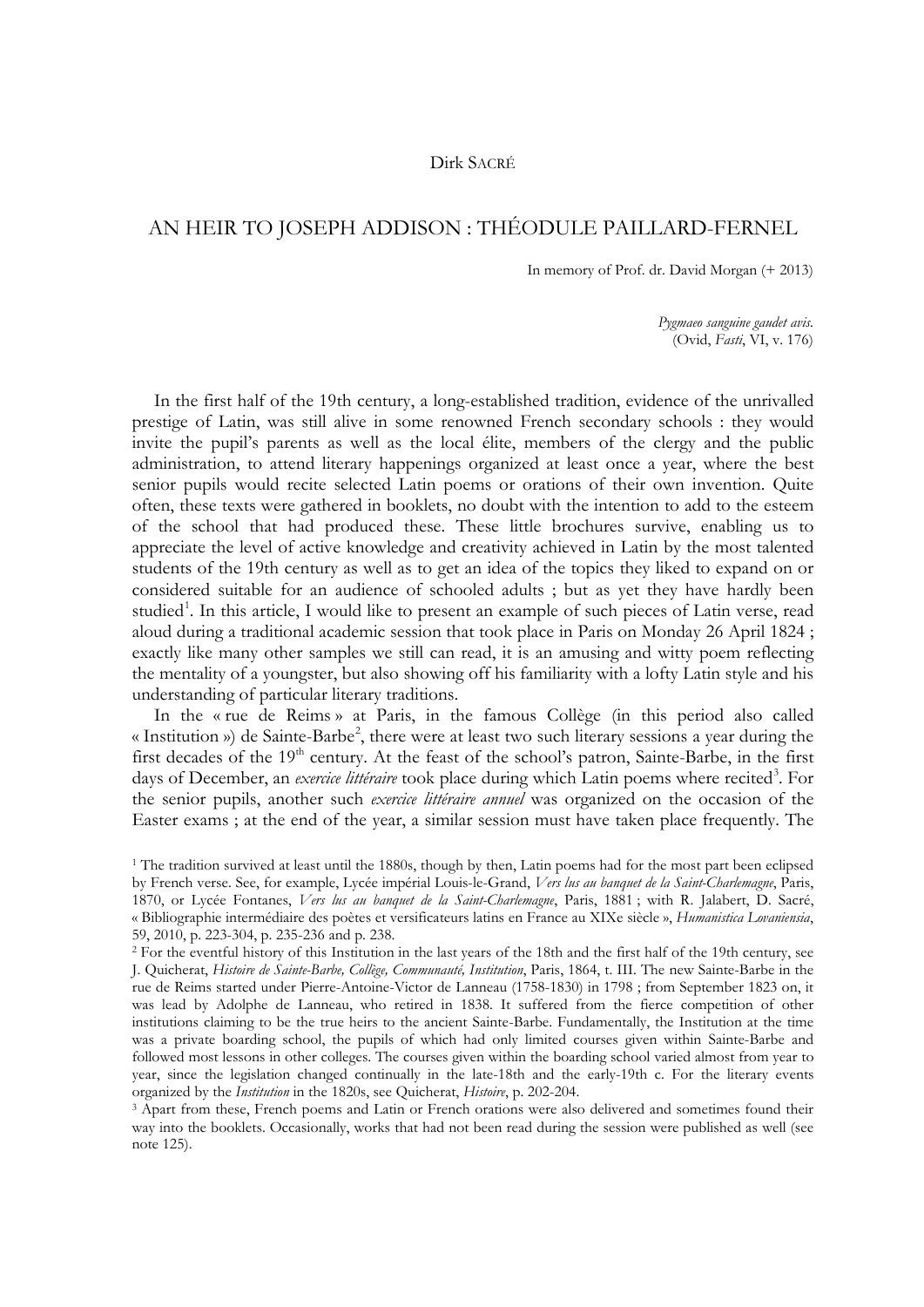number of poems read aloud during these sessions varied constantly : they oscillate between two and nine with an average of four or five performances for each session. Contrary to the so-called *Concours généraux*, the better known general competition for Latin verse, meant for the pupils of the highest class and organized on a regional base by the university, which were individual contests, pupils were allowed to collaborate for these *exercices* and *séances* : often verses were declaimed that had been composed by two or three, sometimes even more, youngsters. Also in opposition to the *Concours genéraux de l*'*Université*, the subject matters were not imposed, but chosen freely. Therefore we find a large variety of themes developed in hexameters or other Latin metres. They often concerned college life, ancient or contemporary history, and recent inventions ; an important portion was occasional poetry, while translations and imitations of vernacular poetry or prose were also recited. Humorous poetry was better represented in these festive school sessions than in the *Concours généraux*. Thus (to give only a few examples from the same Paris college) three pupils wrote a delightful mock-epic on the death – actually on the execution – of a cat in their college (1826) – « *heros infelix, morti devotus*  acerbae » (l. 93)<sup>[4](#page-1-0)</sup>; another pupil composed a piece on the very recent death of king Louis XVIII (September 1824) and the accession of the latter's brother Charles  $X^5$  $X^5$ ; another youth wrote on the death of Agrippina  $(1824)^6$  $(1824)^6$ ; a pupil coming from Jamaica rendered part of an ode by Alphonse de Lamartine in Latin verse<sup>[7](#page-1-3)</sup>; as a student at Sainte-Barbe, Désiré Nisard (1806-1888), who would become an important literary critic, classical scholar and politician, produced some excellent pieces of Latin verse, among which an interesting, solid and ingenious poem *Sur le gaz hydrogène*[8](#page-1-4) *.* In it, he contrasts the modern gas lighting in the French capital with the outmoded oil lamps, and succeeds in introducing witty allusions to the ancient poets in his poem on progress. Among other things, he states he cannot invoke the goddess Minerva at the start of his poem, since she is the discoverer of oil and therefore is inimical to gas (the Latin name of which is still under question) ; he thus turns to Vulcan, the god of fire :

*Tune, Minerva, mihi praesentem in carmina venam Sufficies ? Vatem refugis Musamque recusas Inventrix oleae. Nec te mea mitigat aetas. Carmen ego invita faciam dicamque Minerva. Adsis o melior nondumque in vota vocatus, Mulciber ; ignigenam versu da pingere lucem, Ignipotens ; faveas primum tua sacra colenti. Aggrediamur opus. Sed iam haeret Musa mororque Nondum ingressus iter : quo te, lux splendida, dicam Nomine ? Nequiquam veteres interrogo ; Flaccus*

<span id="page-1-0"></span><sup>4</sup> D. Sacré, « '*Infremuere ollae gemitumque dedere patellae*' *: de catto supplicio affecto carmen iocosum* (1826) », *Melissa*, 162 (2011), p. 7-10 ; 163, 2011, p. 4-8. Latin poetry on (the deaths of) pets and other animals remained immensely popular during the 19th century.

<span id="page-1-1"></span><sup>5</sup> J.-C. Dolffus, « Sur la mort de Louis XVIII et sur l'avènement de Sa Majesté Charles X », *Séance littéraire annuelle de l*'*Institution, Maison de Sainte-Barbe*, Paris, 1824, p. 27-29.

<span id="page-1-2"></span><sup>6</sup> L. Alloury, « Mort d'Agrippine », in *Institution de l*'*Université, maison de Sainte-Barbe dirigée par M. Lanneau fils. Exercice littéraire annuel pour les hautes classes à l*'*occasion des examens de Pâques*, Paris, 1824, p. 15-17.

<span id="page-1-3"></span><sup>7</sup> É. Meynard, « Traduction du commencement de l'ode à Lord Byron par M. de Lamartine », *Séance littéraire annuelle*, Paris, 1823, p. 38-39.

<span id="page-1-4"></span><sup>8</sup> *Recueil de pièces de vers lues dans l*'*exercice littéraire qui a eu lieu au Collège de Sainte-Barbe*, Paris, 1823, 13-17. On Nisard, whose numerous Latin poems have not attracted the attention of modern scholars, see, for example, *Redécouvrir Nisard. Un critique humaniste dans la tourmente romantique*, M. Bury, ed., Paris, Klincksieck, col. « Circare », 2009. I am preparing a contribution on Nisard's Latin.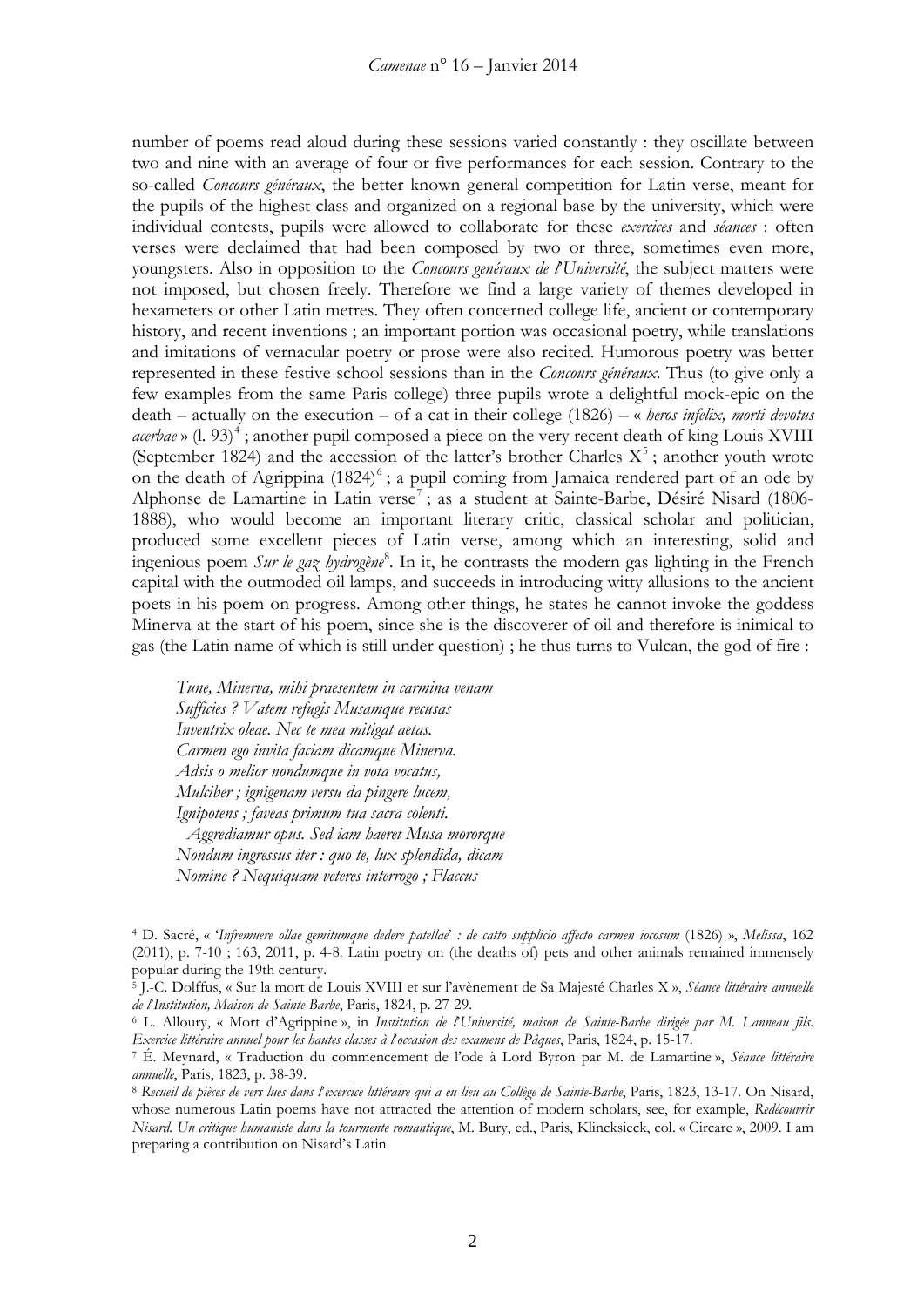*Vergiliusque silent. Mihi num « ficticius aether » An « vapor undigena », an Graeco de nomine « gazum » Dicere « hydrogenes » ? Nova iussit Horatius olim, Cum res ipsa foret, proferre vocabula rerum. Haereat in verbis, si quis velit ; unde coruscas Ducat opes Gazum, qua splendeat arte docebo.* (l. 12-27)

It is unclear if the printed booklets containing these Latin poems reached a wide audience<sup>[9](#page-2-0)</sup>. Although Latin versification was a compulsory subject in secondary education and thus could interest a fair number of youngsters, one is inclined to consider them as rather ephemeral and marginal publications serving primarily as publicity for a school. Now and then, however, poems judged remarkable in some way were diffused through other channels as wel. Pierre Auguste Lemaire's *Athenarum panorama seu Graeciae veteris encomium*<sup>10</sup>, a poem playing on with the romantic fascination for Greece, its political turmoil and glorious history, was issued first in the brochure containing the texts of the verses recited at Sainte-Barbe's feast of 9 December  $1821<sup>11</sup>$  $1821<sup>11</sup>$  $1821<sup>11</sup>$ , but was reissued (with the same title) separately in Paris, 1822. There was moreover a periodical press that looked with attentiveness and admiration at these schoolroom or academic products. The most momentous journal was the *Hermes Romanus, ou Mercure latin*, issued in Paris from June 1816 to June 1819 by a former pupil of Sainte-Barbe's, Joseph-Nicolas Barbier-Vémars ( $\degree$ 1775)<sup>[12](#page-2-3)</sup>; it was followed by similar projects, such as the *Apis Romana, journal de littérature latine* (Paris, 1821-1823) and the *Almanach des Muses latines* (Paris-Lyon,  $1817$ ; Paris,  $1818-1819)$ <sup>13</sup>, edited by Pierre Servan de Sugny (1796-1831), all of which were important in keeping the Neo-Latin tradition alive during a period that tended to pay attention to the ancients exclusively and to overlook humanistic and modern Latin, in spite of the fact that, until then, pupils were obliged to compose Latin verse : for indeed, each of these periodicals reissued Neo-Latin prose and poetry written from the dawn of Humanism until the contemporary age – the title of an offspring of the original *Apis Romana* is eloquent in this respect : *Apis Romana sive menstrua litterarum Latinarum collectanea e scriptis tum nostrae aetatis tum*  superioris aevi excerpta. Novae seriei tomus 1, Montlieu, 1866<sup>14</sup>. Thus, the Paris editor of the *Hermes* 

<span id="page-2-4"></span><sup>13</sup> Actually there followed a third volume : see appendix 5 to this article.

<span id="page-2-5"></span><sup>14</sup> *Cf.* appendix 5 to this article.

<span id="page-2-0"></span><sup>9</sup> Some of the poems awarded a prize at the *Concours généraux*, however, were gathered in anthologies and enjoyed a certain success : see the examples in Jalabert-Sacré, « Bibliographie intermédiaire », p. 228-229 : *Annales des concours généraux*, Paris, 1825 ; p. 229-231 : M. Belin, M. Roche, *Annales des concours généraux*, Paris, 1827 ; p. 232- 233 : N. A. Dubois, *Concours généraux*, Paris, 1847-1856. Distinguished poems resulting from school assignments were also assembled with success : thus a large and a bit heterogeneous selection made by A. Chardin and enlarged by two of his former pupils was published three times (*Choix de matières et de pièces de vers latins recueillies par M. Achille Chardin* et publiées par ses anciens élèves MM. Deltour et Marcou, Paris, 1864 ; 1868 ; 1876) ; the full names of the poets one finds in the third edition ; the two first ones contain their initials only. As long as Latin poems had to be written at school, teachers and probably some pupils as well will have used the work as a kind of source book or a collection of models.

<span id="page-2-1"></span><sup>10</sup> Pierre-Auguste Lemaire (1802-1887) was a nephew of Nicolas-Eloi (1767-1832) and in 1832 became the head of the famous *Bibliotheca Classica Latina*, Paris, 1819-1838 : see the entry on him by S. Moledina in the *Dictionnaire de biographie française*, Paris, 2011, t. XX, col. 1447-1448.

<span id="page-2-2"></span><sup>11</sup> *Vers latins récités dans l*'*exercice littéraire qui a eu lieu le jour de la fête de Sainte-Barbe, à l*'*Association des anciens élèves de cette communauté*, Paris, 1821, p. 22-32.

<span id="page-2-3"></span><sup>12</sup> For a short introduction to this journal, see D. Sacré, « *De commentariis menstruis ineunte saeculo XIX° Parisiis Latine editis*, q.t. *Hermes Romanus* », *Vita Latina*, 105, 1987, p. 10-16 ; *id*., « La poésie néo-latine en France au XIXe siècle », *La Réception du latin du XIXe siècle à nos jours. Actes du colloque d*'*Angers des 23 et 24 septembre 1994*, G. Cesbron, L. Richer, eds., Angers, 1996, p. 67-77. *Cf.* also the entry on Barbier-Vémars by M. Prevost in *Dictionnaire de biographie française*, Paris, 1951, t. V, col. 348.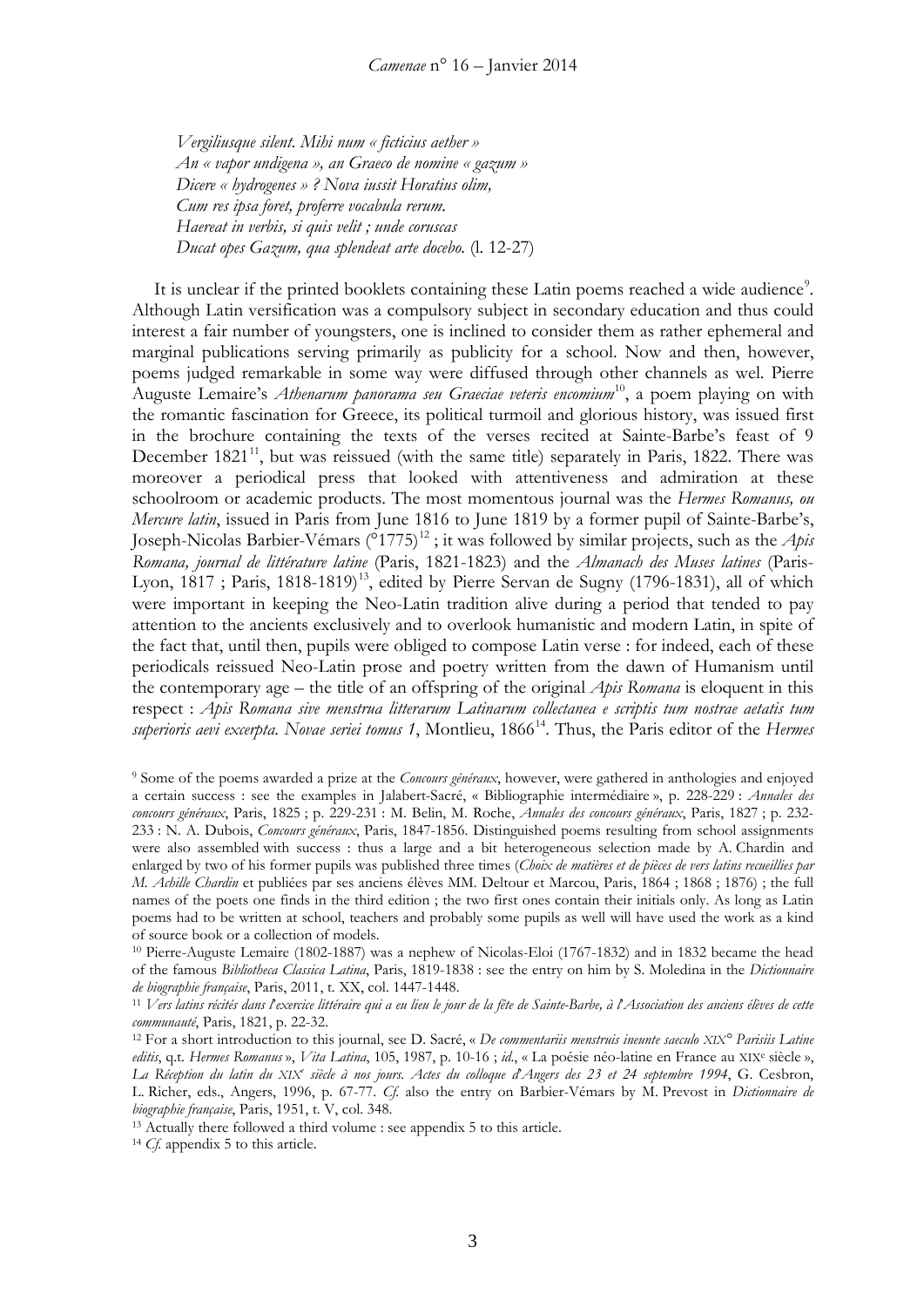*Romanus* in 1819 even managed to lay his hand on, and to publish, a Latin poem on hot air balloons, awarded a prize at an Oxford University contest in 1784 and written by Charles Abbott (1762-1832), who in 1819 was a judge at the Court of King's Bench<sup>[15](#page-3-0)</sup>; in the same year its editor also proposed to the public part of *Rhenus*, an Oxford prize poem dating from the very last years of the  $18<sup>th</sup>$  century, composed by one of the most prolific Latin poets of the 19<sup>th</sup> century, William Herbert (1778-1847)<sup>16</sup>. Not surprisingly, then, Lemaire's aforementioned poem *Athenarum panorama* was printed for the third time in the journal *Apis Romana*[17](#page-3-2)*.* All this suggests that we should not underestimate the possible diffusion of such Neo-Latin poems emanating from a school or university context.

The annual literary exercise at Sainte-Barbe admitted only compositions submitted by the pupils of the highest classes – or to be more precise, only these were issued in the commemorative booklets<sup>[18](#page-3-3)</sup>. A note in the commemorative volume containing our text, dated 4 May 1824, suggests that the poems were not only solicited from the best students, but also offered spontaneously by enthusiastic youngsters ; for this session the board had also received poems from younger pupils, whose contributions had to be eliminated automatically, but whose zealous endeavors deserved a special mention in the booklet.

One of the most striking poems we find in this 1824 collection had been recited by a certain Théodule Fernel. This young man is to be identified with Théodule Paillard-Fernel from Neufchâtel-en-Bray in Normandy, where he was born on 24 March 1808 ; hence our pupil of the « classe de seconde » was aged sixteen when he saw his Latin verses published in 1824. His talent for Latin verses at Saint-Barbe becomes clear if one realizes that he was the author of two other published poems as well, both of which date from 1823 and 1824 : he contributed a poem with the title *Prise du Trocadéro par le duc d*'*Angoulême et l*'*armée française* to the 1823 *Séance littéraire annuelle*[19](#page-3-4) and, together with his fellow pupil Auguste Flobert, composed Latin verses entitled *Visite de Sa Majesté Charles X à l*'*Hôtel royal des Invalides, le 20 octobre 1824*, published in the *Séance littéraire annuelle* of 1824<sup>[20](#page-3-5)</sup>. Having completed secondary school, he studied law and began a successful career as a *conseiller* (magistrate) at various courts of justice in Neufchâtel, Dieppe and Caen. He was promoted to the rank of *chevalier* in the *Légion d* honneur in 1873 and died on 3 November 1877<sup>[21](#page-3-6)</sup>. As far as we know, he did not write any Latin after he completed secondary school.

Our poem is entitled *Combat mémorable entre les pygmées et les grues* ; it contains 127 hexameter  $\frac{22}{3}$  $\frac{22}{3}$  $\frac{22}{3}$ . An introductory note states that this is a fragment from an Indian-language manuscript

<span id="page-3-4"></span><sup>19</sup> Paris, 1823, p. 32-34. See appendix 3 to this article.

<span id="page-3-0"></span><sup>15</sup> « Le Ballon, ou l'invention des Aérostats », *Hermes Romanus*, 6, 1819, p. 1600-1604. *Cf.* the entry on Abbott by M. Lobban in the *Oxford Dictionary of National Biography*, 1, Oxford, 2004, 38-41. He is not mentioned by Leicester Bradner, *Musae Anglicanae. A History of Anglo-Latin Poetry 1500-1925*, New York, 1940 ; 1966.

<span id="page-3-1"></span><sup>16</sup> « Le Rhin à César ; extrait d'une pièce couronnée à l'université d'Oxford, en Angleterre », *Hermes Romanus*, 6, 1819, p. 1555-1558 ; *Cf.* William Herbert, *Rhenus et carmina quadragesimalia*, [s. l.], 1797, and on Herbert, Bradner, *Musae Anglicanae,* p. 309-314.

<sup>17</sup> *Apis Romana, Journal de littérature latine*, 2, 1822, p. 145-153.

<span id="page-3-3"></span><span id="page-3-2"></span><sup>18</sup> There are but a few exceptions. Thus, the *Séance littéraire annuelle* of 1823 (see Jalabert-Sacré, « Bibliographie intermédiaire », 227-228) contained (51-52) a poem written by L. Alloury, « composée après la séance ».

<sup>20</sup> Paris, 1824, p. 17-19.

<span id="page-3-6"></span><span id="page-3-5"></span><sup>21</sup> *Cf. Index biographique français*, Tommaso Nappo, ed., 3rd ed., München, 2003, t. III, p. 1655 ; t. VI, p. 3257 ; N. Noire-Oursel, *Nouvelle biographie normande. Second supplément*, Paris – Rouen, 1912, p. 362.

<span id="page-3-7"></span><sup>22</sup> *Institution de l*'*Université, Maison de Sainte-Barbe, dirigée par M. de Lanneau fils. Exercice littéraire annuel pour les hautes classes, à l*'*occasion des examens de Pâques*, Paris, 1824, p. 52-57. The meeting took place under the direction of De Lanneau ; among those present wer the pupils' parents and a fair number of teachers of the *Collège royal de Louis-le-Grand* and professors of the Faculty of Letters, says the introduction (1). Fernel's poem was the last one to be recited in public. For the full text of the poem, see appendix 1 to this article.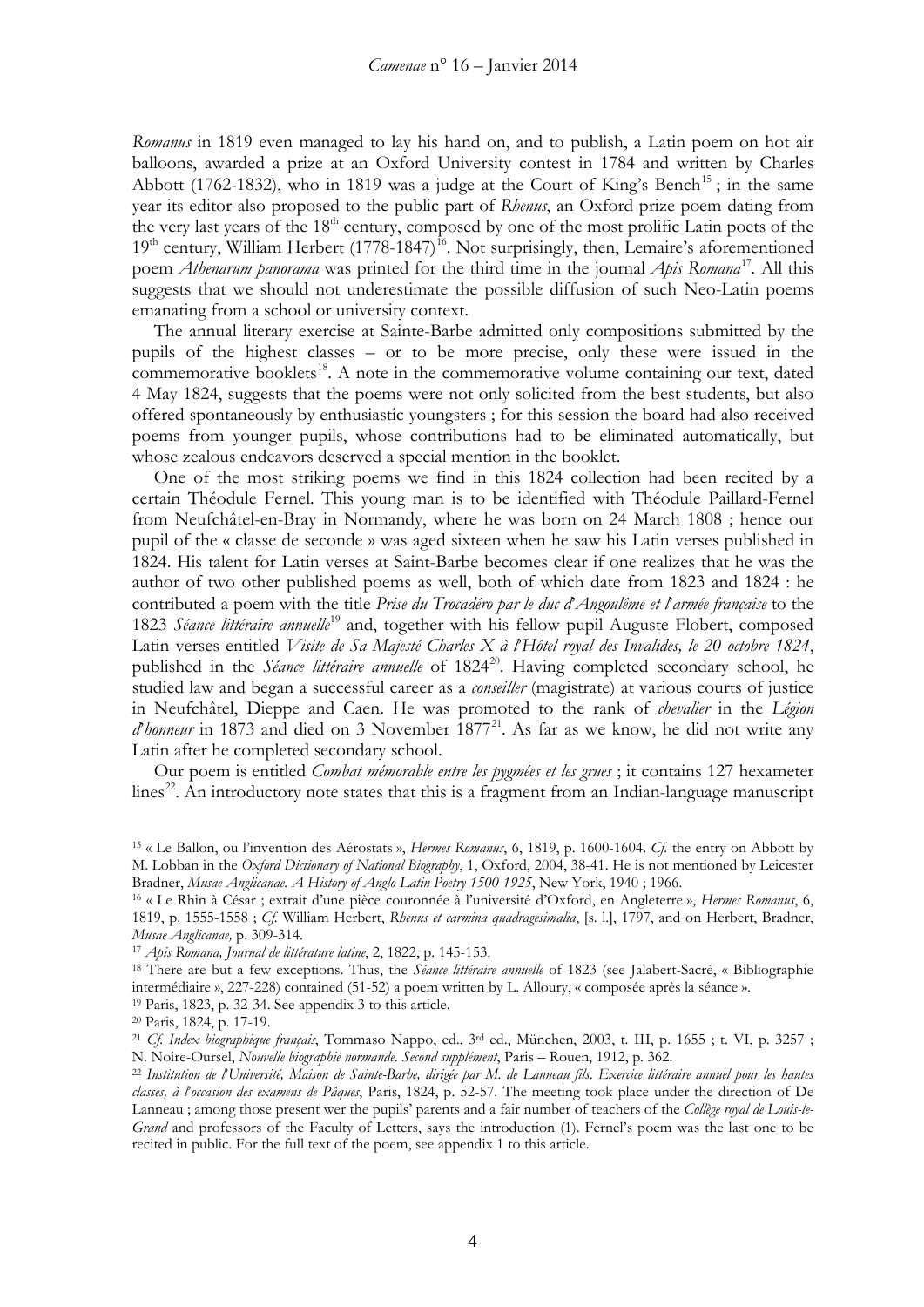poem found among the ruins of a city called Pygméopolis, a fragment translated into Latin verse by Théodule Fernel. Literally, the note presents these poetic lines not as an original creation, but as a translation (and this is not unimportant) ; but no reader will have missed the made-up topos of the rediscovery of a lost manuscript<sup>[23](#page-4-0)</sup>; the hint at the knowledge of the Indian language by the Paris schoolboy and the reference to a fictitious city called Pygméopolis will have made the audience smile and expect a light-hearted and humorous poem ; on the basis of the title of the poem, the most literate listeners will have assumed that they were going to give ear to a mock-heroic poem, a kind of Latin imitation or remake of the pseudo-Homeric *Batrachomyomachia*, the battle of frogs and mice.

The poet opens in a typically epic way with the subject matter of the poem : he is going to sing the terrible battle of the cranes and the Pygmies which led to the extermination of the latter (l. 1-6). A traditional invocation of the Muse (l. 7-9) follows. Then, the poet dismisses the traditional subjects of epic poetry – there are more than enough poems inspired by, for instance, Homer, he says – and stresses the novelty of his subject which he is the first to sing in verse (l. 10-16). We then (l. 17-34) move to the scene of the action : the author situates the former empire of the Pygmies in the hills near the river Ganges, in India, where the fortified cities of that renowned and redoubtable population once rose ; now alas, these cities are destroyed, the country is uninhabited and desolate ; only some fallen brick walls, overgrown with weeds, and white bones of dead Pygmies, scattered throughout the valleys, bear witness to their former realm ; the country has been taken in by their enemies, the arrogant and respectless cranes. The next section of the poem (l. 35-48) sketches the origins of the animosity between the courageous and vigorous Pygmies and the cranes : for many years, no enemy would have attacked the dwarfs with impunity ; whenever the cranes, always a threat to that people, would invade their territory, the Pygmies would kill them, or, if a Pygmy were to go down to defeat against the cranes, he would have killed a number of enemies before being killed himself – « *Non ibat Stygias saltem incomitatus ad umbras* » (l. 43) ; quite often, the Pygmies would weaken their natural enemies by killing young cranes in their nests. Hence the massive invasion of the cranes and the total war between Pygmies and the impious birds, described in the rest of the poem (l. 49-127), which in its turn is divisible into several sections. The raids of the Pygmies against the chicks of the cranes and the cranes' repeated losses during attacks of the Pygmies account for the birds' deeply rooted hatred and thus for their massive offensive (l. 49-50). The poet announces combats more violent than the ones between the frogs and the mice, as narrated by Homer (l. 51-55). The decisive day has dawned. At the command of Ornithagé, queen of the cranes, the birds gather on he banks of the Strymon, says a French note allegedly summarizing the contents of the original, « Indian », passage ; the cranes prepare themselves for the battle by sharpening their beaks and claws (l. 56-58). The first reaction of the Pygmies at the news of the enemies' offensive is again given in a French summary : the pygmies gather in their capital Pygméopolis to defend their king Geranomisus. In the meantime, the cranes are approaching with an immense army, thousands of birds causing the sky to turn black. The Pygmies' king then addresses his generals ; with his speech he tries to encourage his officers, pretending to believe in the final victory over the birds, and

<span id="page-4-0"></span><sup>&</sup>lt;sup>23</sup> The topos of the rediscovered manuscript must have been quite common in this type of occasional poetry. As late as 1876, a certain Alexandre, pupil of the highest class at the *Lycée de Versailles*, started his French poem (« Saint-Charlemagne 1876 ») like this : « Dans des rayons poudreux, l'an dernier j'ai trouvé / Un manuscrit fort vieux, mais fort bien conservé. / Ses feuillets exhalaient une odeur vénérable : / Je mis à le traduire un temps considérable ; / Voici quelques extraits (un jour, entièrement / je prétends publier un si beau document) », *Saint-Charlemagne 1876 (Samedi 29 janvier). Pièces de vers composées pour cette solennité*, Versailles, 1876, 6. The poem is an amusing piece on Charlemagne and Alcuin with references to the Franco-Germans wars of the 19th century.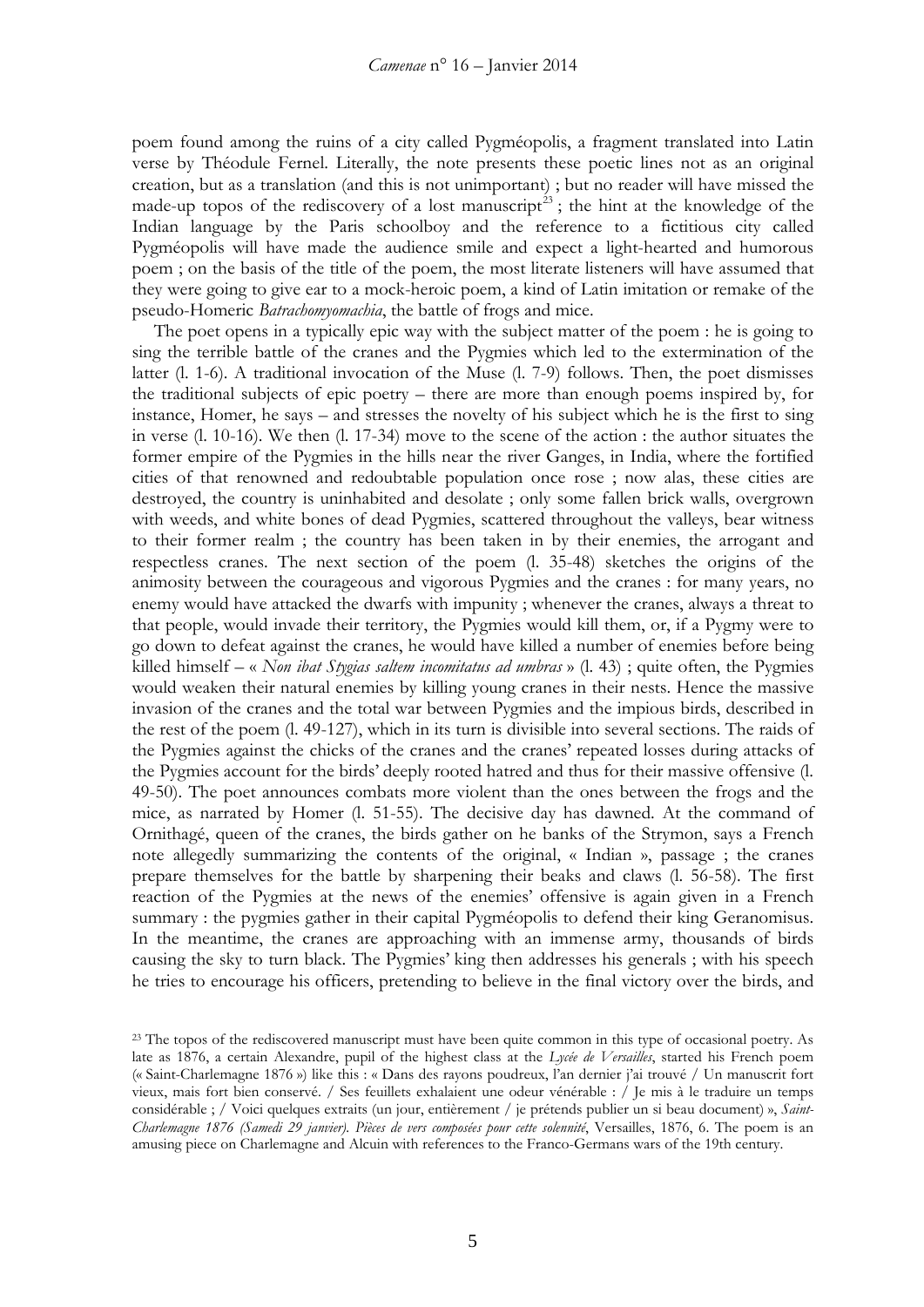to stir their hate of the winged creatures, who, should they be victorious, would treat the Pygmies' gods and temples sacrilegiously, batter their wives, kill their children and their king ; but the monarch and his people will be invincible if his officers defend him valiantly (l. 59- 75) :

*Ite, mei decus imperii et tutela, sodales : Pygmeadum turmis stipatus nescio vinci !* (l. 74-75)

The first struggles are again described in a French sentence, which names the commanderin-chief of the Pygmies' army and underlines the violence of the combats, with very important losses on both sides, and describes the battlefield in these powerful lines (l. 76-77) :

 *Mixtae mucronibus alae Sparguntur digitisque ungues et rostra lacertis.*

The final section (l. 78-127) concentrates on the crushing defeat of the Pygmies through the terrible, but unequal duel between Micromegas, their commander-in-chief, and a gigantic crane. Micromegas has killed many hundreds of enemies, when suddenly an enormous crane shows up, seizes the general by the neck and lifts him up in the air. There the supreme commander hangs, unable to free himself from the bird's grasp. He vainly raises his arms (for he is unable to raise his eyes, which the crane had cut out with its beak) to implore the gods for help – for Jupiter is enraged with the Pygmies, whose ancestors had dared to assault his beloved son Hercules while the latter was asleep, and therefore wishes for nothing better than for the extermination of the entire Pygmean race. After a while, Micromegas, while still hovering in the air, succumbs to his wounds ; the giant bird then flings him down on the ground. His death is a blow to the Pygmies, hundreds of whom desperately seek to protect the commander's corpse from further mutilation ; therefore, the battlefield moves to the dead body of the general, where tremendous fights take place, while, time and again, Pygmies are lifted up, wounded and killed by cranes against whose nose dives the Pygmies have almost no defence. Their losses are terrible, their extermination at hand, suggest the last lines :

*Non, si mille forent linguae totidemque sonarent Labra mihi, possem clades memorare canendo Pygmaeadum, laceros artus, discerpta referre Ora manusque solo sparsas perfractaque crura Atque exundantes generoso sanguine campos*[24](#page-5-0)*… Hei mihi, quot Ganges tepidis correpta sub undis* Arma virum galeasque et fortia corpora volvit !<sup>[25](#page-5-1)</sup> (l. 121-127)

At first sight the poem seems a charming and funny, but umpteenth Latin imitation of the *Batrachomyomachia* : a mock-epic written in a lofty style about creatures almost as tiny or insignificant as the pseudo-Homeric frogs and mice. The plan of the poem, too, seemingly follows that of the Greek model to some degree : there too we find an invocation of the Muses, the origins of the animosity between the mice and the frogs are explained, we can read a speech by the king of one of the parties, exhorting his soldiers to take arms against the enemy, we hear about peculiar weapons adapted to the belligerent parties, there is a god who

<span id="page-5-0"></span><sup>24</sup> *Cf.* Petronius, Bücheler and Müller, ed., frgm. 30, 8 : « *atque exundantes profuso sanguine campos* ».

<span id="page-5-1"></span><sup>25</sup> *Cf.* Virgil, *Aeneid*, I, v. 100-101 : « *ubi tot Simois correpta sub undis / scuta virum galeasque et fortia corpora volvit* ».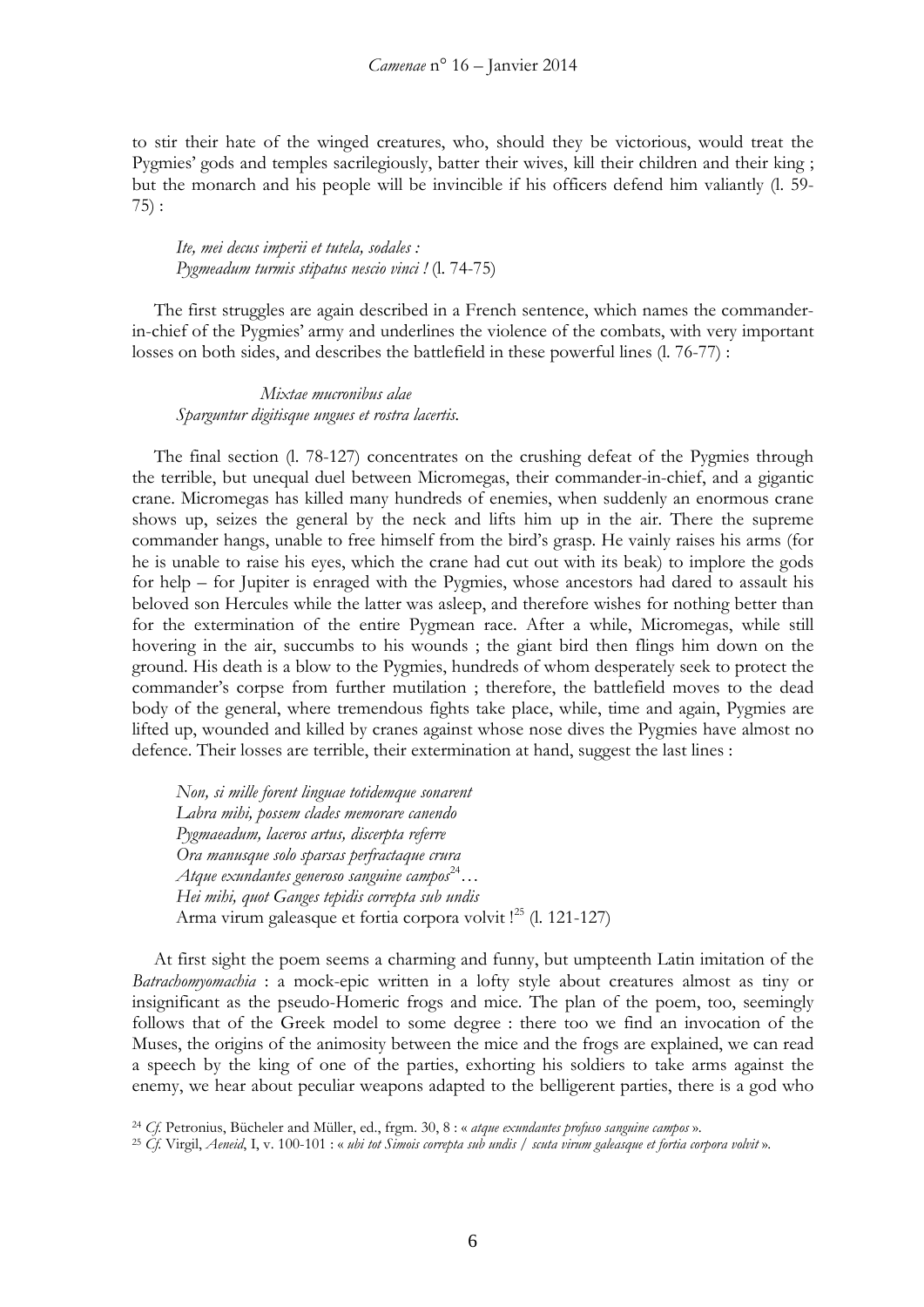hates one of the parties, we assist at various duels and particular attention is given to the heroic achievements of one of the most fearsome warriors of one of the parties, and the decisive war is fought in the space of a day. But there are some differences between the two poems as well : in our Latin poem, there is no council of the gods ; and whereas the *Batrachomyomachia* ends with a decisive intervention by Jupiter, preventing the frogs from being exterminated, there is no such divine intrusion in the Latin poem, which ends with the total extermination of the Pygmies. Anyhow, the explicit reference to the pseudo-Homeric poem in lines 51-55 and the presence of whimsical names given to kings and commanders (Ornithagé as the queen of the cranes is « she who leads the birds » ; the Pygmies' king name Geranomisus refers to one who « hates the cranes » ; the commander's oxymoronic name Micromegas suggests a giant among dwarfs) add more touches of that Greek poem to Paillard-Fernel's composition ; the fancy mention of an Indian language original read and translated into Latin by our pupil is consonant with the humorous effect of the poem. It is beyond doubt that the *Batrachomyomachia* was quite popular during the Renaissance ; over and over again, pupils and students translated the poem into Latin or used it as an exemplar for imitation ; they could even hide a political message in their adaptations of it. Thus, the pupils of Brussels Jesuit College in 1652 composed a *Melissomachia* or a battle of two bee nations, which was also inspired by Virgil's fourth book of the *Georgics* ; the good bees stood for the Spaniards – then ruling the Southern Netherlands –, the bad ones for their enemies, the French.<sup>[26](#page-6-0)</sup> The popularity of the Greek poem remained unchallenged during succeeding centuries. As late as 1829, a few years after Paillard-Fernel's poem had come out, a new Latin hexameter translation of the pseudo-Homeric poem was issued by Fleury (de) Lécluse (1774- 1845), a professor at Toulouse<sup>27</sup>. Outside France, a new Latin verse translation was even produced more than thirty years later (1862) by the Swedish Neo-Latin poet Christian Alfred Fahlcrantz (1835-1911), who was a lecturer at Upsala University<sup>28</sup>. The reasons for the success of the *Batrachomyomachia* in Greek and Latin schooling are obvious. The mock-heroic enabled the schoolboys to display their control over epic language and style in a small, but selfcontained unit ; the humour arising from the contrast between a lofty style and a ludicrous subject certainly gave satisfaction to their juvenile minds and compensated so to speak for the grand, exalted contents they had dinned into them through their daily Latin readings of the classical poets.

Furthermore, Paillard-Fernel might give the impression of having put together well the materials of his poem : he was familiar, it seems, with the occasional mentions of animosities between Pygmies and cranes in ancient literature (starting from Homer's *Iliad*, III, 3-6) and did some research into the Pygmies and their dwellings according to ancient sources. Indeed, the reader might have the sensation that young Théodule had read Aristotle's report on the cranes, coming from the Scythian plains, and the real existence of the Pygmies (*History of Animals*, 7, 12), and had perused the scattered information provided by Roman writers,

<span id="page-6-0"></span><sup>26</sup> *Cf.* D. Sacré, « *Melissomachia* : an Unpublished Epic Poem from the Brussels Jesuit College (1652) », *Myricae. Essays on Neo-Latin Literature in Memory of Jozef IJsewijn,* D. Sacré, G. Tournoy, ed., in *Supplementa Humanistica Lovaniensia*, 16, Leuven, 2000, p. 523-536. See also Bradner, *Musae Anglicanae*, 7, who states that the *Batrachomyomachia* « was often translated into Latin as an exercise by young poets in the Renaissance » ; and J. W. Binns, « Intellectual Culture in Elizabethan and Jacobean England. The Latin Writings of the Age », *Arca*, 24, Leeds, 1990, p. 229-230.

<span id="page-6-1"></span><sup>27</sup> *La Batrachomyomachie, ou le combat des rats et des grenouilles, en quatre langues, grecque ancienne et moderne, latine et française*, *publiée par Fl. Lécluse*, Toulouse, 1829. Lécluse wanted to offer a very faithful translation, p. 5 : « Notre traduction latine suit l'original pas à pas, et vers pour vers ». See appendix 5 to this article.

<span id="page-6-2"></span><sup>28</sup> « Batrachomyomachia », *Samlada latinska originaldikter och översättningnar till latinsk vers*, Stockholm, 1949, p. 29-38.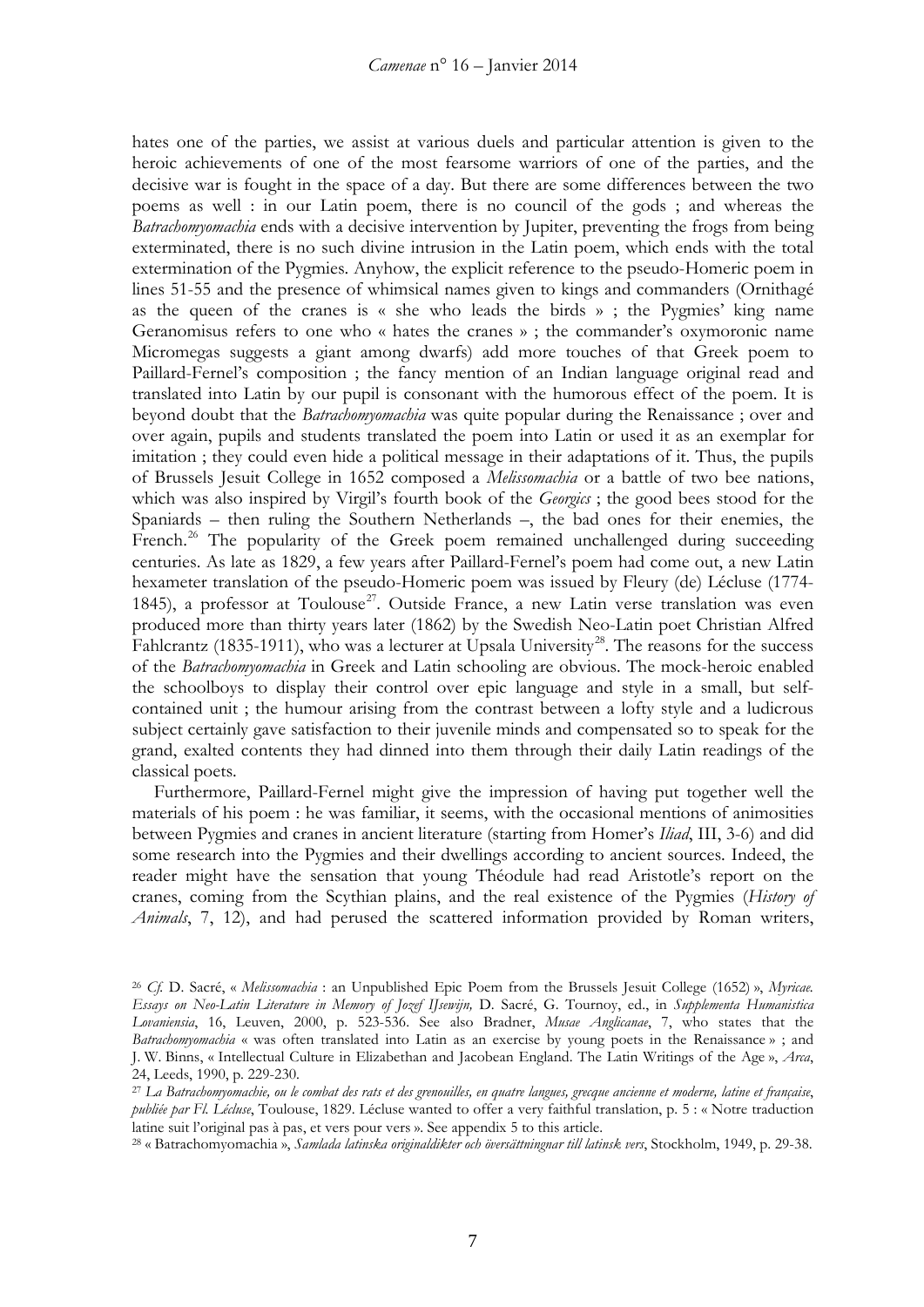especially Pliny's *Natural History*<sup>29</sup>, Juvenal (who had a Pygmy warrior carried away by a *saeva grus*, *Satires*, 13, 167-170), and Aulus Gellius (who also mentioned Pygmies living in India)<sup>[30](#page-7-1)</sup>, or had found some information on the Pygmies and the cranes in such popular works as Noël's *Dictionnaire de la fable*[31](#page-7-2) or Buffon's *Histoire Naturelle*. [32](#page-7-3)

Such impressions would, however, be erroneous. There was a particular model Paillard-Fernel followed in detail, obviously not the Indian poem he farcically hinted at in his introduction, but one that, though utterly unmentioned, stands beyond doubt as his source. Nor was this model the now entirely forgotten<sup>[33](#page-7-4)</sup> mock-epic entitled *Pygmaeidos libri VIII. Poëtica classicae juventutis paegnia*, composed at the age of twenty two<sup>[34](#page-7-5)</sup> by the French Oratorian Jacques Moireau (1622-1666) and published posthumously in Vendôme in 1676 : admittedly this long (168 pages !), burlesque poem has some features that seem to foreshadow Paillard-Fernel's piece – especially the *topos* of the rediscovered manuscript,<sup>[35](#page-7-6)</sup> the episode of a crane carrying a Pygmy away into the  $air<sub>1</sub><sup>36</sup>$  $air<sub>1</sub><sup>36</sup>$  $air<sub>1</sub><sup>36</sup>$  the death of the leader of the Pygmies giving rise to even more bloody hostilities,  $37$  and such details as the mentions of kings or queens of the two opposed

<span id="page-7-0"></span><sup>29</sup> Pliny the Elder, *Natural History*, VII, 26, which contains the basic information on the dwarfs (their dwellings in India's mountains, at a certain distance form the source of the Ganges ; their living in caves ; their stature ; their struggles with the cranes and the raids they often make to kill young birds so as to avoid uncontrollable invasions of the cranes ; furthermore their mud huts). Paillard-Fernel does not allude to the further origins of the animosities between the Pygmies and the cranes, that are hinted at in Ovid, *Metamorphoses*, VI, v. 90-92 : Juno was angry at Oenoe, a Pygmy woman, for not having respected her, and had her changed into a crane who attacked her own (former) people.

<span id="page-7-1"></span><sup>30</sup> For the ancient sources, see the entry « Pygmaioi' » by Ernst Wüst in *Paulys Realencyclopädie der classischen Altertumswissenschaft*. Neue Bearbeitung begonnen von Georg Wissowa, fortgeführt von Wilhelm Kroll und Karl Mittelhaus, 46, München, 1959, col. 2064-2074.

<span id="page-7-2"></span><sup>31</sup> « Pygmées », *Dictionnaire de la fable ou Mythologie grecque, latine, égyptienne* […] *par Fr. Noël* […],Paris, 1803, t. II, p. 438-439.

<span id="page-7-3"></span><sup>32</sup> Buffon, « La grue », *Histoire naturelle*, 1780, t. XXII, 287-312 (*Cf.* www.buffon.cnrs.fr). For Buffon's popularity in 19th-century Europe, see e.g. Paul Thoen, « Gezelle op zoek naar de universele cultuur : over bronnen, bouw en boodschap van *Loquela* III 4-5, 25-40, 'Krane kraneke krake' », *Gezelliana*, 23, 2011, p. 25-77.

<span id="page-7-4"></span><sup>33</sup> It is not even mentioned in Ludwig Braun, « Ancilla Calliopeae. Ein Repertorium der neulateinischen Epik Frankreichs (1500-1700) », *Mittellateinische Studien und Texte*, 38, Leiden – Boston, 2007.

<span id="page-7-5"></span><sup>34</sup> [Moireau], « *Praefatio* », *Pygmaeidos libri VIII. Poëtica classicae juventutis paegnia*, Vindocini, 1676 : « *annos duos supra vigesimum natus* » ; in the final verses of the poem, p. 168 : «*Vicenum supra duo vix elapsus in annos* ». On Moireau, see Augustin Ingold, *Essai de bibliographie oratorienne suivi du Supplément*, Paris, 1880-1882, Genève, 1972. Compare also the *Mélanges d*'*histoire et de littérature*, *par M. De Vigneul-Marville. Quatrième édition* […] *par M.\*\*\** [*Abbé Banier*], Paris, 1725, t. IV, p. 146-148, where it is said that Moireau was a teacher of Scarron. A second edition of the Pygmaeis came out in Angers in 1682 (*Cf.* Gérard Oberlé, Amoenitates poeticae Latinae modernae, sive Catalogus librorum poetar. latinor. sec. XI-XX, Cercy-la-Tour, 1988, p. 323)

<span id="page-7-6"></span><sup>35</sup> *Pygmaeidos*, p. 22 : « *Quin etiam codex, quem me legisse recordor / exhibuitque mihi lectu bene sanus amicus, / inductus squalet variis hinc inde lituris / ac maculis, saecli quas aut iniuria passim / aut librarioli respergi incuria sivit. / Totum perlegi ; tergique ac marginis oras / intuitus, sensum potui comprendere nullum : / nec vir inexplicitae docuit glossemata linguae ; / omissos huc adde apices, huc adde lacunas / blattarum horrentes a morsibus : inde fit ut nos / innumerabilium fugiat pars maxima rerum* » .

<span id="page-7-7"></span><sup>36</sup> *Pygmaeidos*, p. 140-141 : « *Una gruum numero ex omni selegerat unum / Alcinoe, soli instabat, cui nomen Amynthae. / Hunc super illa vagos flexus orbemque volutum / implicat ac facili pennarum verbere curvum / assequitur torrente sitim dum fonte levaret, / apprenditque comam rostro complexa tenaci / cervices inter medias umerumque sinistrum, / ambabusque alis artus involvit eique / intima transversis eviscerat unguibus exta / exiliensque levi perrumpit in aera saltu, / et volat arma virumque ferens. [an unfinished verse, as there many in this poem] / Garrula tum caelo crocitat, modo nube sub atra / eripit ex oculis, nunc aethere reddit aperto / suspensumque diu media regione virum grus / circumfert, leve pondus, et excutit aera circum / magnanimae insultans genti, mutilatque voratis / auribus (indignum fatu), tum sanguine coram / Pygmaeo fauces avidas ac viscera pascit / omentumque comest. Spumat sub dente cerebrum, / ilia labuntur caelo, pluit aethere sanguis. / Ingluvie expleta taboque natantibus atro / unguibus, in partes corpus breve diffidit aequas / spirantemque viri pulpam semesaque frusta / lingit et in nasum magni spargebat Iolae* [Iolas is the chief of the troops of the Pygmies] ». This is an amplification of the aforementioned passage in Juvenal, XIII, p. 167-170.

<span id="page-7-8"></span><sup>37</sup> *Pygmaeidos*, p. 165-166.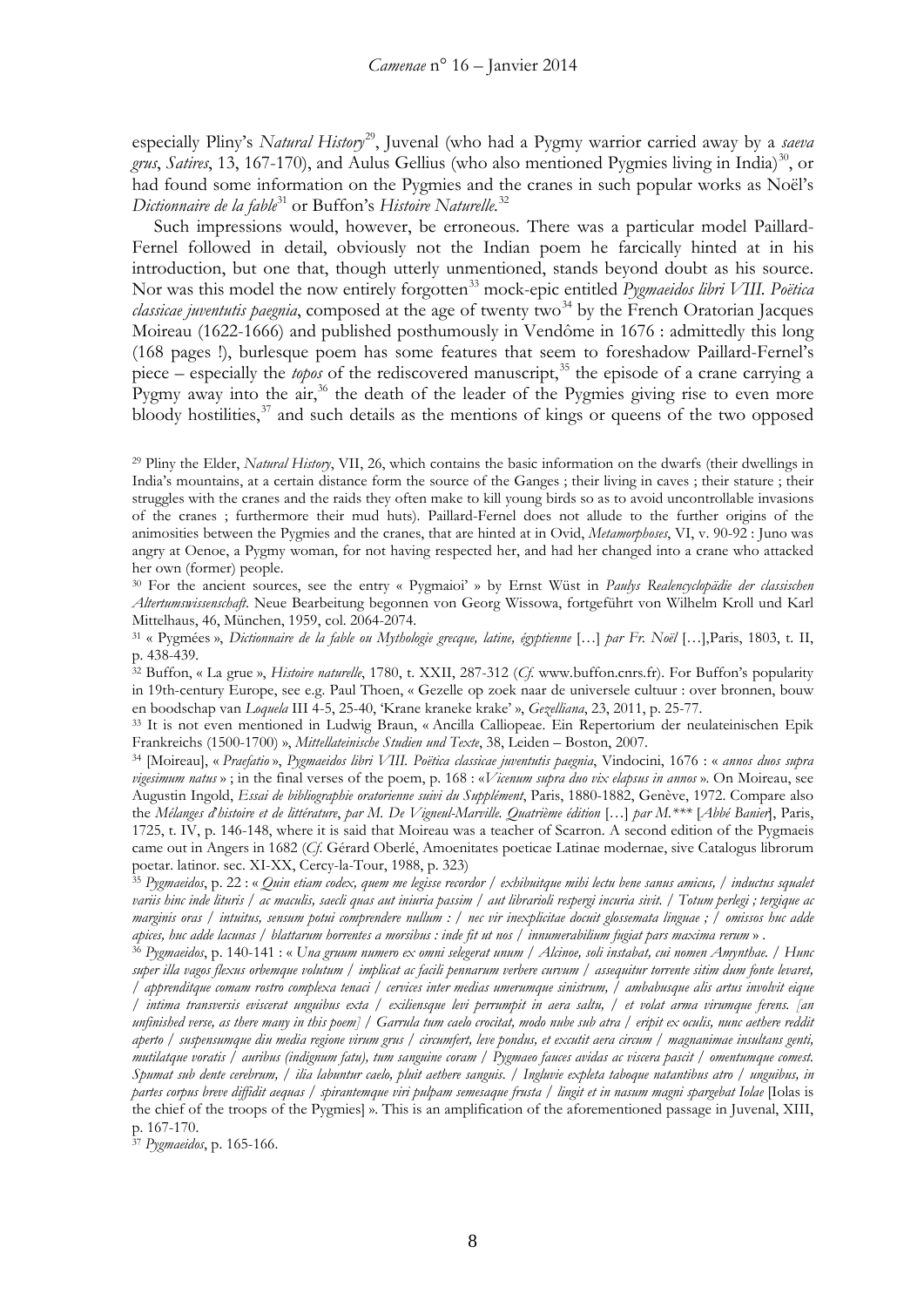nations<sup>[38](#page-8-0)</sup>, and of the capital city « Pygmopolis  $\mathcal{P}^{39}$ . In most cases, however, classical sources and the *Batrachomyomachia* in particular account for these similarities. As a matter of fact, Moireau's at times highly comical *Pygmaeis* with its almost endless descriptions of battles is entirely different in tone, displays utterly unepic behaviour on the part of the main characters<sup>[40](#page-8-2)</sup> and of the gods<sup>41</sup>, inserts anachronisms on purpose<sup>42</sup>, accumulates jokes<sup>[43](#page-8-5)</sup>, perverts classical descriptions<sup>[44](#page-8-6)</sup>, and other components of epic poetry, inserts funny comparisons<sup>45</sup>, amasses

<span id="page-8-0"></span><sup>38</sup> E.g., *Pygmaeidos*, p. 7 for the cranes : « […] *multisque legunt garritibus ultro / reginam, quae prae reliquis pia mater anusque / esse solet, cuius legem lex una subire est* », and 12 for the Pygmies (« *At domus una domos longe supereminet omnes / regis Agenoridae, primaevo ab Agenore dicti* » ).

<span id="page-8-1"></span><sup>39</sup> *Pygmaeidos*, p. 143, on Cicero [!], a Pygmy warrior : « P*raeque metu generosus eques, quo consule ficta / Pygmopolis viguit* ». The realm of the Pygmies, however, is located in a « pays de Cocagne » (« *Caucania* » ), 3. Their houses are made out of, i. a., sugar (a variation on Pliny, VII, 26, who says their huts are constructed with mud, feathers and eggshells).

<span id="page-8-2"></span><sup>40</sup> More than once, the male warriors are described as cowardly, the female ones as intrepid (e.g. *Pygmaeidos*, p. 113).

<span id="page-8-3"></span><sup>41</sup> E.g. *Pygmaeidos*, p. 166, where Jupiter is called « *ventripotens autem soricum regnator* » ; in the same context, Jupiter sends terrible storms on earth in an attempt at stopping the hostilities, and he does it like this, p. 166-167 : « *arrectaque micans madidos cervice capillos / excutit inclusos laxatque e vertice mucos, / queis quam longe patet gremium telluris opacat* » ; Saturn, traditionally an aged god, cannot discern the war on earth form heaven because his glasses are broken, p. 123 : « *At pater effractis maerens ocularibus aegre / castra pusilla videt summo Saturnus ab arce* » ; and the great amount of gods is described thus, p. 124 : « *Di tot enim caelo, patula quot in ilice glandes, / quot catulo pulices, quot sunt in stercore muscae* ».

<span id="page-8-4"></span><sup>42</sup> Thus, Jupiter in heaven has Swiss guards around him, *Pygmaeidos*, p. 127 : « *mediusque micat regnator Olympi, / incinctus clipeo et caelestibus undique saeptus / Helvetiis* »; and the auxiliaries of the Pygmies are also constituted by Swiss troops, *Pygmaeidos*, p. 77 ; the realm of the Pygmies is absent from the maps of Abraham Ortelius, *ibid.*, p. 3 : « *Omisit graphicis prudens haec arva tabellis / Ortelius, ne tota illuc Europa coiret* » ; the truth of a fact is asserted this way, *ibid*., p. 20 : « *Vera loquor ; Musa nam sunt cantata recenti / Parisiis in Ponte Novo, qua Sequana serpit, / Henrici victoris equum prope regis ahenum* ». For a greater part, however, humour arises from the insertion of historical persons from Antiquity and modern times (not seldom grammarians and authors of schoolbooks), who are presented as Pygmy warriors with a doutbful courage: these include, among others, Aldus Manutius Ir. and the printer Christophorus Plantinus (p. 45), Iohannes Despauterius (p. 86), Henricus Smetius (p. 108), and Dionysius Lambinus (p. 110). Most hilarious is the episode on Cicero (p. 142-145), who is riding a goat [this corresponds to Pliny's *Natural history* VII, 26, where Pygmies are said to sit on « *arietum caprarumque dorsis* »], falls from his « horse », is helped by Roscius Amerinus, Rabirius and Asconius Pedianus, then climbs on a boar-pig (*verres* !), but is thrown off by that animal as well, and dies : « *Sic miser orator, ringens insueta, cerebro / sulcat humum linguaque rubos ac stercora lingit* » . Especially these parts suggest that Moireau read fragments of his poem with his pupils.

<span id="page-8-5"></span><sup>43</sup> E.g. *Pygmaeidos*, p. 27 : « *His visis Atamas, irarum percitus oestro / in flammas rapitur (naso nam forte sinapi / repserat)* » ; one of the soldiers of the Pygmies is Galileo Galilei, who uses a kind of telescope to observe the cranes, *ib*., p. 24 : « *Tu quoque tum vitrea prudens, Galilaee, dioptra / perspecularis aves* » ; Charon, too, uses a kind of « Dutch spyglass », *ibid*., p. 150 : « *Prospectans longe e cymba tum portitor Orci (utitur ipse senex tubulo plerumque Batavo)* » ; *ibid*., p. 47 (the king to chief Iolas) : « *Cras, nisi ninget, eris magni moderator in hostes / imperii* ». Very remarkable is the long description of a warrior who takes a seat on a cat and is carried away by it, when the cat has noticed a mouse (p. 96-98).

<span id="page-8-6"></span><sup>44</sup> One of the funniest descriptions is that of sunset in *Pygmaeidos*, p. 167 : « […] *donec ab occasu contra nox caeca tenebras / advehit ac serus gelida venit Hesper ab Oeta. / Exuit hic caligas Titan petasumque diurnum, / nocturnumque capit thalamoque infixus aquoso / bis screat ac somno duo lumina claudit amoeno* ». Furthermore, the semigoddess Fama is compared to a « *gazetta* » (p. 119-120). The traditional invocations to the gods at the start of the books are parodied ; thus one can read on 129 the poet's invocation of the nymphs accompanying Apollo (who is invoked at the start of the poem, p. 2) : « *Ungite nectareo violae mea labra cirupo, / Pharmacides nymphae* ». And an epic speech of the cranes, defying the dwarfs, sounds like this (*ibid*., p. 112) : « *Pygmalione sati culices vilisque propago / Myrmonidum pulicumque, grues insistere contra / fiditis, o blattae imbelles, o ludicra mundi / propudia, aestivis vix aequiperanda locustis ? / Ponite, Pygmaei, fastus atque arma, pepones !* ».

<span id="page-8-7"></span><sup>45</sup> E.g. *Pygmaeidos*, p. 13 (on a soldier, who is satisfied with simple food) : « *laetus, uti verres mingens in furfuris obbam* » ; p. 140 : « *Fervet opus belli, pingui ceu coctus in olla / gallus* » .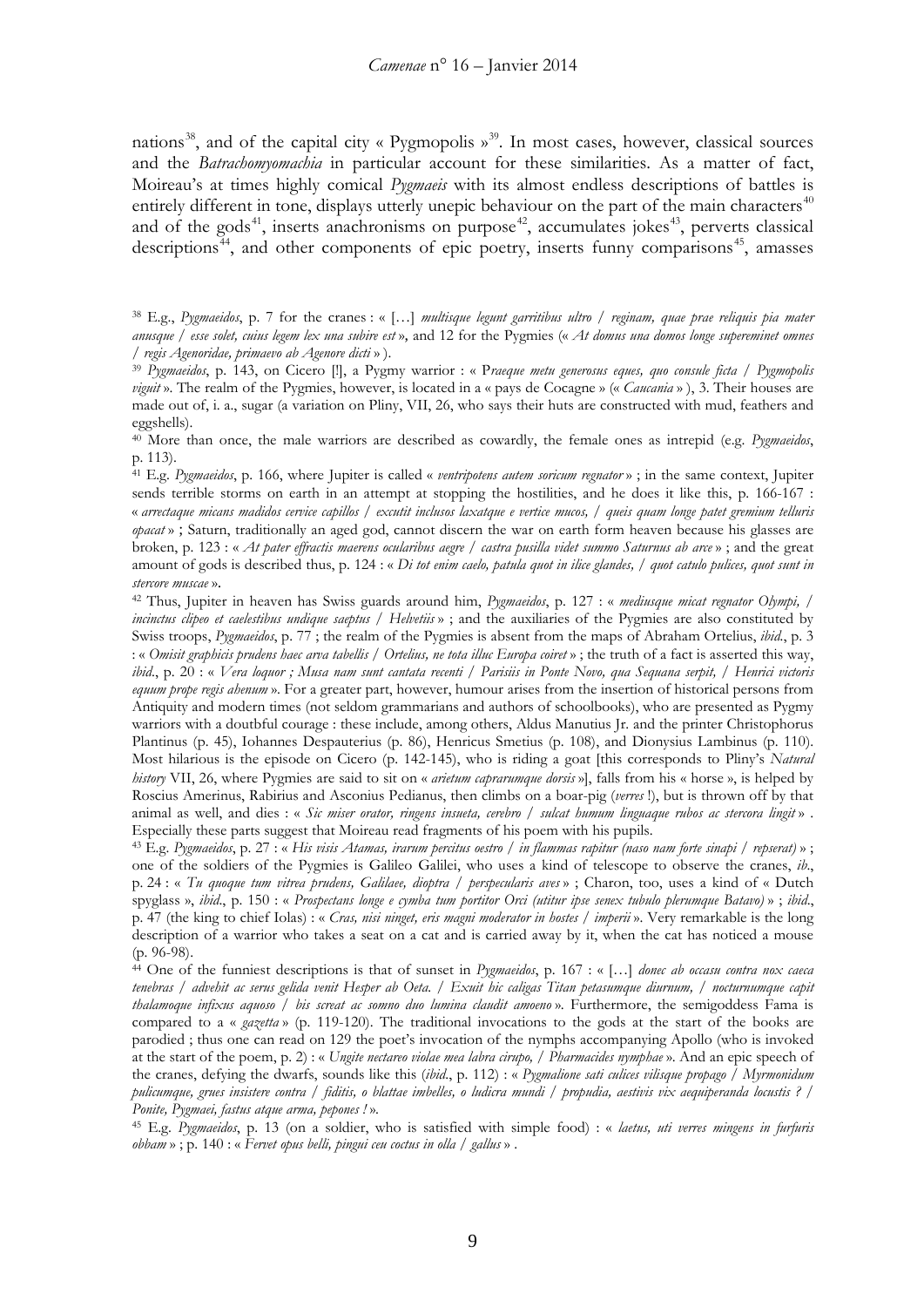grotesque exaggerations<sup>[46](#page-9-0)</sup>, occasionally admits remarks standing outside the story<sup>[47](#page-9-1)</sup>, and uses a language indebted to the macaronic tradition : some expressions are risible, literal translations from French<sup>[48](#page-9-2)</sup>, while truisms are not lacking<sup>49</sup>. The work resembles in many ways to a travesty.

In reality, the work that had spurred Paillard-Fernel's poem had not been written in France, but in Britain by the renowned Neo-Latin and English poet Joseph Addison (1672-1719) and was entitled *Pugmaio-geranomachia* – a title perfectly equivalent to Fernel's *Combat mémorable entre les Pygmées et les grues*[50](#page-9-4)*.* It is unclear when exactly the *Pugmaio-geranomachia* was written, but it seems reasonable to assume that it dates from shortly after  $1690<sup>51</sup>$  $1690<sup>51</sup>$  $1690<sup>51</sup>$ ; it was first published in London in an unauthorized edition in  $1698^{52}$  $1698^{52}$  $1698^{52}$ ; the first authorized edition, brought about by Addison himself and offering a text with substantial variants in comparison with the first one, followed approximately half a year later, in Oxford,  $1699^{53}$ .

Addison announces the theme of his poem, the war between Pygmies and cranes, and invokes the Muse ; he then repudiates the conventional subjects of epic poetry, referring to Greek and Latin epic poets, and puts the accent on the originality of his own subject matter, viz. tiny warriors. In the first scene of his poem, we are given a description of the former realm of the Pygmies, which was situated in India, where that nation assiduously worked the fields. Now, however, almost no traces of their empire are left, except for some abandoned dwellings and white bones of the dead ; the cranes have taken the place. But in the past, the vigorous Pygmies would have killed assaulting cranes and would have eaten them ; they would also have attacked the cranes in their nests, especially the young ones, destroying the eggs containing the chicks. These raids of the Pygmies against the cranes explain the violent hatred of the birds and their final confrontation with the dwarfs. The poet signals combats more brutal and destructive than the ones Homer had described in his battle of mice and frogs. This

<span id="page-9-1"></span><sup>47</sup> E.g. *Pygmaeidos*, p. 109 : « *Nec plura locutus / orator brevitatis amans, non qualis Aristeus / largiloquus (pedibus nequeo rem claudere senis)* » . 48 *Ibid.*, p. 47 : « *caules servare capramque / cogitat* », and p. 63 : « *Nos Martem iuvenes in carne et in osse furentem / vidimus* ».

<span id="page-9-3"></span><span id="page-9-2"></span><sup>49</sup> For instance : « *Primi praecedunt, postremi pone sequuntur* », *Pygmaeidos*, p. 106.

<span id="page-9-4"></span><sup>50</sup> See the entry on Addison by Pat Rogers in H.C.G. Matthew – Brian Harrison, ed., *Oxford Dictionary of National Biography* […], 1 : *Aaron-Amory* (Oxford, 2004), p. 321-329. On his Latin poetry (including the texts of the poems) : Estelle Haan, *Vergilius Redivivus : Studies in Joseph Addison*'s *Latin Poetry*, Transactions of the American Philosophical Society, 95, 2, Philadelphia, 2005 ; Bradner, *Musae Anglicanae*, p. 218-225 ; Leicester Bradner, « The Composition and Publication of Addison's Latin Poems », *Modern Philology*, 35, 1938, p. 359-367 ; critical edition by Dana Sutton, *The Latin Prose and Poetry of Joseph Addison*, The Philological Museum, Library of Hypertext Critical Editions (Irvine, 1997-20052) (on Internet, with translations and notes). For the *Batrachomyomachia* (Addison's main model) in England, see also Friedrich Wild, *Die Batrachomyomachia in England*, Wiener Beiträge zur englischen Philologie, 48, Wien – Leipzig, 1918 (mentions Addison's poem and several English translations of it on p. 37-38), and Susanna Braund, « Translation as a Battlefield : Dryden, Pope and the frogs and mice », *International Journal of the Classical Tradition*, 18, 2011, p. 547-568.

<sup>51</sup> *Cf.* Bradner, « The Composition », p. 363 ; Haan, *Vergilius Redivivus*, p. 5.

<span id="page-9-0"></span><sup>46</sup> When Pygmy warriors make the travel to the underworld, some of them become seasick on Charon's sloop (*Pygmaeidos*, p. 154) : « *Ut subiere ratem proceres, dat euntibus ultro / unda locum, salsi fit ponti nausea ; plures / exta per ora vomunt* ». And when Iolas, the commander of the Pygmies, dies, he lies in state in a scooped little gourd (p. 166) : « *Involvuntque virum strophio totumque cavatae / ventre cucurbitulae tumulant* » .

<span id="page-9-6"></span><span id="page-9-5"></span><sup>52</sup> *Examen Poeticum Duplex : sive Musarum Anglicanarum Delectus Alter ; Cui subjicitur Epigrammatum seu Poematum Minorum Specimen Novum*, Londini, 1698, p. 158-165. It is unknown who was the compiler of that Neo-Latin anthology. The variants of this edition are listed in Sutton, *The Latin Prose and Poetry*, « Textual Notes ». Add that the 1698 edition has in line 65 *complausis* (*concussis*, 1699) ; in line 85 *distrinxerat* (*destrinxerat*, 1699) ; in line 87 « *quot adultis* [*quae nudis*, 1699] » ; in line 89 *Iam procul auditur sonitus* [*Iamque procul sonus auditur*, 1699] ; in line 115 « *rex ; illum* [*ductor quem*, 1699] ».

<span id="page-9-7"></span><sup>53</sup> *Musarum Anglicanarum Analecta : Sive, Poemata quaedam melioris notae, seu hactenus Inedita, seu sparsim Edita, In duo volumina congesta. Vol. II*, Oxon., 1699, p. 56-63. This is the classical edition of Addison's Latin poems, on which the modern editions listed in note 49 are based.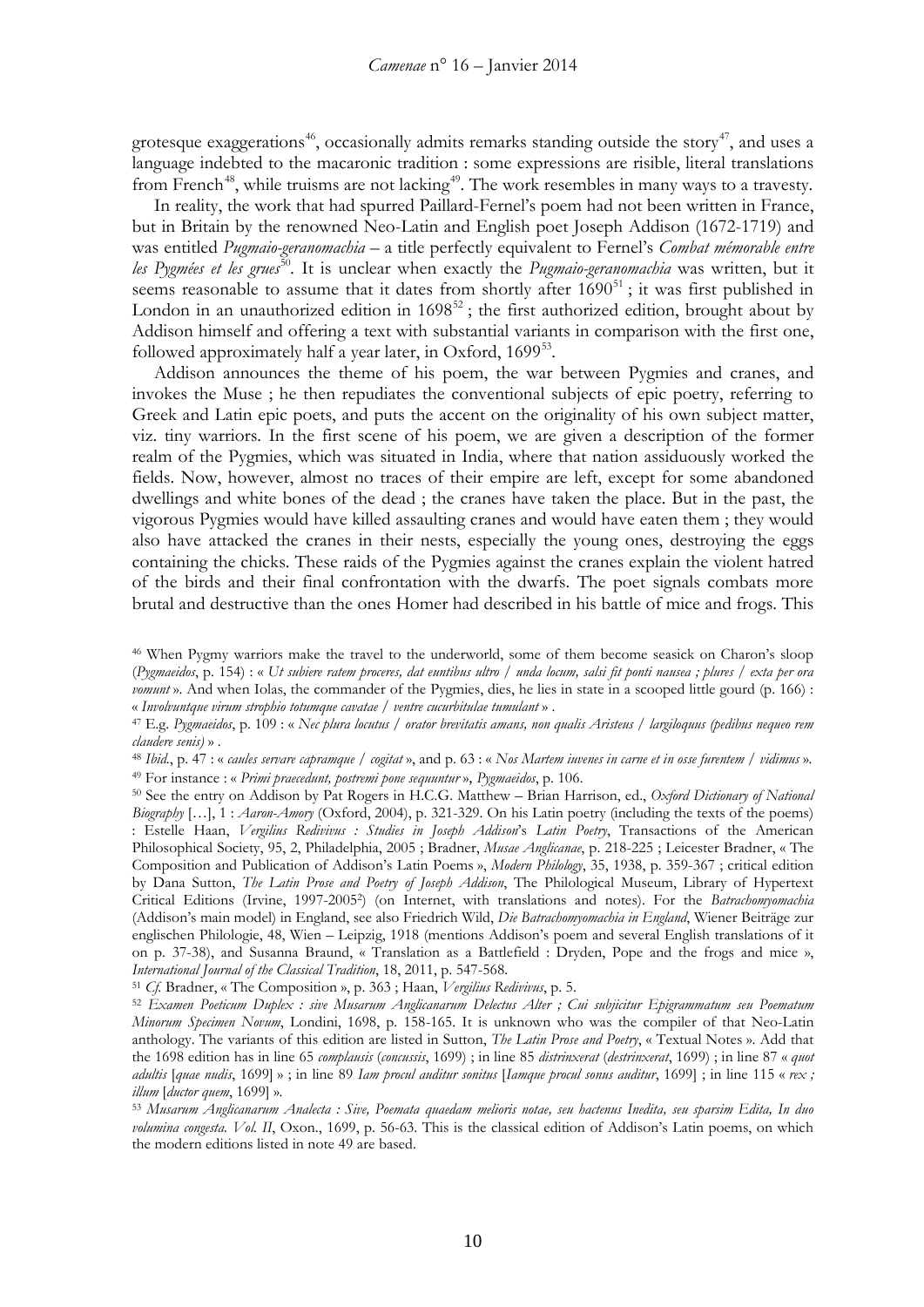decisive day now dawns. The cranes mobilize their entire population from distant regions such as the banks of the Strymon, Lake Mareotis, and so on. They have prepared their arms, their beaks and claws, and in endless number move from the North to India. The Pygmies, too, prepare themselves and form a large squadron. Their general,<sup>[54](#page-10-0)</sup> a terrifying sight with scars testifying to his numerous battles with cranes, towers over his troops. Then thick clouds of cranes fill the airs above the Pygmies. After the first assaults of the birds, the war is left undecided, with losses on both sides. The fierce general of the Pygmies causes carnage among the birds ; but – so the gods wished – he is suddenly seized by a gigantic crane who lifts him into the air, surrounded by a dense group of birds rejoicing in their future dinner ; the Pygmies mourn over their king. After this terrible loss, the battle breaks out again ; the poet describes the terrible death of one of the Pygmies. In the end, defeat is near for the dwarfs, who try to escape, but are followed by the birds who are determined to extirpate them. Thus there came an end to the empire of the Pygmies, as an historical law has decided : for the Assyrian, Persian and great Roman empires have also ceased to exist. Now, the shades of the dead Pygmies either reside in the valleys of Elysium or, if old wives' tales are trustworthy, they have become fairies that are unaware of their hatred of the cranes and of their own past, and are dancing cheerfully at night, as some shepherds who have witnessed them declare.

This survey of Addison's poem leaves no doubt about the source of Paillard-Fernel's poem and makes clear to what extent the French schoolboy found his inspiration in Addison's poem. Actually, in the areas of *inventio* and *dispositio*, almost everything derives from the 17<sup>th</sup>century Neo-Latin poem ; even in the parts which are summarized in French, the youngster tracked the order of events as told by Addison. There are only a few, though significant, divergences from the original poem in Paillard-Fernel's remake of it ; these will be discussed below. In fact, comparing the two pieces, the reader will notice that the *elocutio*, too, of the French poet was much influenced by that of his model, though it would definitely be an exaggeration to state that Fernel was plagiarizing Addison. The most striking examples may suffice here, for I think a juxtaposition of some passages will be eloquent in itself.

1. *Quis lectos Graium iuvenes et torva tuentem Thesea, quis pedibus velocem ignorat Achillem ?* (Addison, l. 9-10)

*Quis nescit Achillem ? Thesea quis nescit* […] *?* (Paillard-Fernel, l. 11-12)

2. *Primus ego intactas acies gracilemque tubarum Carmine depingam sonitum...* (Addison, l. 14-15)

*Primus ego, inceptis faveat si doctus Apollo, Insolitas acies latis extendere campis Aggrediar...* (Paillard-Fernel, l. 13-15)

3. *Qua solis tepet ortu primitiisque diei India laeta rubet, medium inter inhospita saxa*

<span id="page-10-0"></span><sup>54</sup> There is a slight inconsistency here in Addison's text, at least from the second, authorized, version on. In the first edition there appeared a « *ductor* » (l. 76), who was then identified with a « *rex* » (l. 115 and 126). In the authorized edition, Addison changed « *rex* » into « *ductor* » in line 115, but kept the « *rex* » of l. 126, while the same person was meant. In his imitation, Paillard-Fernel introduced two different prominent persons, the king (Geranomisus) and a general (Micromegas).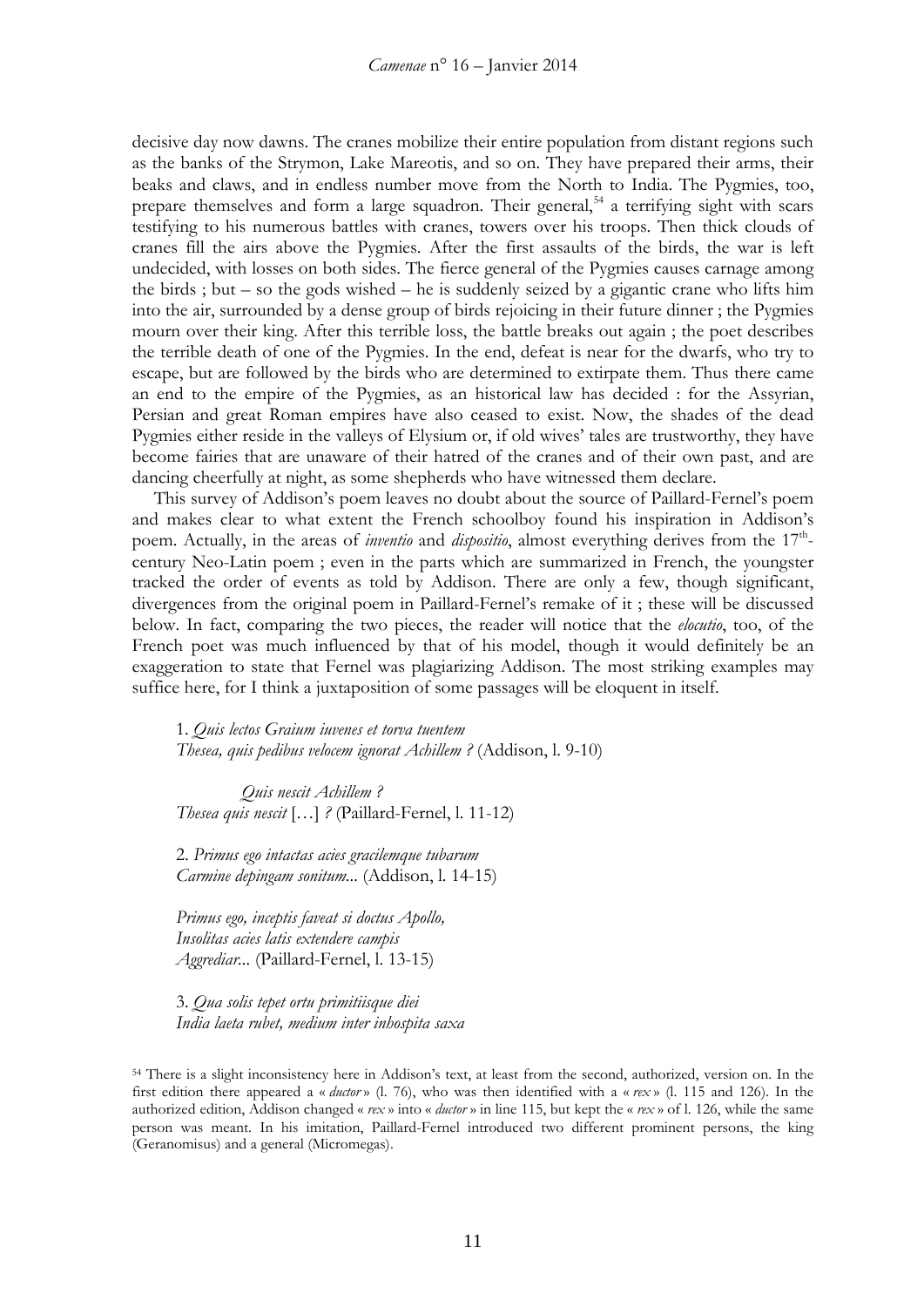*(per placidam vallem et paucis accessa vireta) Pygmaeum quondam steterat, dum fata sinebant, Imperium...* (Addison, l. 19-22)

*Hic, ubi nascentis Phoebi tepet India flammis, Praeruptos inter montes et inhospita saxa Pygmaeum quondam imperium, Pygmaea vigebat Gloria […].* (Paillard-Fernel, l. 17-20)

4. *Nunc si quis dura evadat per saxa viator, Desertosque lares et valles ossibus albas Exiguis videt et vestigia parva stupescit. Desolata tenet victrix impune volucris Regna...* (Addison, l. 24-28)

*Silentes*

*Nunc squalent campi, cecidere a culmine turres… Gens Pygmaea fuit. Si forte obstantia saxa Horrentesque agros dumis litusque sinistrum, Triste viator iter superaverit, omnia muta, Omnia desolata videt.*[55](#page-11-0) (Paillard-Fernel, l. 24-29)

5. *Non sic, dum multos stetit insuperabilis annos Parvula progenies. Tum siquis comminus ales...* (Addison, l. 29-30)

*Non, ita, Pygmaei donec stetit integra regni Gloria et intactis respublica floruit armis. Tum siquis vigilem auderet temerarius urbem* […]. (Paillard-Fernel, l. 35-37)

6. *Hinc causae irarum, bella hinc, fatalia bella Atque acies leto intentae...* (Addison, l. 43-44)

*Hinc memor ira gruum, hinc ingentia bella duellumque Infandum* [...]<sup>[56](#page-11-1)</sup>. (Paillard-Fernel, l. 49-50)

7. *Non tantos motus nec tam memorabile bellum Maeonius quondam sublimi carmine vates Lusit ubi totam strepituque armisque paludem Miscuit...* (Addison, l. 46-49)

*Nec motus quondam tantos celebravit Homerus, Belligero fremitu cum stagna loquacia miscens* […][57](#page-11-2)*.* (Paillard-Fernel, l. 51-52)

8. *Iamque dies Pygmaeo aderat quo tempore...* (Addison, l. 53)

<span id="page-11-0"></span><sup>55</sup> *Cf.* also Lucan, *Pharsalia*, I, v. 24 sqq. ; Catullus, 64, v. 186-187.

<sup>56</sup> *Cf.* also Silvius Italicus, *Punica*, X, v. 482.

<span id="page-11-2"></span><span id="page-11-1"></span><sup>57</sup> *Cf.* also Virgil, *Aeneid*, XI, v. 458.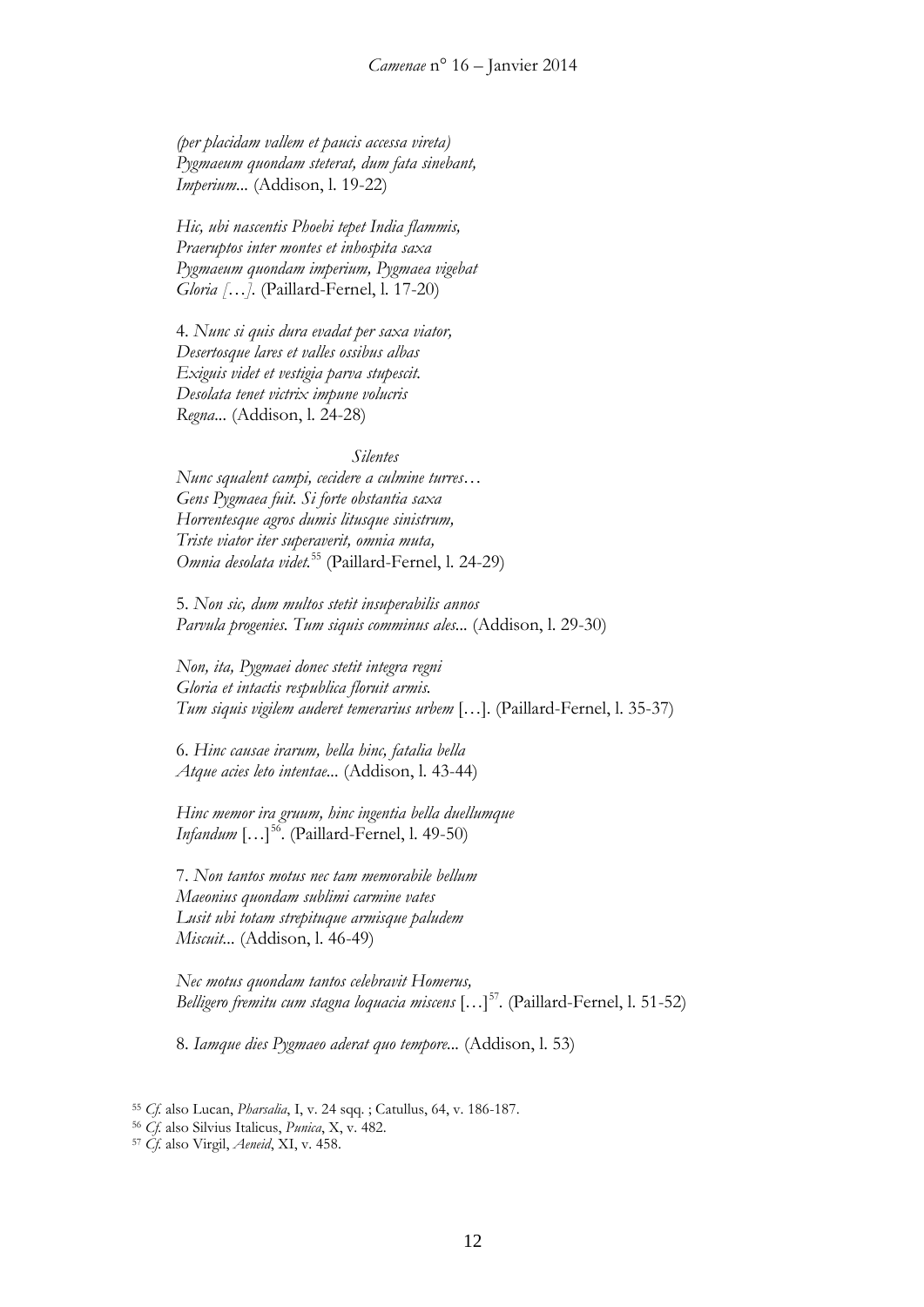*Iamque dies miseranda aderat, lacrimabile tempus...*[58](#page-12-0) (Paillard-Fernel, l. 56)

9. *sparguntur gladii, sparguntur et alae Unguesque et digiti commixta rostra lacertis.* (Addison, 112-13)

*Mixtae mucronibus alae Sparguntur digitisque ungues et rostra lacertis.* (Paillard-Fernel, 76-77)

10. *Pygmeadum saevit mediisque in milibus ardet Ductor quem late hinc atque hinc pereuntia cingunt Corpora fusa gruum...* (Addison, l. 114-116)

*Interea saevit mediis in milibus ardens Micromegas, tepida quem fusa cadavera terra Stratarum cinxere gruum*<sup>[59](#page-12-1)</sup>. (Paillard-Fernel, l. 78-80)

11. […] *cum subito appulsus (sic di voluere) tumultu Ex inopino ingens et formidabilis ales Comprendit pedibus pugnantem et (triste relatu) Sustulit in caelum...* (Addison, l. 120-123)

[…] *cum subito properans magnis clangoribus ales Ingens, terribilis* […] Correptum cervice virum frustraque ululantem In caelum rapit […]. (Paillard-Fernel, l. 84-85, 87-88)

12. *Iamque recrudescit bellum ; grus desuper urget Pygmaeum rostro atque hostem petit ardua morsu ; Tum fugit alta volans ; is sursum bracchia iactat Vulneris impatiens et inanes saevit in auras.* (Addison, l. 128-131)

*Bella recrudescunt atque armorum ingruit horror. Improvisa etenim incautum grus desuper hostem Urget hians celerique fugit sub sidera penna. Ille indignantes iactat per inane lacertos Nequicquam vanasque minax diverberat auras*[60](#page-12-2)*.* (Paillard-Fernel, l. 116-120)

How Paillard-Fernel came to know Addison and what edition of the *Pugmaio-geranomachia* was accessible to him are difficult questions to answer. Generally speaking, during the first half of the  $19<sup>th</sup>$  century, and especially in the 1820s, 1830s and 1840s, the French literary public fell under the spell of early modern and contemporary English literature ; the works of, for instance, Lord Byron (1788-1824), Coleridge (1772-1834), Southey (1774-1843), Walter Scott (1771-1832) and many others were higly admired in France and eagerly translated, while some

<span id="page-12-0"></span><sup>58</sup> *Cf.* also Virgil, *Aeneid*, II, v. 132.

<span id="page-12-1"></span><sup>59</sup> *Cf.* also Virgil, *Aeneid*, I, v. 491 (and XII, v. 125).

<span id="page-12-2"></span><sup>60</sup> *Cf.* also Virgil, *Aeneid*, II, v. 301 ; Ovid, *Metamorphoses*, VI, v. 555 and IX, v. 223 ; Virgil, *Aeneid*, V, v. 503.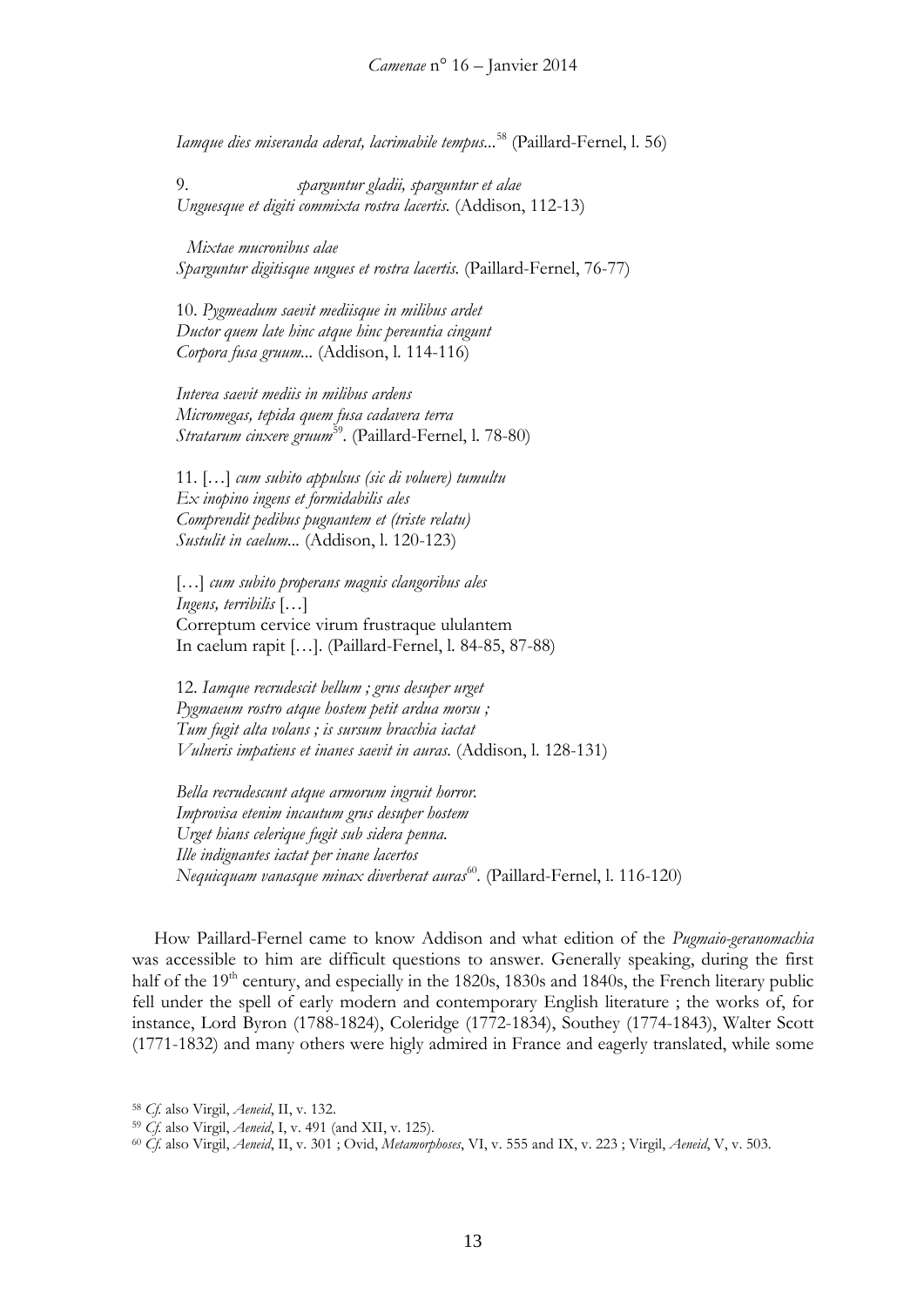important French writers sang the praises of their English colleagues' works<sup>61</sup>. Older English works shared in this favor : Milton was considered a genius who equaled Homer and Virgil, Shakespeare a dramatist who measured up to the three tragedians from ancient Greece. Parts of Addison's English oeuvre were also translated into French by Nicolas Le Déist de Kérivalant (1750-1815)<sup>[62](#page-13-1)</sup>.

Not illogically, the vogue of English poetry and prose in France had some influence on the microcosm of Neo-Latin literature and the field of Latin in French schools and universities. In the early  $19<sup>th</sup>$  century, it became fashionable to have Latin poems written by British authors included in Neo-Latin anthologies or periodicals issued in France. The fact strikes one as soon as one reflects that although at the period Neo-Latin poetry written by Germans was certainly as important, both quantitatively and qualitatively, as the production in England, Neo-Latin journals published in France did not pay a great deal of attention to German products, while undeniably favoring English ones. Latin translations of fragments of English poems found a place in journals and anthologies, too ; and at school, exercises in Latin versification based on English models were regularly assigned to pupils.

A few examples may illustrate the point. Magloire Thévenot's *Anthologia poetica* (1811) contained almost no Neo-Latin from Germany, but included no less than nine Latin poems of John Milton<sup>[63](#page-13-2)</sup>. In the Paris journal *Hermes Romanus, ou Mercure latin*, which flourished for only three years (from 1816 to 1819) we find another Latin poem of Milton<sup>[64](#page-13-3)</sup>, and, furthermore, fragments chosen from the famous supplement to Lucan's *Pharsalia* composed by Thomas May  $(1595-1650)^{65}$ , samples of the well-known versifications of the psalms by Arthur Johnston (1577-1641)<sup>[66](#page-13-5)</sup>, epigrams taken from the modern Martial John Owen (1564-1622)<sup>67</sup>, as well as contemporary Latin poems written by, for instance, John Vause (d.  $1835\frac{68}{3}$ , William

<span id="page-13-1"></span><sup>62</sup> *Cf.* Partridge, *The French Romantics*' *Knowledge*, p. 30.

<span id="page-13-0"></span><sup>61</sup> An encyclopaedic survey is offered by Eric Partridge, *The French Romantics*' *knowledge of English literature (1820- 1848) according to contemporary French memoirs, letters and periodicals*, Bibliothèque de la Revue de littérature comparée, 14, Paris, 1924. I would like to thank R. Jalabert, who drew my attention on this book.

<span id="page-13-2"></span><sup>63</sup> *Anthologia poetica Latina ex probatissimis recentioribus poetis excerpta, auctore M. Thévenot*, Parisiis, 1811, t. II, p. 58-60 and p. 346-369.

<span id="page-13-3"></span><sup>64</sup> « *Naturam non pati senium* », *Hermes Romanus*, 6, 1819, p. 1507-1509. The introductory remark says i.a. : « Ceux de nos Lecteurs qui ne comprennent point l'anglais, et qui ne connaissent Milton que par des traductions, pourront, par les poésies latines qui nous restent de lui, se faire quelque idée de cette vigueur d'expression qu'il a su donner à sa propre langue » .

<span id="page-13-4"></span><sup>65</sup> « Le serpent de Bagrada », *Hermes Romanus*, 5, 1818, p. 1441-1443. On May, see e.g. Bradner, *Musae Anglicanae*, 71-72, and Birger Backhaus, *Das* Supplementum *Lucani von Thomas May. Einleitung, Edition, Übersetzung, Kommentar*, Bochumer Altertumswissenschaftliches Colloquium, 65, Trier, 2005.

<span id="page-13-5"></span><sup>66</sup> « Psaume 42 », *Hermes Romanus*, 4, 1818, p. 1151-1152. On Johnston, see Bradner, *Musae Anglicanae*, p. 172-183 ; and R. H. Green, « On not being Buchanan : Arthur Johnston's *magnum opus* », *Acta Conventus Neo-Latini Upsaliensis. Proceedings of the Fourteenth International Congress of Neo-Latin Studies (Uppsala 2009)*, A. Steiner-Weber (general ed.), A. Coroleu, D. Defilippis, R. Green, F. Rädle, V. Rees, D. Sacré, M. Woods and M. Wulf, ed., *Acta Conventus Neo-Latini*, 14, Leiden - Boston, 2012, t. I, p. 443-453.

<span id="page-13-6"></span><sup>67</sup> The journal now and then proposed some verses by Owen ; in *Hermes Romanus*, 3, 1817, p. 863-864, thirteen epigrams of Owen were reissued together. On this poet, see Bradner, *Musae Anglicanae*, p. 86-90 ; J. Jansen, « The Microcosmos of the Baroque Epigram : John Owen and Julien Waudré », *The Neo-Latin Epigram. A Learned and Witty Genre*, Susanna de Beer – K. A. E. Enenkel – D. Rijser, ed., in *Supplementa Humanistica Lovaniensia*, 25, Leuven, 2009, p. 275-299.

<span id="page-13-7"></span><sup>68</sup> « À Louis XVIII, pour le nouvel an », *Hermes Romanus*, 6, 1819, p. 1549-1550. J. Vause was educated at Eton and King's College in Cambridge, where he obtained his M A in 1796 ; he was an incumbent of Christ Church, Liverpool, from 1800 until his death in December 1835. *Cf. The Gentleman*'s *Magazine*, 5, 1836, p. 439 (among the « Obituary – Clergy deceased »). His name is absent from Bradner, *Musae Anglicanae*.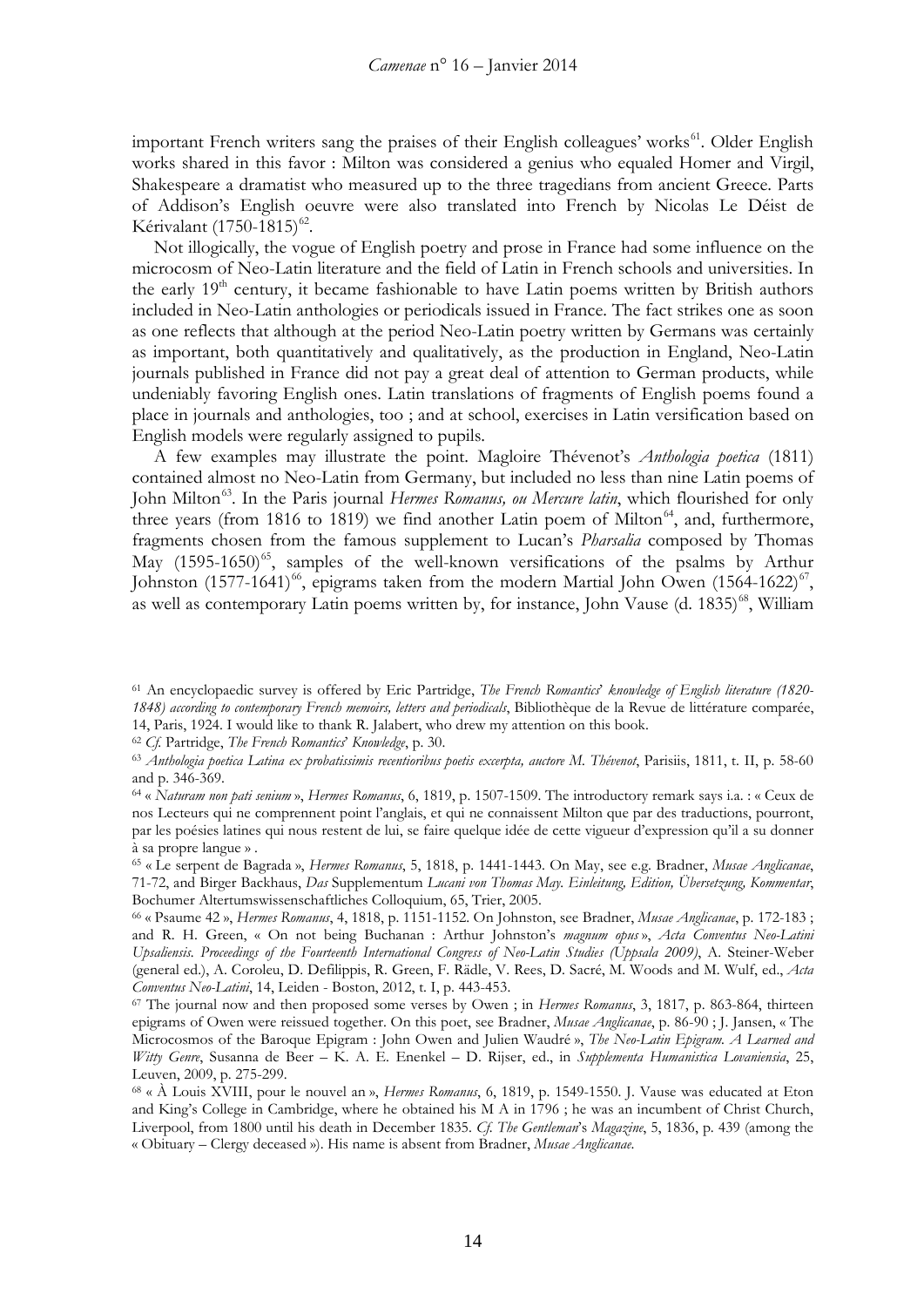Herbert (1778-1847)<sup>[69](#page-14-0)</sup>, G. Cole<sup>[70](#page-14-1)</sup>, George Canning (1770-1827)<sup>71</sup>, the Irish poet Duany<sup>72</sup>, and judge Charles Abbott, 1<sup>st</sup> Baron of Tenterden (1762-1832)<sup>73</sup>. Widely used *Gradus ad Parnassum* published in France, which were an indispensible aid to Latin verse composition and almost a Bible for youngsters studying Latin, contained examples taken from Neo-Latin poets as well, among which such English authors as George Buchanan and John Owen were not forgotten[74.](#page-14-5) The same applies to a rich anthology of Neo-Latin poetry, the *Leçons latines modernes*, the first edition of which came out in Paris in 1818, and which contains Latin verses by John Barclay (1582-1621), George Buchanan (1506-1582), Robert Lowth (1710-1787) and Thomas  $Mav^{75}$  $Mav^{75}$  $Mav^{75}$ .

English poems were also proposed for translation into Latin in the French schools<sup>[76](#page-14-7)</sup>; in this case, however, the pupils would receive either a French translation or some kind of a reduction or even summary of the texts in Latin or in French prose as a starting point for their poetical assignments or exams; this was the so-called « matière<sup>[77](#page-14-8)</sup> ». Thus, a certain Joseph de G. had to be satisfied with a brief summary of twenty lines in Latin prose to rework in Latin verse part of John Milton's epic ; another pupil received a slightly longer résumé when he had to write Latin hexameters on Ossian's songs by the immensely popular James Macpherson  $(1736-1796)^{78}$ . In 1825, Edmond Jaubert (in Paris) based his Latin translation of a « chant

<span id="page-14-1"></span><span id="page-14-0"></span><sup>69</sup> « Le Rhin à César », *Hermes Romanus*, 6, 1819, p. 1555-1558 (*Cf.* supra, note 16). On W. Herbert, see, for example, Bradner, *Musae Anglicanae*, p. 309-314.

<sup>70</sup> « *Mola juventutis restauratrix* », *Hermes Romanus*, 5, 1818, p. 1299-1302, a poem on a machine helping people to become young again. I could not find more information on this man, « un poëte Anglais, Mr G. Cole, de Cambridge » . His name is absent from Bradner, *Musae Anglicanae*.

<span id="page-14-2"></span><sup>71</sup> « [Carmen] », *Hermes Romanus*, 1, 1816, p. 204-205, a poem « sur cette manie de médire qui est universelle chez les vieilles filles ». On Canning, who became a prime minister in 1827, see Bradner, *Musae Anglicanae*, p. 301 and 308.

<span id="page-14-3"></span><sup>72</sup> « Le temple de la mort. Traduit par M. Duany, Irlandais », *Hermes Romanus*, 3, 1817, p. 701-702 ; « Le cerfvolant »*, Hermes Romanus*, 5, 1818, p. 1249. No poet with the name Duany appears in Bradner, *Musae Anglicanae*, or in the current biographical dictionaries. However, the introduction to the second poem states that it was awarded a prize by the « Ancienne université de Paris » : Duany will have studied in Paris shortly before 1792- 1793.

<span id="page-14-5"></span><span id="page-14-4"></span><sup>73</sup> *Cf.* note 15. 74 *Cf. Gradus ad Parnassum, ou Nouveau dictionnaire poétique latin-français, enrichi d*'*exemples et de citations tirés des meilleurs poëtes latins anciens et modernes ; par Fr. Noël* […]. *Nouvelle édition* […]*, revue, corrigée et augmentée*, Paris, 1826, LIX (Buchanan) and LXIJ (Owen). 75 *Leçons latines modernes de littérature et de morale, ou recueil, en prose et en vers, des plus beaux morceaux des auteurs les plus* 

<span id="page-14-6"></span>*estimés, qui ont écrit en cette langue, depuis la Renaissance des lettres, par M. Noël et M. De la Place*, 2 : *Poésie*, Paris, 1818 : Barclay, p. 196-197, p. 209-211, p. 411-413 ; Buchanan, p. 1-3, p. 164-166, p. 225, p. 241-242, p. 307-308, p. 368- 369, p. 371-372, p. 377-378, p. 395-396, p. 435-436, p. 490-491 ; Lowth, p. 373-375 ; May, p. 140-142, p. 400- 401). This first edition is absent from Jalabert-Sacré, « Bibliographie intermédiaire » ; see appendix 5 to this article.

<span id="page-14-7"></span><sup>76</sup> Needless to say, poems by English poets had been translated in Latin before 1800 as well ; Charles Lebeau (1701-1778), for instance, one of the most important Latin poets of 18th-century France, had translated Pope : *Cf. Carmina D. Caroli Lebeau in Collegio olim Grassinaeo eloquentiae necnon in Regio professoris*, Parisiis, 1782, p. 32-35 : « *Isaias de Messia. Ex anglico Popi carmine* ».

<span id="page-14-8"></span><sup>77</sup> Quite often, we do not know how the wording of the assignments and only have the pupils' (published) products. To quote an example taken from Goethe – one of the rare German poets whose works enjoyed some popularity in early-19th-century France, though he was judged to have been surpassed by Byron : in the *Apis Romana sive menstrua litterarum Latinarum collectanea e scriptis tum nostrae aetatis tum superioris aevi excerpta*, *novæ seriei*, Montlieu, 1866, t. I, p. 205, we find « *Rex alnorum* », a Latin verse translation of Goethe's *Erlkönig* by L. Rettmeyer, a pupil from Montpellier. The introduction states that « [n]ous ignorons si le traducteur a travaillé

<span id="page-14-9"></span>sur le texte allemand ou sur une traduction française ; nous empruntons celle de Gérard de Nerval » .<br><sup>78</sup> Cf. Souvenirs littéraires du Petit Séminaire de Paris ou choix de devoirs en prose et en poésie latines, faits par *Troisième et de Seconde au Petit Séminaire de Paris, 1838-1849, recueillis et mis en ordre par M. l*'*abbé G. Cathelin*, Paris,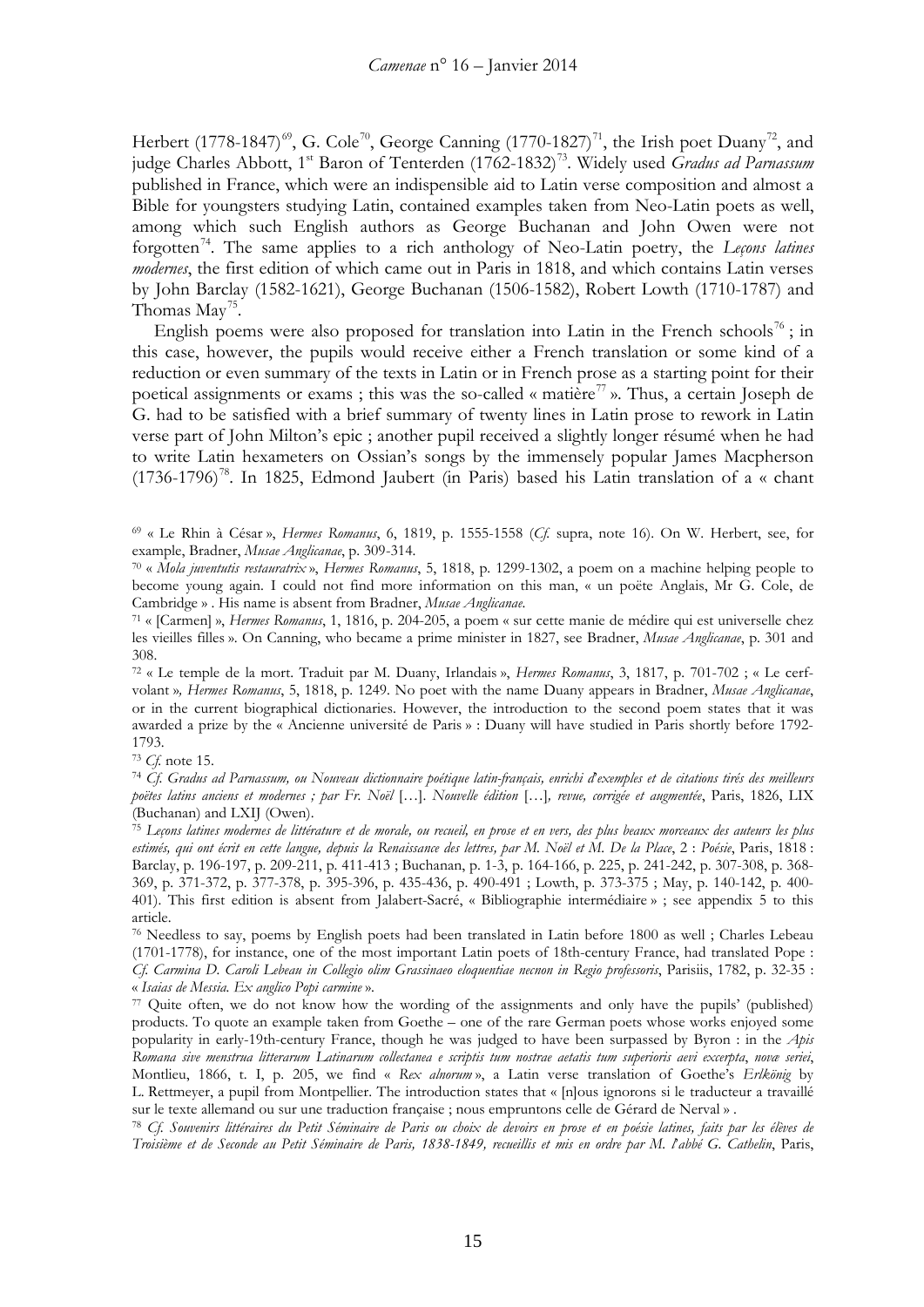guerrier » by the Scottish poet Robert Burns (1759-1796) on a French reduction of the text<sup>79</sup>. In contrast, the pupils Albert Arnoul and Étienne-Émile Bourgeat, both *barbistes* in 1828, had at their disposal an extensive French translation of a short story taken from the very recently issued *Chronicles of Canongate* of Sir Walter Scott (1771-1832) for their paraphrase of this prose work into Latin verse $^{80}$  $^{80}$  $^{80}$ .

Quite naturally, Joseph Addison's poetry, too, enjoyed some success in 19<sup>th</sup>-century France. Once in a while, an existing Latin translation of an English poem of his was saved from oblivion. Thus the Latin paraphrase Addison's friend and collaborator Richard Steele (1672- 1729) had made of the former's English poem on Cato Uticensis's last words, was reissued in the *Hermes Romanus* in 1[81](#page-15-2)8<sup>81</sup> and, in the same year, in Noël and De la Place's anthology, the Lecons latines modernes<sup>[82](#page-15-3)</sup>. But Addison's own original Latin poems were also reissued for the French public with much enthusiasm and words of high approval. In fact almost the entire (admittedly small) corpus of his Latin poetry, or fragments taken from it, reappeared in Paris in these decades. Once again, the *Hermes Romanus* was pivotal in this respect : the journal reprinted, in 1817, Addison's poem on the barometer<sup>83</sup>, on the puppet show  $\frac{1}{84}$  $\frac{1}{84}$  $\frac{1}{84}$  and part of the poem on the peace in Europe<sup>[85](#page-15-6)</sup>; in 1818, his poem on the bowling green<sup>[86](#page-15-7)</sup> and a fragment taken from his poetical description of a picture of the Resurrection<sup>87</sup>. The *Puppet show* was also included in the two editions (1818 and 1836) of Noël's and De la Place's *Leçons latines modernes*[88](#page-15-9)*.* Most importantly, the *Pugmaio-geranomachia*, Paillard-Fernel's direct model, was also

<span id="page-15-0"></span><sup>79</sup> « Traduction », *Séance littéraire annuelle de l*'*Institution, Maison de Sainte-Barbe*, Paris, 1825, p. 28-31.

<span id="page-15-2"></span><sup>81</sup> « Discours de Caton à ses derniers moments », *Hermes Romanus*, 4, 1818, p. 1149-1151, with this introductory note : « Ce fameux discours '*It must be so, Plato* : Oui, Platon, tu dis vrai, notre âme est immortelle' » ; ce morceau sublime d'Addisson [*sic*], a été rendu en latin par Steele avec une énergie bien propre à consoler ceux de nos lecteurs qui n'entendent point l'original anglais » .

<span id="page-15-3"></span><sup>82</sup> *Leçons latines modernes*, p. 401-403.

<span id="page-15-4"></span><sup>83</sup> « Description du baromètre, par Addisson [*sic*] », *Hermes Romanus*, 2, 1817, p. 494-496. The introductory note says : « Cette pièce est digne de cet anglais célèbre qui, après avoir été honoré de ses contemporains, a mérité de voir tous ses titres à la gloire confirmés par la postérité ».

<span id="page-15-5"></span><sup>84</sup> « Les marionnettes ; par Addisson [*sic*] », *ibid*., p. 496-498.

<span id="page-15-6"></span><sup>85</sup> « Les prémices de la paix ; par Addisson [*sic*] », *ibid.*, 3, 1817, p. 810-811.

<span id="page-15-7"></span><sup>86</sup> « Le jeu de boules », *ibid.*, 5, 1818, p. 1350-1351.

<sup>1849,</sup> 22-28 : « Ossian. Imité de Macpherson » ; « matière », p. 22-24 ; « Vers [by an anonymous pupil] », p. 24- 28 ; and p. 54-56 : « L'ange rebelle. Imité de Milton » ; « matière », p. 54 ; « Vers [by 'Joseph de G.'] », p. 55-56]. A fragment from Macpherson was also translated into Latin by Servan de Sugny, the editor of the journal *Almanach des Muses latines*, Paris – Lyons, 1817-1819 : see 1, 1817, p. 24 : « Traduction d'un fragment d'Ossian (Poème de Cathula) ». The same Servan de Sugny also made a Latin translation from James Thomson (1700- 1748) : « Fragment de Thompson, en vers latins. Le printemps », *Almanach des Muses latines*, 1, 1817, p. 100-101 ; this time, the original text was added.

<span id="page-15-1"></span><sup>80</sup> *Cf.* « Fragment de Sir Walter Scott, tiré de son ouvrage intitulé : La Chronique de la Canongate », *Institution de Lanneau (Ancien Collège Sainte-Barbe, rue de Reims). Exercice littéraire annuel, à l*'*occasion des examens de Pâques*, Paris, 1828, p. 26-31 [French prose translation of Scott on p. 26, p. 28, p. 30 ; Latin verse rendering on p. 27, p. 29 and p. 31]. This volume is absent from Jalabert-Sacré, « Bibliographie intermédiaire » ; see appendix 5 to this article. The tradition to compose Latin translations of English poems continued later on : see, for instance, an anonymous translator's « Berceuse de la vierge », *Apis Romana sive menstrua litterarum Latinarum collectanea e scriptis tum nostrae aetatis tum superioris aevi excerpta*, *Novae seriei*, E Seminario Montis-Leonis vulgo Montlieu, 1866, t. I, p. 366 [see appendix 5 to this article], based on a poem by Coleridge (with the English text) ; C. (a pupil), « Création de la lumière. (Traduit de Milton) », *Apis Romana sive menstrua litterarum Latinarum collectanea*, 1867, t. II, p. 336.

<span id="page-15-8"></span><sup>87</sup> « Sur un beau tableau représentant un incendie », *ibid*., p. 1406. The poem contains only lines 93-96 of Addison's poem, which are presented as an autonomous epigram, not as part of Addison's long poem *Resurrectio delineata ad altare Col. Magd. Oxon*.

<span id="page-15-9"></span><sup>88</sup> « Les Marionnettes. Jo. Addisson [*sic*] », *Leçons latines modernes*, 1st ed., p. 200-202 ; 2nd ed., p. 205-207.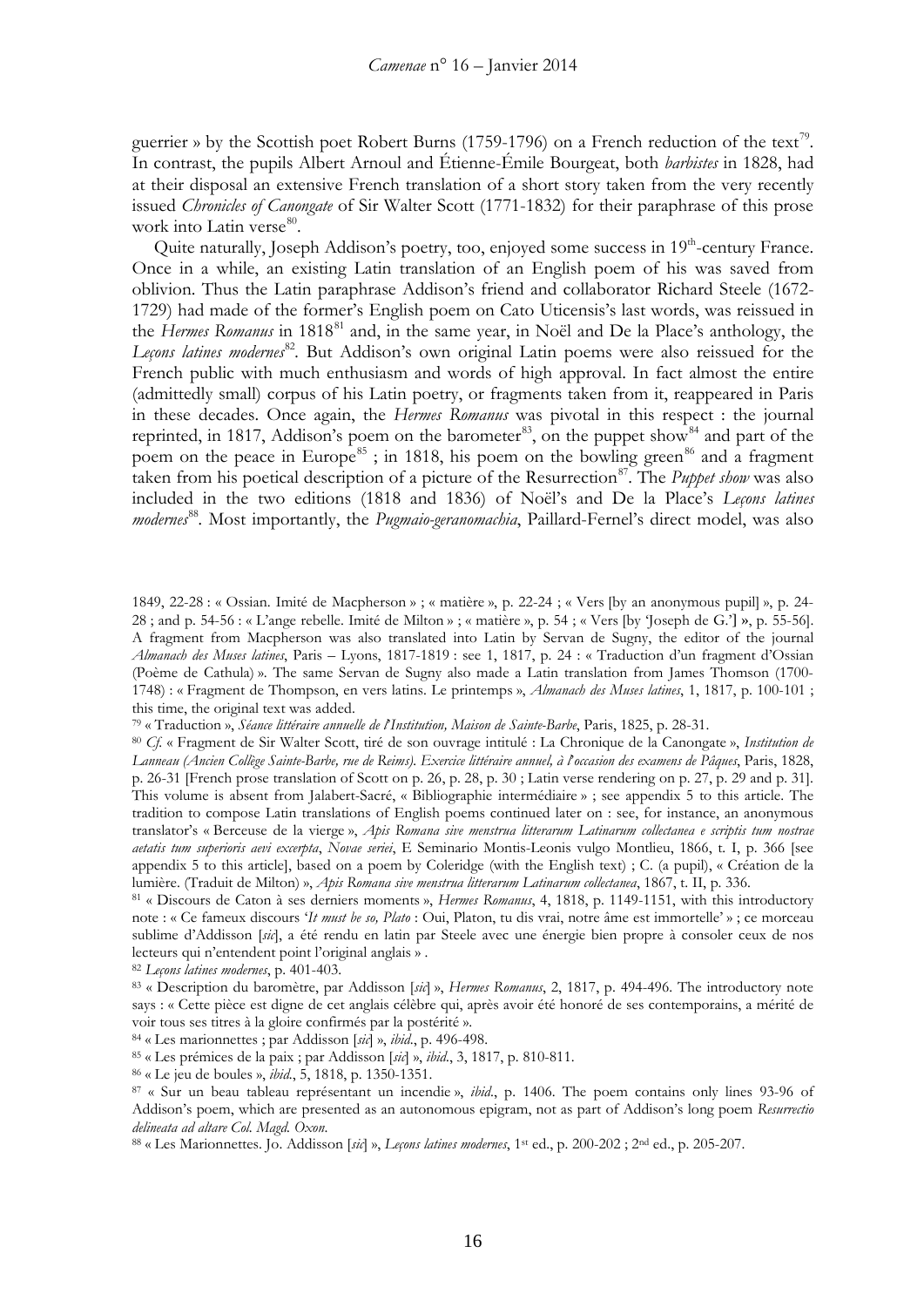included in Barbier-Vémars's *Hermes Romanus* in 1817, again with an encomium of its qualities<sup>89</sup>.

The conclusion seems incontrovertible : since the *Hermes Romanus* (the first two volumes of which received a second edition in 1817) was directed and composed by a former *barbiste* and also included Latin verses written by students from that school, the periodical must have been fairly well-known among the pupils of Sainte-Barbe in the immediately following years; Paillard-Fernel will have found the poem in that Latin journal. And yet, this conclusion proves to be untenable. What is remarkable is that the poems of Addison were mutilated, often severely mutilated, in the form in which they were reissued in the Paris journal. This is not the place to present in great detail the « mutilations » of all of Addison's poems in the *Hermes*<sup>90</sup>, nor to speculate why this was done – my guess is that Joseph Nicolas Barbier-Vémars, being an accomplished Latin poet himself, did not object, in spite of his admiration for the English poet, to rewriting a late-17<sup>th</sup>-century poet and to adapting him to his own taste; still, it would be interesting to examine if other Neo-Latin poems or prose texts included in the Paris journal met with the same fate<sup>[91](#page-16-2)</sup>. Let us also not forget that this practice of cutting, adding, rewriting was allowed when schoolboy Latin poems were prepared for the press, as the case of the *Choix de matières et de pièces de vers latins recueillies par M. Ach. Chardin*, Paris, 1864-1876, proves<sup>92</sup>. These publications, edited for a broad audience, were traditionally seen as fundamentally different from critical editions of individual classical or humanistic authors. Be that as it may, Addison's poem was reduced from 159 hexameters to 109, no doubt by Barbier-Vémars himself. Again, this does not seem to contradict the hypothesis of this version having been the source for our Paris pupil : the latter's 127 lines lay in between the 109 lines of the *Hermes Romanus*, his possible source, and the 159 of the original text, and this number of verses could be in agreement with a general tendency according to which imitations are longer than the original ; furthermore, neither the Paris version of Addison nor Paillard-Fernel, who follows the line of thought of the English poet, retain the conclusion of the poem, which suggests (l. 151-158) that the Pygmies, having been exterminated, had become fairy-like creatures indulging in dancing and pleasure at night. A closer scrutiny, however, of the Paris version of Addison's poem on the one hand and Paillard-Fernel's on the other shows clearly that the latter imitates lines which had disappeared from the *Hermes Romanus* edition of Addison. To give only two examples here : after the death of their leader, the Pygmies did not suspend hostilities, says the English poet, but continued fighting grimly, though time and again some warriors were carried away into the air by cranes :

*Iamque recrudescit bellum : grus desuper urget*

<span id="page-16-0"></span><sup>89</sup> *Hermes Romanus*, 2, 1817, p. 543-546 : « La Pygméogéranomachie ou le combat des Pygmées contre les Grues. Dans cette pièce où brille une foule de beaux vers, Addisson [*sic*] a imité la Batrachomyomachie d'Homère, c'està-dire son ingénieux badinage sur le combat des Rats contre les Grenouilles » .

<span id="page-16-1"></span><sup>90</sup> *Cf.* appendix 2.

<span id="page-16-2"></span><sup>&</sup>lt;sup>91</sup> I think they did. To give only one additional example : during many months, the journal reissued John Barclays's famous Latin novel *Argenis*, but its text was changed and butchered quite severely.

<span id="page-16-3"></span><sup>92</sup> See, for instance, the « Avertissement » to the first edition (1864), p. V : « Ces pièces sont donc pour l'ensemble une reproduction exacte des devoirs des élèves ; mais on a cherché à faire disparaître les incorrections principales, les faiblesses qui les déparaient. Quelquefois, suivant une habitude de l'enseignement de M. Chardin, plusieurs compositions ont été fondues en une seule ». See also the « Avertissement de la seconde édition » (1868), p. IX : « quelques fautes ont été corrigées, quelques vers reconstruits, quelques pièces remaniées ». Another example one can find in my article « *De fele ocreata* » sive de Caroli Perrault apologo Latine quem vertit Franciscus Andrieux (1759-1833) », *Melissa*, 164, 2011, p. 4-9, from which it becomes clear that François Andrieux' Latin rendering, 1816 of *Le Chat botté* was rewritten by an anonymous teacher for the use of schools in 1910.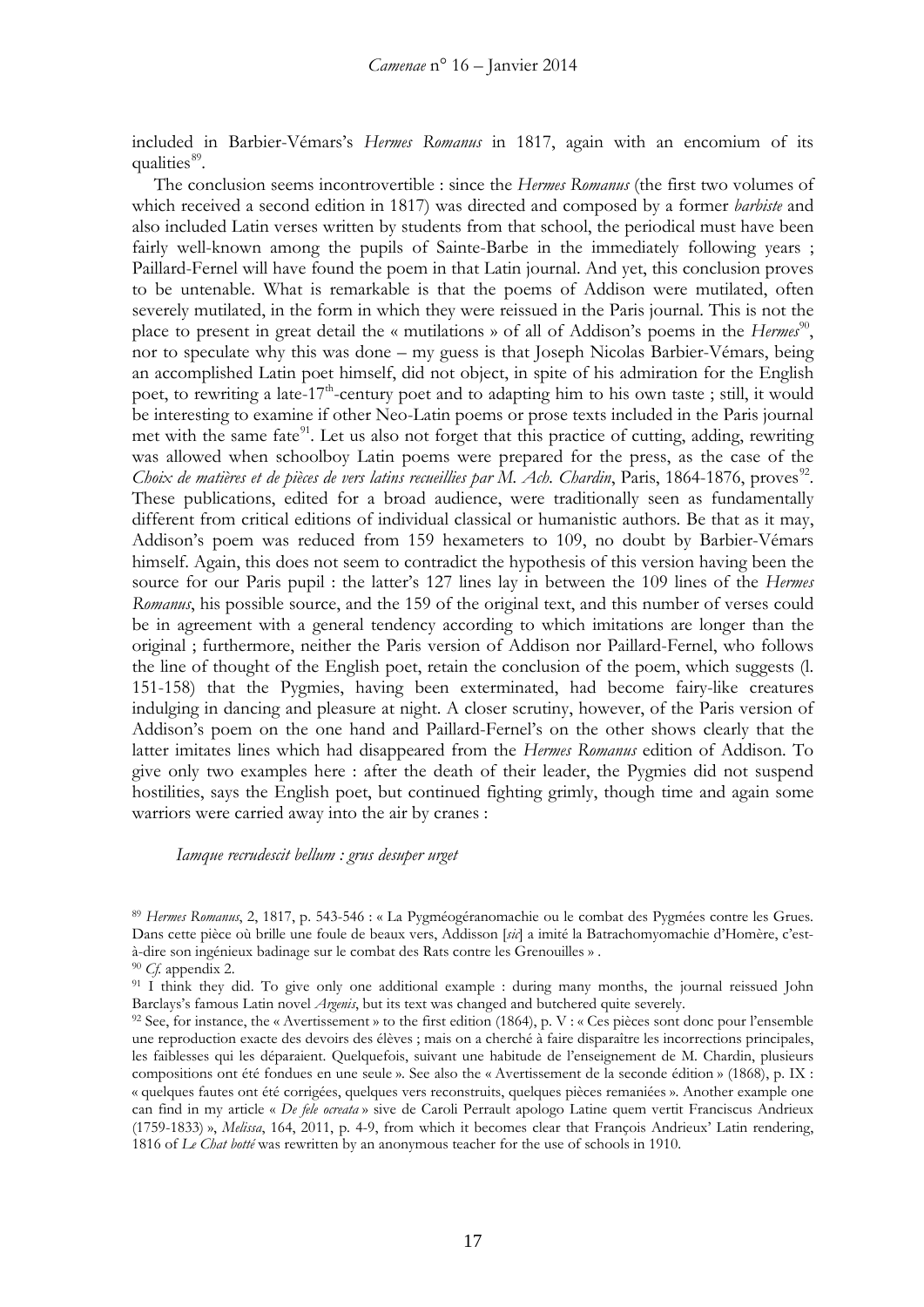*Pygmaeum rostro atque hostem petit ardua morsu ; Tum fugit alta volans. Is sursum bracchia iactat Vulneris impatiens et inanes saevit in auras.* (Addison, l. 128-131)

Paillard-Fernel undoubtedly trod in the footsteps of his model when he wrote :

*Bella recrudescunt atque armorum ingruit horror. Improvisa etenim incautum grus desuper hostem Urget hians celerique fugit sub sidera penna. Ille indignantes iactat per inane lacertos Nequicquam vanasque minax diverberat auras.* (l. 116-120)

Now, Addison's lines 128-131 had been left out in the *Hermes Romanus*, which excludes the possibility of the French schoolboy having worked with the expurgated text as it stood in Barbier-Vémars's periodical. Likewise, Paillard-Fernel's lines 51-52 imitate Addison's lines 46- 49 – the two sections have been quoted above –, but these Addisonian verses were absent from the edition in the Paris periodical. Therefore, our Paris pupil must have seen another, a full text of Addison's poem<sup>[93](#page-17-0)</sup>. Even though Barbier's edition in the Paris periodical did not contain any warning about his strong interventions in the original text, our youngster, though he might well have seen the *Hermes Romanus*, must have had access to another, better edition – it is impossible to establish which one he had to hand  $-$ ; I would suspect that his teacher may have guided him here…

The question then remains : how are we to assess young Théodule's work<sup>[94](#page-17-1)</sup>. As we have seen, his poem depends heavily on Addison with regard to the basic categories of *inventio* and *dispositio*, while his language, too, reveals the influence of his model. Until the present day, we are not too familiar with Neo-Latin poets imitating previous Neo-Latin poets<sup>[95](#page-17-2)</sup>, and might be tempted to speak of theft too unreflectively, especially when the work in question belongs to a period of so-called decline of Neo-Latin letters, the  $19<sup>th</sup>$  century, and its model to posthumanistic literature – the end of the  $17<sup>th</sup>$  century –, which is hardly known by today's readers of Neo-Latin. Admittedly, there remains some ambiguity in our author's mode of operation, an ambiguity which would not have subsisted if Paillard-Fernel had added a footnote such as « imité du poème latin d'Addison (or probably *Addisson*) ». The author gives a clue to his reliance on a model by presenting his poem as a Latin translation of parts of an Indian original poem – but nobody will have taken that preface seriously ; the large majority of the audience will have regarded it as an original poem<sup>[96](#page-17-3)</sup>; perhaps a few connoisseurs will have realized its indebtedness to Addison's poem, if they remembered having read it in the *Hermes Romanus*. Just like we, these happy few, if they took the effort to leaf through the Latin journal, will have noticed that the young Latinist found his inspiration almost entirely in another Latin poem written on exactly the same subject. But even then, I do not think they would have labeled

18

<span id="page-17-0"></span><sup>93</sup> For instance, *The Works of the Right Honourable Joseph Addison, a New Edition, with Notes by Richard Hurd, D. D. Lord Bishop of Worcester*, 1, London, 1811, p. 309-334 (Latin poems).

<span id="page-17-1"></span><sup>94</sup> A very helpful article for problems as this one is Minna Skafte Jensen's « Interpretation of Neo-Latin Poetry : Some Questions », *Acta Conventus Neo-Latini Upsaliensis*, Steiner-Weber ed., t. II, p. 1005-1013 ; see also, in the same volume, Ludwig Braun, « Rezeption als Grenzfall : Innovation oder Plagiat ? », p. 257-266, who notices that poets generally avoid to copy more than two entire lines from an earlier author in one passage.

<span id="page-17-3"></span><span id="page-17-2"></span><sup>95</sup> For another example of a late poem drawing on a much earlier (this time humanistic) model, see D. Sacré, « An imitator of Fracastorius's *Syphilis* : Gadso Coopmans (1746-1810) and his *Varis* », *Humanistica Lovaniensia*, 45, 1996, p. 520-538. There too, it would be wrong to speak about plagiarism. <sup>96</sup> *Cf.* note 23.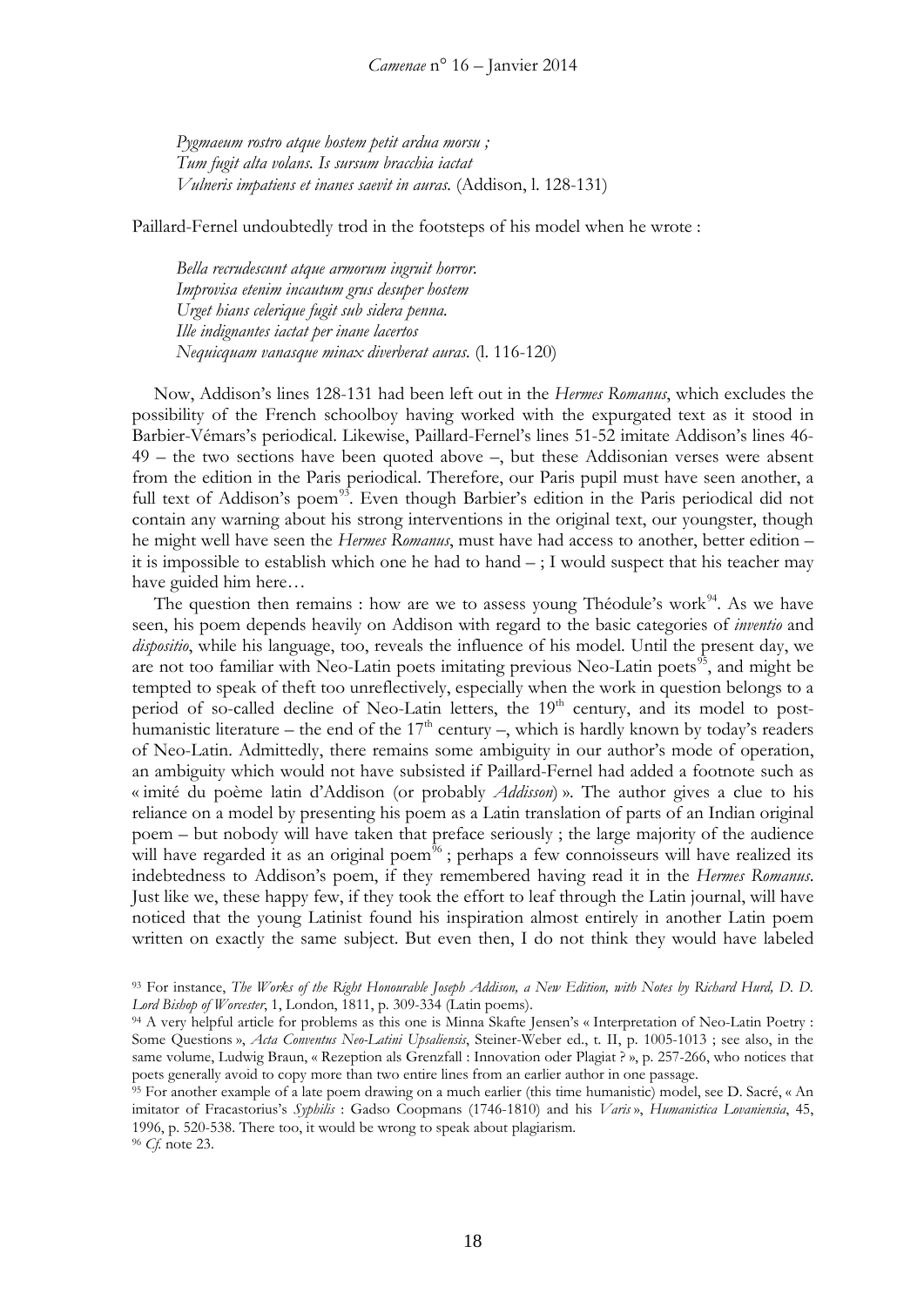Paillard-Fernel's product as a *furtum litterarium* or *plagium* : there was no reason to accuse the adolescent of having recycled tacitly large portions taken from an obscure poem : almost no full lines had been copied from the original. A modern judge, then, will add that a comparison with the other products of young Paillard-Fernel – the texts are given in appendix 3 – does not suggest that our Paris student was such a clumsy versifier that he would have needed plagiarism to put together a decent poem. In fact, even those listeners or readers who were familiar with Addison's original poem would have enjoyed its imitation. Indeed, one notices in Paillard-Fernel's divertimento a fair number of places where he markedly altered the original by omission or by addition, thus giving a somewhat different tone or import to his remake. The variations in wording and style, too, contribute to creating an atmosphere that, to my eyes, differs considerably from that of the source poem.

Let us consider for a moment the most striking differences between the two poems. A noticeable addition we find in Paillard-Fernel concerns a passage about the Pygmies attacking Hercules (l. 99-103) ; the story is known from a rather obscure source, Philostratus's *Icones*, but Paillard-Fernel will have found it either in Noël's *Dictionaire de la fable*<sup>[97](#page-18-0)</sup>, or in a Neo-Latin poem written on that theme, Nicolaus Grudius's *In Herculem* […] *dormientem et a Pygmaeis oppugnatum* […] : that poem had been selected for inclusion in the well-known anthology *Leçons latines modernes* from 1818<sup>98</sup>. Anyhow, the added episode, which has no concrete counterpart in Addison<sup>99</sup>, adds a further characteristically epic touch to the poem and, as a matter of fact, brings it closer to the mock-heroic *Batrachomyomachia*<sup>[100](#page-18-3)</sup>, for it explains the reason why the Gods, angry with the Pygmies for the latter's assault on Hercules, refuse to intervene in the conflict between the Pygmies and the cranes, and why they do not take action to prevent the Pygmies from being exterminated ; the diction of Théodule's verses here is highly reminiscent of the famous lines in the *Aeneid* (I, 25-28) where Juno's rejection by the Trojan Paris is given as a reason for her enmity to Aeneas. This epic touch, which is clearly enhanced by Paillard-Fernel's addition, also accounts for a conspicuous omission at the end of the poem : Addison had expounded on the shadows of the dead pygmies taking pleasure at night in their dances (l. 151-159), thus adding a non-epic, rather folkloristic element to his poem ; Paillard-Fernel omitted this remarkable epilogue to keep his poem within the tenor of epic or mock-heroic poetry. Idiosyncratic also was Addison's general remark on the occasion of the extirpation of the Pygmean population (l. 144-150), where the English poet had given it an Horatian twist and had added that even the Roman empire had collapsed : our Théodule decided not to imitate this passage, especially because in his fictional framework the Indian-language poem he was partly translating dated from a period that knew Greek culture but came before the rise of Roman civilization<sup>101</sup>. Similarly, Addison's lines (l. 41-42) on the stunted cranes in their warm eggs, which are rather georgic than epic in nature, have been completely omitted by the French poet. Another georgic element, Addison's note on the various skills and lifestyles of the Pygmies, who are moreover doing agricultural work industriously (l. 22-23), has disappeared from Paillard-Fernel's remake : the latter concentrates on the martial virtues of the Pygmies that have become proverbial (« *Pygmaeum imperium*, *Pygmaea gloria*, *famosa bellis* 

<span id="page-18-0"></span><sup>97</sup> *Dictionaire de la fable*, p. 438-439.

<span id="page-18-1"></span><sup>98</sup> « Hercule endormi, et attaqué par les Pygmées », *Leçons latines modernes*, t. II, p. 83-84 : On Grudius's poem, see J.-P. Guépin, *De Drie Dichtende Broers Grudius, Marius, Secundus in brieven, reisverslagen en gedichten. Met bijdragen van Tuynman*, Groningen, 2000, t. I, p. 369-381 and t. II, p. 686.

<span id="page-18-2"></span><sup>99</sup> Where we only read « *sic di voluere* » (l. 120) at the moment when the general of the Pygmies is carried into the air by a gigantic crane.

<span id="page-18-3"></span><sup>100</sup> *Cf. Batrachomyomachia*, l. 168-198, where the gods decide not to intervene in the battle of frogs and mice.

<span id="page-18-4"></span><sup>101</sup> For the same reason, Fernel (l. 10-13) in his imitation of Addison's lines 6-13 decided to strike every allusion the latter had made to Roman epic poems, such as the *Aeneid*, Statius' *Thebaid* and Lucan's *Pharsalia*.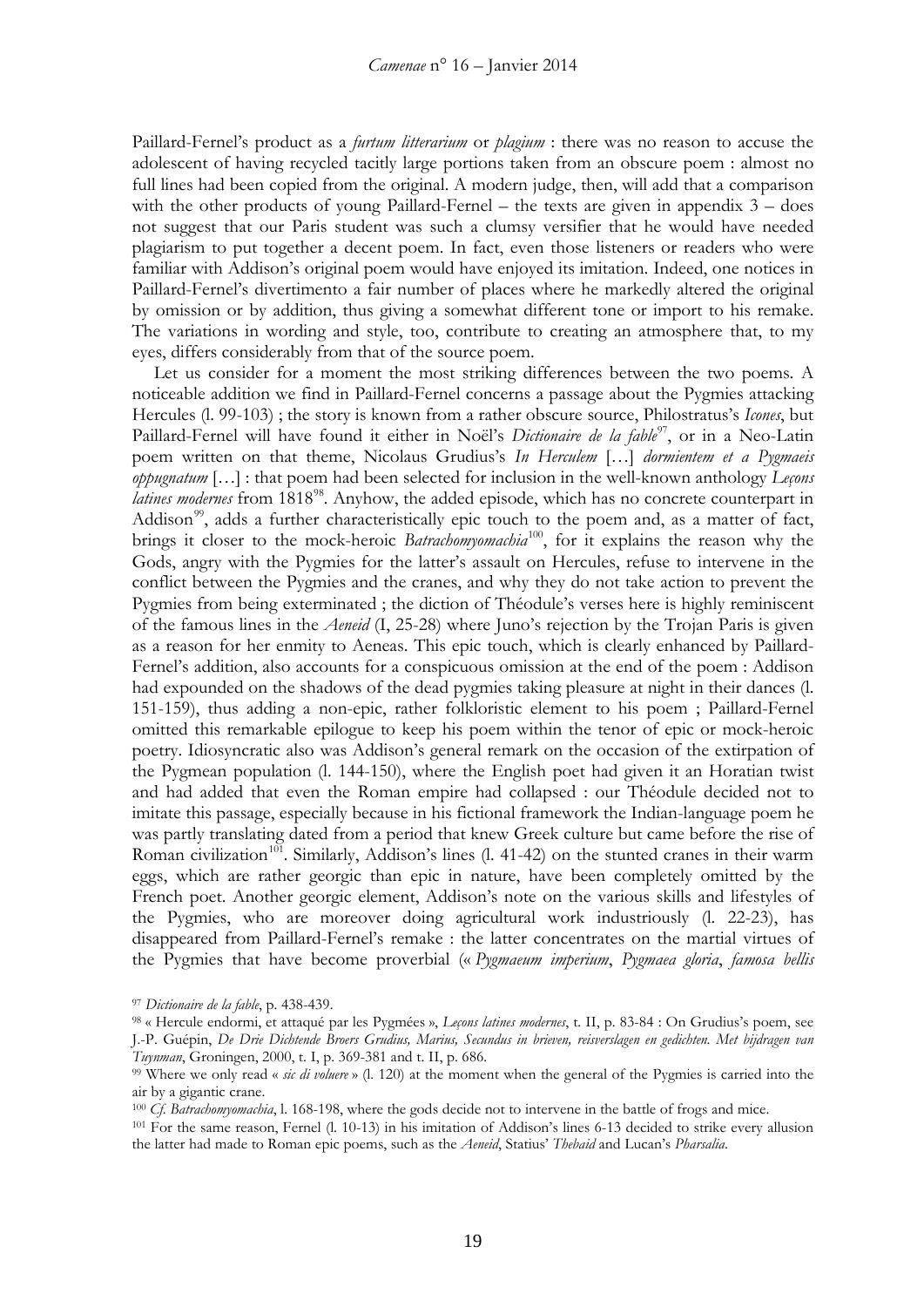*oppida*, *nunc etiam narratur* », l. 19-23) and, when he says that « *Gangetica magno / terra colebatur populo* » (l. 21-22), *colere* does not refer to agricultural work, but means *incolere*, *habitare*. Furthermore, the aggressiveness of the cranes against the Pygmies is related in Addison as a series of individual attacks of cranes against Pygmies (l. 29-34), whereas Paillard-Fernel refers to military raids against the Pygmean state, attempts at occupying their houses and cities, and thus to organized attacks aiming at destroying the « *integra regni gloria* » (l. 35-36) of the Pygmean nation (l. 35-43). The names given to « citizens » of both realms add to the epic color of the poem and recall the *Batrachomyomachia*, as does the emotional and bellicose speech of the Pygmies' king Geranomisus (l. 59-75), for which there is no equivalent in Addison, but which is a counterpart to the frog king's speech in the *Batrachomyomachia* (l. 144-159). As a matter of fact, in Fernel's poem the birds are depicted much more in human terms than in Addison, and thus come closer to the epic style of the *Batrachomyomachia*. No doubt for the same reason, the multiple references to the tiny bodies of the Pygmies in Addison (« *parvas cohortes* », l. 2 ; « *gracilem tubarum sonitum* », l. 14-15 ; « *exiguos pugiles* », 16 ; « *popello* », l. 23 ; « *ossibus exiguis* », l. 25-26 ; « *parvula progenies* », l. 30 ; « *feroculus* », l. 32 ; « *homuncio* », l. 72 ; « *mediamque assurgit in ulnam* », l. 78 ; « *pedibusque pusillis* », l. 109 ; « *vocem exiguam* », l. 140-141 ; « *populus cubitalis* », l. 141 ; « *plebs parva* », l. 153) have entirely disappeared in Fernel's poem : the French student wants the minuscule stature of the warriors to be implicit only and thus conforms to his epic standard, the pseudo-Homeric poem $102$ .

Finally, in the realm of *elocutio*, there is no solid ground for blaming the youngster for having copied word for word his model, as I argued before : he imitated it and borrowed some *iuncturae verborum* from it, but certainly did not plagiarize it ; he expressed almost the same ideas and facts as Addison with the alterations we have noticed, but made sure to add variation in his linguistic articulation vis-à-vis Addison. The method Paillard-Fernel follows is rather one that we know from another genre and that was perfectly legitimate in and outside the schools : the *paraphrasis poetica*, consisting in giving a paraphrase of a poem in other words. The only remarkable feature here is the fact that this paraphrase of hexameter lines is carried out in the same metre (and, again, that the source of the paraphrase is not indicated). Such poetical restatements, based on original texts (or reductions in prose) were indeed a matter of course since the Renaissance ; they would normally yield a result in which part of the original wording shines through, as here. This type of exercise was still very common in 19th-century schools, as some manuals prove<sup>[103](#page-19-1)</sup>. It was appreciated by contemporary poets outside the classroom. Thus Servan de Sugny, the editor of the *Almanach des Muses latines*, proposed his own paraphrase of Janus Secundus' ode XI (« *In choreas ab se spectatas* »), which starts with these lines

*Curru Diones vectus eburneo Vidi modo heic, iam nescio quo loco Calente cursitare mixtas Cum iuvenum serie puellas,*

<span id="page-19-0"></span><sup>102</sup> Therefore, too, the Pygmies have « normal » houses, cities and strongholds, not miniature huts made out of mud, feathers and eggshells, as in Pliny's *Natural history* (*Cf.* note 39) – Addison did not say anything about their dwellings, using only the vague *desertos lares* (l. 25).

<span id="page-19-1"></span><sup>103</sup> See, e.g., Thévenot's *Anthologia poetica Latina,* vol. 1, where one finds the « matière », dictated to the pupils, on the left pages, the « solution » on the right pages. To obtain the result « *Quae mea sors ? Audite, canes, audite, catelli, / natum ad blanditias et genus omne canum* », p. 141, the teacher would have dictated : « *Quae mea est condicio ? Canes, catellique audite, et quodlibet genus canum ad blandimenta genitum* », p. 140.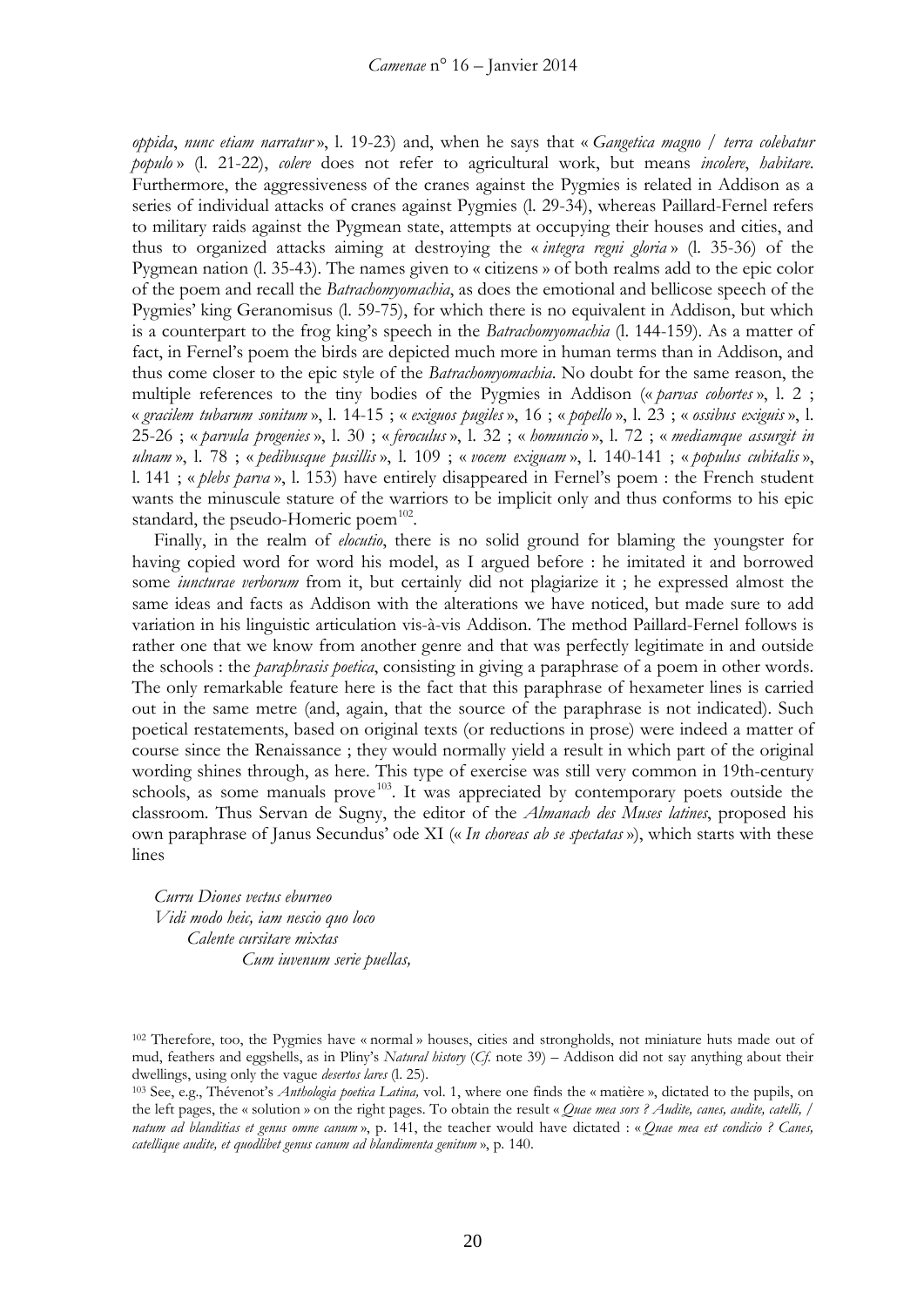into hexameter verses :

*Idaliae curru Matris subvectus eburno, Cum iuvenum serie vidi flagrante puellas Miscere alterno festiva tripudia saltu*<sup>104</sup>.

Similarly, a certain Louis Crébillon rendered Sarbievius's ode IV, 23 (*Ad cicadam*) into elegiac couplets. The original poem opens thus :

*O quae, populea summa sedens coma, Caeli roriferis ebria lacrimis, Et te voce, cicada, Et mutum recreas nemus ;*

the paraphrase goes like this :

*O tu roriferis quae fletibus ebria caeli, E ramo recreas, laeta cicada, nemus* […][105](#page-20-1)

When we take a closer look at the way Paillard-Fernel rewrites Addison, we can discern a similar kind of paraphrase, in which one recognizes the original text and can spot some repeated words or groups of words, but which avoids too many literal or close borrowings from Addison. The list of parallel passages I quoted above makes this abundantly clear. Let us look in more detail at a couple of examples. First of all the place of the action : India, where the former empire of the Pygmies was situated ; obviously, Paillard-Fernel (l. 17-23) followed Addison (l. 18-23). In both cases, India is described as a warm, eastern country, where the Pygmies once had their reign in the midst of rocky hills. In the Frenchman's imitation, only three tags reappear, two of which are innocent (the Virgilian « *inhospita saxa* », and « *Pygmaeum quondam* »), the third one is more conspicuous (« *tepet India* »). And Paillard-Fernel added some new elements : in the East, the former empire of the Pygmies still lives on in the memories of men, he mentions in passing, and he inserts a reference to the immense forts of the Pygmies and their lost cities, once renowned because of the battles that had been won there by the inhabitants. The French youth also dropped some elements from the Addisonian description : the quiet valleys and isolated greenery where the Pygmies lived and cultivated their farmlands. Obviously, the changes Paillard-Fernel introduced correspond to what we noticed above : they entailed the erasure of georgic touches and the stressing of heroic greatness. In one of the next sections, too, while describing the victorious expeditions undertaken by the Pygmies, the source of the immortal hatred of the cranes towards them, the Frenchman (l. 35-48) adhered closely to the development of Addison's exposition (l. 29-42) : in both poets, the sentences are articulated in the same way (Addison, l. 29 : « *Non sic, dum stetit* » ; Paillard-Fernel, l. 35 : « *Non ita, donec stetit* » ; Addison, l. 30-33 : « *Tum si quis auderet, miles sumptis armis sternit humi* » ; Paillard-Fernel, l. 37-40 : « *Tum si quis auderet, miles arma rapiebat et sternebat humo* »), but the French pupil avoided accumulating too many close or literal borrowings ; and, again, some significant modifications can be observed in the imitator's work, for he changed the small race

<span id="page-20-0"></span><sup>104</sup> Jules Servan de Sugny, *Almanach des Muses latines*, 1, 1817, p. 103 [no title].

<span id="page-20-1"></span><sup>105</sup> *Almanach des Muses latines*, 1, 1817, p. 74 : « La cigale (Imitation de Sarbiévius) ». As everybody knows, such poetical reworkings were often valued as autonomous works of art : such was the case of, e.g., the *Paraphrases Horatianae* of the Jesuit Neo-Latin poet Jacobus Wallius (1599-1690).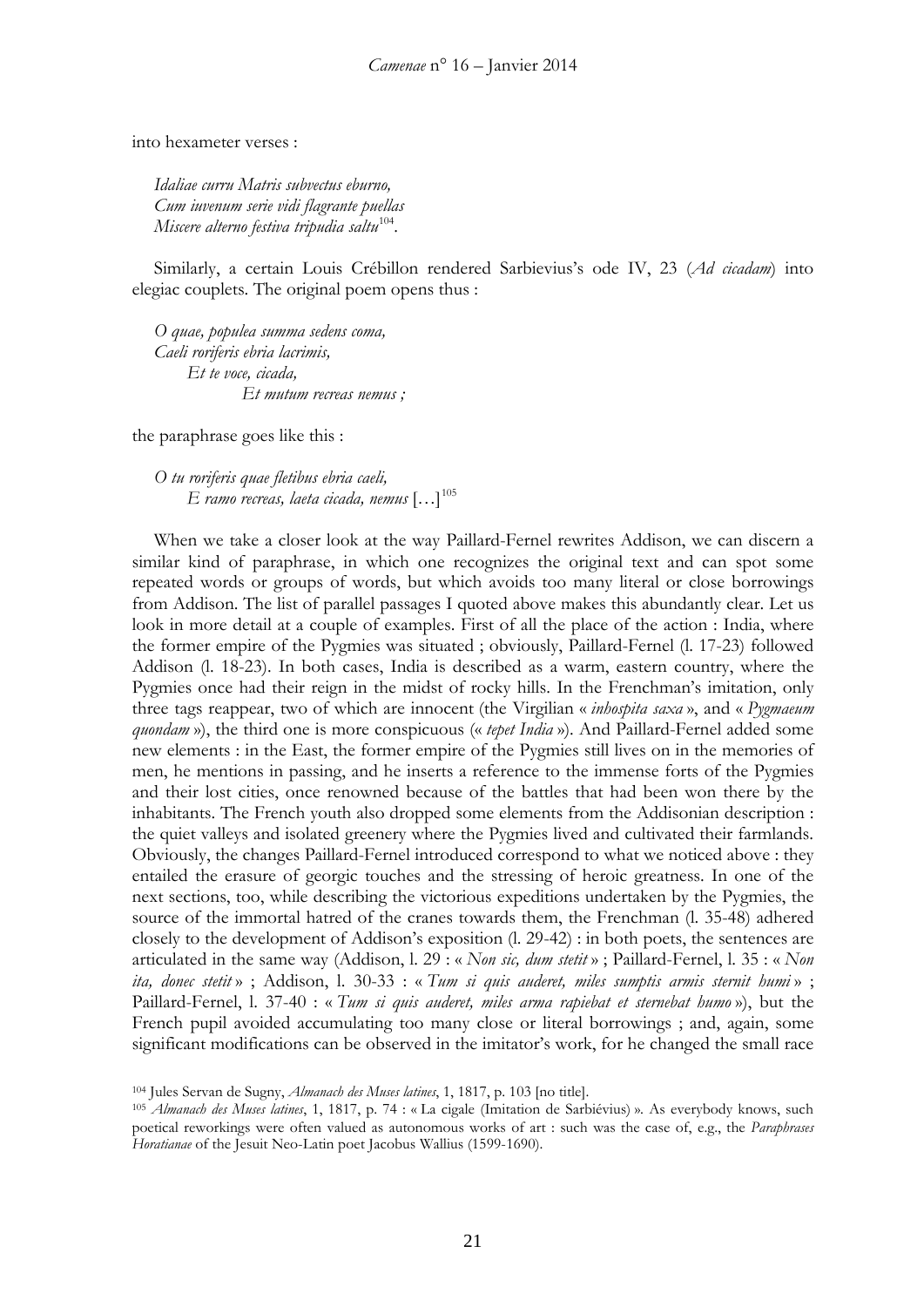of Pygmies into the glory of the Pygmean empire, the bird (« *ales* », « *volucris* ») into an enemy (« *hostis* »), the personal duel between a Pygmy and a crane into an attack of the cranes on the alert city of the Pygmies with their houses and sacred lares and penates ; the carrying of the defeated crane upon the Pygmy's shoulder into the putting up of the crane's feathers on the Pygmy's helmet as a sign of triumph ; furthermore, Paillard-Fernel, who expanded his model here, added another example of the military bravery of the Pygmies (l. 42-43). Manifestly, there is more at stake here than a concern for variation<sup>[106](#page-21-0)</sup>: Paillard-Fernel's rewording reveals the same tendencies we noticed in his adapatations of the general contents and structure of Addison's poem. Indeed, he is inclined towards giving a more exclusively epic (let us say, Batrachomyomachian) colour to the story and towards stressing the grand style, whereas Addison had added georgic elements and had established connections between his miniature epic and the society of the bees as depicted at the end of Vergil's *Georgics*[107](#page-21-1)*.* In fact, from the start of the poem on, one can observe how Paillard-Fernel restyled Addison's story in the direction of epic poetry in general and the *Batrachomyomachia* in particular.

Addison had started with an announcement of his theme, which by its mere conciseness stood apart from the epic tradition :

*Pennatas acies et lamentabile bellum Pygmeadum refero.* (Addison, l. 1-2)

Paillard-Fernel developed this into a sentence of six lines, coming close to the traditional seven lines of Homer and Vergil ; the first half line echoes the opening of the *Aeneid*, whereas the rest of this part of the proem, accumulating the afflictions of war, stands in the Homeric tradition we also find in Latin, for instance in Lucan :

*Arma gruesque cano Pygmaeorumque phalanges Intrepidas bellumque atrox gentemque sepultam Aequatosque solo muros ; ut stragis acervis Defecere agri et Stygias detrusit ad umbras Heroum tantorum animas lacrimabile fatum Corporaque immissis laceravit fortia corvis.* (Paillard-Fernel, l. 1-6)

The ensuing apostrophe to the Muse (l. 7-9) also recalls the *Aeneid* (« *Musa mihi pugnas memora* », l. 7 ; *cf. Aeneid*, l. 8) and thus differs considerably from the corresponding Addisonian verse (« *Parvas tu, Musa, cohortes / instrue* », l. 2-3). Finally, the speech of the king of the Pygmies (l. 59-75), which, as we have seen, is absent in Addison but was meant to balance the *Batrachomyomachia*, is an eminently epic exhortation, which recalls the orations given by Caesar and Curio in the first book of Lucan : the king identifies himself flatteringly with his soldiers, alludes to the support he has from Mars and other Gods, touches upon earlier victories against the enemy, whose wickedness is stressed, suggests that after this final battle the soldiers will have repose forever, and further exhorts them by portraying the damages that

<span id="page-21-1"></span><span id="page-21-0"></span><sup>106</sup> *Cf.* also Paillard-Fernel, l. 84-108, who follows Addison, l. 120-127, but seems to invite the reader to compare his version with the original one : in Addison, the Pygmy was lifted up in the air with his feet, in Paillard with his neck (Juvenal, XIII, 167-170, Addison's source, had not mentioned how exactly the Pygmy warrior had been lifted up) ; besides, the Frenchman not only added some details (how the Pygmy upheaved his arms to the gods, since he was unable to lift up his eyes, cut out by the crane ; the passivity of Jupiter), but also appended a new end to the tale : in Addison, we see the Pygmy disappear high in the air, while the cranes are rejoicing in their imminent food ; in Paillard-Fernel, the blood-covered Pygmy is thrown down on earth by the crane. <sup>107</sup> *Cf.* Haan, *Vergilius Redivivus*, p. 55-62.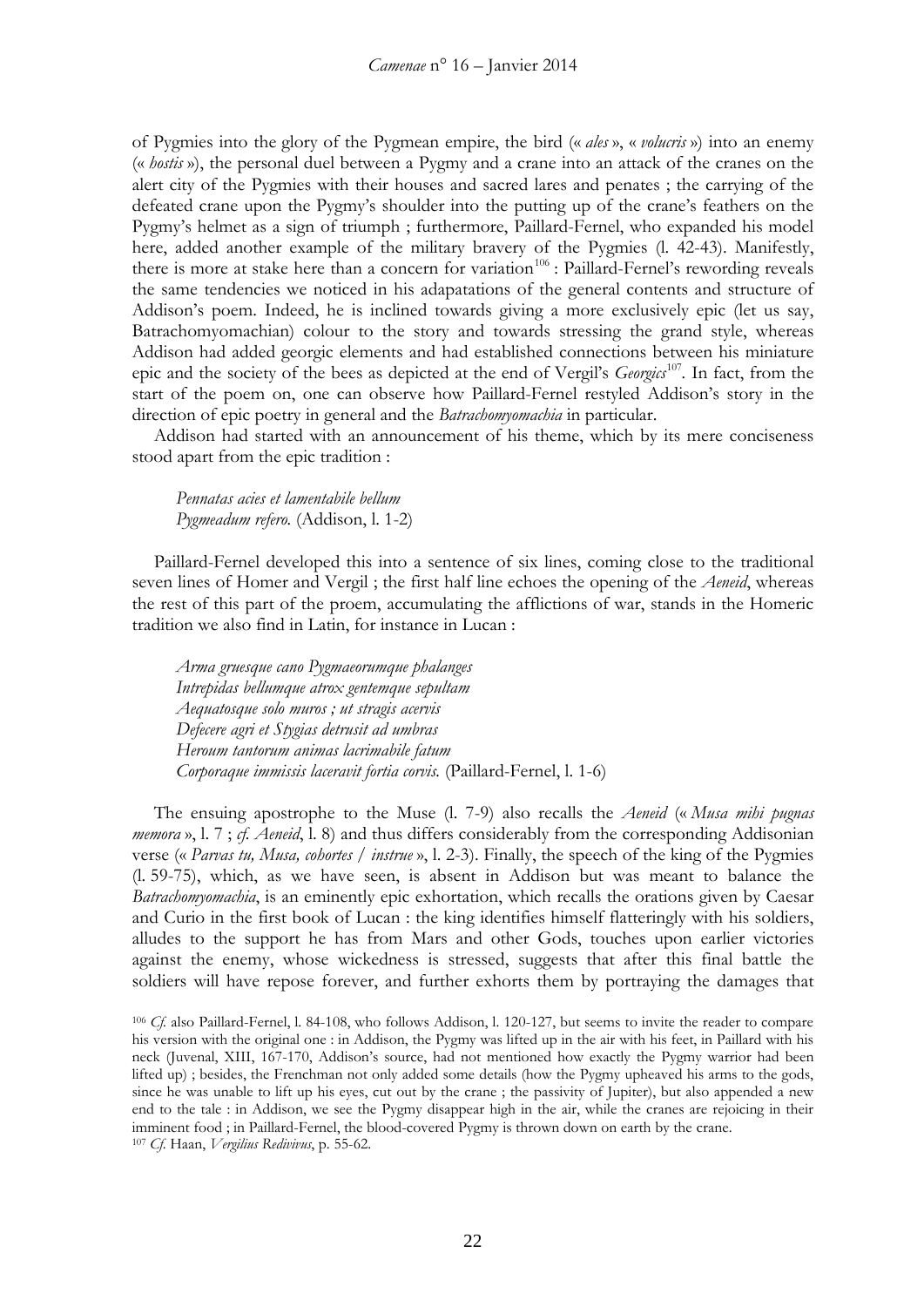would befall their temples, wives, children and monarch if the enemy were to be victorious. This exhortation depicts the enemies not as birds, but as full human beings and evil persons, and into it Paillard-Fernel incorporates epic tags from Vergil and other classical poets :

*Bellorum o socii, quos afflat numine Mavors*[108](#page-22-0) *Et quorum infensae gladios sensere cohortes, En vobis toties truncata renascitur Hydra ! Si qua fides oculis, hostes trans aera cerno, Milia quot Getico numquam venere paludi*<sup>[109](#page-22-1)</sup>. *Solvo tamen superis grates : lux illa videbit Perniciem totam volucrum vestrosque triumphos. Ultimus hic labor est, haec ultima praelia. Posthac Vos secura manet requies, secura senectus… At si degeneres animi virtutis avitae*[110](#page-22-2) *Hostis ad aspectum male provida terga daretis, Cernite templa deum passu temerata profano, Uxores volucris ludibrio cernite vestras ! Progenies rostro victoris inulta peribit, Ipse ego... Sed nimium me turbida terret imago*<sup>[111](#page-22-3)</sup> *;* Ite, mei decus imperii et tutela, sodales<sup>[112](#page-22-4)</sup> : *Pygmaeadum turmis stipatus nescio vinci !* [113](#page-22-5)

To sum up : Paillard-Fernel found his inspiration to a very large degree in Addison, but he avoided any possible accusation of plagiarism because he added new episodes and cut others, altered some significant details and moreover paraphrased his model in different words ; in this careful and steady process, he managed to turn his remake into a poem that looks much like a clever adaptation of the pseudo-Homeric *Batrachomyomachia* and, contrary to Addison's *Pugmaio-geranomachia*, presents no elements that are unexpected within the grandiloquent style of epic and mock-epic. To some extent, the complexity of Addison's poem has been scaled back, and Paillard-Fernel's epic merely aimed at producing a comic poem in which tiny creatures were described as the most lion-hearted combatants ; the inappropriately grandiloquent style was the main means to achieving a humorous effect.

Paillard-Fernel's juvenile poem produces evidence of the popularity of Addison's Latin poetry. Most probably, there must have been more imitations of the English poet's Neo-Latin production, both in England and on the continent, but, to my knowledge, Addison's influence has not been studied hitherto. One wonders if some Latin poems on the barometer – there are quite a few in 19th-century Europe – have been inspired by Addison's *Barometri descriptio[114](#page-22-6)* or by the didactic poem on the same subject Loup Thomas (1719-1792) published in his

<span id="page-22-3"></span><sup>111</sup> *Cf.* Virgil, *Aeneid*, IV, v. 353 : « *admonet in somnis et turbida terret imago* ».

<span id="page-22-0"></span><sup>108</sup> *Cf.* Lucan, I, v. 299 : « *Bellorum o socii, qui mille pericula Martis* ».

<span id="page-22-1"></span><sup>109</sup> *Cf.* Virgil, *Aeneid*, 2, v. 331 : « *milia quot magnis umquam venere Mycenis* ».

<span id="page-22-2"></span><sup>110</sup> *Cf.* Silius Italicus, *Punica*, X, v. 68-69 : « *ipsi ferre Iovi valeat. Pro degener altae / virtutis patrum ! Quando certamen inire* » ; Virgil, *Aeneid*, X, v. 752 : « *quem tamen haud expers Valerus virtutis avitae* ».

<span id="page-22-4"></span><sup>112</sup> *Cf.* Ovid, *Metamorphoses*, XII, v. 612-613 : « *Iam timor ille Phrygum, decus et tutela Pelasgi / nominis, Aeacidis caput insuperabile bello* ».

<span id="page-22-5"></span><sup>113</sup> *Cf.* Petronius, *Satyricon*, 122, line 176 : « *Inter tot fortes armatus nescio vinci* ».

<span id="page-22-6"></span><sup>114</sup> On which see, for instance, Haan, *Vergilius Redivivus*, p. 30-49.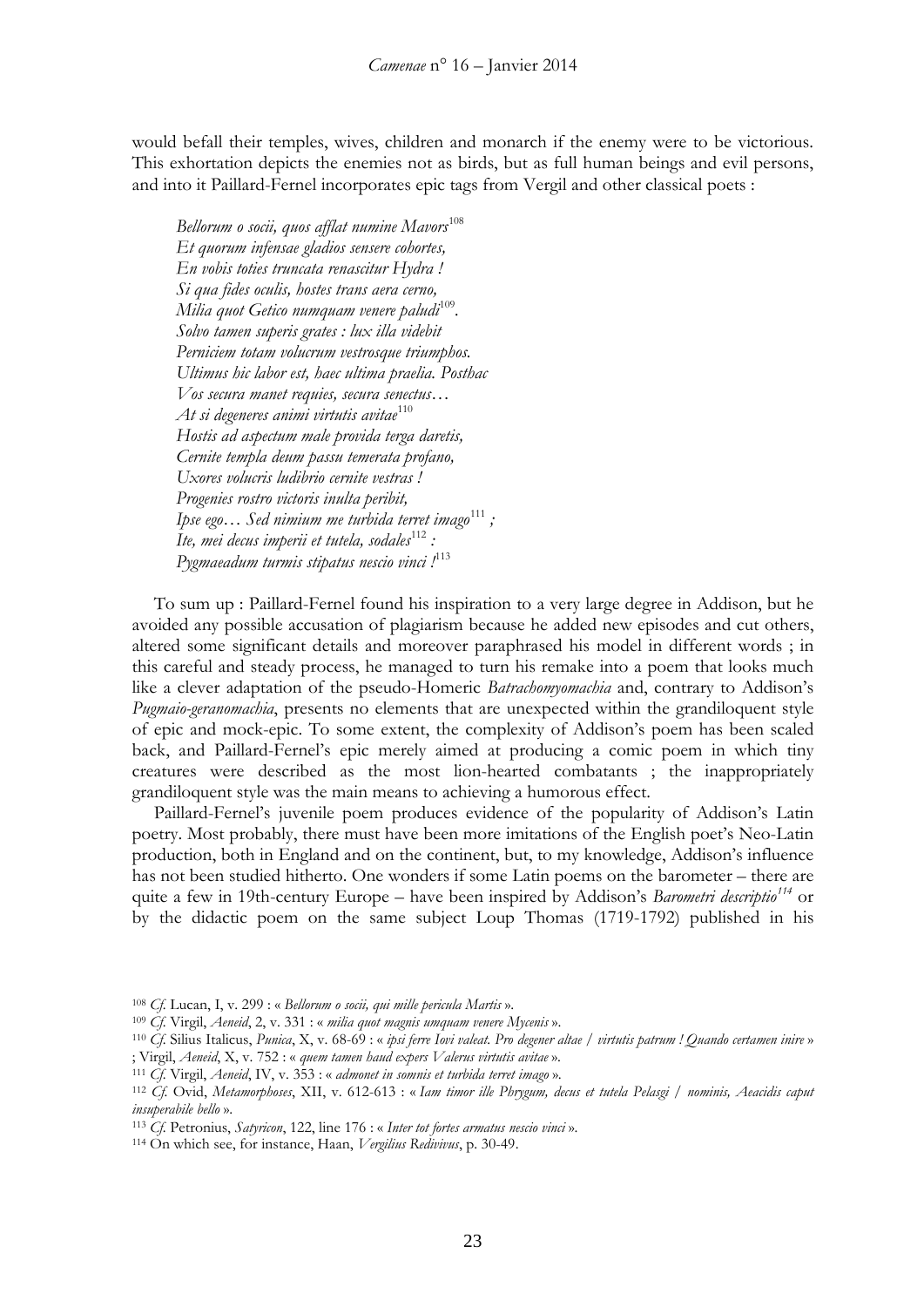*Barometrum* (Paris, 1749)<sup>[115](#page-23-0)</sup>. Addison's remarkable poem entitled *Machinae gesticulantes* or *Puppet Show*, a subject matter which, as far as I can see, is quite unique in Neo-Latin poetry, undoubtedly caught the attention of many a reader. At least one imitation of it is to be found in England : it is an anonymous poem that stands in the second volume of *Selecta poemata Anglorum Latina, seu sparsim edita, seu hactenus inedita*, Bath, 1774, compiled by Edward Popham<sup>116</sup>, and is entitled *Pupae gesticulantes*<sup>[117](#page-23-2)</sup>. Quite a few lines in the first half of this poem derive from Addison's poem written on the same subject, from the announcement of the theme – Addison's […] « *cano / exiguam gentem* » (l. 1-2) has become « *exiguae gentis mores* […]*/ cano* » (l. 1-3) – to the mention of the money one has to pay for the show – Addison wrote « *nec confusus honos : nummo subsellia cedunt* » (l. 9) ; this poet « *totoque ut semper in orbe, / hic etiam sedis dat primae nummus honorem* » (l. 8-9) – and the description of a peculiar puppet, not identified by name in Addison<sup>[118](#page-23-3)</sup>, but pinpointed as Punch (« *Punchius* ») in this poem – Addison, l. 19-30 : « […] *incedit homuncio rauca / voce strepens* […] *; / in ventrem tumet imodicum ; pone eminet ingens / a tergo gibbus ;* […] */ et risu importunus adest atque omnia turbat* » ; our imitator has these lines (20-25) : « *Ridiculus vultu procedit homuncio, tergum / cui riget in gibbum, immensusque protruditur alvus. / Punchius huic nomen* […] *; / importunus adest* […] */* […] *atque omnia turbat* ».

Finally, I would draw attention to the fact that later *barbistes* have perused their predecessors' published poems with due attention and sometimes have not scrupled to borrow heavily from them. Our poem offers a proof of this. At the *séance littéraire* of December 1825, a year and a half after Paillard-Fernel's poem had come out, two Paris pupils presented a very pleasant verse adaptation of an episode taken from Cervantes's *Don Quijote* (II, 26)<sup>119</sup>, describing how the Spanish knight carried on like a madman in a puppet theatre. Towards the end of the poem, one reads the following, seemingly original, lines (they are absent from Cervantes) :

*Non, si mille forent linguae totidemque sonarent Labra mihi, possem clades aequare canendo ; Vulnera luxatosque artus perfractaque crura, Tristia non memorem dispersae funera gentis !* (l. 121-124[\)120](#page-23-5)

Obviously, these hexameters have been copied from the final section of Paillard-Fernel's *Combat mémorable* :

<span id="page-23-0"></span><sup>115</sup> On Thomas's *Barometrum* see Yasmin A. Haskell, *Loyola*'s *Bees. Idology and Industry in Jesuit Latin Didactic Poetry*,, Oxford, 2003, p. 157-164. Other poems on the barometer include an anonymous « *Ascensus et descensus Mercurii in barometro pendent ex gravitate aeris et vi eius elastica* », *Selecta poemata Anglorum*, Popham, ed., Bathoniae, 1774, t. II, p. 192-195 ; and de Rivarol's « Le baromètre », *Almanach des Muses latines*, 1, Paris-Lyon, 1817, p. 7.

<span id="page-23-1"></span><sup>116</sup> See on this anthology Bradner, *Musae Anglicanae*, p. 292-296 ; David K. Money, *The English Horace. Anthony Alsop and the Tradition of British Latin Verse*, Oxford, 1998, p. 227-228.

<span id="page-23-2"></span><sup>117</sup> « *Pupae gesticulantes* », *Selecta poemata Anglorum*, p. 65-67.

<span id="page-23-3"></span><sup>118</sup> *Cf.* Bradner, *Musae Anglicanae*, p. 223 ; Haan, *Vergilius Redivivus*, p. 77.

<span id="page-23-4"></span><sup>119</sup> *Cf.* Jules-François Cornu, César-René-Julien Malibert, « Les marionnettes de Maître Pierre », *Séance littéraire annuelle*, Paris, 1825, p. 38-42 : This adaptation of Cervantes also contains some vague echos, but (in my opinion) no unquestionable imitations from Addison's *Machinae gesticulantes*.

<span id="page-23-5"></span><sup>120</sup> This Latin paraphrase of Cervantes is unknown to the specialists of the adaptations and translations of the Spanish writer (Juan Suñé Benages, Juan Suñé Fonbuena, *Bibliografía crítica de ediciones del Quijote desde 1605 hasta 1917*, Barcelona, 1917, who mention two partial Latin translations ; Jeremiah D.M. Ford, Ruth Lansing, Cervantes. *A tentative bibliography of his works and of the biographical and critical material concerning him*, Cambridge, MA., 1931, who mention six partial translations and adaptations in Latin). There are in fact quite a few more Latin renderings of Cervantes than these bibliographers have itemized.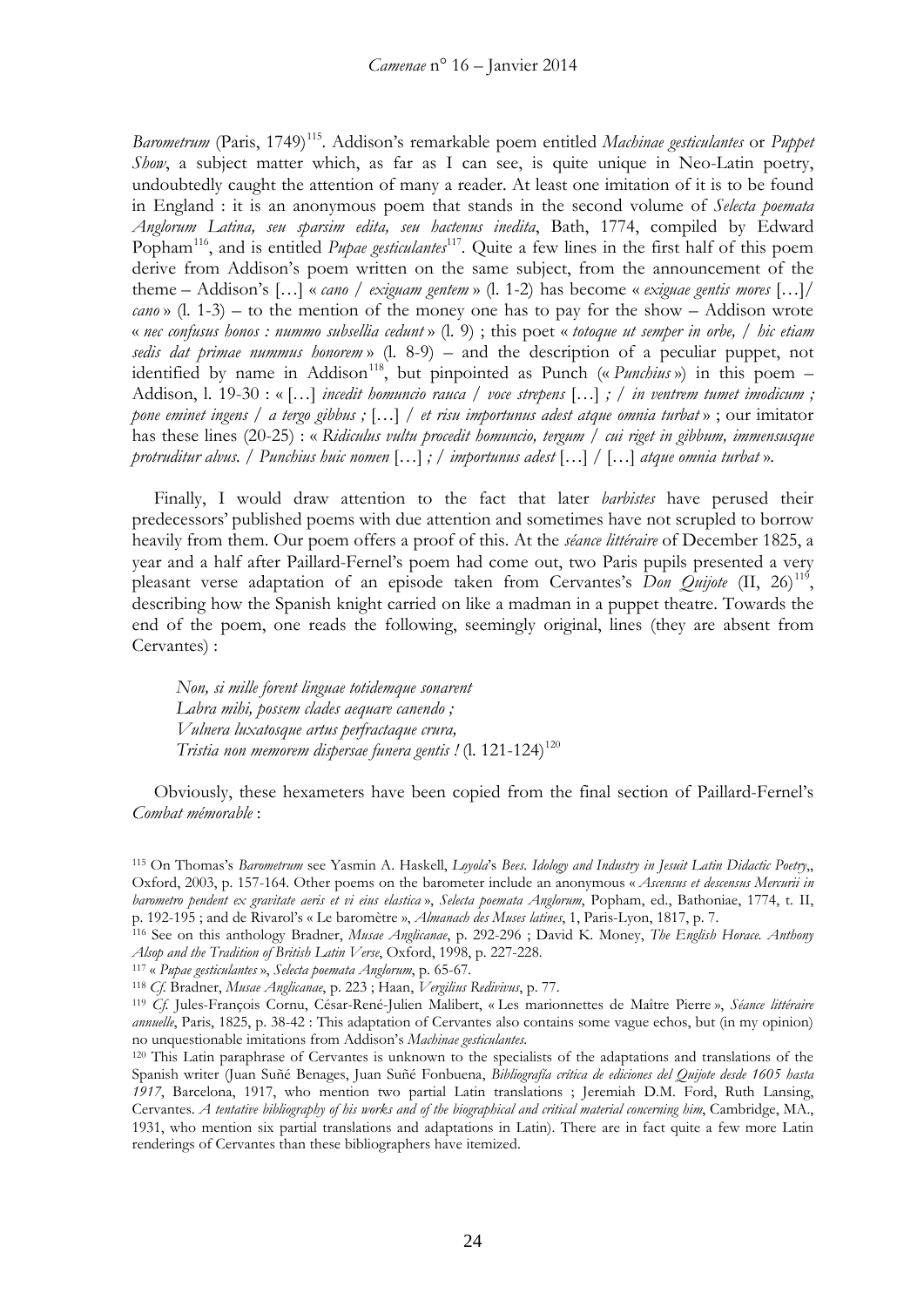*Non, si mille forent linguae totidemque sonarent Labra mihi, possem clades memorare canendo Pygmaeadum, laceros artus, discerpta referre Ora manusque solo sparsas perfractaque crura* […]. (l. 121-124)

APPENDIX 1 : PAILLARD-FERNEL, COMBAT MEMORABLE ENTRE LES PYGMEES ET LES **GRUES** 

(Fragment d'un poëme manuscrit en langue indienne, trouvé sous les ruines de Pygméopolis, et traduit en vers latins par Théodule Fernel, de Neufchâtel)**[121](#page-24-0)**

*Arma gruesque cano Pygmaeorumque phalanges Intrepidas bellumque atrox gentemque sepultam Aequatosque solo muros ; ut stragis acervis Defecere agri et Stygias detrusit ad umbras Heroum tantorum animas lacrimabile fatum Corporaque immissis laceravit fortia corvis. Musa, mihi pugnas memora aeriasque cohortes, Ingentem cane militiam, fatalia bella, Atque animos acue et memorandi suffice vires. Iam satis et nimium unanimes cecinere poetae Antiqua de gente viros. Quis nescit Achillem ? Thesea quis nescit Diomedeosque labores Erroresque domum tarde remeantis Ulyssei ?* [122](#page-24-1) *Primus ego, inceptis faveat si doctus Apollo, Insolitas acies latis extendere campis Aggrediar, rigido accendens nova proelia cantu. Hic, ubi nascentis Phoebi tepet India flammis, Praeruptos inter montes et inhospita saxa Pygmaeum quondam imperium, Pygmaea vigebat Gloria – nunc etiam extremis narratur Eois. Hic (sinerent utinam superi !) Gangetica magno Terra colebatur populo, famosaque bellis Oppida et immensis surgebant moenibus arces. Sed quo tanta abiere virum monumenta ? Silentes Nunc squalent campi, cecidere a culmine turres… Gens Pygmaea fuit… Si forte obstantia saxa Horrentesque agros dumis litusque sinistrum, Triste viator iter superaverit, omnia muta, Omnia desolata videt. Deformia lapsis Tecta iacent muris ; desertos foeda penates Herba tegit ; sparsis valles late ossibus albent. Illic infestam mediam inter funera sedem Victrices posuere grues gaudentque triumphis*

<span id="page-24-0"></span><sup>121</sup> The Latin spelling and punctuation have been modernized here.

<span id="page-24-1"></span><sup>122</sup> « *Ulyssei* » = « *Ulixei* », for which see Friedrich Neue, *Formenlehre der lateinischen Sprache*, C. Wagener, ed., 3rd ed., Leipzig, 1902, p. 508.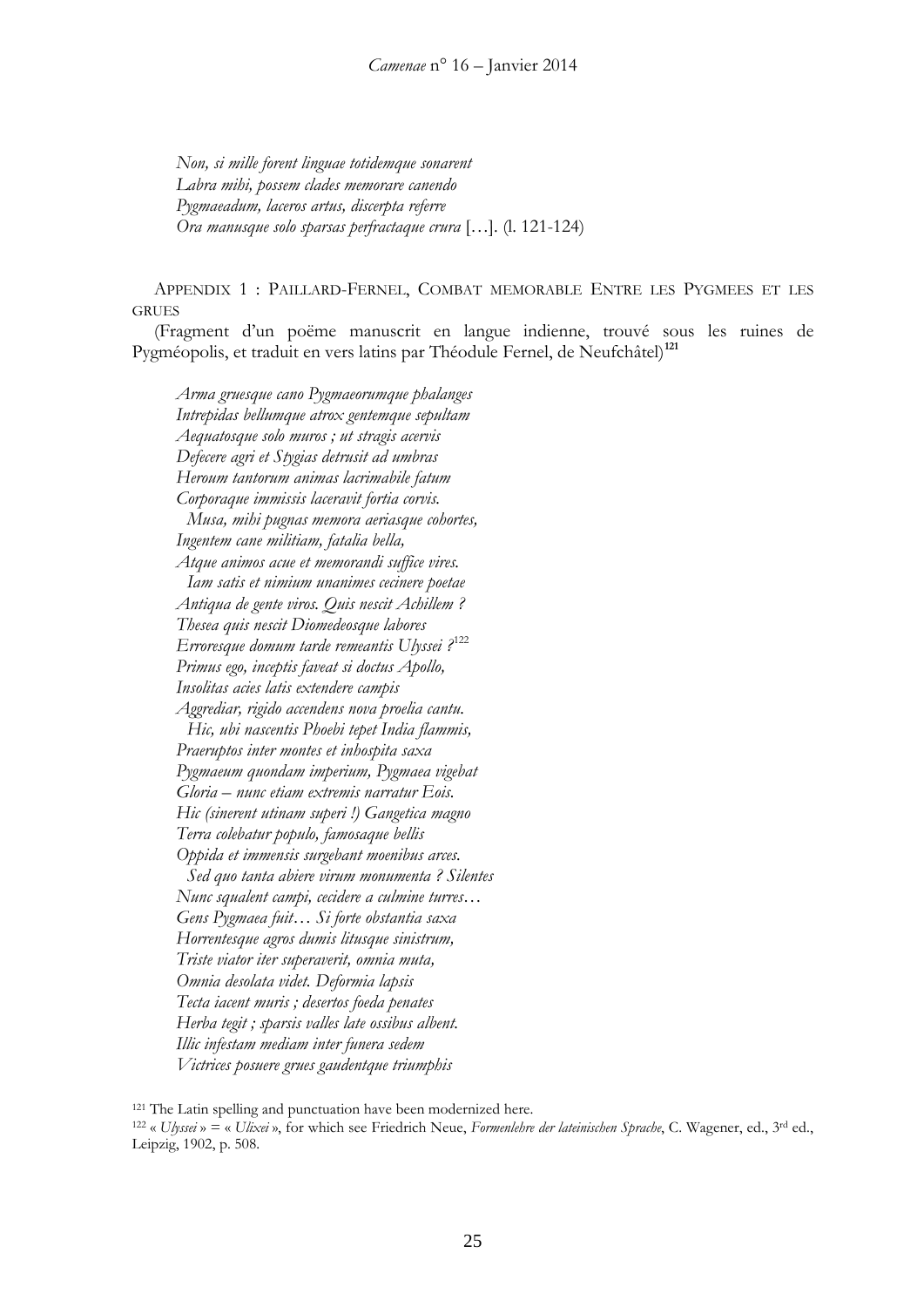*Infandis miserique insultant manibus hostis. Non ita, Pygmaei donec stetit integra regni Gloria et intactis res publica floruit armis. Tum si quis vigilem auderet temerarius urbem Aut clausas temptare domos sanctosque penates, Arma, arma intrepidus rapiebat miles et hostem Sanguinea sternebat humo atque insignia victi Plumas aptabat galeae, monumenta triumphi. Aut si quem numero oppressum mors saeva maneret, Non ibat Stygias saltem incomitatus ad umbras… Grus etiam quoties implumia pignora nido Crediderat, spirans animo furialiter iram Pygmaeus ferro instructus taedisque volabat Otiaque invisae turbabat dulcia gentis Spemque hostis blandam maturaque vota ruebat. Hinc memor ira gruum, hinc ingentia bella duellumque Infandum serisque diu memorabile saeclis. Nec motus quondam tantos celebravit Homerus, Belligero fremitu cum stagna loquacia miscens Sanguine bellantum nigram maculavit arenam, Relliquiae et tristes murum et Meridarpacis aegre Se claudo lapsu ranae traxere sub undis.*

*Iamque dies miseranda aderat, lacrimabile tempus…*

Le jour de la vengeance était arrivé pour les Grues. A la voix d'Ornithagé, leur reine, elles se rassemblent en foule sur les bords du Strymon : la guerre est résolue. Les Grues préparent leurs armes pour le combat :

*… Novaque ad certamina rostrum Terribilesque parent ungues magnosque furores*.

À la nouvelle de cet armement redoubtable, les Pygmées accourent de tous côtés dans la ville, pour y défendre leur roi, le vénérable Geranomisus,<sup>[123](#page-25-0)</sup> le Nestor des Pygmées. Cependant l'ennemi s'approche ; la terre s'obscurcit au loin sous leurs bataillons nombreux… Le roi rassemble le conseil de ses généraux, et, montrant sur son visage un espoir qui est loin de son coeur, il leur parle en ces termes :

« *Bellorum o socii, quos afflat numine Mavors Et quorum infensae gladios sensere cohortes, En vobis toties truncata renascitur Hydra ! Si qua fides oculis, hostes trans aera cerno, Milia quot Getico numquam venere paludi. Solvo tamen superis grates : lux illa videbit Perniciem totam volucrum vestrosque triumphos. Ultimus hic labor est, haec ultima praelia. Posthac*

<span id="page-25-0"></span><sup>123</sup> Poet's note : « Ennemi des Grues (géranos – mísos) » .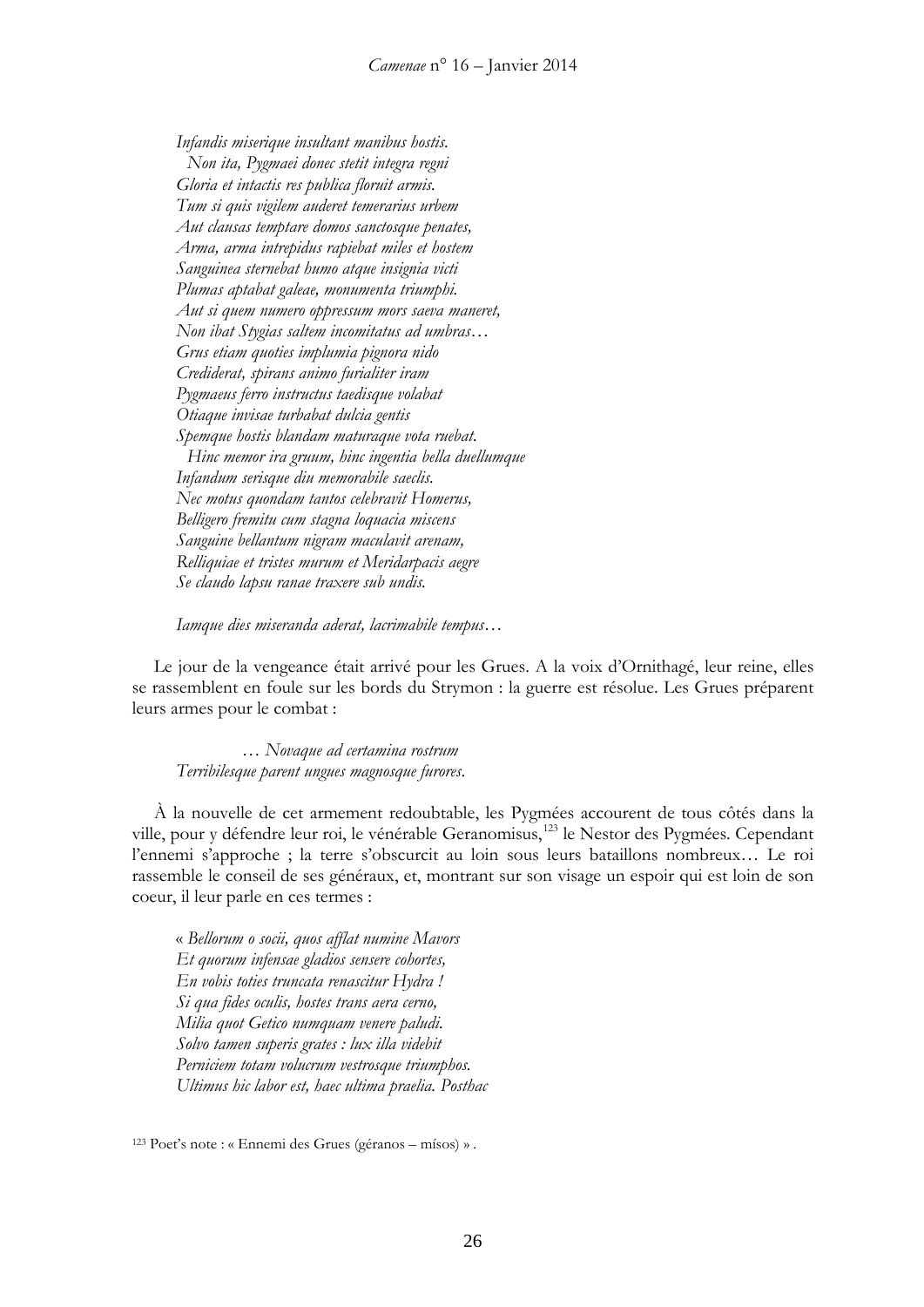*Vos secura manet requies, secura senectus… At si degeneres animi virtutis avitae Hostis ad aspectum male provida terga daretis, Cernite templa deum passu temerata profano, Uxores volucris ludibrio cernite vestras ! Progenies rostro victoris inulta peribit, Ipse ego… Sed nimium me turbida terret imago ; Ite, mei decus imperii et tutela, sodales : Pygmaeadum turmis stipatus nescio vinci ! »*

Ce discours enflamma le courage des Pygmées ; de toutes parts, ils se précipitent au combat sous la conduite du valeureux Micromégas, leur général en chef. La victoire est long-temps incertaine ; mais le carnage est grand dans les deux armées : la terre est inondée de sang…

*… Mixtae mucronibus alae Sparguntur digitisque ungues et rostra lacertis.*

Arrive la catastrophe qui termine ce combat mémorable : l'intrépide Micromégas sera victime de sa valeur ; enlevé dans les airs par un lâche ennemi… Mais laissons parler le poëte :

*Interea saevit mediis in milibus ardens Micromegas, tepida quem fusa cadavera terra Stratarum cinxere gruum. Furit obice magno Magna viri virtus Martemque fatigat acerbum. Mille manu parit ille neces et mille lacessit ; Omnis in hoc uno versatur copia pugnae, Cum subito properans magnis clangoribus ales Ingens, terribilis, qualem non Strymonis umquam Concita sacrilego genuerunt litora bello, Correptum cervice virum frustraque ululantem In caelum rapit ; haud aequis nam comminus armis Ausa ducem petiisse metu exitiabilis hastae… Ille igitur quem non Bellona duello, Non rigidi domuere ungues, non mille catervae, Fraude mala victus nec tantis debitus heros Opprobriis, medio spectandus in aere pendet Tristiaque invisae praebet ludibria genti. Nequicquam ad superos attollit brachia supplex, Brachia, nam miseri grus rostro lumina ademit ; Numinibus queritur surdis ; stat Iuppiter aureo Despiciens fera bello polo nec vota gementis Suscipit ulla pater : manet alta mente repostum Pygmaeadum facinus spretique Alcidis honores Irrisumque impune genus dum fessa sopori Membra daret[124,](#page-26-0) tumida ex ira nec corda resident Ante uno gentem quam cernat funere mersam.*

<span id="page-26-0"></span><sup>124</sup> Poet's note : « Les mythologues s'accordent avec le poète indien sur la mésaventure qu'éprouva le grand Alcide dans un de ses voyages, lorsqu'il fut insulté par la populace de Pygméopolis » .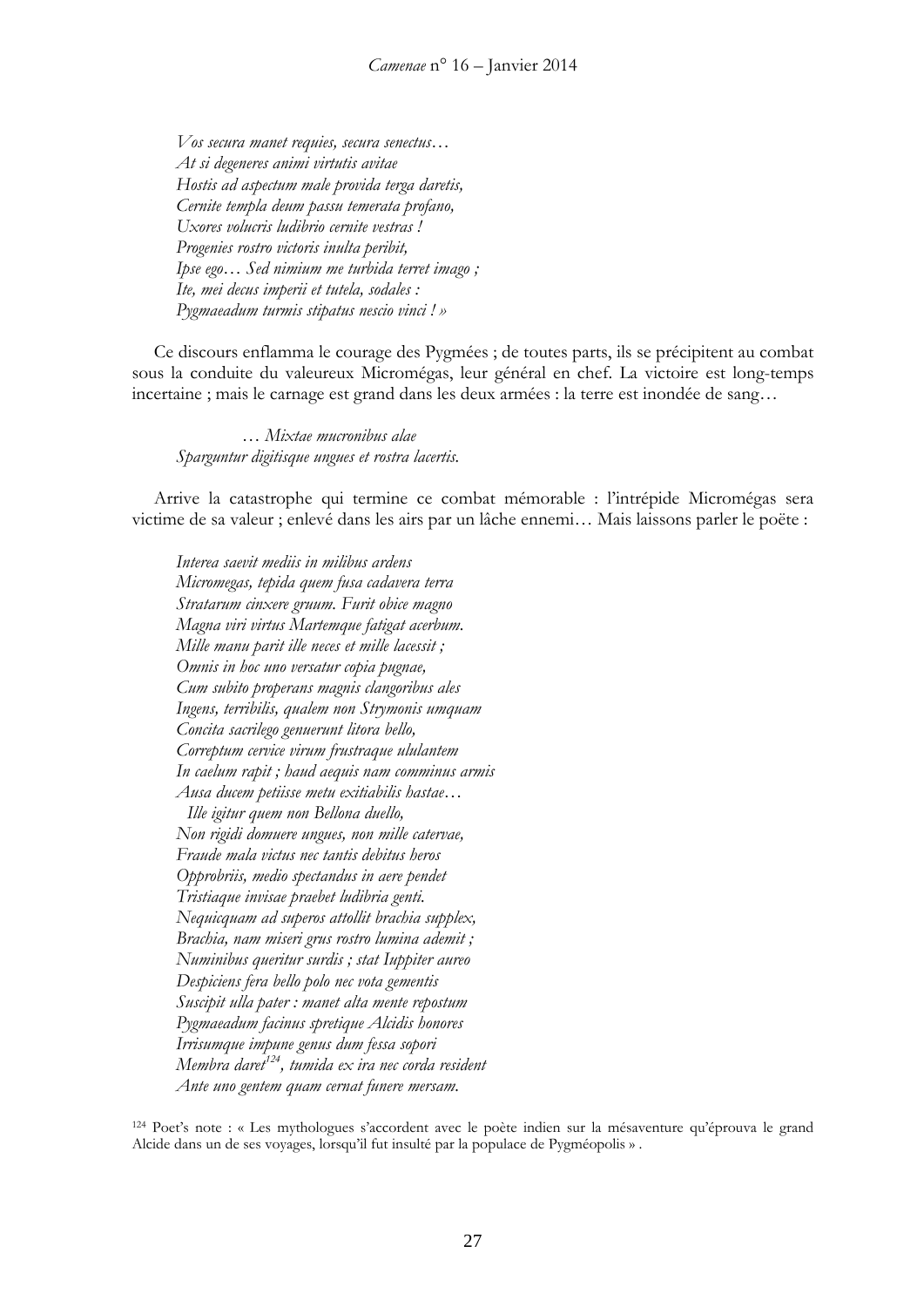*Interea magno exhaustus conamine ductor Deficit exhalatque animam. Languescere corpus Sensit avis tandemque feros lassata remisit Amplexus caeloque hostem detrusit ab alto Praecipitem, lacerum plagis foedumque cruore. Diriguere omnes visu caecique furore Incluta magnanimo coniurant funere nisu Hostis ab opprobriis saevoque a Marte tueri. Haud mora, convenere omnes cinguntque iacentem. Tum iuxta truncum exanimem pugna aspera surgit Et magis atque magis, quamvis ductore perempto Corda animique labant virtusque infracta fatiscit, Bella recrudescunt atque armorum ingruit horror. Improvisa etenim incautum grus desuper hostem Urget hians celerique fugit sub sidera penna. Ille indignantes iactat per inane lacertos Nequicquam vanasque minax diverberat auras… Non si mille forent linguae totidemque sonarent Labra mihi, possem clades memorare canendo Pygmaeadum, laceros artus, discerpta referre Ora manusque solo sparsas perfractaque crura Atque exundantes generoso sanguine campos… Hei mihi, quot Ganges tepidis correpta sub undis Arma virum galeasque et fortia corpora volvit !…*

APPENDIX 2 : ADDISON's TEXTS IN 19<sup>TH</sup>- CENTURY FRANCE

Here I list the mutilations to Addison's poems as they reappeared in the *Hermes Romanus*  (HR). Our reference text of the original versions of the English poet (A) is that procured by Dana Sutton (*cf.* note 46).

Barometri descriptio *nitentia* A : *micantia* HR *dum* A : *quum* HR *tempestatesque futuras* A : *tempestatumque monebit* HR *monet, brumamque et frigora narrat* A : *vices, brumamque et frigora dicet* HR 56-58 A : not in HR

Pugmaio-Geranomachia 4 A : not in HR *Militiam* A : *carminibus* HR 11-13 A : not in HR 44-52 A : not in HR  $60 A$ : not in HR 61 *ictum meditata futurum* A : *dum vulnera cogitat absens* HR  $63 A : not in HR$ 68-69 A : not in HR 73-74 A : not in HR 75 *Iamque acies inter medias sese arduus infert* A : *Sese acies inter medias spectabilis infert* HR 82-88 A : not in HR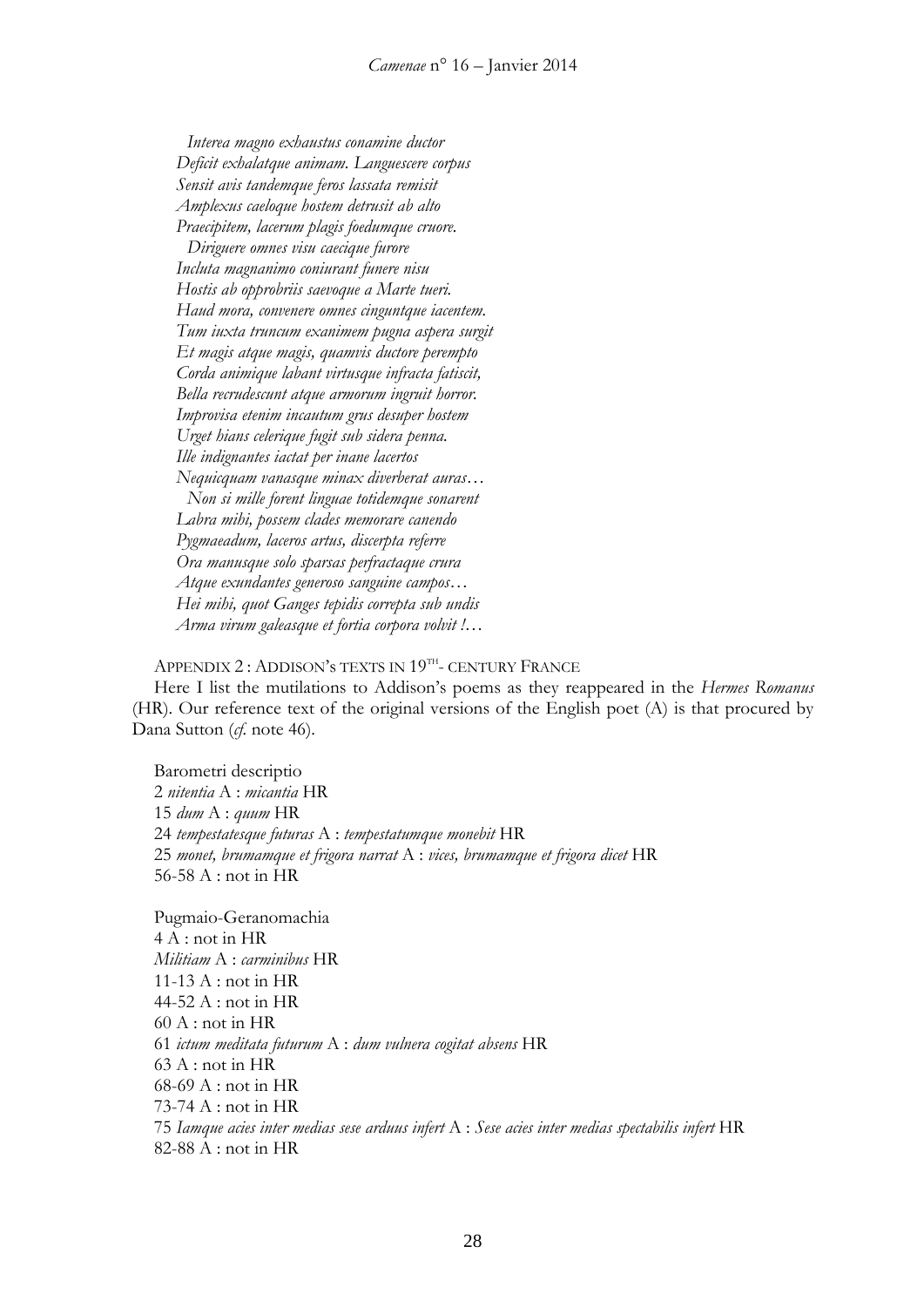89 Iamque A : Ecce HR 96 A : not in HR 102-103 A : not in HR 105 *cuspide sanguineo* A : *cuspide sanguinea* HR 111 *strepitu tepidoque rubescit* A : not in HR 112 *sanguine sparguntur* A : not in HR 118 *Ille gruum terror* A : *Territat ille grues* HR 122 *et (triste relatu)* A : *et vana frementem* HR 128-137 A : not in HR 146 nempe exitus omnia tandem A : nempe, o dolor, exitus idem HR 147 *certus regna manet ; sunt certi denique fines* A : *omnia regna manet. Sic nobile corruit olim* HR 148 A : not in HR 151-159 A : not in HR

Machinae gesticulantes

31 *molles* A : *comites* HR 33 *fatigat* A : *fatigant* HR 35 *Saepe etiam gemmis rutila et spectabilis auro* A : *Nunc gemmis rutila et tenui spectabilis auro* HR 37 A : not in HR 41-50 A : not in HR 51 *saepe gravi* A : *Nunc magno* HR 52 *cient* A : *ciet* HR 60-61 A : not in HR  $63 A$ : not in HR 65 *quos pagina sacra* A : *felicior aetas* HR 66 *suggerit atque olim peperit felicior aetas* A : *quos tulit, huc redeunt ; cano saepe ordine cernas* HR 67 A : not in HR 78-79 *crura ligat pedibus umerisque accommodat armos, / et membris membra aptat et artubus insuit artus* A : *membra aptat membris atque artubus insuit artus* HR

Sphaeristerium 3-8 A : not in HR 9 *percurrunt* A : *percurrit* HR 10 *uncta, nitens oleo, formae quibus esse rotundae* A : *cui ferrum artificis formae dedit esse rotundae* HR 11-17 A : not in HR 18-19 : *Postquam ideo in partes turbam distinxerat aequas / consilium aut sors, quisque suis accingitur armi*s A : *Lusores postquam partes distinxit in aequas / sors aut consilium, sua quisque accingitur arma* HR 20 *cursum meta futurum* A : *cursus meta futuros* HR 24 *fesso* A : *fessa* HR 26-27 *Mox ubi funduntur late agmina crebra minorem / sparsa per orbiculum* A : *Orbiculum sed mox ubi circumfusa minorem / agmina crebra premunt* HR 31 *subito* A : *citius* HR 33-34 A : not in HR 35 *incusat* A : *incusans* HR 36-39 A : not in HR 40 *et* A : *aut* HR 48 *sphaeram* A : *certat* HR 49 *certat, luminibusque viam signantibus omnes* A : *luminibusque viam longe signantibus, omnes* HR 53 *ab* A : *in* HR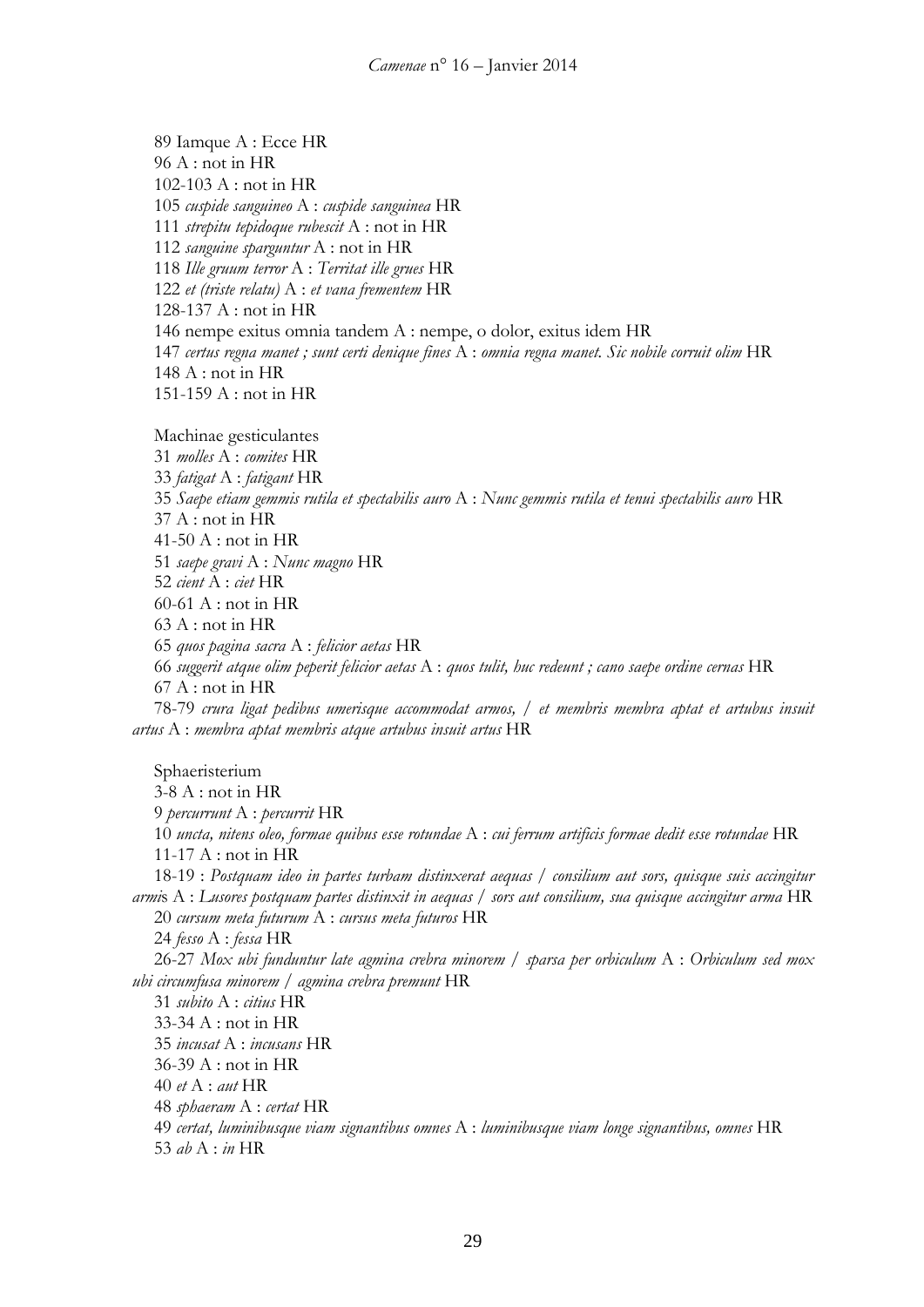55-58 A : not in HR 59 *Si vero incursus* A : *Si sphaera incursus* HR 60 *inveniat partoque hostis spolietur* A : *invenit partoque hostis spoliavit* HR Resurrectio delineata 1-92 A : not in HR 93 *fingunt* et A : *Ante oculos* HR 97-114 A : not in HR Pax Gulielmi auspiciis Europae reddita 2 *aspice, Caesar* A : *excute totum* 3-5 A : not in HR 6-7 *Tristia diffugiant : O tandem absiste triumphis / Expletus, penitusque animo totum excute Martem* A : *Martem, Europa, animo, tandemque absiste triumphis* HR 12 *invertit* A : *invenit* HR 24 *famososque Ormondi volnere campos* A : *et innumero famosos vulnere campos* HR 26 *hiscunt divortia muris* A : *divortia moenibus hiscunt* HR 27-29 *Vexillum intrepidus fixit, cui tempora dudum / Budenses palmae, peregrinaque laurus obumbrat. / Ille ruens aciem in mediam, qua ferrea grando* A : *Bellator ruit intrepidus, qua ferrea grando* HR 34 *Maenia discedunt* A : *Discedunt muri* HR 36 *et faecundas* A : *foetas et* HR 42 *Sic postquam Enceladi dejecit* A : *Haud secus Enceladi deiectos* HR 43 *et* A : *ut* HR 45 *hic* A : *hinc* HR 51-109 A : *Aurea pax redit. Iam dura lege solutus / natalesque agros miles carosque penates* HR 110 *recentes* A : *decoras* HR 113 *Chara stupet conjux, reducisque incerta mariti* A : *Ipsa uxor stupet, et reduces male certa mariti* HR 123-124 *Serpentem, vigilesque feras, plaustroque gementes / Insolito tauros, et anhelos igne juvencos* A : *Serpentem immanesque feras vigilesque iuvencos* HR 125-184 A : not in HR

APPENDIX 3 : « PRISE DU TROCADERO PAR LE DUC D'ANGOULEME ET L'ARMEE FRANÇAISE »

*Iam Pyrenaeos, nimbosa cacumina montes*[125](#page-29-0) *Vicerat ascensu Gallorum exercitus ; atri Nec nemorum saltus nec inhospita saxa pruinis, Anxia queis placitas natura incinxerat oras, Fortia Francigenum potuerunt signa morari : Ibat ovans, ibat per mille pericula miles, Et iusto populum contundens Marte rebellem, Venerat ad Gades, ubi quondam parte laborum Exhausta, Tyriis egressus victor ab oris,*

<span id="page-29-0"></span><sup>125</sup> Th. Paillard-Fernel, « Prise du Trocadéro par le duc d'Angoulême et l'armée française », *Séance littéraire annuelle de l*'*institution, Maison de Sainte-Barbe, dirigée par M. de Lanneau Fils*, Paris, 1823, 32-34. The session took place on 8 December 1823 ; it was chaired by De Lanneau. Several Latin poems were recited , three by pupils of the « classe de rhétorique », than four by pupils of the « classe de seconde », among whom Paillard-Fernel. Out of the ordinary, a poem composed after the session, by L. Alloury, was added to the volume (p. 51-52).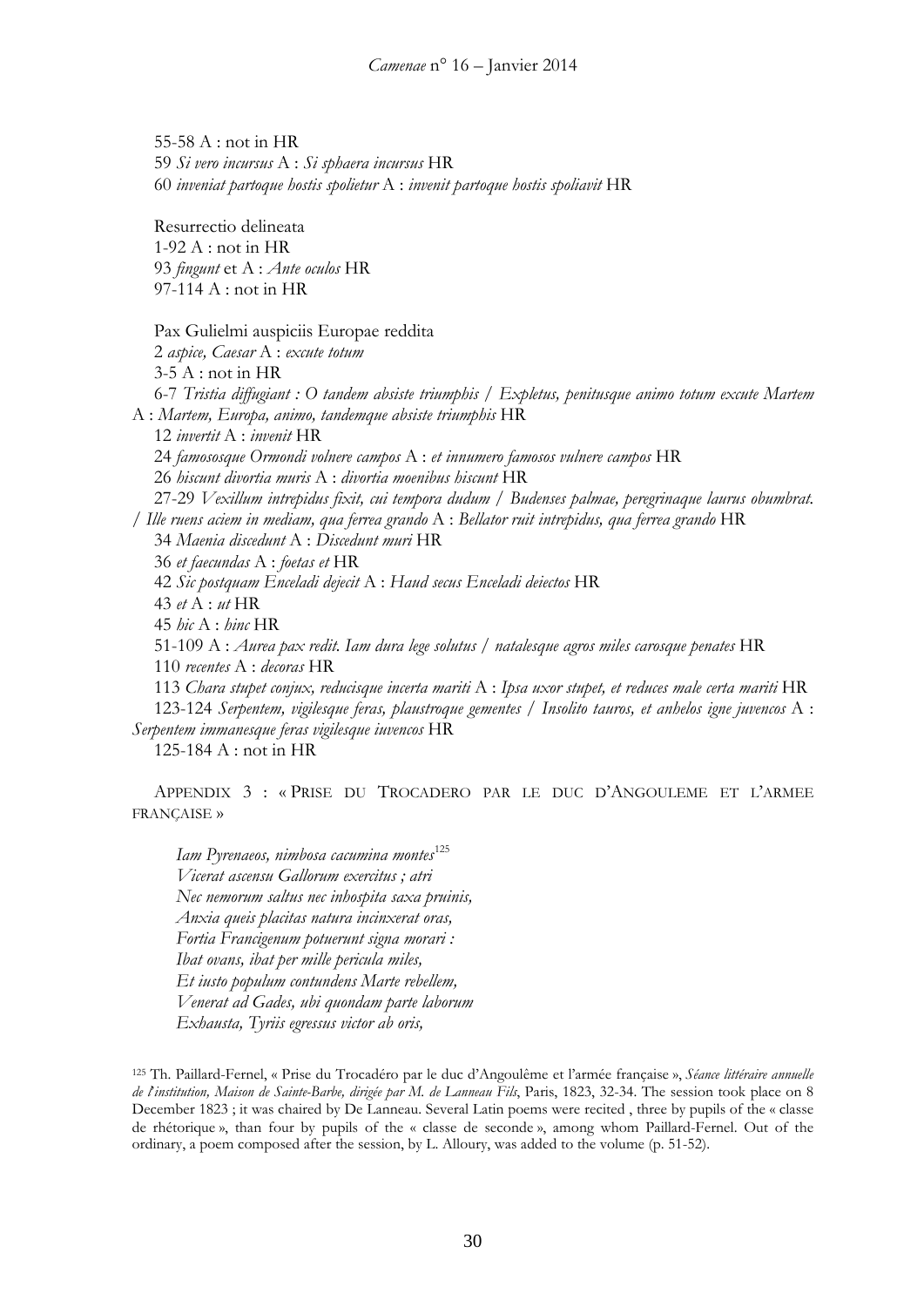*Dicitur Alcides geminam posuisse columnam, Ac veteres ultra vetuit procedere gentes.*

*Illic, corruptis caeli sub tractibus, aether Cum Phoebi exardens incanduit axe, quotannis Incumbit rediviva lues, qua terra dehiscit, Arescunt frondes, animalia languida torpent, Perque ipsos manant contagia dira colonos.*

*Quae tamen assuetas naturae conscia leges Numina mutarunt ? Gallis praesentibus, ecce Florida ridet humus, ridet clementior aer, Ultoresque suae pestis contingere terrae Nescia, Tartareis exul se condit in antris. Miles at ignotas avido circumspicit arces Obtutu, ac testes quae dudum impressa per oras Herculeos narrant vestigia magna triumphos ; Et memores iuvat ire locos, iuvat aequora terrasque Aspexisse novas, melioremque aethere solem, Sparsaque fertilibus miracula cernere campis. Sed satis est vidisse semel ; sub mentibus altis Saevum haeret vulnus, labefacti iniuria regni, Borbonidûm violata domus, calcataque sceptri Iura, sacrumque scelus, spretique Tonantis honores… Certum est insanos populi cohibere furores, Et, Marte extincto, clementes sumere poenas.*

*Surgebat moles castelli immensa per auras, Opportuna locis, operum molimine magno, Murorumque minis, et procurrentibus altum In pelagum muris, praeruptaque undique fossa ; Urbis tutamen, summis quam viribus ingens, Hispanum contra defendere turba parabat.*

*Impigri iussere duces : stat moenia longo Obsidio premere et sceleratam evertere turrem. Tunc alacres properare viri, fervere labores ; Saeva alii tormenta parant, munimine denso Castra alii claudunt, surgunt tentoria ; fido Milite et infestis cinguntur moenia turmis.*

*Iamque dies funesta aderat ; tonat ictibus aether, Queis imo concussa tremunt late aequora fundo. Omnia vastantur tellusque cruore rubescit Strata cadaveribus. Credunt vicisse rebelles… Artibus infaustis falsi celare triumphi Sive velint cladem, seu iusta numinis ira Caecatas premeret caligo miserrima mentes ; Exercent choreas et moenia cantibus implent*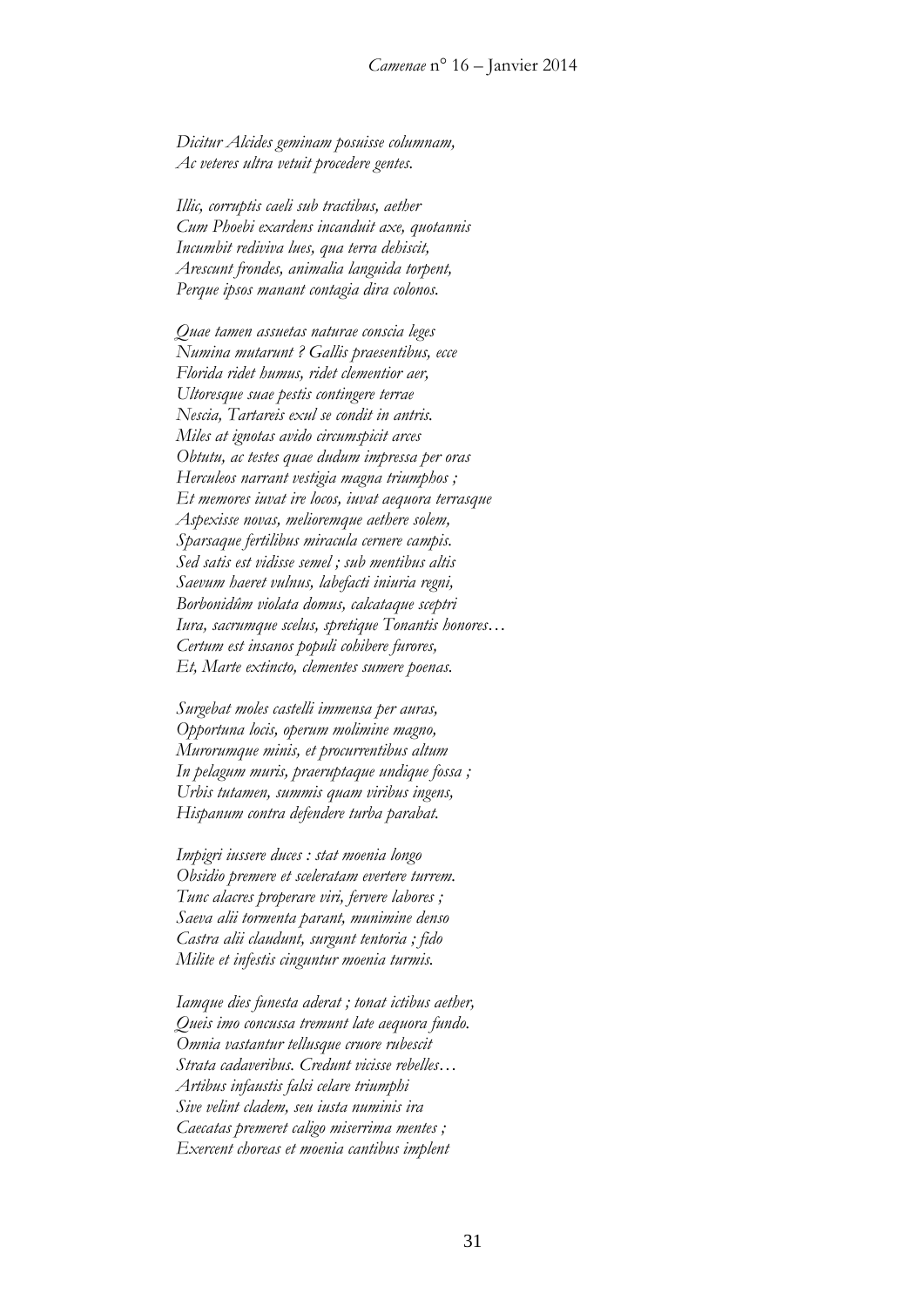*Totaque luminibus collucent oppida festis, Inscia, quanta suos, funesta per otia, clades Hoc horrenda magis, quo plus inopina, maneret.*

*Ast ubi nox caelo mutas induxerat umbras, Continuo sonus armorum clangorque tubarum Hostibus horribilem trepidis cecinere ruinam. Francigenûm tacitae irrumpunt ad moenia turmae. Militis infesti rapidos nil sistere gressus, Nil terrere valet, nec saxa, impervia saxa, Nec late plenis undantia flumina fossis ; Immo mille neces spargentia fulmina Gallus Horreret, scirent si quidquam horrescere Galli… Afflatur sed enim propiori Principe virtus, Impavidusque ruit tanto duce et auspice miles ; Fulserat Ivriacis quondam quae candida campis Crista, comes laudis terrorque rebellibus, ipsa Fulget adhuc similesque iubet sperare triumphos.*

*Ergo volant avidae ad discrimina saeva cohortes ; Terribili Gallus ruit acrior obice : virtus Corda virûm stimulis accendit fervida : caeco Necquicquam demens Hispanus Marte resistit ; Caeditur ad portas et aperta turre potitus Victor inoffensa salvus tellure recedit, Seque satis reputans ultum, dum possit inultus Hostibus immeritam pavidis imponere pacem Dumque, face extincta bellorum, sceptra resumens Borbonidûm patria sanguis dominetur in ora.*

APPENDIX 4 : « VISITE DE SA MAJESTE CHARLES X A L'HOTEL ROYAL DES INVALIDES, LE 20 OCTOBRE 1824 »

*Hic ubi iam placitis prope moenibus exul amata*[126](#page-31-0) *Nectit in urbe moras regnataque litora dulci Borbonidûm imperio invitus transire videtur Sequana, iuxta oram placidam et frondentia rura, Immensi surgit tectum sublime palati, Religiosa domus, fundataque grandibus olim Borbonidûm auspiciis, clarae tranquilla senectae Sedes, emeriti templum venerabile Martis :*

<span id="page-31-0"></span><sup>126</sup> Th. Fernel et A. Flobert, « Visite de Sa Majesté Charles X à l'hôtel royal des invalides, le 20 octobre 1824 », *Séance littéraire annuelle de l*'*Institution Maison de Sainte-Barbe, dirigée par M. de Lanneau fils*, Paris, 1824, by L. Alloury, p. 17-19. The session, presided by De Lanneau, took place on 7 December 1824. Paillard-Fernel was now in the « classe de rhétorique » ; *Séance littéraire annuelle*, Paris, 1825, p. V-VI : in 1825-1826, Flobert was « élève de philosophie » ; the year before he had won the first prize for Latin poetry at the Concours général des Collèges royaux de Paris et Versailles ; therefore his winning poem was read aloud during the 1825 session (but the text is absent from the brochure of that year).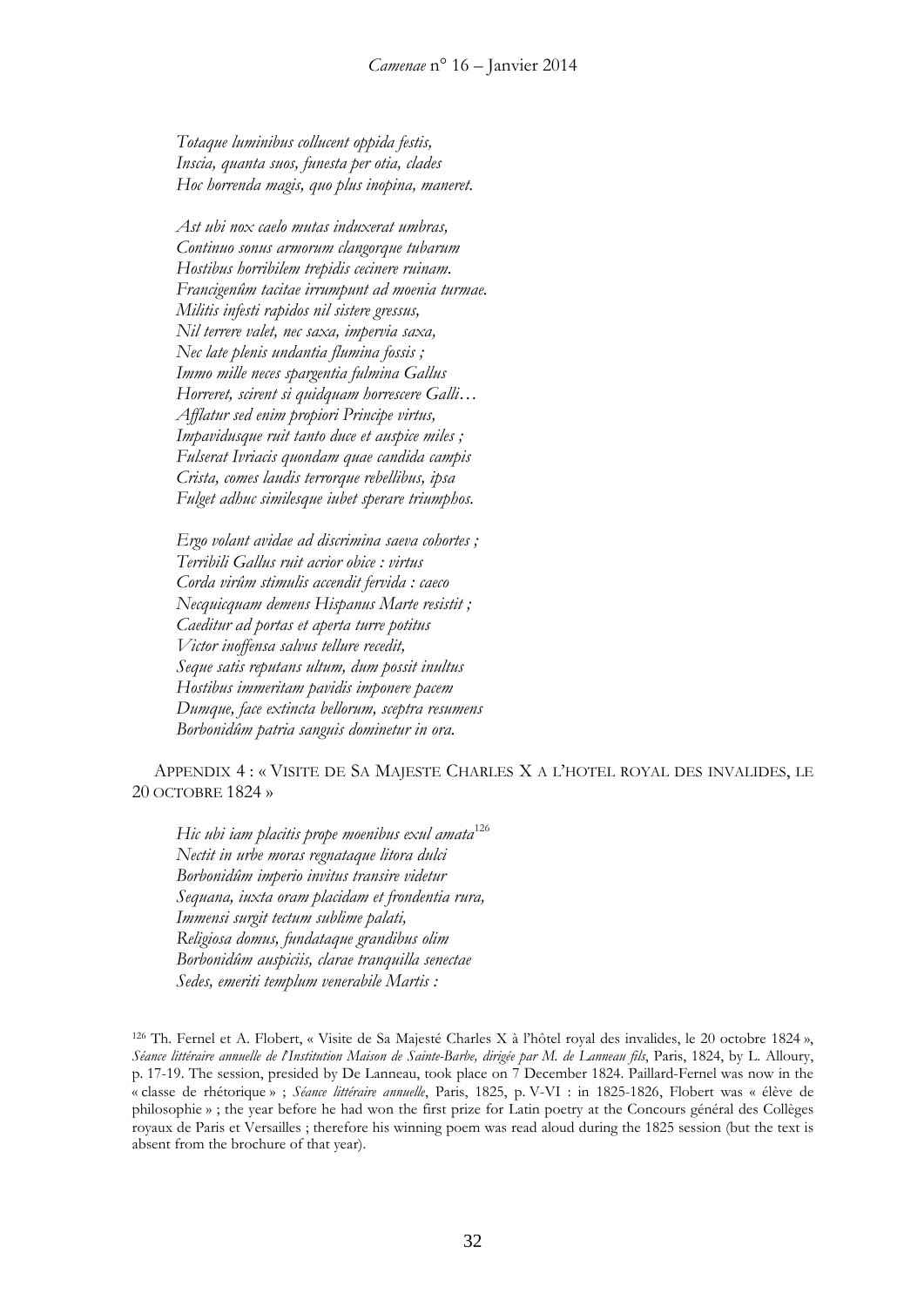*Ac licet interdum resonantia fulmine festo Tormenta, armorum strepitus et imago superstes Bellorum veteres solentur militis annos, Illic magna quies et rura silentia late ; Errat vicinis habitator rarus in agris.*

*O quantum facies hodie mutata locorum est ! Ecce manu desueta petens iterum arma trementi, Ac disciplinae veteris memor, ordine longo Stat senior miles sumptisque renascitur armis. Fit sonitus, clangente tuba ; viden*'*omnia Martem Concipere incendique armis rutilantibus aequor, Invalidasque animis iterum exsultare phalanges ?*

*Scilicet antiquas inviset Carolus aedes ; Iamque omni gratum populo et venerabile nomen Sequanica ingeminat ripis resonantibus echo… Dum loquor, en rapido cursu provectus equorum Augustas stetit ante fores limenque palati Optatus princeps ac blanda voce salutat Effusam plebem ;* « *Custodes », inquit,* « *abeste ! » Et tantum fido stipatus amore suorum, Per densos umeros, nato comitante, patentes Ingreditur postes. Quo tendis, maxime princeps ? Ecce tibi portae ingentes volvuntur aheno Cardine et apparent templi penetralia, palmâ Plena triumphali, captivis plena tropaeis. Festa sacro circum fumant altaria ture Votaque cum placitis ascendunt sidera fumis ; Dum, Paule, innuptae, tua maxima cura, puellae, Vestibus in niveis, inflexo poplite pronae, Unanimi pia consociant modulamina voce. Nec procul hinc pulchro veteranus in ordine miles Tela ferens onerosa manu trepidante, superbus Borbonii custos servat latus et pia figens Ora solo, ora diu quae pallidus horruit hostis, Fronte pavimentum placida canisque capillis Nunc solemne premit, nunc crebro fulminis ictu Non sine honore caput foedatum ad sidera tollit.*

*Iamque ioco regis maiestas ipsa decenti Laetior indulget ; dulci custodibus ore Arridere novis iuvat, heroasque verendos, Tot bellorum animas, verbis affatur amicis ; Inclyta scitatur bella, exhaustosque labores Gratatur, laudatque etiam diversa secutos, Multa super Nilo rogitans, super hospite multa Hesperia, et revocat desuetum in pectora Martem.*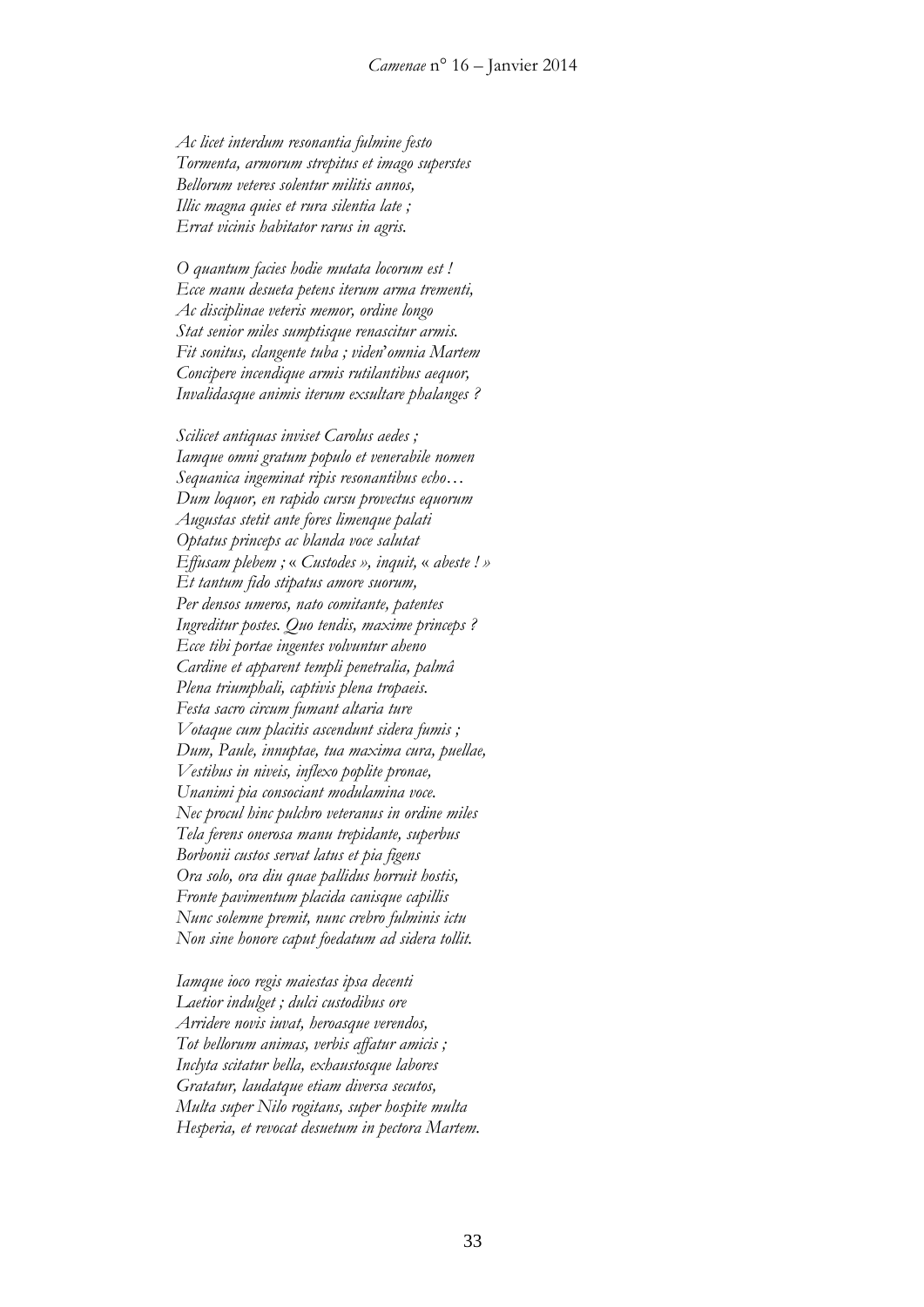*Nunc bellum sileat, pietati cedat honores Nunc Bellona suos. Tu Gallis Henricus alter, Carole, tu miseris senibus lacrimisque tuorum, Proles Borbonidûm, saltem solacia debes. O quam digna parente magis quam rege locutus, Cum pius heroum sedes intraveris aegras, Tristis ubi pallor, luctus semperque cruentus Angor, et omnigeni posuere cubilia morbi ! Et quae etiam pectus pertentavere paternum Gaudia, laetitia raptus cum miles, acerbum Te visente torum, languentia bracchia morbo Sustulit et revocans animam vitamque fugacem :* « *O me felicem ! Te vidi, Carole », dixit,* « *Nunc laetus moriar. Longos tu vive per annos, Semper adoratus Gallis, semperque beatus Secura populos compone in pace volentes… »*

*Et iam plaudit ovans omnis tibi Gallia, miles, Auspicioque tuo populi respondet amantis Unanimi clamore chorus. Tu certa beatae Fata canis plebi : plenus felicibus annis, Rex vivet, vivet populorum plenus amore ; Iamque novus Lodoix dictus, pater atque suorum, Aurea pacatae meditatur saecula genti.*

APPENDIX 5 : ADDITIONS TO R. JALABERT – D. SACRE, « BIBLIOGRAPHIE INTERMEDIAIRE » *Apis Romana, Journal de littérature latine*, 1822-1823 : Hitherto we knew only two volumes of this journal. A third volume, however, was published between November 1822 and October 1823. This was the end of the « ancient » *Apis Romana*, p. 283 : « *L*'*Abeille Romaine* cessant de paraître à compter de ce mois ».

*Apis Romana sive menstrua litterarum Latinarum collectanea e scriptis tum nostrae aetatis tum superioris aevi excerpta*, *Novae seriei*, 1866-1868 : The rebirth of *Apis Romana* was due to Antoine-Augustin Rainguet (°1809) who lead an institute (since 1848 *Petit Séminaire*) at Montlieu (now Montlieula-Garde, Charente Maritime). He seems to have revitalized the periodical in 1852 ; it must have existed at least until 1878 (*cf.* P.-M. Moreau, La vie et les oeuvres de M. l'Abbé Rainguet », *Oeuvres poétiques de M. l*'*Abbé Augustin Rainguet* […] *publiées par l*'*association amicale des anciens élèves du Petit Séminaire de Montlieu*, 1, Montlieu, 1890, p. 20-21 : « L'*Apis Romana* fut fondée en 1852. […] La tentative, renouvelée à plusieurs reprises, en 1852, 1866, 1878, a toujours réussi. L'*Apis* Romana comprend aujourd'hui dix volumes ». Out of these ten volumes, I could consult only the three ones mentioned above, which are available on Internet (1866, 1867, 1868 ; the last fascicle of 1868 suggests that the journal would continue to appear in 1869) - but three fascicles (6, 8, and 12) were missing for the year 1867. It is unclear if the abbreviation « A. R. » accompanying many poems, stands only for *Apis Romana*, or hints also at *Abbé Rainguet* or *Augustin Rainguet*. A sympathizer of the unreservedly catholic journal was the well-known bibliographer Gustave Brunet (1805-1896), who contributed some articles. There was also a limited international support to the journal, especially from Italy. One of the most important Neo-Latin poets at the time, Luigi Crisostomo Ferrucci (1797-1877), saw many of his poems published here and exchanged letters with the journal's editor. The periodical did not suffer from a shortage of new Latin poems (*Apis Romana sive menstrua*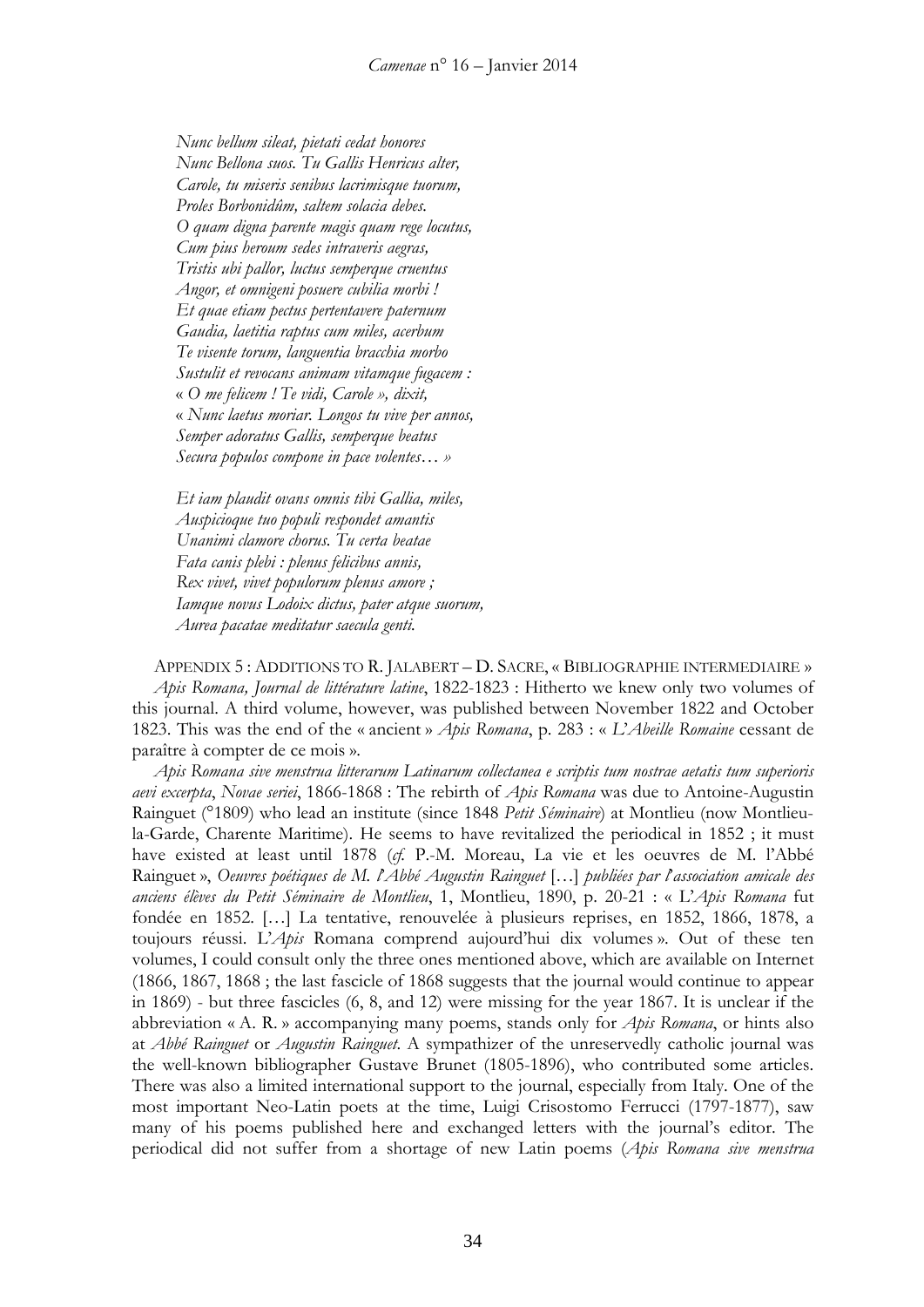*litterarum Latinarum collectanea e scriptis tum nostrae aetatis tum superioris aevi excerpta*, *Novae seriei*, Parisiis, Ern. Thorin, 1868, t. III, 379-380 : « À nos abonnés » : « La poésie latine a continué à abonder, ce qui nous a dispensés de puiser aux sources antérieures autant que nous en avions le projet et que nous le permettait une collection assez bien fournie de poëtes latins modernes »). The structure and contents of the « new » *Apis Romana* show that the journal was profoundly inspired by the *Hermes Romanus* (1816-1819) (*cf.* (G. B.), « L'*Hermes Romanus* », *AR*bis, 1, 243-244) ; its existence until the 1860s and 1870s points out the remarkable continuity of European Latin periodicals and indicates that it would be wrong to suppose a rupture between the Latin journals of the early-19th century and the periodicals (such as *Alaudae* (L'Aquila, 1889-1895)) heralding, from the 1880s on, the so-called « *Latinitas viva* » – movement. See also *Bulletin du Bibliophile, revue mensuelle* […], 11 (1854), 945 (number 3051 ; indicates 1853 as the year of the renaissance of the journal) ; « Apis Romana », *Bibliographie catholique, revue critique* […], 13 (1853-1854), 107-109. I hope the other volumes of the « new » *Apis Romana* will show up in some library. It seems that the *Apis Romana* inspired a similar journal in Spain, entitled *La abeja romana* and published from November 1871 on (*cf. Cronica de los Cervantistas, periodico literario, unica publicación que existe en el mundo dedicada al pincipe de los ingenios*, 1 (Cádiz, 1871-1872), num. 2 (Dec. 1871), 33-72, p. 70 (« Noticias varias ») : « Nuestro amigo el cervantista D. José M.a Leon y Dominguez, ha empezado á publicar desde el 20 de Noviembre una Revista Mensual que se intitula *La Abeja Romana*, y está redactada en latín y otros idiomas. El primer número que tenemos á la vista es notable, y muy ameno. Todas las composiciones que se insertan en la referida Revista particularmente las escritas en el idioma de Cicerón y Virgilio, son dignas de elogio por la pureza clásica de su castiza frase<sup>[127](#page-34-0)</sup> ».

*Leçons latines modernes de littérature et de morale, ou recueil, en prose et en vers, des plus beaux morceaux des auteurs les plus estimés, qui ont écrit en cette langue, depuis la Renaissance des lettres*, par M. Noël et M. De la Place, 2 : *Poésie*, Paris, 1818. The second edition, published in Paris, in 1836, is almost identical to the first one (see Jalabert-Sacré, « Bibliographie intermédiaire », p. 231), but contains thirteen additional poems, written by Nic. Lloydius, p. 1-12, probably an Englishman (not in Bradner, *Musae Anglicanae*), Cossart, J. Ant. Bernard, Savastanus, F. N., Georgius Ferrius, Jo. Casp. Machius, Ulr. Schroberus, Dan. Heinsius, Andreas Alciatus, the Scottish poet Alexander Rossaeus (see Bradner, *Musae Anglicanae*, p. 196), Jac. Mosant Biosius and Henr. Collot d'Escury, none of which was a 19th-century French poet.

*Institution de Lanneau (Ancien Collège Sainte-Barbe, rue de Reims). Exercice littéraire annuel, à l*'*occasion des examens de Pâques*, Paris, 1828 [Albert Arnoul, Étienne-Émile Bourgeat, « Fragment de Sir Walter Scott, tiré de son ouvrage intitulé : La Chronique de la Canongate », p. 26-31 ; Pierre-Eugène Languillon - J.-Zach. Lemoine, « Sur la bataille de Navarin », p. 13-15 ; François-Jules Cornet - Jules-Joseph Arnoux - Alexandre-Napoléon Sauvage, « Le sansonnet », p. 50-55].

[A. R.], « 1867-1868 », *Apis Romana sive menstrua litterarum Latinarum collectanea e scriptis tum nostrae aetatis tum superioris aevi excerpta*, *Novae seriei*, Parisiis, Ern. Thorin, 1868, t. III, p. 1-2. « Abdication de Sylla [tragédie de *Sylla*, acte V, sc. IV] », *Apis Romana, Journal de littérature latine*, Paris, Renard, 1822-1823, t. III, p. 34-35.

<span id="page-34-0"></span><sup>&</sup>lt;sup>127</sup> I want to thank my colleague J. M. Maestre Maestre (Cádiz) who was so kind as to look in Cádiz and Madrid for this journal.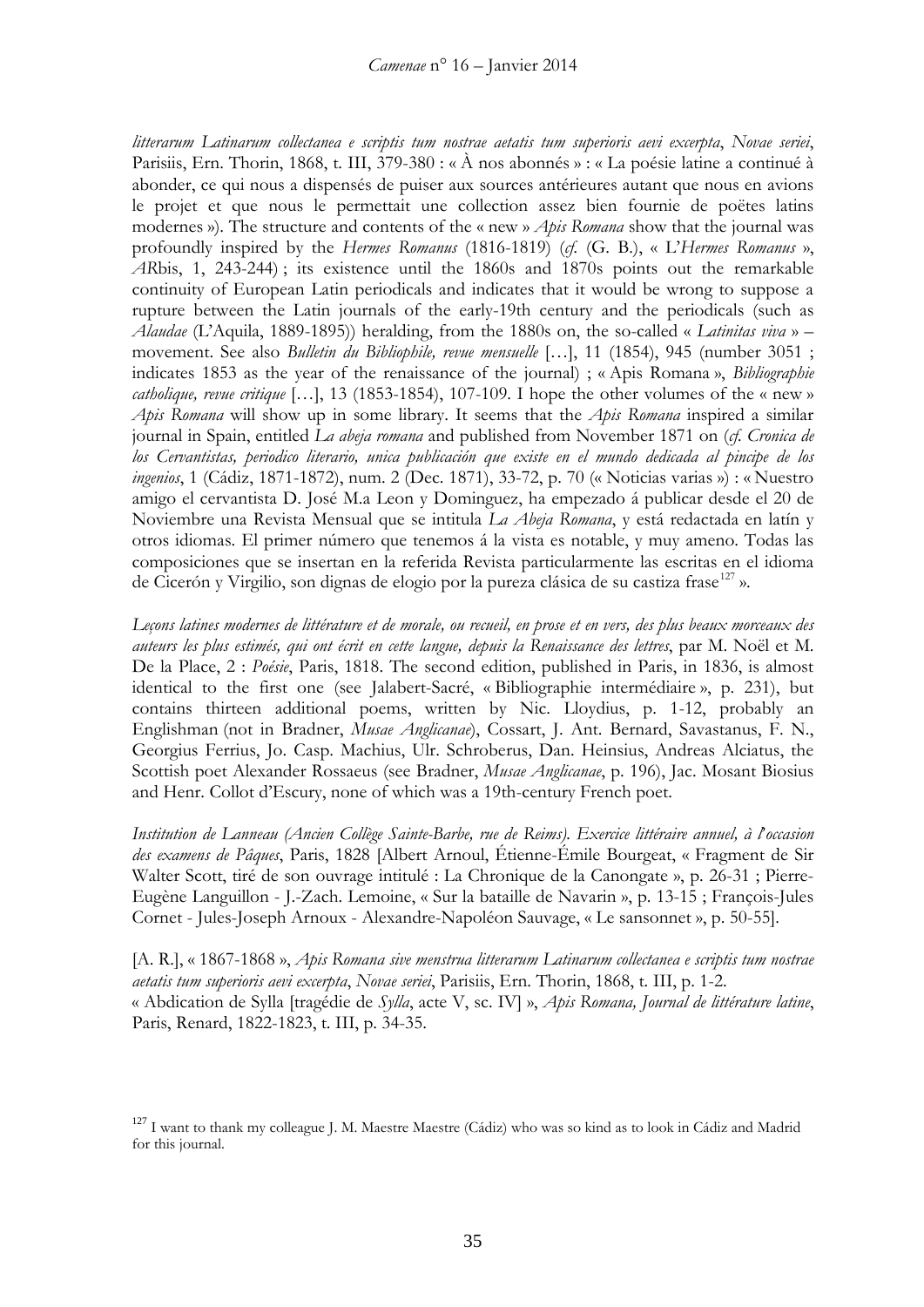[A. R.], « *Ad Al. Chr. Ferruccium, v. cl., respondet Apis* », *Apis Romana sive menstrua litterarum Latinarum collectanea e scriptis tum nostrae aetatis tum superioris aevi excerpta*, *Novae seriei*, E Seminario Montis-Leonis vulgo Montlieu, 1866, t. I, p. 165.

« *Ad Apem Romanam* », *Apis Romana sive menstrua litterarum Latinarum collectanea e scriptis tum nostrae aetatis tum superioris aevi excerpta*, *Novae seriei*, Parisiis, Ern. Thorin, 1867, t. II, p. 2.

[L. C.], « *Ad Apem Romanam* », *Apis Romana sive menstrua litterarum Latinarum collectanea e scriptis tum nostrae aetatis tum superioris aevi excerpta*, *Novae seriei*, Parisiis, Ern. Thorin, 1867, t. II, p. 99- 100.

[A. P.], « *Ad Apem Romanam nocturni versiculi* », *Apis Romana sive menstrua litterarum Latinarum collectanea e scriptis tum nostrae aetatis tum superioris aevi excerpta*, *Novae seriei*, Parisiis, Ern. Thorin, 1868, t. III, p. 304.

« *Ad bibulum poetam praenomine Thalem, prosa jocularis* », *Apis Romana sive menstrua litterarum Latinarum collectanea e scriptis tum nostrae aetatis tum superioris aevi excerpta*, *Novae seriei*, Parisiis, Ern. Thorin, 1868, t. III, p. 83.

« *Ad divam Germanam* », *Apis Romana sive menstrua litterarum Latinarum collectanea e scriptis tum nostrae aetatis tum superioris aevi excerpta*, *Novae seriei*, Parisiis, Ern. Thorin, 1868, t. III, p. 197-199. [P. C.], « *Ad Eucharistiam* », *Apis Romana sive menstrua litterarum Latinarum collectanea e scriptis tum* 

*nostrae aetatis tum superioris aevi excerpta*, *Novae seriei*, Parisiis, Ern. Thorin, 1867, t. II, p. 34-35.

[L. M.], « *Ad Eucharistiam* », *Apis Romana sive menstrua litterarum Latinarum collectanea e scriptis tum nostrae aetatis tum superioris aevi excerpta*, *Novae seriei*, Parisiis, Ern. Thorin, 1867, t. II, p. 35-36.

[E. B.], « *Ad Eucharistiam* », *Apis Romana sive menstrua litterarum Latinarum collectanea e scriptis tum nostrae aetatis tum superioris aevi excerpta*, *Novae seriei*, Parisiis, Ern. Thorin, 1867, t. II, p. 36-37.

[J. N.], « *Ad Eucharistiam* », *Apis Romana sive menstrua litterarum Latinarum collectanea e scriptis tum nostrae aetatis tum superioris aevi excerpta*, *Novae seriei*, Parisiis, Ern. Thorin, 1867, t. II, p. 37.

« Adieux aux Missionnaires partant pour l'Océanie », *Apis Romana sive menstrua litterarum Latinarum collectanea e scriptis tum nostrae aetatis tum superioris aevi excerpta*, *Novae seriei*, Parisiis, Ern. Thorin, 1867, t. II, p. 74.

[L. M.], « *Ad Il. et RR. Jo. Fr. Landriot, Remensem archiepiscopum* », *Apis Romana sive menstrua litterarum Latinarum collectanea e scriptis tum nostrae aetatis tum superioris aevi excerpta*, *Novae seriei*, Parisiis, Ern. Thorin, 1867, t. II, p. 129-130.

[E. B.], « *Ad infantulum* [d'après V. Hugo] », *Apis Romana sive menstrua litterarum Latinarum collectanea e scriptis tum nostrae aetatis tum superioris aevi excerpta*, *Novae seriei*, E Seminario Montis-Leonis vulgo Montlieu, 1866, t. I, p. 105.

[L. M.], « *Ad Jesum* », *Apis Romana sive menstrua litterarum Latinarum collectanea e scriptis tum nostrae aetatis tum superioris aevi excerpta*, *Novae seriei*, Parisiis, Ern. Thorin, 1867, t. II, p. 7.

[H. R.], « *Ad nemus* », *Apis Romana sive menstrua litterarum Latinarum collectanea e scriptis tum nostrae aetatis tum superioris aevi excerpta*, *Novae seriei*, Parisiis, Ern. Thorin, 1867, t. II, p. 43-44.

« *Ad Pium IX Pontificem Maximum* », *Apis Romana sive menstrua litterarum Latinarum collectanea e scriptis tum nostrae aetatis tum superioris aevi excerpta*, *Novae seriei*, Parisiis, Ern. Thorin, 1867, t. II, p. 38-39.

« *Ad Pium IX Pont. Max. Minus Seminarium Monleonense quum collecta pecuniae militem in Urbem mitteret* », *Apis Romana sive menstrua litterarum Latinarum collectanea e scriptis tum nostrae aetatis tum superioris aevi excerpta*, *Novae seriei*, Parisiis, Ern. Thorin, 1868, t. III, p. 2-3.

[H. R.], « *Ad quemdam proprios versus comburentem* », *Apis Romana sive menstrua litterarum Latinarum collectanea e scriptis tum nostrae aetatis tum superioris aevi excerpta*, *Novae seriei*, Parisiis, Ern. Thorin, 1867, t. II, p. 41.

[A. R.], « *Ad Sanctum Joseph. Litania* », *Apis Romana sive menstrua litterarum Latinarum collectanea e scriptis tum nostrae aetatis tum superioris aevi excerpta*, *Novae seriei*, E Seminario Montis-Leonis vulgo Montlieu, 1866, t. I, p. 34-38.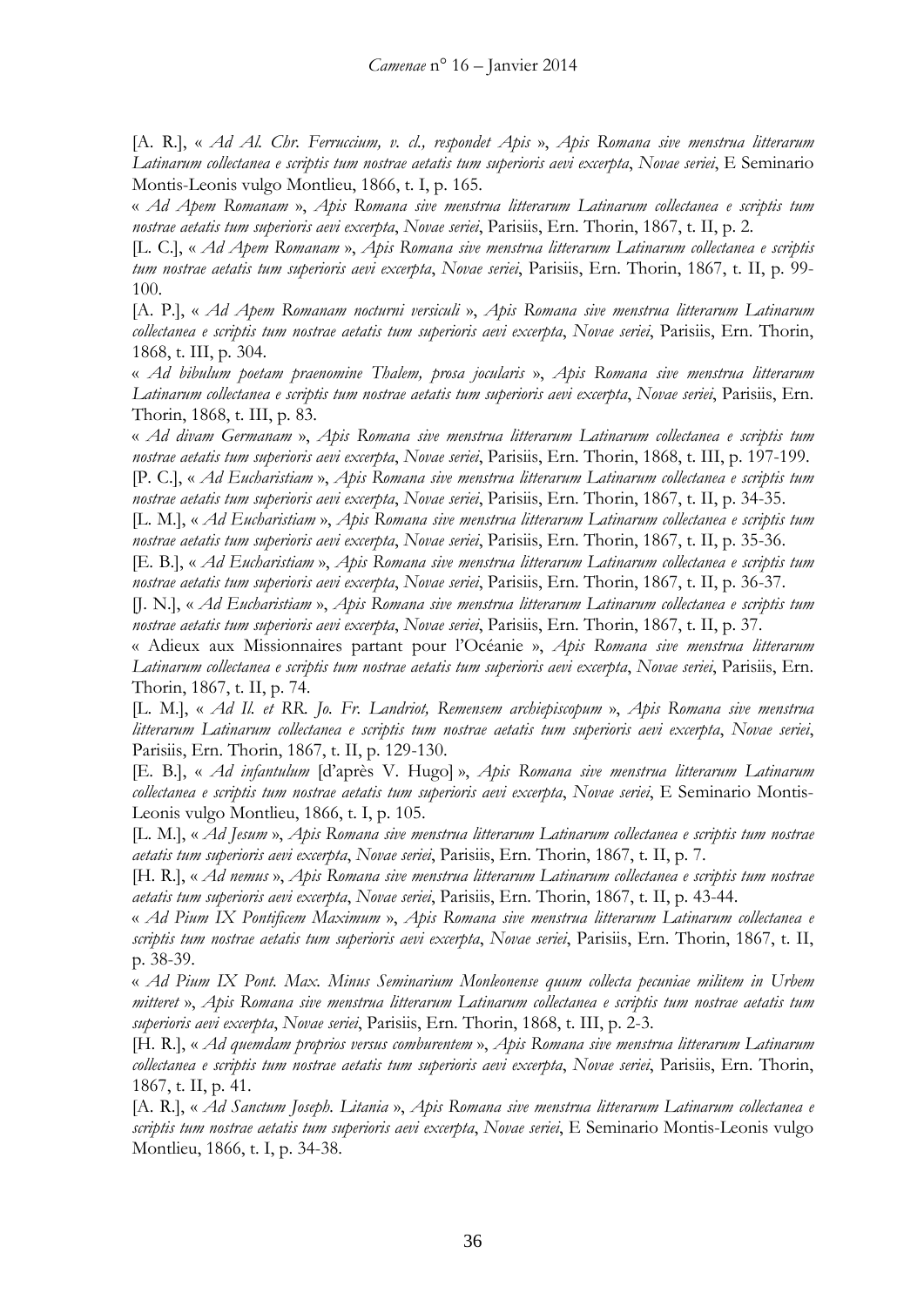[A. R.], « Aimer la vérité », *Apis Romana sive menstrua litterarum Latinarum collectanea e scriptis tum nostrae aetatis tum superioris aevi excerpta*, *Novae seriei*, E Seminario Montis-Leonis vulgo Montlieu, 1866, t. I, p. 77.

[M.], « *Ajacis amentia* », *Apis Romana, Journal de littérature latine*, Paris, Renard, 1822-1823, t. III, p. 279-280.

[E. B.], « *Alauda* [d'après *Idylles saintongeaises inédites*] », *Apis Romana sive menstrua litterarum Latinarum collectanea e scriptis tum nostrae aetatis tum superioris aevi excerpta*, *Novae seriei*, Parisiis, Ern. Thorin, 1868, t. III, p. 104-109.

[H. R.], « Allegoria. Puella rosis puncta. Anacreontis imitatio », *Apis Romana sive menstrua litterarum Latinarum collectanea e scriptis tum nostrae aetatis tum superioris aevi excerpta*, *Novae seriei*, Parisiis, Ern. Thorin, 1868, t. III, p. 38-39.

[L. M.], « Amère vérité » [d'après Bertaut], *Apis Romana sive menstrua litterarum Latinarum collectanea e scriptis tum nostrae aetatis tum superioris aevi excerpta*, *Novae seriei*, Parisiis, Ern. Thorin, 1868, t. III, p. 215.

[F. P.], « À M. Clément Gourju », *Apis Romana sive menstrua litterarum Latinarum collectanea e scriptis tum nostrae aetatis tum superioris aevi excerpta*, *Novae seriei*, Parisiis, Ern. Thorin, 1868, t. III, p. 266-270.

[L. M.], « À Monsieur l'abbé Richard, hydrogéologue », *Apis Romana sive menstrua litterarum Latinarum collectanea e scriptis tum nostrae aetatis tum superioris aevi excerpta*, *Novae seriei*, Parisiis, Ern. Thorin, 1867, t. II, p. 75.

[A. R.], « A M. L.T. Rigaud », *Apis Romana sive menstrua litterarum Latinarum collectanea e scriptis tum nostrae aetatis tum superioris aevi excerpta*, *Novae seriei*, E Seminario Montis-Leonis vulgo Montlieu, 1866, t. I, p. 143

[J. N.], « À mon verre. *Elegiacum carmen* », *Apis Romana sive menstrua litterarum Latinarum collectanea e scriptis tum nostrae aetatis tum superioris aevi excerpta*, *Novae seriei*, Parisiis, Ern. Thorin, 1868, t. III, p. 118-119.

[L. M.], « Amour de soi-même [d'après Gombault] », *Apis Romana sive menstrua litterarum Latinarum collectanea e scriptis tum nostrae aetatis tum superioris aevi excerpta*, *Novae seriei*, Parisiis, Ern. Thorin, 1868, t. III, p. 219.

[M. M.], « Anciens et modernes [d'après d'Aceilly] », *Apis Romana sive menstrua litterarum Latinarum collectanea e scriptis tum nostrae aetatis tum superioris aevi excerpta*, *Novae seriei*, Parisiis, Ern. Thorin, 1868, t. III, p. 158.

[L. M.], « L'âne [d'après Delille] », *Apis Romana sive menstrua litterarum Latinarum collectanea e scriptis tum nostrae aetatis tum superioris aevi excerpta*, *Novae seriei*, Parisiis, Ern. Thorin, 1868, t. III, p. 133.

[Ern. M.], « *Annus scholasticus* », *Apis Romana sive menstrua litterarum Latinarum collectanea e scriptis tum nostrae aetatis tum superioris aevi excerpta*, *Novae seriei*, E Seminario Montis-Leonis vulgo Montlieu, 1866, t. I, p. 10-11; p. 12; p. 44-45; p. 101.

[Am. R.], « *Annus scholasticus* », *Apis Romana sive menstrua litterarum Latinarum collectanea e scriptis tum nostrae aetatis tum superioris aevi excerpta*, *Novae seriei*, E Seminario Montis-Leonis vulgo Montlieu, 1866, t. I, p. 11.

[J. W.], « *Api Romanae quum ad suas regrederetur* », *Apis Romana sive menstrua litterarum Latinarum collectanea e scriptis tum nostrae aetatis tum superioris aevi excerpta*, *Novae seriei*, E Seminario Montis-Leonis vulgo Montlieu, 1866, t. I, p. 65.

« [*Apis, licet te flos remigrantem frequens*] », *Apis Romana sive menstrua litterarum Latinarum collectanea e scriptis tum nostrae aetatis tum superioris aevi excerpta*, *Novae seriei*, E Seminario Montis-Leonis vulgo Montlieu, 1866, t. I, p. 157.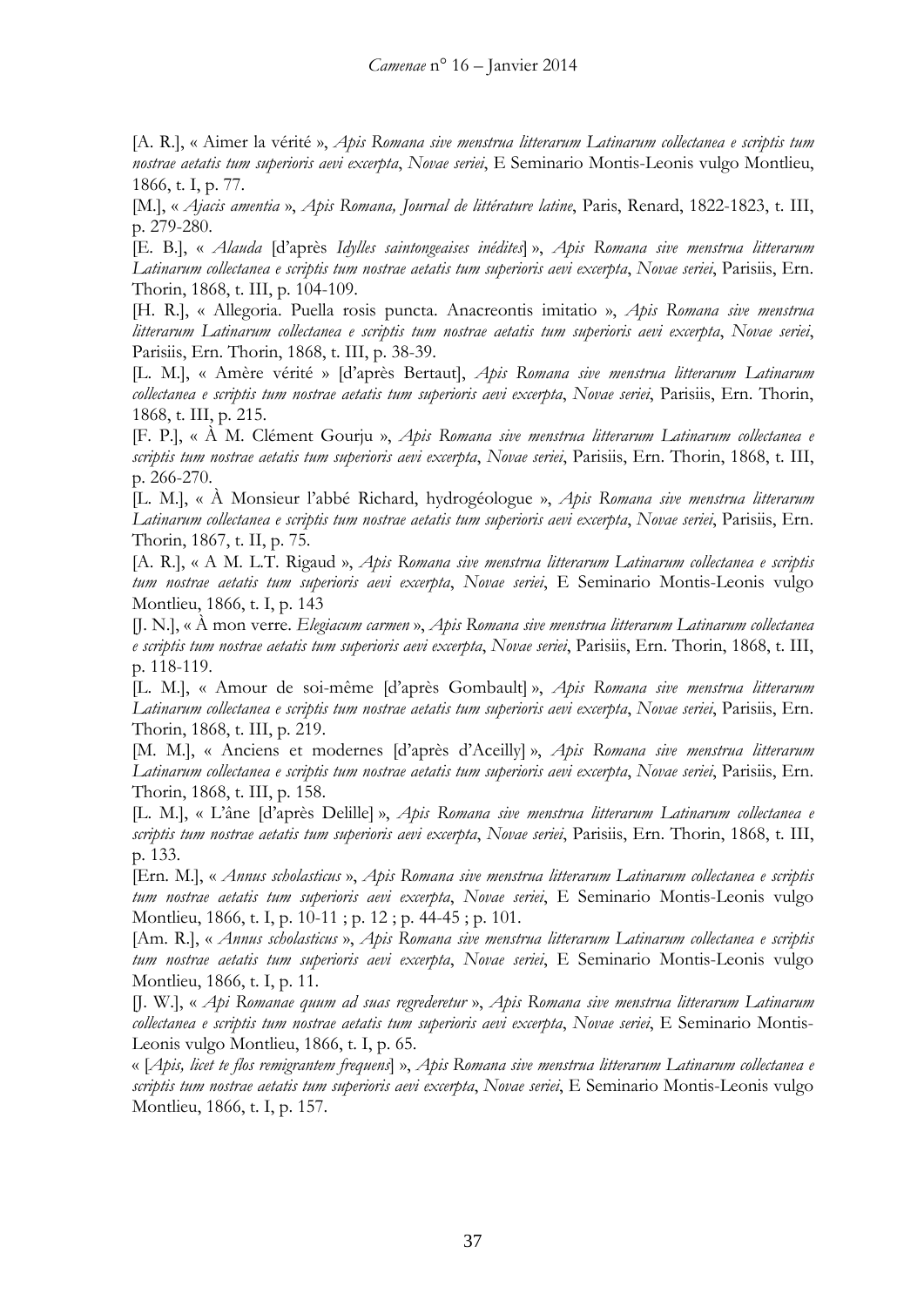[L. M.], « L'arbre exotique [d'après Gosse] », *Apis Romana sive menstrua litterarum Latinarum collectanea e scriptis tum nostrae aetatis tum superioris aevi excerpta*, *Novae seriei*, E Seminario Montis-Leonis vulgo Montlieu, 1866, t. I, p. 15.

[L. M.], « À Saint-Adolphe visitant les hôpitaux », *Apis Romana sive menstrua litterarum Latinarum collectanea e scriptis tum nostrae aetatis tum superioris aevi excerpta*, *Novae seriei*, E Seminario Montis-Leonis vulgo Montlieu, 1866, t. I, p. 300.

[A. R.], « À un épicier qui fait des vers latins », *Apis Romana sive menstrua litterarum Latinarum collectanea e scriptis tum nostrae aetatis tum superioris aevi excerpta*, *Novae seriei*, E Seminario Montis-Leonis vulgo Montlieu, 1866, t. I, p. 294-295.

« À un nouveau prêtre », *Apis Romana sive menstrua litterarum Latinarum collectanea e scriptis tum nostrae aetatis tum superioris aevi excerpta*, *Novae seriei*, E Seminario Montis-Leonis vulgo Montlieu, 1866, t. I, p. 206.

[L. M.], « À un quidam [d'après Marot] », *Apis Romana sive menstrua litterarum Latinarum collectanea e scriptis tum nostrae aetatis tum superioris aevi excerpta*, *Novae seriei*, Parisiis, Ern. Thorin, 1868, t. III, p. 214.

[P. C.], « Au tuyau de pipe de mon ami B. », *Apis Romana sive menstrua litterarum Latinarum collectanea e scriptis tum nostrae aetatis tum superioris aevi excerpta*, *Novae seriei*, Parisiis, Ern. Thorin, 1867, t. II, p. 43.

[L. M.], « L'avare », *Apis Romana sive menstrua litterarum Latinarum collectanea e scriptis tum nostrae aetatis tum superioris aevi excerpta*, *Novae seriei*, Parisiis, Ern. Thorin, 1868, t. III, p. 109.

« *Beatae Mariae Virgini* (*Ionici minores*) », *Apis Romana sive menstrua litterarum Latinarum collectanea e scriptis tum nostrae aetatis tum superioris aevi excerpta*, *Novae seriei*, E Seminario Montis-Leonis vulgo Montlieu, 1866, t. I, p. 196-197.

« Berceuse de la Vierge [d'après Coleridge] », *Apis Romana sive menstrua litterarum Latinarum collectanea e scriptis tum nostrae aetatis tum superioris aevi excerpta*, *Novae seriei*, E Seminario Montis-Leonis vulgo Montlieu, 1866, t. I, p. 366.

[L. M.], « Bonne manière de se consoler [d'après Giraud] », *Apis Romana sive menstrua litterarum Latinarum collectanea e scriptis tum nostrae aetatis tum superioris aevi excerpta*, *Novae seriei*, Parisiis, Ern. Thorin, 1867, t. II, p. 338.

[L. M.], « Le bon remède », *Apis Romana sive menstrua litterarum Latinarum collectanea e scriptis tum nostrae aetatis tum superioris aevi excerpta*, *Novae seriei*, Parisiis, Ern. Thorin, 1868, t. III, p. 217.

[L. M.], « Boutade d'un misanthrope », *Apis Romana sive menstrua litterarum Latinarum collectanea e scriptis tum nostrae aetatis tum superioris aevi excerpta*, *Novae seriei*, Parisiis, Ern. Thorin, 1867, t. II, p. 269.

« *Canis et latro* [d'après V. de Perrodil] », *Apis Romana sive menstrua litterarum Latinarum collectanea e scriptis tum nostrae aetatis tum superioris aevi excerpta*, *Novae seriei*, Parisiis, Ern. Thorin, 1868, t. III, p. 365.

[A. R.], « [*Carmina te summum declarant esse poetam*] », *Apis Romana sive menstrua litterarum Latinarum collectanea e scriptis tum nostrae aetatis tum superioris aevi excerpta*, *Novae seriei*, Parisiis, Ern. Thorin, 1867, t. II, p. 159.

[A.], « [*Carolides Musae, jam liberiora canatis*] », *Apis Romana, Journal de littérature latine*, Paris, Renard, 1822-1823, t. III, p. 241-242.

[A. B.], « Charade », *Apis Romana, Journal de littérature latine*, Paris, Renard, 1822-1823, t. III, p. 110.

[H. R.], « Charta » [d'après Voltaire], *Apis Romana sive menstrua litterarum Latinarum collectanea e scriptis tum nostrae aetatis tum superioris aevi excerpta*, *Novae seriei*, Parisiis, Ern. Thorin, 1867, t. II, p. 45.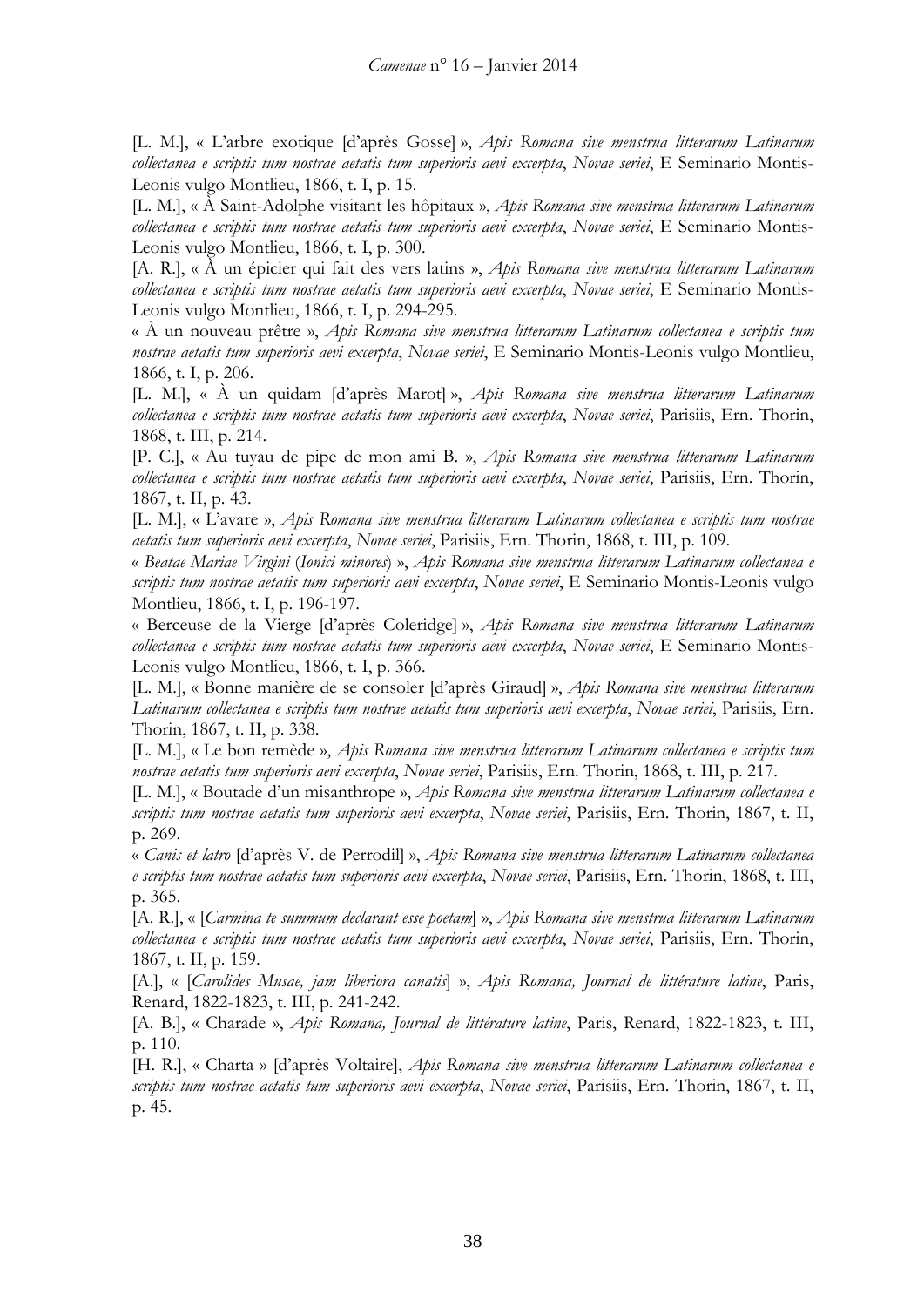[L. M.], « Le chat et le miroir [d'après Florian] », *Apis Romana sive menstrua litterarum Latinarum collectanea e scriptis tum nostrae aetatis tum superioris aevi excerpta*, *Novae seriei*, Parisiis, Ern. Thorin, 1868, t. III, p. 70-71.

[M. A.], « Le chien du pauvre », *Apis Romana, Journal de littérature latine*, Paris, Renard, 1822- 1823, t. III, p. 105-106.

[L. M.], « Le ciel », *Apis Romana sive menstrua litterarum Latinarum collectanea e scriptis tum nostrae aetatis tum superioris aevi excerpta*, *Novae seriei*, Parisiis, Ern. Thorin, 1868, t. III, p. 239.

[A. P.], « La cigale et la fourmi », *Apis Romana sive menstrua litterarum Latinarum collectanea e scriptis tum nostrae aetatis tum superioris aevi excerpta*, *Novae seriei*, Parisiis, Ern. Thorin, 1867, t. II, p. 44- 45.

[A. R.], « *Columbae perfugium* [d'après E. Grimaud] », *Apis Romana sive menstrua litterarum Latinarum collectanea e scriptis tum nostrae aetatis tum superioris aevi excerpta*, *Novae seriei*, E Seminario Montis-Leonis vulgo Montlieu, 1866, t. I, p. 139.

« Concours de septembre », *Apis Romana sive menstrua litterarum Latinarum collectanea e scriptis tum nostrae aetatis tum superioris aevi excerpta*, *Novae seriei*, E Seminario Montis-Leonis vulgo Montlieu, 1866, t. I, p. 321.

[H. R.], « Concours de septembre », *Apis Romana sive menstrua litterarum Latinarum collectanea e scriptis tum nostrae aetatis tum superioris aevi excerpta*, *Novae seriei*, E Seminario Montis-Leonis vulgo Montlieu, 1866, t. I, p. 322.

[P. C.], « Consolations à Félix », *Apis Romana sive menstrua litterarum Latinarum collectanea e scriptis tum nostrae aetatis tum superioris aevi excerpta*, *Novae seriei*, Parisiis, Ern. Thorin, 1867, t. II, p. 116- 117.

[L. M.], « Contre un petit-maître », *Apis Romana sive menstrua litterarum Latinarum collectanea e scriptis tum nostrae aetatis tum superioris aevi excerpta*, *Novae seriei*, Parisiis, Ern. Thorin, 1868, t. III, p. 216.

[L. M.], « Courte durée de la persécution », *Apis Romana sive menstrua litterarum Latinarum collectanea e scriptis tum nostrae aetatis tum superioris aevi excerpta*, *Novae seriei*, Parisiis, Ern. Thorin, 1868, t. III, p. 15.

[M. M.], « La crainte du divin juge », *Apis Romana sive menstrua litterarum Latinarum collectanea e scriptis tum nostrae aetatis tum superioris aevi excerpta*, *Novae seriei*, E Seminario Montis-Leonis vulgo Montlieu, 1866, t. I, p. 161.

[P. C.], « Création de la lumière [d'après Milton] », *Apis Romana sive menstrua litterarum Latinarum collectanea e scriptis tum nostrae aetatis tum superioris aevi excerpta*, *Novae seriei*, Parisiis, Ern. Thorin, 1867, t. II, p. 336.

[L. M.], « Cymodocée [d'après Chateaubriand] », *Apis Romana sive menstrua litterarum Latinarum collectanea e scriptis tum nostrae aetatis tum superioris aevi excerpta*, *Novae seriei*, E Seminario Montis-Leonis vulgo Montlieu, 1866, t. I, p. 361.

[A.], « Le Dandin d'Athènes [d'après Aristophane] », *Apis Romana, Journal de littérature latine*, Paris, Renard, 1822-1823, t. III, p. 9-10.

[M. M.], « De cubiculo », *Apis Romana sive menstrua litterarum Latinarum collectanea e scriptis tum nostrae aetatis tum superioris aevi excerpta*, *Novae seriei*, E Seminario Montis-Leonis vulgo Montlieu, 1866, t. I, p. 73.

[H. R.], « *De exulis reditu* [d'après A. des Essarts] », *Apis Romana sive menstrua litterarum Latinarum collectanea e scriptis tum nostrae aetatis tum superioris aevi excerpta*, *Novae seriei*, E Seminario Montis-Leonis vulgo Montlieu, 1866, t. I, p. 102-105.

[A. R.], « *De fictis ruderibus* [d'après Delille] », *Apis Romana sive menstrua litterarum Latinarum collectanea e scriptis tum nostrae aetatis tum superioris aevi excerpta*, *Novae seriei*, E Seminario Montis-Leonis vulgo Montlieu, 1866, t. I, p. 228.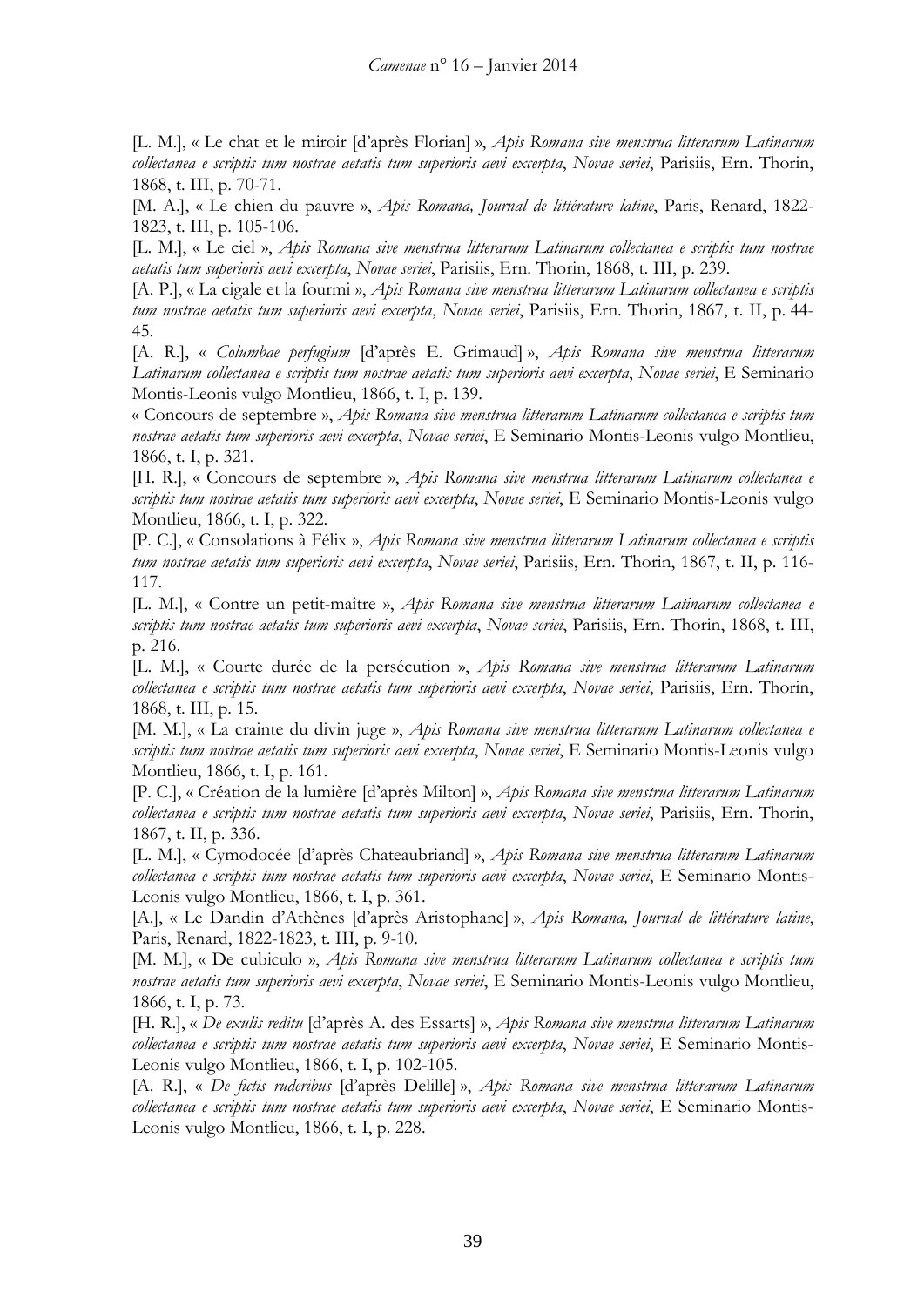[A. R.], « Dégoût des créatures », *Apis Romana sive menstrua litterarum Latinarum collectanea e scriptis tum nostrae aetatis tum superioris aevi excerpta*, *Novae seriei*, E Seminario Montis-Leonis vulgo Montlieu, 1866, t. I, p. 71.

[A. R.], « Le dégoût du présent », *Apis Romana sive menstrua litterarum Latinarum collectanea e scriptis tum nostrae aetatis tum superioris aevi excerpta*, *Novae seriei*, E Seminario Montis-Leonis vulgo Montlieu, 1866, t. I, p. 235.

[E. B.], « La demoiselle [d'après V. Hugo] », *Apis Romana sive menstrua litterarum Latinarum collectanea e scriptis tum nostrae aetatis tum superioris aevi excerpta*, *Novae seriei*, E Seminario Montis-Leonis vulgo Montlieu, 1866, t. I, p. 133.

[F. D. R.], « *De puerulo in haereticum templum ducto a patre* », *Apis Romana sive menstrua litterarum Latinarum collectanea e scriptis tum nostrae aetatis tum superioris aevi excerpta*, *Novae seriei*, Parisiis, Ern. Thorin, 1868, t. III, p. 114.

[F. J.], « *De regum placentis* [d'après Lemière] », *Apis Romana sive menstrua litterarum Latinarum collectanea e scriptis tum nostrae aetatis tum superioris aevi excerpta*, *Novae seriei*, Parisiis, Ern. Thorin, 1867, t. II, p. 13.

[H. R.], « *De rusticationis felicitate* [d'après Desportes] », *Apis Romana sive menstrua litterarum Latinarum collectanea e scriptis tum nostrae aetatis tum superioris aevi excerpta*, *Novae seriei*, E Seminario Montis-Leonis vulgo Montlieu, 1866, t. I, p ; 134-137.

[M.], « Descente des Français dans le Vésuve », *Apis Romana, Journal de littérature latine*, Paris, Renard, 1822-1823, t. III, p. 218-219.

[M.], « Le désespoir d'une mère », *Apis Romana, Journal de littérature latine*, Paris, Renard, 1822- 1823, t. III, p. 149-150.

[F. D. R.], « Les deux abeilles », *Apis Romana sive menstrua litterarum Latinarum collectanea e scriptis tum nostrae aetatis tum superioris aevi excerpta*, *Novae seriei*, Parisiis, Ern. Thorin, 1867, t. II, p. 147.

[A.], « Les deux arbustes. Fable », *Apis Romana, Journal de littérature latine*, Paris, Renard, 1822- 1823, t. III, p. 175-176.

[A. Esg.], « *De vere* [d'après Grimaud] », *Apis Romana sive menstrua litterarum Latinarum collectanea e scriptis tum nostrae aetatis tum superioris aevi excerpta*, *Novae seriei*, E Seminario Montis-Leonis vulgo Montlieu, 1866, t. I, p. 227.

[A. R.], « *De vitae itinere* [d'après Guichard] », *Apis Romana sive menstrua litterarum Latinarum collectanea e scriptis tum nostrae aetatis tum superioris aevi excerpta*, *Novae seriei*, E Seminario Montis-Leonis vulgo Montlieu, 1866, t. I, p. 73.

[L. M.], « Le dieu des campagnes [d'après Millevoye] », *Apis Romana sive menstrua litterarum Latinarum collectanea e scriptis tum nostrae aetatis tum superioris aevi excerpta*, *Novae seriei*, Parisiis, Ern. Thorin, 1867, t. II, p. 78.

[L. R.], « *Dilectissimae sorori* », *Apis Romana sive menstrua litterarum Latinarum collectanea e scriptis tum nostrae aetatis tum superioris aevi excerpta*, *Novae seriei*, Parisiis, Ern. Thorin, 1867, t. II, p. 114.

[A. R.], « Les divisions », *Apis Romana sive menstrua litterarum Latinarum collectanea e scriptis tum nostrae aetatis tum superioris aevi excerpta*, *Novae seriei*, E Seminario Montis-Leonis vulgo Montlieu, 1866, t. I, p. 77.

[H. R.], « *Domunculae* [d'après Ducis] », *Apis Romana sive menstrua litterarum Latinarum collectanea e scriptis tum nostrae aetatis tum superioris aevi excerpta*, *Novae seriei*, E Seminario Montis-Leonis vulgo Montlieu, 1866, t. I, p. 43.

[L. M.], « Douceurs de la vertu [d'après Panard] », *Apis Romana sive menstrua litterarum Latinarum collectanea e scriptis tum nostrae aetatis tum superioris aevi excerpta*, *Novae seriei*, Parisiis, Ern. Thorin, 1868, t. III, p. 218.

[J. N.], « Éloge de la moustache », *Apis Romana sive menstrua litterarum Latinarum collectanea e scriptis tum nostrae aetatis tum superioris aevi excerpta*, *Novae seriei*, E Seminario Montis-Leonis vulgo Montlieu, 1866, t. I, p. 199-200.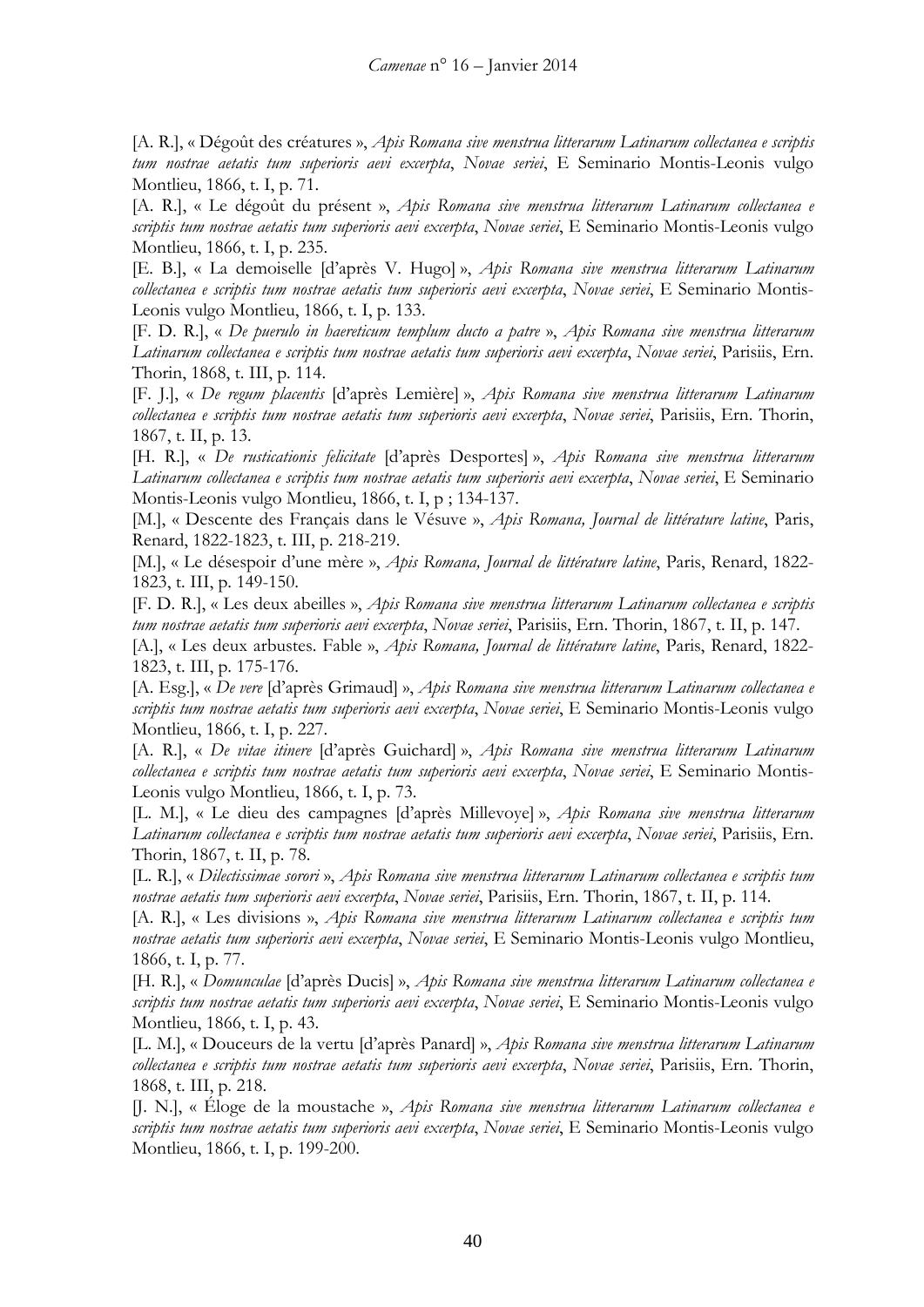[M.], « Éloge du coq », *Apis Romana, Journal de littérature latine*, Paris, Renard, 1822-1823, t. III, p. 31-32.

« Éloge du pince-nez », *Apis Romana sive menstrua litterarum Latinarum collectanea e scriptis tum nostrae aetatis tum superioris aevi excerpta*, *Novae seriei*, E Seminario Montis-Leonis vulgo Montlieu, 1866, t. I, p. 129-130.

[M.], « Un enfant, porté sur le cadavre de son père, échappe au naufrage », *Apis Romana, Journal de littérature latine*, Paris, Renard, 1822-1823, t. III, p. 31.

[L. M.], « Envoi », *Apis Romana sive menstrua litterarum Latinarum collectanea e scriptis tum nostrae aetatis tum superioris aevi excerpta*, *Novae seriei*, Parisiis, Ern. Thorin, 1867, t. II, p. 338.

[J. C.], « Épigramme », *Apis Romana sive menstrua litterarum Latinarum collectanea e scriptis tum nostrae aetatis tum superioris aevi excerpta*, *Novae seriei*, Parisiis, Ern. Thorin, 1867, t. II, p. 41.

[L. M.], « Épigramme [d'après Batoulaud] », *Apis Romana sive menstrua litterarum Latinarum collectanea e scriptis tum nostrae aetatis tum superioris aevi excerpta*, *Novae seriei*, Parisiis, Ern. Thorin, 1868, t. III, p. 82.

[L. M.], « Épigramme [d'après Gombault] », *Apis Romana sive menstrua litterarum Latinarum collectanea e scriptis tum nostrae aetatis tum superioris aevi excerpta*, *Novae seriei*, Parisiis, Ern. Thorin, 1868, t. III, p. 219.

[L. M.], « Épigramme [d'après La Monnoye] », *Apis Romana sive menstrua litterarum Latinarum collectanea e scriptis tum nostrae aetatis tum superioris aevi excerpta*, *Novae seriei*, Parisiis, Ern. Thorin, 1867, t. II, p. 270.

[L. M.], « Épigramme [d'après F. de Neufchateau] », *Apis Romana sive menstrua litterarum Latinarum collectanea e scriptis tum nostrae aetatis tum superioris aevi excerpta*, *Novae seriei*, Parisiis, Ern. Thorin, 1868, t. III, p. 216.

[M.], « Épitaphe de Bion », *Apis Romana, Journal de littérature latine*, Paris, Renard, 1822-1823, t. III, p. 155-156.

[L. M.], « Épitaphe de Robespierre », *Apis Romana sive menstrua litterarum Latinarum collectanea e scriptis tum nostrae aetatis tum superioris aevi excerpta*, *Novae seriei*, Parisiis, Ern. Thorin, 1868, t. III, p. 72.

« Épitaphe de Turenne », *Apis Romana, Journal de littérature latine*, Paris, Renard, 1822-1823, t. III, p. 110.

[L. M.], « Épitaphe d'un centenaire », *Apis Romana sive menstrua litterarum Latinarum collectanea e scriptis tum nostrae aetatis tum superioris aevi excerpta*, *Novae seriei*, Parisiis, Ern. Thorin, 1868, t. III, p. 119.

[L. M.], « Épitaphe d'un jeune homme », *Apis Romana sive menstrua litterarum Latinarum collectanea e scriptis tum nostrae aetatis tum superioris aevi excerpta*, *Novae seriei*, Parisiis, Ern. Thorin, 1868, t. III, p. 77.

[J. N.], « Épitaphe d'un mari pour sa femme », *Apis Romana sive menstrua litterarum Latinarum collectanea e scriptis tum nostrae aetatis tum superioris aevi excerpta*, *Novae seriei*, Parisiis, Ern. Thorin, 1868, t. III, p. 370.

[H. R.], « Épître à M. Henri Bourru, chirurgien-major à bord de la Creuse », *Apis Romana sive menstrua litterarum Latinarum collectanea e scriptis tum nostrae aetatis tum superioris aevi excerpta*, *Novae seriei*, Parisiis, Ern. Thorin, 1867, t. II, p. 5-6.

[L. M.], « *Eruca et papilio* », *Apis Romana sive menstrua litterarum Latinarum collectanea e scriptis tum nostrae aetatis tum superioris aevi excerpta*, *Novae seriei*, E Seminario Montis-Leonis vulgo Montlieu, 1866, t. I, p. 359.

[F. D. R.], « Espoir et déconvenue », *Apis Romana sive menstrua litterarum Latinarum collectanea e scriptis tum nostrae aetatis tum superioris aevi excerpta*, *Novae seriei*, E Seminario Montis-Leonis vulgo Montlieu, 1866, t. I, p. 169.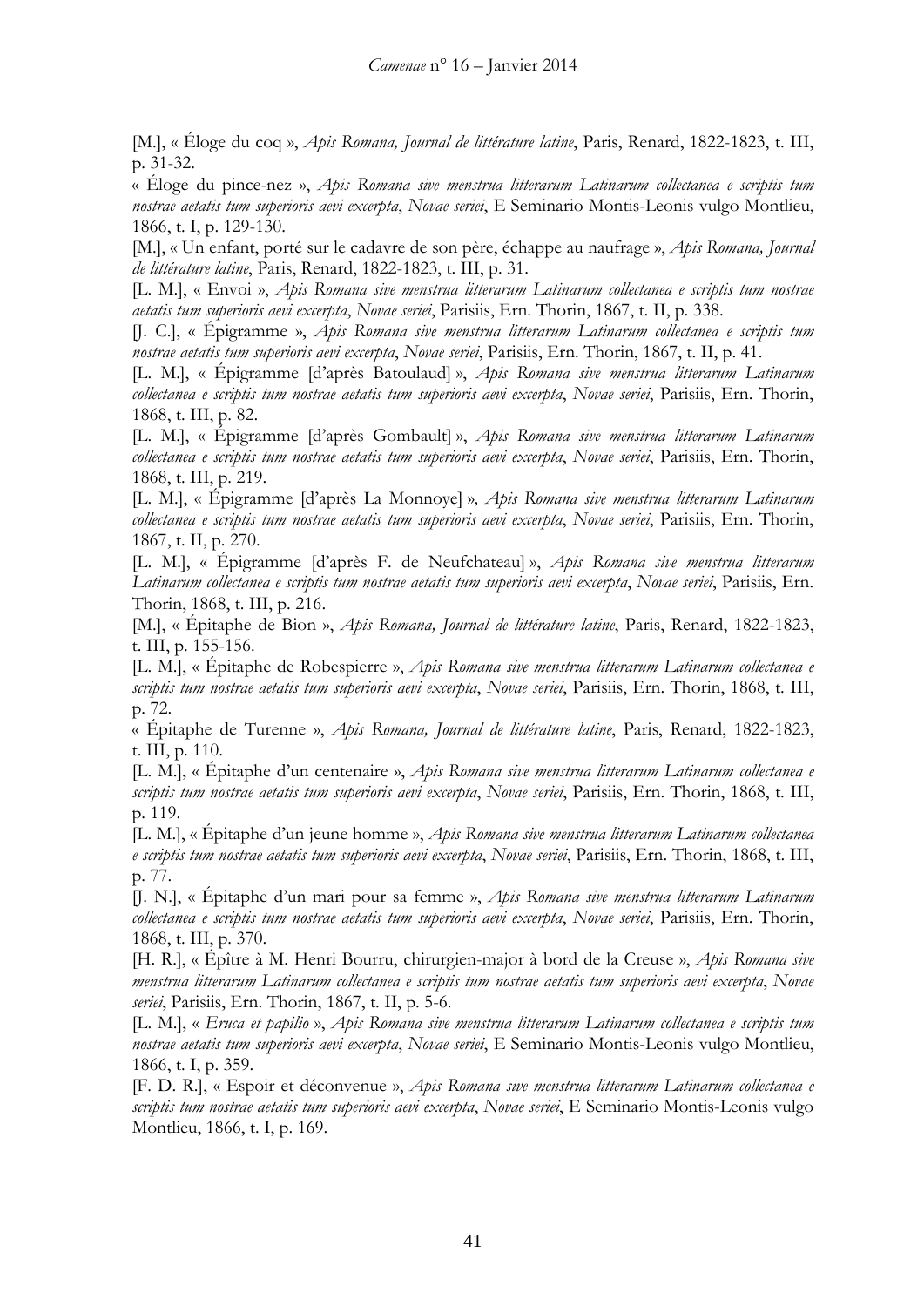[J. N.], « Une étude sur les chemises », *Apis Romana sive menstrua litterarum Latinarum collectanea e scriptis tum nostrae aetatis tum superioris aevi excerpta*, *Novae seriei*, Parisiis, Ern. Thorin, 1868, t. III, p. 300-301.

[J. N.], « Étude sur les parasols et les parapluies », *Apis Romana sive menstrua litterarum Latinarum collectanea e scriptis tum nostrae aetatis tum superioris aevi excerpta*, *Novae seriei*, Parisiis, Ern. Thorin, 1868, t. III, p. 329-330.

[L. M.], « L'expédient [d'après Gombault] », *Apis Romana sive menstrua litterarum Latinarum collectanea e scriptis tum nostrae aetatis tum superioris aevi excerpta*, *Novae seriei*, Parisiis, Ern. Thorin, 1868, t. III, 218.

[A. R.], « Les fêtes de Rome et de Paris [d'après Léon Thomas] », *Apis Romana sive menstrua litterarum Latinarum collectanea e scriptis tum nostrae aetatis tum superioris aevi excerpta*, *Novae seriei*, Parisiis, Ern. Thorin, 1867, t. II, p. 290-293 ; p. 322-329.

[M.], « La fleur du volcan [d'après Mme Tastu] », *Apis Romana sive menstrua litterarum Latinarum collectanea e scriptis tum nostrae aetatis tum superioris aevi excerpta*, *Novae seriei*, Parisiis, Ern. Thorin, 1867, t. II, p. 262.

[L. M.], « Le fond de la mer », *Apis Romana sive menstrua litterarum Latinarum collectanea e scriptis tum nostrae aetatis tum superioris aevi excerpta*, *Novae seriei*, E Seminario Montis-Leonis vulgo Montlieu, 1866, t. I, p. 106.

[L. M.], « Force de l'exemple [d'après Creuzé de Lesser] », *Apis Romana sive menstrua litterarum Latinarum collectanea e scriptis tum nostrae aetatis tum superioris aevi excerpta*, *Novae seriei*, E Seminario Montis-Leonis vulgo Montlieu, 1866, t. I, p. 337.

[L. M.], « Gasconnade [d'après Panard] », *Apis Romana sive menstrua litterarum Latinarum collectanea e scriptis tum nostrae aetatis tum superioris aevi excerpta*, *Novae seriei*, Parisiis, Ern. Thorin, 1867, t. II, p. 269.

[A.], « Le génie de l'homme », *Apis Romana, Journal de littérature latine*, Paris, Renard, 1822-1823, t. III, p. 150-151.

[A.], « Harpagon poète », *Apis Romana, Journal de littérature latine*, Paris, Renard, 1822-1823, t. III, p. 153-154.

[L. M.], « Henri IV et le batelier », *Apis Romana sive menstrua litterarum Latinarum collectanea e scriptis tum nostrae aetatis tum superioris aevi excerpta*, *Novae seriei*, Parisiis, Ern. Thorin, 1868, t. III, p. 71.

[A.], « L'hirondelle », *Apis Romana, Journal de littérature latine*, Paris, Renard, 1822-1823, t. III, p. 103-104.

[L. M.], « L'homme qui parle le mieux » [d'après Destouches] », *Apis Romana sive menstrua litterarum Latinarum collectanea e scriptis tum nostrae aetatis tum superioris aevi excerpta*, *Novae seriei*, Parisiis, Ern. Thorin, 1868, t. III, p. 178.

[J. N.], « L'huile de foie de morue », *Apis Romana sive menstrua litterarum Latinarum collectanea e scriptis tum nostrae aetatis tum superioris aevi excerpta*, *Novae seriei*, Parisiis, Ern. Thorin, 1867, t. II, p. 138-139.

[L. M.], « *Il. ac RR. Leoni Thomas Rupellensi episcopo* », *Apis Romana sive menstrua litterarum Latinarum collectanea e scriptis tum nostrae aetatis tum superioris aevi excerpta*, *Novae seriei*, Parisiis, Ern. Thorin, 1867, t. II, p. 321.

[L. M.], « Imitation de la Iie fable de Florian, la carpe et les carpillons », *Apis Romana sive menstrua litterarum Latinarum collectanea e scriptis tum nostrae aetatis tum superioris aevi excerpta*, *Novae seriei*, Parisiis, Ern. Thorin, 1867, t. II, p. 206-207

[L. M.], « Imitation de la VIe scène du IIIe acte de l'*Horace* de Corneille », *Apis Romana sive menstrua litterarum Latinarum collectanea e scriptis tum nostrae aetatis tum superioris aevi excerpta*, *Novae seriei*, Parisiis, Ern. Thorin, 1867, t. II, p. 106-108.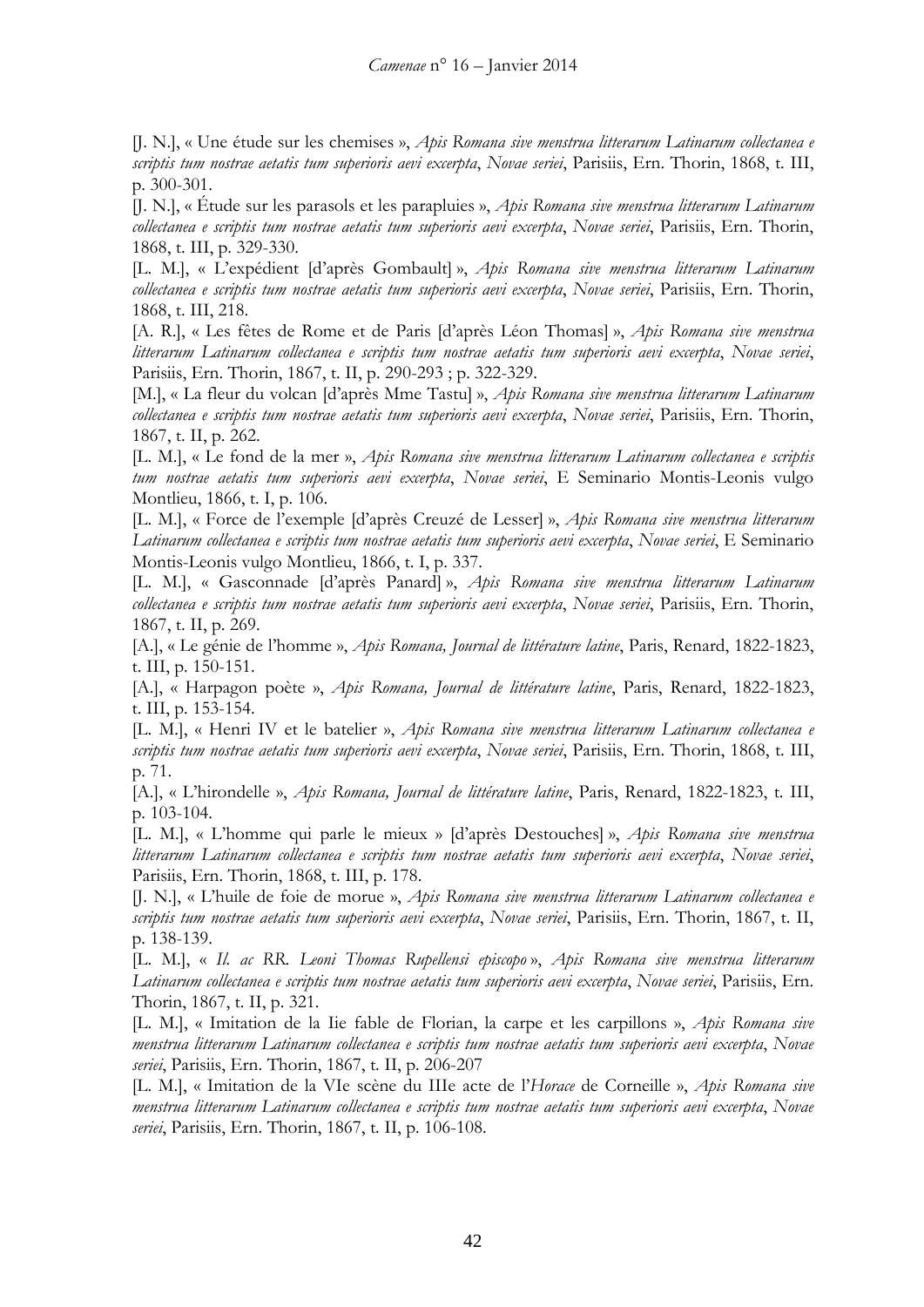[L. M.], « Imitation du monologue d'Auguste (*Cinna*, Acte IV, Scène III) », *Apis Romana sive menstrua litterarum Latinarum collectanea e scriptis tum nostrae aetatis tum superioris aevi excerpta*, *Novae seriei*, Parisiis, Ern. Thorin, 1868, t. III, p. 3-6.

[S. V.], « *Immaculata Mariae conceptio. Ode* », *Apis Romana sive menstrua litterarum Latinarum collectanea e scriptis tum nostrae aetatis tum superioris aevi excerpta*, *Novae seriei*, Parisiis, Ern. Thorin, 1868, t. III, p. 166-168.

[C. B.], « *In cauponem malignum* », *Apis Romana sive menstrua litterarum Latinarum collectanea e scriptis tum nostrae aetatis tum superioris aevi excerpta*, *Novae seriei*, Parisiis, Ern. Thorin, 1867, t. II, p. 270.

[F. D. R.], « *In defunctae junioris sororis obitum* », *Apis Romana sive menstrua litterarum Latinarum collectanea e scriptis tum nostrae aetatis tum superioris aevi excerpta*, *Novae seriei*, Parisiis, Ern. Thorin, 1868, t. III, p. 9.

[P. C.], « L'indignation de mon ami Félix, grand fumeur, à la lecture d'une épitre en vers où je lui parlais de la mauvaise odeur de la fumée de tabac », *Apis Romana sive menstrua litterarum Latinarum collectanea e scriptis tum nostrae aetatis tum superioris aevi excerpta*, *Novae seriei*, Parisiis, Ern. Thorin, 1867, t. II, p. 115-116.

[A. R.], « *In feles* », *Apis Romana sive menstrua litterarum Latinarum collectanea e scriptis tum nostrae aetatis tum superioris aevi excerpta*, *Novae seriei*, Parisiis, Ern. Thorin, 1868, t. III, p. 9.

[L. M.], « Les inondations », *Apis Romana sive menstrua litterarum Latinarum collectanea e scriptis tum nostrae aetatis tum superioris aevi excerpta*, *Novae seriei*, Parisiis, Ern. Thorin, 1867, t. II, p. 133-134.

[P. C.], « Les inondations », *Apis Romana sive menstrua litterarum Latinarum collectanea e scriptis tum nostrae aetatis tum superioris aevi excerpta*, *Novae seriei*, Parisiis, Ern. Thorin, 1867, t. II, p. 65-66.

« In pravos libros aetatis nostrae corruptores », *Apis Romana sive menstrua litterarum Latinarum collectanea e scriptis tum nostrae aetatis tum superioris aevi excerpta*, *Novae seriei*, Parisiis, Ern. Thorin, 1867, t. II, p. 68-70.

[L. M.], « Inscription pour la fontaine d'une maison de charité », *Apis Romana sive menstrua litterarum Latinarum collectanea e scriptis tum nostrae aetatis tum superioris aevi excerpta*, *Novae seriei*, Parisiis, Ern. Thorin, 1867, t. II, p. 268.

« Inscription pour un crucifix », *Apis Romana sive menstrua litterarum Latinarum collectanea e scriptis tum nostrae aetatis tum superioris aevi excerpta*, *Novae seriei*, Parisiis, Ern. Thorin, 1867, t. II, p. 112.

[L. M.], « Inscription pour une fontaine », *Apis Romana sive menstrua litterarum Latinarum collectanea e scriptis tum nostrae aetatis tum superioris aevi excerpta*, *Novae seriei*, Parisiis, Ern. Thorin, 1868, t. III, p. 216.

[H. R.], « *In tabacum* », *Apis Romana sive menstrua litterarum Latinarum collectanea e scriptis tum nostrae aetatis tum superioris aevi excerpta*, *Novae seriei*, E Seminario Montis-Leonis vulgo Montlieu, 1866, t. I, p. 74-75.

[M. B.], « Isaie [d'après Chênedollé] », *Apis Romana sive menstrua litterarum Latinarum collectanea e scriptis tum nostrae aetatis tum superioris aevi excerpta*, *Novae seriei*, E Seminario Montis-Leonis vulgo Montlieu, 1866, t. I, p. 362-363.

[L. M.], « [*Ito, turba, peregrinas*] », *Apis Romana sive menstrua litterarum Latinarum collectanea e scriptis tum nostrae aetatis tum superioris aevi excerpta*, *Novae seriei*, Parisiis, Ern. Thorin, 1868, t. III, p. 271.

[A. P.], « Jérusalem délivrée – chant I, 3e octave [d'après Tasso] », *Apis Romana sive menstrua litterarum Latinarum collectanea e scriptis tum nostrae aetatis tum superioris aevi excerpta*, *Novae seriei*, Parisiis, Ern. Thorin, 1867, t. II, p. 3.

[L. G.], « Jérusalem délivrée – chant I, octave XV [d'après Tasso] », *Apis Romana sive menstrua litterarum Latinarum collectanea e scriptis tum nostrae aetatis tum superioris aevi excerpta*, *Novae seriei*, Parisiis, Ern. Thorin, 1867, t. II, p. 3-4.

[F. B.], « Jérusalem délivrée – chant II, octave XIX [d'après Tasso] », *Apis Romana sive menstrua litterarum Latinarum collectanea e scriptis tum nostrae aetatis tum superioris aevi excerpta*, *Novae seriei*, Parisiis, Ern. Thorin, 1867, t. II, p. 4.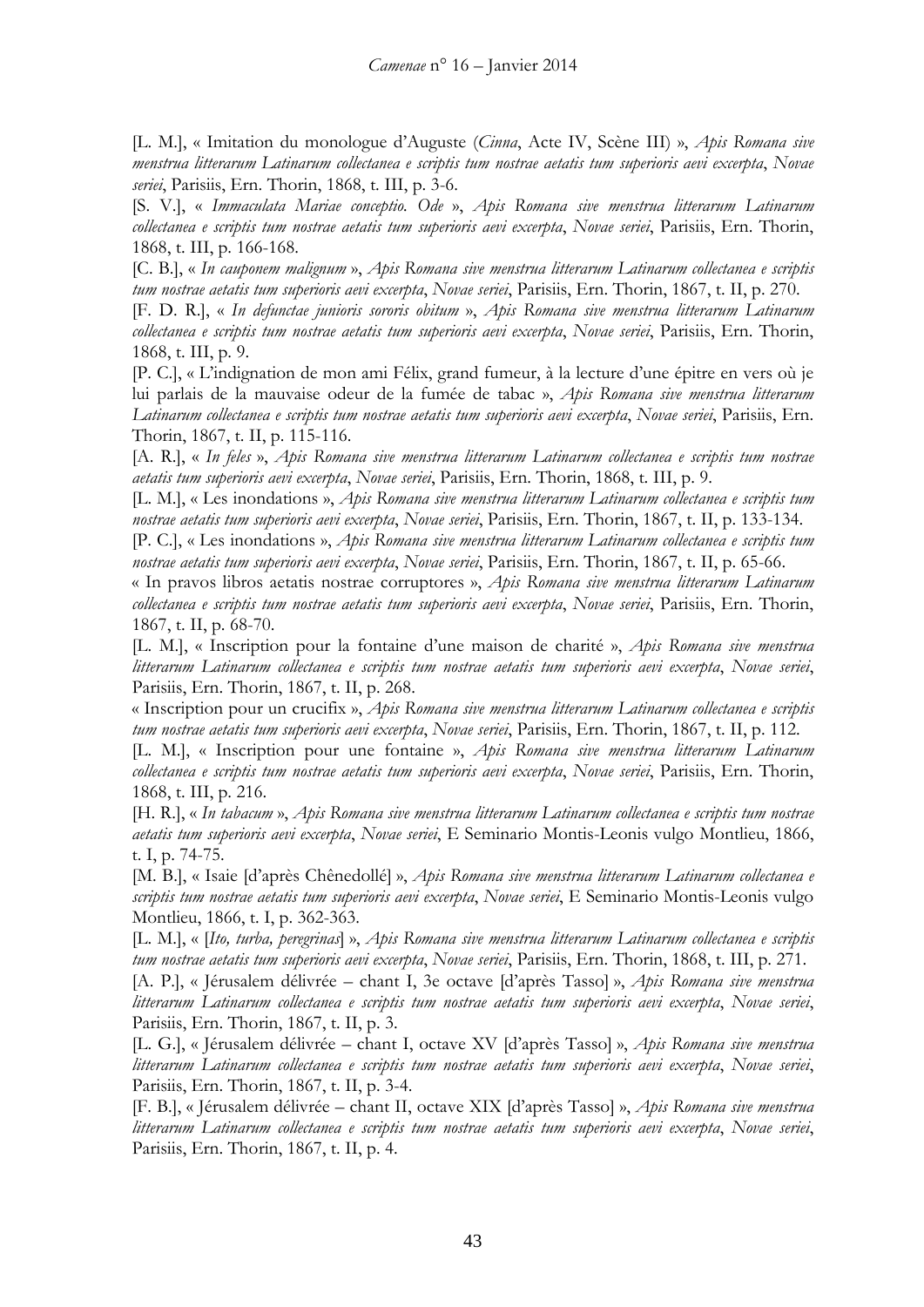[P. C.], « La jeunesse est le moment le plus favorable pour s'exercer à la vertu. À M. Josep Griveau [d'après Tasso] », *Apis Romana sive menstrua litterarum Latinarum collectanea e scriptis tum nostrae aetatis tum superioris aevi excerpta*, *Novae seriei*, Parisiis, Ern. Thorin, 1867, t. II, p. 204-205. « Le jour de l'an », *Apis Romana, Journal de littérature latine*, Paris, Renard, 1822-1823, t. III, p.

49-50.

[L. M.], « Léontine à Phoacas [d'après Corneille] », *Apis Romana sive menstrua litterarum Latinarum collectanea e scriptis tum nostrae aetatis tum superioris aevi excerpta*, *Novae seriei*, Parisiis, Ern. Thorin, 1867, t. II, p. 205-206.

[P. F.], « Lettre d'un vieux poète à son frère », *Apis Romana sive menstrua litterarum Latinarum collectanea e scriptis tum nostrae aetatis tum superioris aevi excerpta*, *Novae seriei*, Parisiis, Ern. Thorin, 1867, t. II, p. 4.

[F. L.], « Le lion de Florence [d'après Millevoye] », *Apis Romana sive menstrua litterarum Latinarum collectanea e scriptis tum nostrae aetatis tum superioris aevi excerpta*, *Novae seriei*, Parisiis, Ern. Thorin, 1868, t. III, p. 102-103.

[L. M.], « Le lion de l'Atlas [d'après Th. Gautier] », *Apis Romana sive menstrua litterarum Latinarum collectanea e scriptis tum nostrae aetatis tum superioris aevi excerpta*, *Novae seriei*, E Seminario Montis-Leonis vulgo Montlieu, 1866, t. I, p. 294.

[C. H.], « Logogriphe », *Apis Romana, Journal de littérature latine*, Paris, Renard, 1822-1823, t. III, p. 132.

[C. C.], « Lycidas, ou l'amour filial. Idylle pour la fête d'un professeur », *Apis Romana sive menstrua litterarum Latinarum collectanea e scriptis tum nostrae aetatis tum superioris aevi excerpta*, *Novae seriei*, Parisiis, Ern. Thorin, 1867, t. II, p. 330-332.

[M.], « La lyre d'Orphée », *Apis Romana, Journal de littérature latine*, Paris, Renard, 1822-1823, t. III, p. 151-152.

[A. R.], « Madeleine et les anges au tombeau du Christ. Prima pars – Narratio », *Apis Romana sive menstrua litterarum Latinarum collectanea e scriptis tum nostrae aetatis tum superioris aevi excerpta*, *Novae seriei*, Parisiis, Ern. Thorin, 1867, t. II, p. 14147 ; *Apis Romana sive menstrua litterarum Latinarum collectanea e scriptis tum nostrae aetatis tum superioris aevi excerpta*, *Novae seriei*, Parisiis, Ern. Thorin, 1868, t. III, p. 6-8.

[A. R.], « Un malade », *Apis Romana sive menstrua litterarum Latinarum collectanea e scriptis tum nostrae aetatis tum superioris aevi excerpta*, *Novae seriei*, E Seminario Montis-Leonis vulgo Montlieu, 1866, t. I, p. 7.

[X.], « Les mauvais livres. À Monsieur Auguste C. », *Apis Romana sive menstrua litterarum Latinarum collectanea e scriptis tum nostrae aetatis tum superioris aevi excerpta*, *Novae seriei*, Parisiis, Ern. Thorin, 1867, t. II, p. 66-68.

[L. M.], « Maximes », *Apis Romana sive menstrua litterarum Latinarum collectanea e scriptis tum nostrae aetatis tum superioris aevi excerpta*, *Novae seriei*, E Seminario Montis-Leonis vulgo Montlieu, 1866, t. I, p. 199.

[L. M.], « Le médecin », *Apis Romana sive menstrua litterarum Latinarum collectanea e scriptis tum nostrae aetatis tum superioris aevi excerpta*, *Novae seriei*, Parisiis, Ern. Thorin, 1867, t. II, p. 268.

[C. D.], « Le médecin et son malade », *Apis Romana, Journal de littérature latine*, Paris, Renard, 1822-1823, t. III, p. 156.

[L. A. C.], « *Mendicus et avicula* [d'après Abbé Devoille] », *Apis Romana sive menstrua litterarum Latinarum collectanea e scriptis tum nostrae aetatis tum superioris aevi excerpta*, *Novae seriei*, E Seminario Montis-Leonis vulgo Montlieu, 1866, t. I, p. 38-43.

[S. B.], « La mésange », *Apis Romana sive menstrua litterarum Latinarum collectanea e scriptis tum nostrae aetatis tum superioris aevi excerpta*, *Novae seriei*, Parisiis, Ern. Thorin, 1868, t. III, p. 48-49.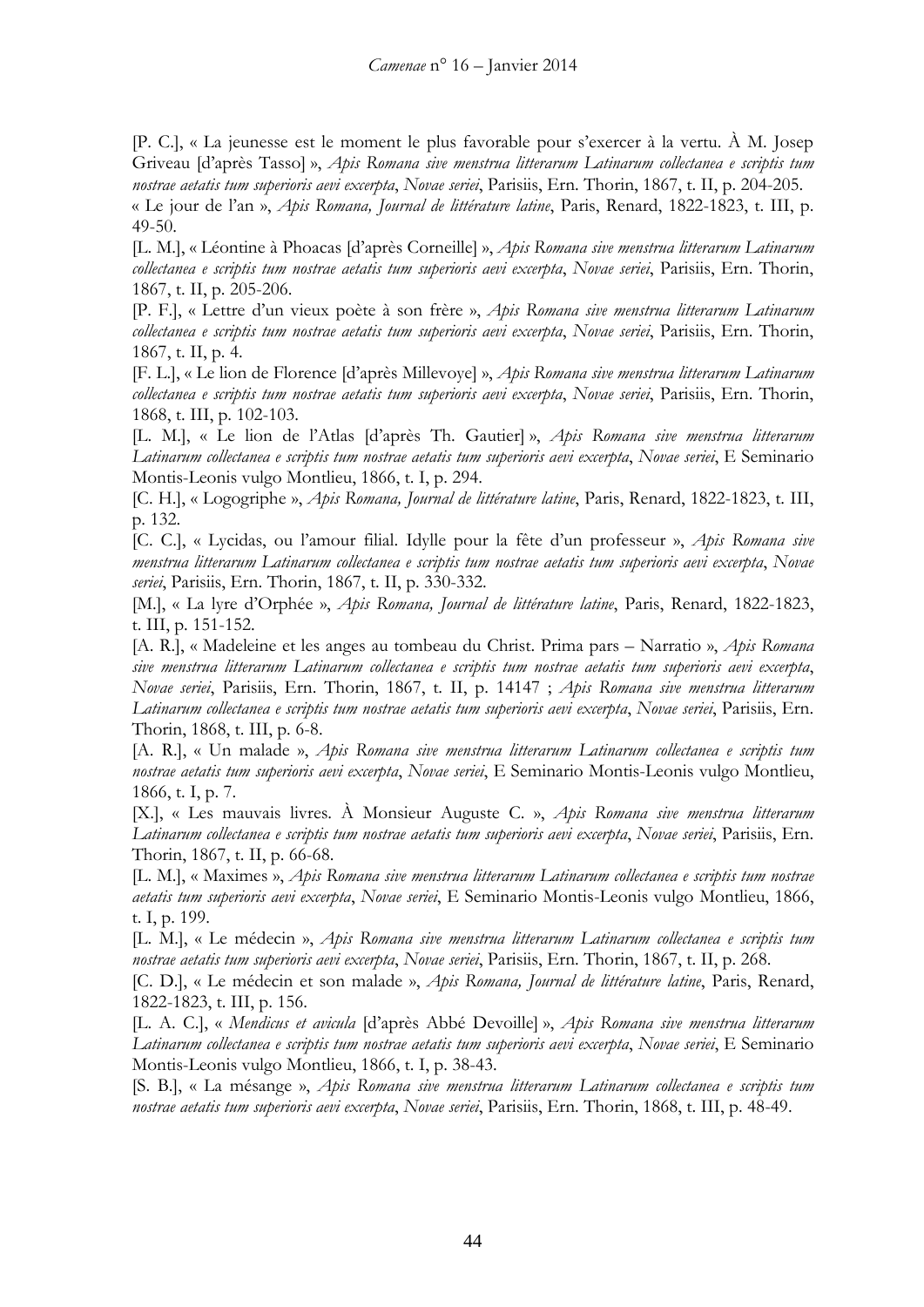[J. L.], « La mort [d'après Malherbe] », *Apis Romana sive menstrua litterarum Latinarum collectanea e scriptis tum nostrae aetatis tum superioris aevi excerpta*, *Novae seriei*, Parisiis, Ern. Thorin, 1868, t. III, p. 363.

[M.], « Mort de Jézabel », *Apis Romana, Journal de littérature latine*, Paris, Renard, 1822-1823, t. III, p. 104-105.

« Mort de Polyphonte [d'après *Mérope*, acte V, scène VI] », *Apis Romana, Journal de littérature latine*, Paris, Renard, 1822-1823, t. III, p. 226-227.

[L. M.], « La mort de Samson », *Apis Romana sive menstrua litterarum Latinarum collectanea e scriptis tum nostrae aetatis tum superioris aevi excerpta*, *Novae seriei*, E Seminario Montis-Leonis vulgo Montlieu, 1866, t. I, p. 193-195.

[A. R.], « La mort du juste », *Apis Romana sive menstrua litterarum Latinarum collectanea e scriptis tum nostrae aetatis tum superioris aevi excerpta*, *Novae seriei*, Parisiis, Ern. Thorin, 1867, t. II, p. 79-80.

[L. M.], « La mortification [d'après Corneille] », *Apis Romana sive menstrua litterarum Latinarum collectanea e scriptis tum nostrae aetatis tum superioris aevi excerpta*, *Novae seriei*, Parisiis, Ern. Thorin, 1868, t. III, p. 239.

[M.], « La mouche et le moucheron », *Apis Romana, Journal de littérature latine*, Paris, Renard, 1822-1823, t. III, p. 30-31.

[A. R.], « Le mouvement perpétuel », *Apis Romana sive menstrua litterarum Latinarum collectanea e scriptis tum nostrae aetatis tum superioris aevi excerpta*, *Novae seriei*, E Seminario Montis-Leonis vulgo Montlieu, 1866, t. I, p. 15.

[M.], « Naissance des arts [d'après Louis Racine] », *Apis Romana, Journal de littérature latine*, Paris, Renard, 1822-1823, t. III, p. 228.

[H. B.], « Notre Dame de recouvrance à l'Institution de Pons (Charente-Inférieure) », *Apis Romana sive menstrua litterarum Latinarum collectanea e scriptis tum nostrae aetatis tum superioris aevi excerpta*, *Novae seriei*, Parisiis, Ern. Thorin, 1868, t. III, p. 321-322.

[L. M.], « Une nouvelle erreur à signaler à Pie IX », *Apis Romana sive menstrua litterarum Latinarum collectanea e scriptis tum nostrae aetatis tum superioris aevi excerpta*, *Novae seriei*, Parisiis, Ern. Thorin, 1867, t. II, p. 337.

[A. R.], « *Novitas. Fabella* [d'après Hoffmann] », *Apis Romana sive menstrua litterarum Latinarum collectanea e scriptis tum nostrae aetatis tum superioris aevi excerpta*, *Novae seriei*, Parisiis, Ern. Thorin, 1868, t. III, p. 339.

[L. M.], « *Oidium Tuckeri. Ad Antonium* », *Apis Romana sive menstrua litterarum Latinarum collectanea e scriptis tum nostrae aetatis tum superioris aevi excerpta*, *Novae seriei*, E Seminario Montis-Leonis vulgo Montlieu, 1866, t. I, p. 354-356.

[H. R.], « *Oratio matutina* [d'après Mgr. Gerbet] », *Apis Romana sive menstrua litterarum Latinarum collectanea e scriptis tum nostrae aetatis tum superioris aevi excerpta*, *Novae seriei*, Parisiis, Ern. Thorin, 1868, t. III, p. 12-15.

[M.], « Origine des montagnes russes », *Apis Romana, Journal de littérature latine*, Paris, Renard, 1822-1823, t. III, p. 219-222.

[V. J. D.], « Origine du vaudeville », *Apis Romana, Journal de littérature latine*, Paris, Renard, 1822- 1823, t. III, p. 35-37.

[L. M.], « La paix du coeur », *Apis Romana sive menstrua litterarum Latinarum collectanea e scriptis tum nostrae aetatis tum superioris aevi excerpta*, *Novae seriei*, E Seminario Montis-Leonis vulgo Montlieu, 1866, t. I, p. 71.

[A. R.], « *Palea et succinum. Fabella* [d'après Mme Jolliveau] », *Apis Romana sive menstrua litterarum Latinarum collectanea e scriptis tum nostrae aetatis tum superioris aevi excerpta*, *Novae seriei*, Parisiis, Ern. Thorin, 1868, t. III, p. 206.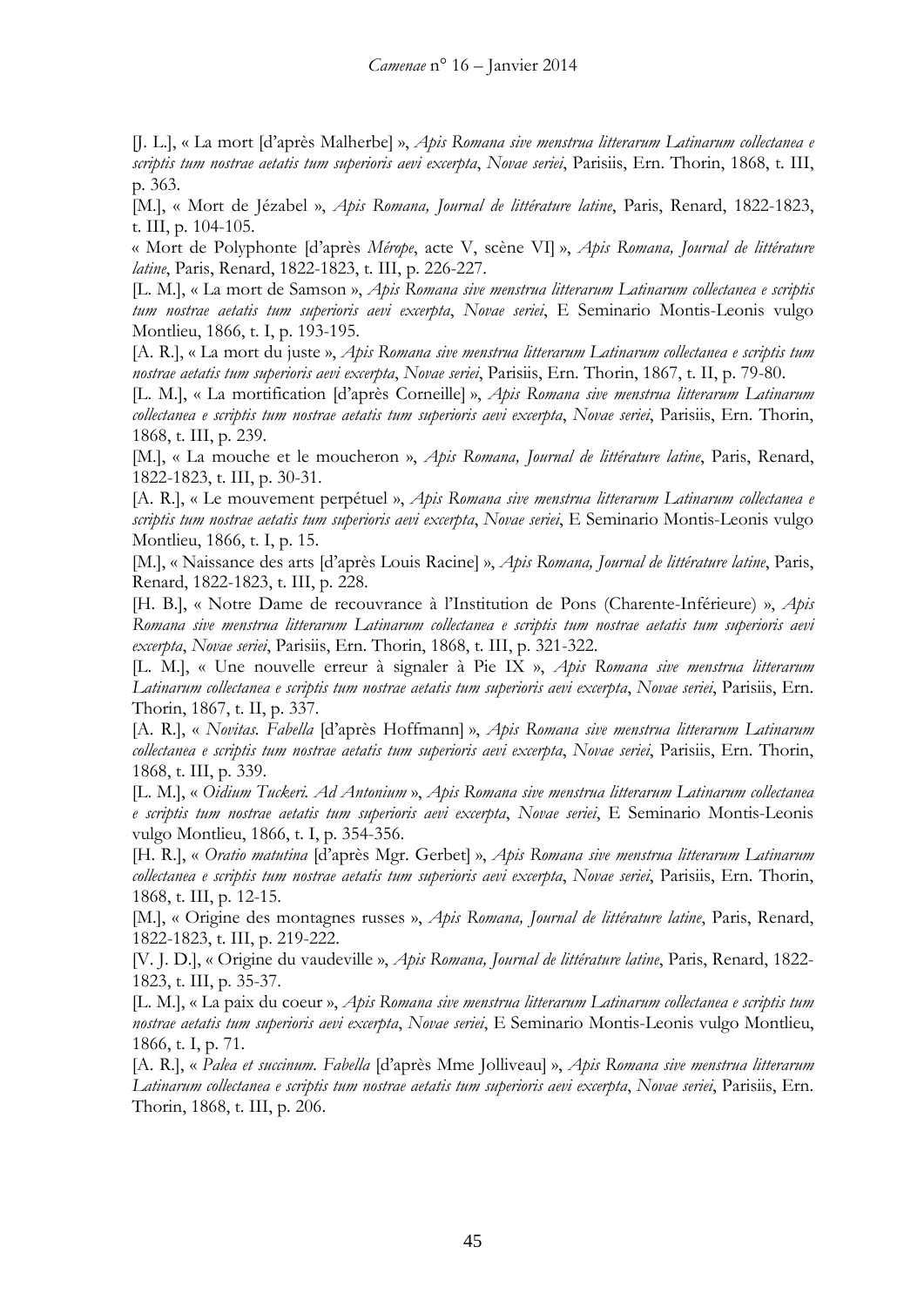[L. M.], « Paroles d'un prince persan à son fils », *Apis Romana sive menstrua litterarum Latinarum collectanea e scriptis tum nostrae aetatis tum superioris aevi excerpta*, *Novae seriei*, Parisiis, Ern. Thorin, 1867, t. II, p. 20.

[P. C.], « *Paulus ad Joseph* », *Apis Romana sive menstrua litterarum Latinarum collectanea e scriptis tum nostrae aetatis tum superioris aevi excerpta*, *Novae seriei*, Parisiis, Ern. Thorin, 1867, t. II, p. 207-208.

[M. M.], « Paysage d'automne [d'après A.-A. Rainguet] », *Apis Romana sive menstrua litterarum Latinarum collectanea e scriptis tum nostrae aetatis tum superioris aevi excerpta*, *Novae seriei*, E Seminario Montis-Leonis vulgo Montlieu, 1866, t. I, p. 333.

[A. R.], « Pensées détachées [d'après « divers auteurs »] », *Apis Romana sive menstrua litterarum Latinarum collectanea e scriptis tum nostrae aetatis tum superioris aevi excerpta*, *Novae seriei*, E Seminario Montis-Leonis vulgo Montlieu, 1866, t. I, p. 78.

[A. R.], « Pensées diverses [d'après De Nugent] », *Apis Romana sive menstrua litterarum Latinarum collectanea e scriptis tum nostrae aetatis tum superioris aevi excerpta*, *Novae seriei*, E Seminario Montis-Leonis vulgo Montlieu, 1866, t. I, p. 143-144.

[L. M.], « Pensées du roi Stanislas », *Apis Romana sive menstrua litterarum Latinarum collectanea e scriptis tum nostrae aetatis tum superioris aevi excerpta*, *Novae seriei*, Parisiis, Ern. Thorin, 1868, t. III, p. 354 ; p. 354-355.

[C. D.], « Petit dialogue », *Apis Romana, Journal de littérature latine*, Paris, Renard, 1822-1823, t. III, p. 156.

[A. J. C.], « Petite correspondance », *Apis Romana sive menstrua litterarum Latinarum collectanea e scriptis tum nostrae aetatis tum superioris aevi excerpta*, *Novae seriei*, Parisiis, Ern. Thorin, 1867, t. II, p. 118.

[P. D.], « Le petit poucet. Vers macaroniques », *Apis Romana sive menstrua litterarum Latinarum collectanea e scriptis tum nostrae aetatis tum superioris aevi excerpta*, *Novae seriei*, Parisiis, Ern. Thorin, 1867, t. II, p. 81-82.

[L. M.], « Les petits présents [d'après Colletet] », *Apis Romana sive menstrua litterarum Latinarum collectanea e scriptis tum nostrae aetatis tum superioris aevi excerpta*, *Novae seriei*, Parisiis, Ern. Thorin, 1868, t. III, p. 240.

[A.], « Les panoramas », *Apis Romana, Journal de littérature latine*, Paris, Renard, 1822-1823, t. III, p. 282-283.

« *Pomaceum antipoeticum* », *Apis Romana sive menstrua litterarum Latinarum collectanea e scriptis tum nostrae aetatis tum superioris aevi excerpta*, *Novae seriei*, E Seminario Montis-Leonis vulgo Montlieu, 1866, t. I, p. 200-201.

[C. D.], « Le prisonnier », *Apis Romana, Journal de littérature latine*, Paris, Renard, 1822-1823, t. III, 176.

[L. R.], « Les plantes », *Apis Romana sive menstrua litterarum Latinarum collectanea e scriptis tum nostrae aetatis tum superioris aevi excerpta*, *Novae seriei*, E Seminario Montis-Leonis vulgo Montlieu, 1866, t. I, p. 259-262.

[P. C.], « Portrait d'Eschyle », *Apis Romana sive menstrua litterarum Latinarum collectanea e scriptis tum nostrae aetatis tum superioris aevi excerpta*, *Novae seriei*, Parisiis, Ern. Thorin, 1868, t. III, p. 195.

[D. P.], « *Preces Jobi* [*Paraphrasis, cap. X*] », *Apis Romana sive menstrua litterarum Latinarum collectanea e scriptis tum nostrae aetatis tum superioris aevi excerpta*, *Novae seriei*, Parisiis, Ern. Thorin, 1867, t. II, p. 264-265.

[J. N.], « Prière d'un Normand », *Apis Romana sive menstrua litterarum Latinarum collectanea e scriptis tum nostrae aetatis tum superioris aevi excerpta*, *Novae seriei*, Parisiis, Ern. Thorin, 1868, t. III, 369.

[J. N.], « Prière du poète [d'après Lamartine] », *Apis Romana sive menstrua litterarum Latinarum collectanea e scriptis tum nostrae aetatis tum superioris aevi excerpta*, *Novae seriei*, Parisiis, Ern. Thorin, 1868, t. III, p. 369.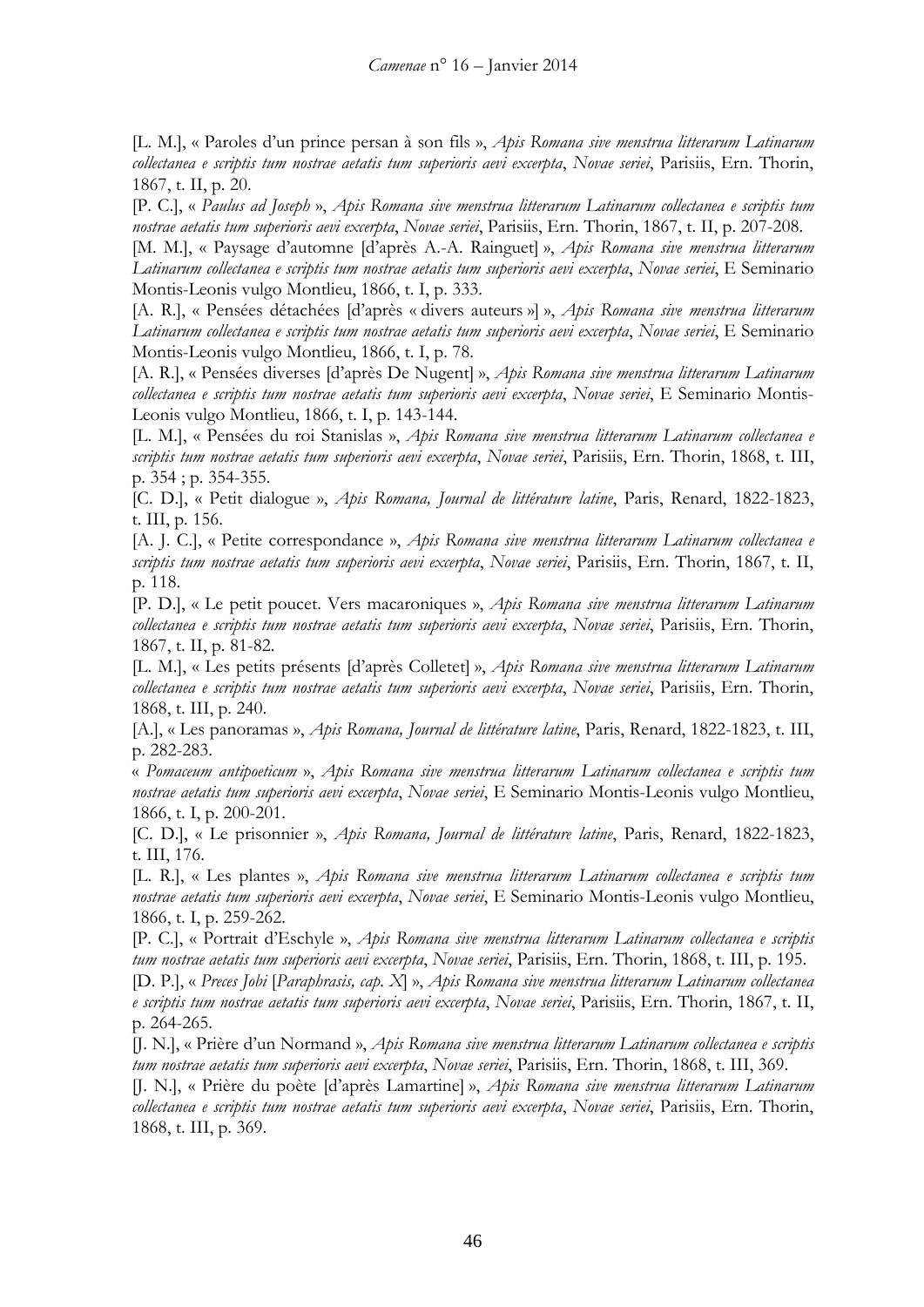[F. P. M.], « Promenade au Palais-Royal », *Apis Romana, Journal de littérature latine*, Paris, Renard, 1822-1823, t. III, p. 100-102.

[A.], « Promenade dans le jardin », *Apis Romana, Journal de littérature latine*, Paris, Renard, 1822- 1823, t. III, p. 130-132.

« Prise de la baleine », *Apis Romana, Journal de littérature latine*, Paris, Renard, 1822-1823, t. III, p. 29-30.

[L. M.], « *Pro obitu Clementis Villecourt, S. R. E. Cardinalis* », *Apis Romana sive menstrua litterarum Latinarum collectanea e scriptis tum nostrae aetatis tum superioris aevi excerpta*, *Novae seriei*, Parisiis, Ern. Thorin, 1867, t. II, p. 97-98.

[L. M.], « Proverbes chinois », *Apis Romana sive menstrua litterarum Latinarum collectanea e scriptis tum nostrae aetatis tum superioris aevi excerpta*, *Novae seriei*, Parisiis, Ern. Thorin, 1868, t. III, p. 47.

[L. M.], « Psaume 129 : *De profundis* », *Apis Romana sive menstrua litterarum Latinarum collectanea e scriptis tum nostrae aetatis tum superioris aevi excerpta*, *Novae seriei*, Parisiis, Ern. Thorin, 1868, t. III, p. 80.

[H. R.], « *Puella ad praesepe* », *Apis Romana sive menstrua litterarum Latinarum collectanea e scriptis tum nostrae aetatis tum superioris aevi excerpta*, *Novae seriei*, Parisiis, Ern. Thorin, 1868, t. III, p. 11-12.

« *Puer et papilio* [d'après V. de Perrodil] », *Apis Romana sive menstrua litterarum Latinarum collectanea e scriptis tum nostrae aetatis tum superioris aevi excerpta*, *Novae seriei*, Parisiis, Ern. Thorin, 1868, t. III, p. 364.

[A. R.], « *Puellae morti proximae planctus* [d'après Angélique Gordon] », *Apis Romana sive menstrua litterarum Latinarum collectanea e scriptis tum nostrae aetatis tum superioris aevi excerpta*, *Novae seriei*, E Seminario Montis-Leonis vulgo Montlieu, 1866, t. I, p. 166-169.

[M.], « *Quam sit vita nihil* », *Apis Romana, Journal de littérature latine*, Paris, Renard, 1822-1823, t. III, p. 77-78.

[L. M.], « Quatrains e dizains » [d'après Prince de Ponts] », *Apis Romana sive menstrua litterarum Latinarum collectanea e scriptis tum nostrae aetatis tum superioris aevi excerpta*, *Novae seriei*, Parisiis, Ern. Thorin, 1867, t. II, p. 339-342.

[O. C.], « *Quid primum cogitaverit et senserit hominum pater Adamus ad vitam excitatus* », *Apis Romana sive menstrua litterarum Latinarum collectanea e scriptis tum nostrae aetatis tum superioris aevi excerpta*, *Novae seriei*, Parisiis, Ern. Thorin, 1867, t. II, p. 76-77.

[A.], [« *Quum socii cuperent te supplice poscere versu* »], *Apis Romana, Journal de littérature latine*, Paris, Renard, 1822-1823, t. III, p. 7-9.

[A. P.], « Redivivo Patri », *Apis Romana sive menstrua litterarum Latinarum collectanea e scriptis tum nostrae aetatis tum superioris aevi excerpta*, *Novae seriei*, Parisiis, Ern. Thorin, 1867, t. II, p. 334-335.

[L. M.], « Réflexion d'un bonhomme », *Apis Romana sive menstrua litterarum Latinarum collectanea e scriptis tum nostrae aetatis tum superioris aevi excerpta*, *Novae seriei*, Parisiis, Ern. Thorin, 1868, t. III, p. 178.

[L. M.], « La renoncule et l'œillet [d'après Bérenger] », *Apis Romana sive menstrua litterarum Latinarum collectanea e scriptis tum nostrae aetatis tum superioris aevi excerpta*, *Novae seriei*, E Seminario Montis-Leonis vulgo Montlieu, 1866, t. I, p. 15.

[A. R.], « Réponse », *Apis Romana sive menstrua litterarum Latinarum collectanea e scriptis tum nostrae aetatis tum superioris aevi excerpta*, *Novae seriei*, Parisiis, Ern. Thorin, 1868, t. III, p. 285.

[E. B.], « Réponse à M. Justin Maurice », *Apis Romana sive menstrua litterarum Latinarum collectanea e scriptis tum nostrae aetatis tum superioris aevi excerpta*, *Novae seriei*, Parisiis, Ern. Thorin, 1867, t. II, p. 267-268.

[A. R.], « Réponse au poète inspecteur des chemins de fer », *Apis Romana sive menstrua litterarum Latinarum collectanea e scriptis tum nostrae aetatis tum superioris aevi excerpta*, *Novae seriei*, Parisiis, Ern. Thorin, 1868, t. III, p. 19.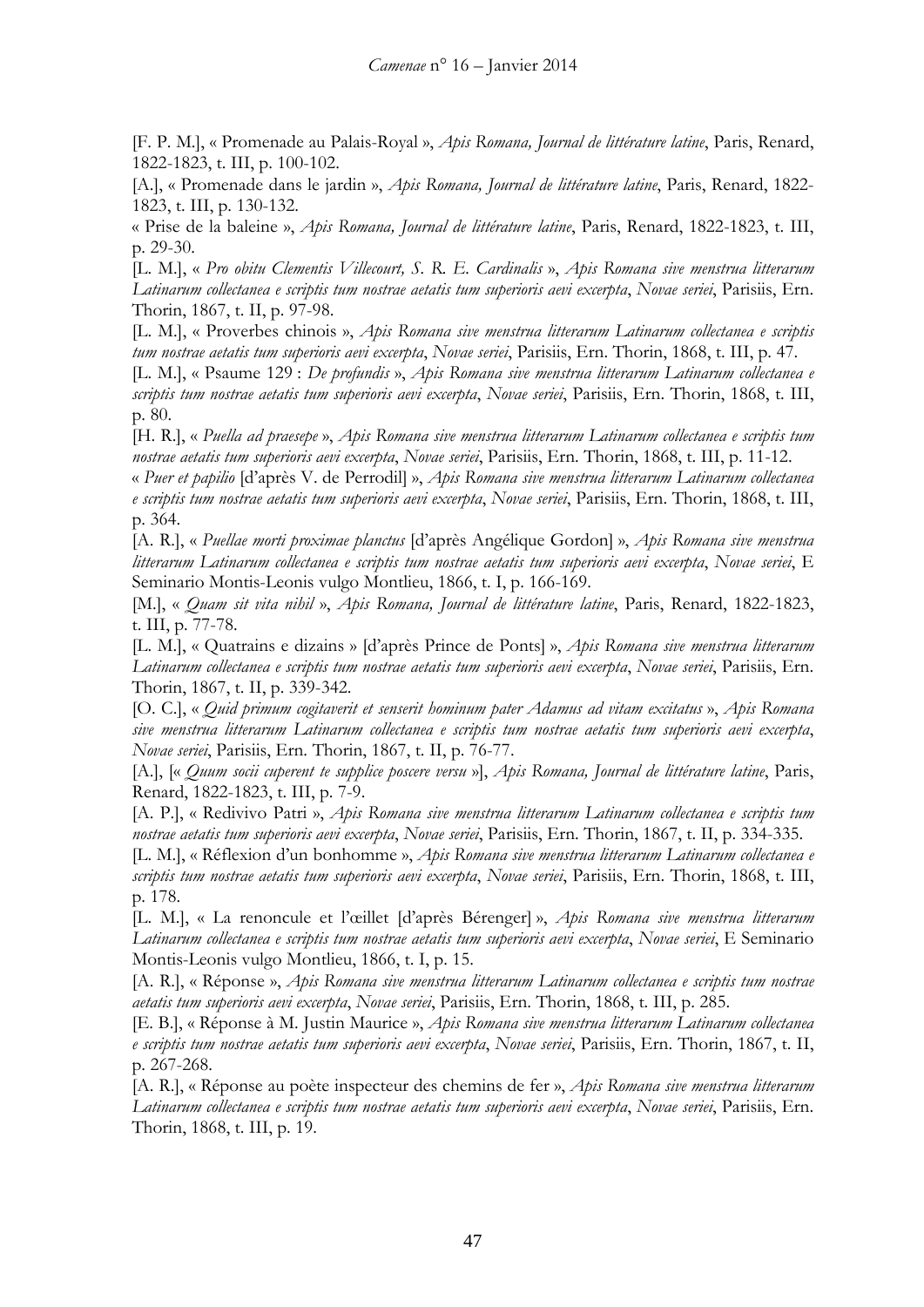[X. G. C.], « Réponse de Pégase au poète », *Apis Romana sive menstrua litterarum Latinarum collectanea e scriptis tum nostrae aetatis tum superioris aevi excerpta*, *Novae seriei*, E Seminario Montis-Leonis vulgo Montlieu, 1866, t. I, p. 66-71.

[A. R.], « *Respondet Apis* », *Apis Romana sive menstrua litterarum Latinarum collectanea e scriptis tum nostrae aetatis tum superioris aevi excerpta*, *Novae seriei*, E Seminario Montis-Leonis vulgo Montlieu, 1866, t. I, p. 66.

[L. M.], « *Respondet Apis* », *Apis Romana sive menstrua litterarum Latinarum collectanea e scriptis tum nostrae aetatis tum superioris aevi excerpta*, *Novae seriei*, Parisiis, Ern. Thorin, 1867, t. II, p. 147.

[A. R.], « *Respondet Apis diurnis versiculis* », *Apis Romana sive menstrua litterarum Latinarum collectanea e scriptis tum nostrae aetatis tum superioris aevi excerpta*, *Novae seriei*, Parisiis, Ern. Thorin, 1868, t. III, p. 304.

[P. C.], « La retraite des champs [d'après Tasso] », *Apis Romana sive menstrua litterarum Latinarum collectanea e scriptis tum nostrae aetatis tum superioris aevi excerpta*, *Novae seriei*, Parisiis, Ern. Thorin, 1867, t. II, p. 260.

[A. R.], « Les révolutions d'en haut et d'en bas », *Apis Romana sive menstrua litterarum Latinarum collectanea e scriptis tum nostrae aetatis tum superioris aevi excerpta*, *Novae seriei*, E Seminario Montis-Leonis vulgo Montlieu, 1866, t. I, p. 235.

« *Rex et mediastinus* [d'après Ed. De Blossac] », *Apis Romana sive menstrua litterarum Latinarum collectanea e scriptis tum nostrae aetatis tum superioris aevi excerpta*, *Novae seriei*, E Seminario Montis-Leonis vulgo Montlieu, 1866, t. I, p. 171.

[L. M.], « Le rossignol [d'après Creuzé de Lesser] », *Apis Romana sive menstrua litterarum Latinarum collectanea e scriptis tum nostrae aetatis tum superioris aevi excerpta*, *Novae seriei*, Parisiis, Ern. Thorin, 1867, t. II, p. 117.

[M.], « Les ruines », *Apis Romana, Journal de littérature latine*, Paris, Renard, 1822-1823, t. III, p. 97-98.

[J. V.], « Ruse de la perdrix [d'après Lafontaine] », *Apis Romana, Journal de littérature latine*, Paris, Renard, 1822-1823, t. III, p. 110.

[L. M.], « Sage maxime », *Apis Romana sive menstrua litterarum Latinarum collectanea e scriptis tum nostrae aetatis tum superioris aevi excerpta*, *Novae seriei*, Parisiis, Ern. Thorin, 1868, t. III, p. 142.

[A.], « Saint-Charlemagne (1820) », *Apis Romana, Journal de littérature latine*, Paris, Renard, 1822- 1823, t. III, p. 51-54.

[H. R.], « *Sancti Maclovii prospectus* [d'après H. de Lorgeril] », *Apis Romana sive menstrua litterarum Latinarum collectanea e scriptis tum nostrae aetatis tum superioris aevi excerpta*, *Novae seriei*, Parisiis, Ern. Thorin, 1868, t. III, p. 79.

[M.], « Sémiramis révèle au Grand-Prêtre et aux Grands le choix qu'elle a fait d'un époux [d'après Voltaire] », *Apis Romana, Journal de littérature latine*, Paris, Renard, 1822-1823, t. III, p. 108-109.

[L. M.], « Le service de Dieu [d'après Fléchier] », *Apis Romana sive menstrua litterarum Latinarum collectanea e scriptis tum nostrae aetatis tum superioris aevi excerpta*, *Novae seriei*, Parisiis, Ern. Thorin, 1868, t. III, 8.

[Henri B.], « [*Si canimus sylvas, sylvae sint consule dignae*] » (1855), *Apis Romana sive menstrua litterarum Latinarum collectanea e scriptis tum nostrae aetatis tum superioris aevi excerpta*, *Novae seriei*, Parisiis, Ern. Thorin, 1867, t. II, p. 220-222.

[M.], « Le Silène de campagne », *Apis Romana, Journal de littérature latine*, Paris, Renard, 1822- 1823, t. III, p. 222-223.

[L. M.], « La solitude », *Apis Romana sive menstrua litterarum Latinarum collectanea e scriptis tum nostrae aetatis tum superioris aevi excerpta*, *Novae seriei*, E Seminario Montis-Leonis vulgo Montlieu, 1866, t. I, p. 257.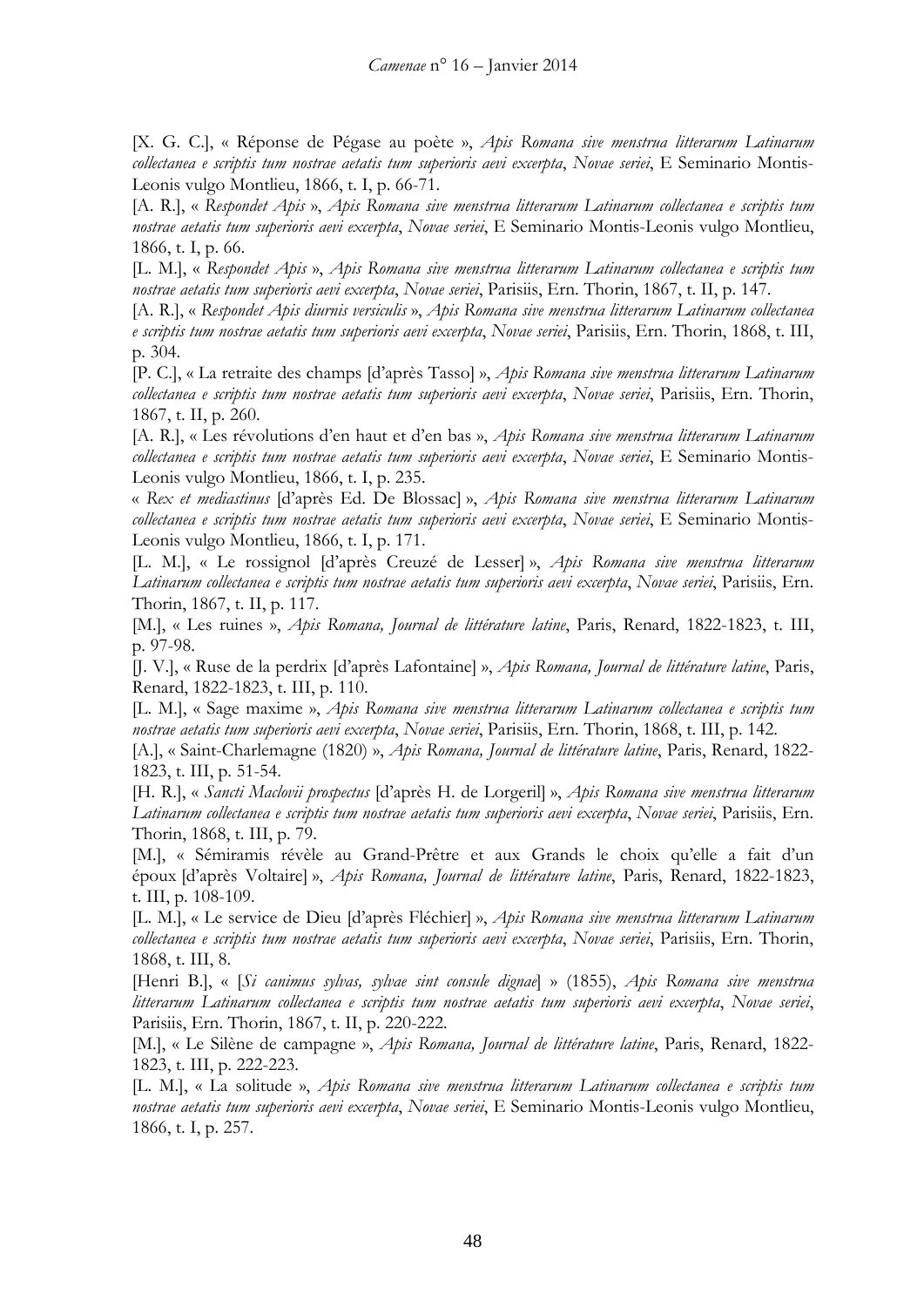[H. R.], « Solitudinis illecebrae [d'après A. Fradin] », *Apis Romana sive menstrua litterarum Latinarum collectanea e scriptis tum nostrae aetatis tum superioris aevi excerpta*, *Novae seriei*, E Seminario Montis-Leonis vulgo Montlieu, 1866, t. I, p. 331.

[J. L.], « Songe d'Athalie [d'après Racine] », *Apis Romana sive menstrua litterarum Latinarum collectanea e scriptis tum nostrae aetatis tum superioris aevi excerpta*, *Novae seriei*, Parisiis, Ern. Thorin, 1868, t. III, p. 76-77.

« Sophocle accuse par ses fils », *Apis Romana sive menstrua litterarum Latinarum collectanea e scriptis tum nostrae aetatis tum superioris aevi excerpta*, *Novae seriei*, E Seminario Montis-Leonis vulgo Montlieu, 1866, t. I, p. 290-292.

[A.], « Les souvenirs de collège », *Apis Romana, Journal de littérature latine*, Paris, Renard, 1822- 1823, t. III, p. 78-79.

[L. M.], « Souvenirs du mois de Marie », *Apis Romana sive menstrua litterarum Latinarum collectanea e scriptis tum nostrae aetatis tum superioris aevi excerpta*, *Novae seriei*, E Seminario Montis-Leonis vulgo Montlieu, 1866, t. I, p. 195-196.

[D.], « Le Souverain Pontife. Traduction », *Apis Romana sive menstrua litterarum Latinarum collectanea e scriptis tum nostrae aetatis tum superioris aevi excerpta*, *Novae seriei*, Parisiis, Ern. Thorin, 1867, t. II, p. 333.

[L. M.], « Le Souverain Pontife. Traduction », *Apis Romana sive menstrua litterarum Latinarum collectanea e scriptis tum nostrae aetatis tum superioris aevi excerpta*, *Novae seriei*, Parisiis, Ern. Thorin, 1867, t. II, p. 334.

[L. M.], « Stances attribuées à Mme Louise de France, religieuse Carmélite à Saint-Denis », *Apis Romana sive menstrua litterarum Latinarum collectanea e scriptis tum nostrae aetatis tum superioris aevi excerpta*, *Novae seriei*, Parisiis, Ern. Thorin, 1867, t. II, p. 264.

[L. M.], « Sur l'amitié [d'après Panard] », *Apis Romana sive menstrua litterarum Latinarum collectanea e scriptis tum nostrae aetatis tum superioris aevi excerpta*, *Novae seriei*, Parisiis, Ern. Thorin, 1868, t. III, p. 214.

[F. P.], « Sur la mort d'un pieux enfant », *Apis Romana sive menstrua litterarum Latinarum collectanea e scriptis tum nostrae aetatis tum superioris aevi excerpta*, *Novae seriei*, Parisiis, Ern. Thorin, 1867, t. II, p. 40.

[L. M.], « Sur les bienfaits [d'après Panard] », *Apis Romana sive menstrua litterarum Latinarum collectanea e scriptis tum nostrae aetatis tum superioris aevi excerpta*, *Novae seriei*, Parisiis, Ern. Thorin, 1868, t. III, p. 215.

[L. M.], « Sur Mercure », *Apis Romana sive menstrua litterarum Latinarum collectanea e scriptis tum nostrae aetatis tum superioris aevi excerpta*, *Novae seriei*, Parisiis, Ern. Thorin, 1868, t. III, p. 147.

[G. D.], « Sur une rose couronnée de mousse », *Apis Romana sive menstrua litterarum Latinarum collectanea e scriptis tum nostrae aetatis tum superioris aevi excerpta*, *Novae seriei*, Parisiis, Ern. Thorin, 1867, t. II, p. 3.

[C. D.], « Sur un juge boiteux », *Apis Romana, Journal de littérature latine*, Paris, Renard, 1822- 1823, t. III, p. 156.

[S. T.], « Sur un professeur de littérature qui ne trouvait rien de beau dans le lever du soleil vu du sommet d'une montagne », *Apis Romana sive menstrua litterarum Latinarum collectanea e scriptis tum nostrae aetatis tum superioris aevi excerpta*, *Novae seriei*, Parisiis, Ern. Thorin, 1867, t. II, p. 300.

[L. M.], « Sur Voltaire », *Apis Romana sive menstrua litterarum Latinarum collectanea e scriptis tum nostrae aetatis tum superioris aevi excerpta*, *Novae seriei*, Parisiis, Ern. Thorin, 1868, t. III, p. 215.

[A.], « Le tableau de Zeuxis », *Apis Romana, Journal de littérature latine*, Paris, Renard, 1822-1823, t. III, p. 280-281.

[L. M.], « Traduction de l'ode de Ronsard », *Apis Romana sive menstrua litterarum Latinarum collectanea e scriptis tum nostrae aetatis tum superioris aevi excerpta*, *Novae seriei*, Parisiis, Ern. Thorin, 1868, t. III, p. 225-226.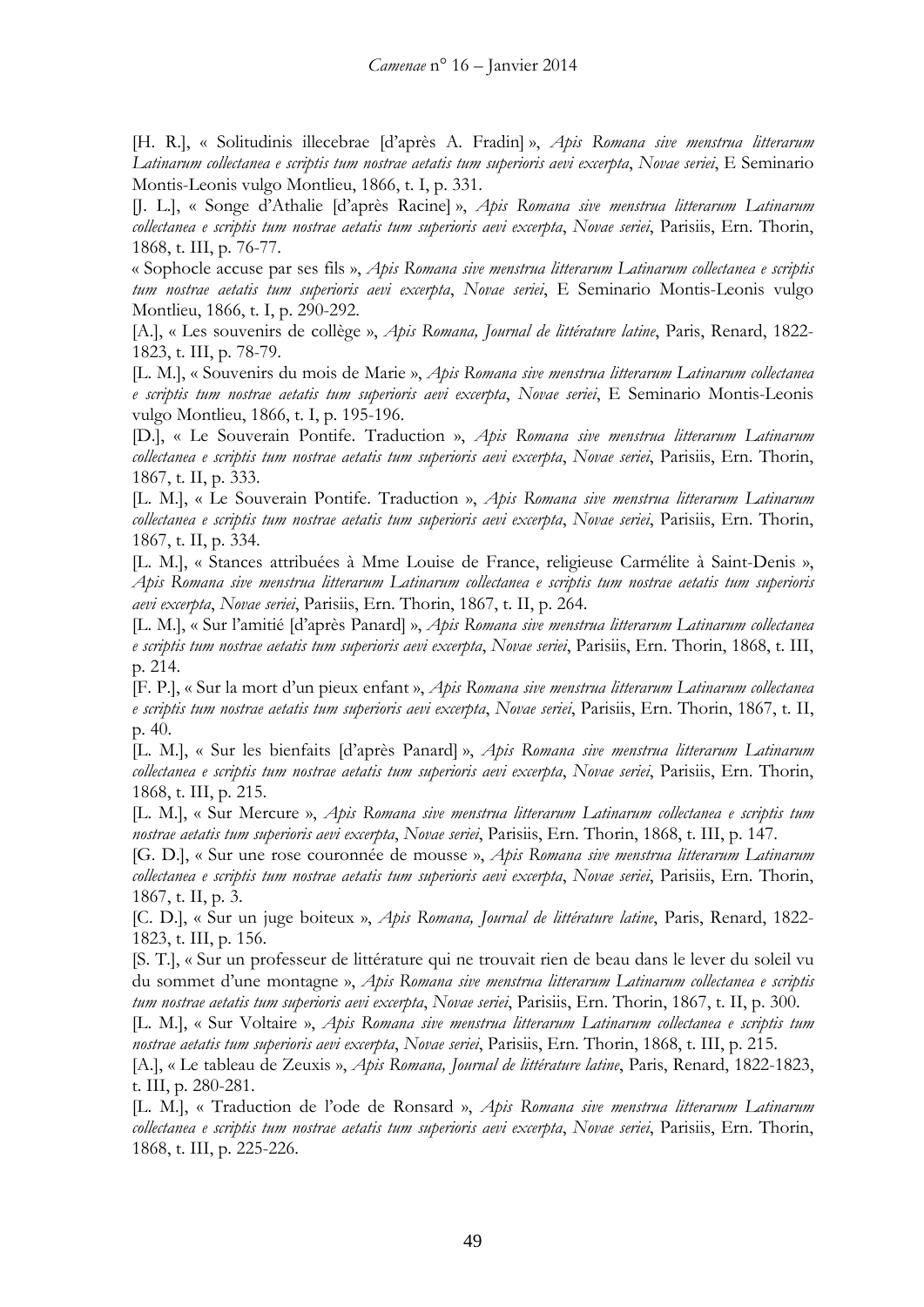[H. R.], « Traduction des proverbes anglais », *Apis Romana sive menstrua litterarum Latinarum collectanea e scriptis tum nostrae aetatis tum superioris aevi excerpta*, *Novae seriei*, E Seminario Montis-Leonis vulgo Montlieu, 1866, t. I, p. 63-64.

[L. M.], « Traduction des proverbes anglais », *Apis Romana sive menstrua litterarum Latinarum collectanea e scriptis tum nostrae aetatis tum superioris aevi excerpta*, *Novae seriei*, E Seminario Montis-Leonis vulgo Montlieu, 1866, t. I, p. 64.

[L. M.], « Traduction des proverbes chinois », *Apis Romana sive menstrua litterarum Latinarum collectanea e scriptis tum nostrae aetatis tum superioris aevi excerpta*, *Novae seriei*, E Seminario Montis-Leonis vulgo Montlieu, 1866, t. I, p. 254-255.

[Eugène], « Traduction d'une Épitaphe grecque découverte en 1819. Épitaphe de Phédrus de Sunium », *Apis Romana, Journal de littérature latine*, Paris, Renard, 1822-1823, t. III, p. 37.

[Abbé Eug. M.], « Traduction du psaume *Quare fremuerunt* », *Apis Romana sive menstrua litterarum Latinarum collectanea e scriptis tum nostrae aetatis tum superioris aevi excerpta*, *Novae seriei*, E Seminario Montis-Leonis vulgo Montlieu, 1866, t. I, p. 132-133.

[M. M.], « Traduction libre de la IIIe idylle du livre III », *Oeuvres poétiques de M. l*'*Abbé Augustin Rainguet […] publiées par l*'*association amicale des anciens élèves du Petit Séminarie de Montlieu*, Montlieu, Petit Séminaire, 1890, t. I, p. 278.

[A.], « Une scène de Sorbonne », *Apis Romana, Journal de littérature latine*, Paris, Renard, 1822- 1823, t. III, p. 106-107.

[A. R.], « Une faute ne va pas seule », *Apis Romana sive menstrua litterarum Latinarum collectanea e scriptis tum nostrae aetatis tum superioris aevi excerpta*, *Novae seriei*, E Seminario Montis-Leonis vulgo Montlieu, 1866, t. I, p. 15.

[M.], « Une scène du déluge (Tableau de M. Girodet, exposé en 1814] » », *Apis Romana, Journal de littérature latine*, Paris, Renard, 1822-1823, t. III, p. 28-29.

[H. R.], « Un mot bien touchant », *Apis Romana sive menstrua litterarum Latinarum collectanea e scriptis tum nostrae aetatis tum superioris aevi excerpta*, *Novae seriei*, E Seminario Montis-Leonis vulgo Montlieu, 1866, t. I, p. 172.

[A. B.], « Un orphelin à Marie », *Apis Romana sive menstrua litterarum Latinarum collectanea e scriptis tum nostrae aetatis tum superioris aevi excerpta*, *Novae seriei*, Parisiis, Ern. Thorin, 1867, t. II, p. 143.

[P. C.], « Un professeur à son ancien maître », *Apis Romana sive menstrua litterarum Latinarum collectanea e scriptis tum nostrae aetatis tum superioris aevi excerpta*, *Novae seriei*, Parisiis, Ern. Thorin, 1867, t. II, p. 44.

[P. C.], « Un poète à sa ville natale », *Apis Romana sive menstrua litterarum Latinarum collectanea e scriptis tum nostrae aetatis tum superioris aevi excerpta*, *Novae seriei*, Parisiis, Ern. Thorin, 1867, t. II, p. 296-297.

[A. R.], « Le valet bien avisé », *Apis Romana sive menstrua litterarum Latinarum collectanea e scriptis tum nostrae aetatis tum superioris aevi excerpta*, *Novae seriei*, E Seminario Montis-Leonis vulgo Montlieu, 1866, t. I, p. 227.

[A. R.], « Vers détachés », *Apis Romana sive menstrua litterarum Latinarum collectanea e scriptis tum nostrae aetatis tum superioris aevi excerpta*, *Novae seriei*, E Seminario Montis-Leonis vulgo Montlieu, 1866, t. I, p. 299.

[L. M.], « Vers détachés [d'après Corneille], *Apis Romana sive menstrua litterarum Latinarum collectanea e scriptis tum nostrae aetatis tum superioris aevi excerpta*, *Novae seriei*, E Seminario Montis-Leonis vulgo Montlieu, 1866, t. I, p. 334-335.

[L. M.], « Vers détachés. Traduction des *Flores ex S. Bernardo* », *Apis Romana sive menstrua litterarum Latinarum collectanea e scriptis tum nostrae aetatis tum superioris aevi excerpta*, *Novae seriei*, E Seminario Montis-Leonis vulgo Montlieu, 1866, t. I, p. 106-107.

[J. C.], « *Veturia ad Coriolanum* », *Apis Romana sive menstrua litterarum Latinarum collectanea e scriptis tum nostrae aetatis tum superioris aevi excerpta*, *Novae seriei*, Parisiis, Ern. Thorin, 1867, t. II, p. 42.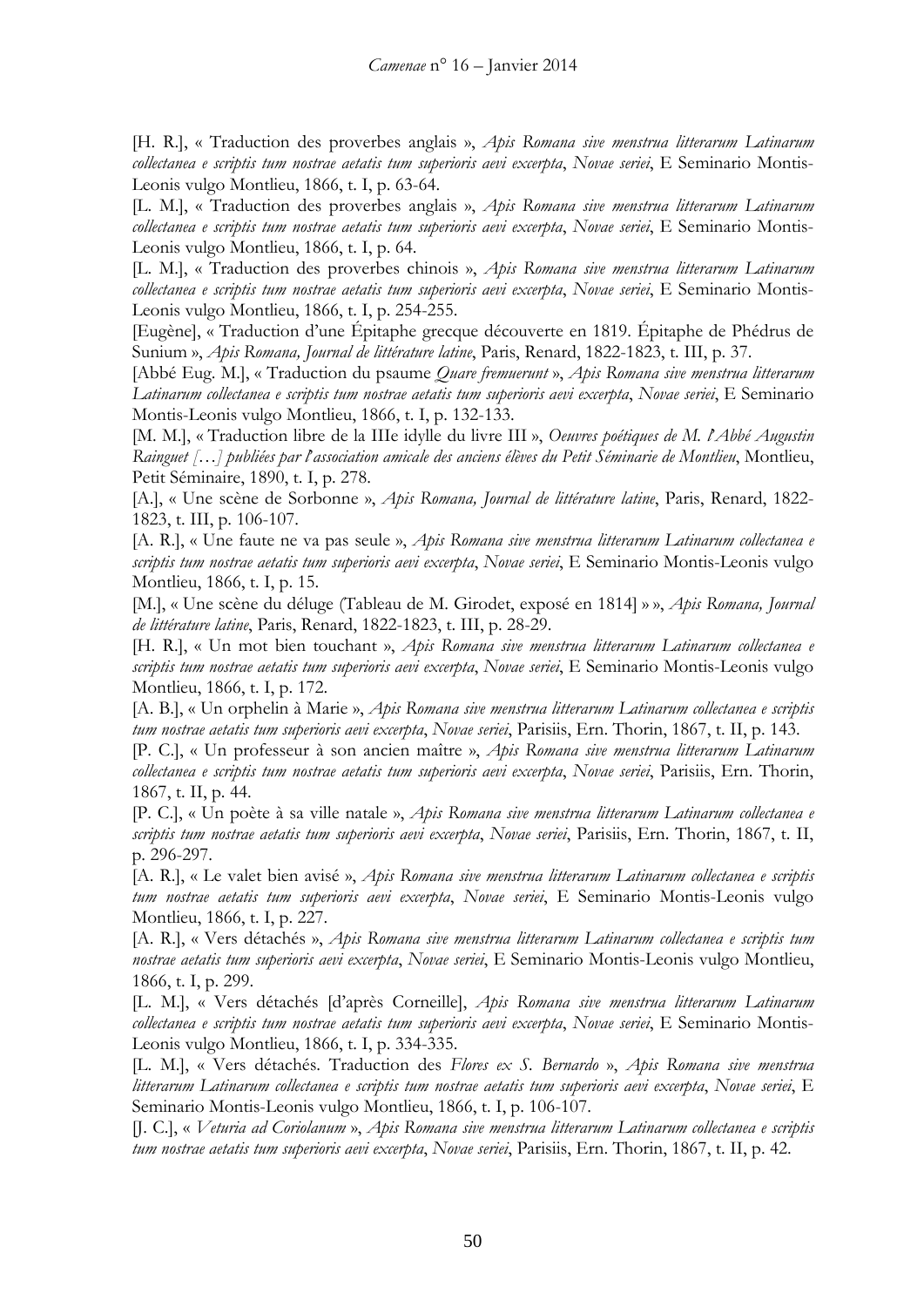[E. B.], « La vie » [d'après J. Maurice], *Apis Romana sive menstrua litterarum Latinarum collectanea e scriptis tum nostrae aetatis tum superioris aevi excerpta*, *Novae seriei*, Parisiis, Ern. Thorin, 1867, t. II, p. 110-113.

[A. R.], « La vie diminuée », *Apis Romana sive menstrua litterarum Latinarum collectanea e scriptis tum nostrae aetatis tum superioris aevi excerpta*, *Novae seriei*, E Seminario Montis-Leonis vulgo Montlieu, 1866, t. I, p. 235.

« Vœux de bonne année aux amis de l'*Apis Romana* », *Apis Romana sive menstrua litterarum Latinarum collectanea e scriptis tum nostrae aetatis tum superioris aevi excerpta*, *Novae seriei*, E Seminario Montis-Leonis vulgo Montlieu, 1866, t. I, p. 3-4.

[A. R.], « *Vota pro anno 1867* », *Apis Romana sive menstrua litterarum Latinarum collectanea e scriptis tum nostrae aetatis tum superioris aevi excerpta*, *Novae seriei*, Parisiis, Ern. Thorin, 1867, t. II, p. 1-2.

[P. C.], « Voyage de Douarnenez à Landerneau (Finistère) sur une nacelle. À M. Henri Chancerelle », *Apis Romana sive menstrua litterarum Latinarum collectanea e scriptis tum nostrae aetatis tum superioris aevi excerpta*, *Novae seriei*, Parisiis, Ern. Thorin, 1867, t. II, p. 102-106.

[J. C.], « Le voyage de la vie », *Apis Romana sive menstrua litterarum Latinarum collectanea e scriptis tum nostrae aetatis tum superioris aevi excerpta*, *Novae seriei*, Parisiis, Ern. Thorin, 1867, t. II, 42.

[M.], « Le voyageur », *Apis Romana, Journal de littérature latine*, Paris, Renard, 1822-1823, t. III, p. 148.

[A. R.], « La vraie amitié et la fausse », *Apis Romana sive menstrua litterarum Latinarum collectanea e scriptis tum nostrae aetatis tum superioris aevi excerpta*, *Novae seriei*, E Seminario Montis-Leonis vulgo Montlieu, 1866, t. I, p. 15.

[M. M.], « Le vrai sage », *Apis Romana sive menstrua litterarum Latinarum collectanea e scriptis tum nostrae aetatis tum superioris aevi excerpta*, *Novae seriei*, Parisiis, Ern. Thorin, 1868, t. III, p. 369.

ALEXANDRE, Charles : « *Ad Horatium alterum, Al. Chrys. Ferruccium* », *Apis Romana sive menstrua litterarum Latinarum collectanea e scriptis tum nostrae aetatis tum superioris aevi excerpta*, *Novae seriei*, E Seminario Montis-Leonis vulgo Montlieu, 1866, t. I, p. 165.

[« ALUSIUS »] : « Traduction latine [d'après Prince de Ponts] » , *Apis Romana sive menstrua litterarum Latinarum collectanea e scriptis tum nostrae aetatis tum superioris aevi excerpta*, *Novae seriei*, Parisiis, Ern. Thorin, 1868, t. III, p. 36.

ARNOUL, Albert : s. *Anthologies* : *Institution de Lanneau*.

ARNOUX, Jules-Joseph : s. *Anthologies* : *Institution de Lanneau.*

BADARD, Fr., « Inscription pour une croix élevée sur le bord d'un ruisseau », *Apis Romana sive menstrua litterarum Latinarum collectanea e scriptis tum nostrae aetatis tum superioris aevi excerpta*, *Novae seriei*, Parisiis, Ern. Thorin, 1867, t. II, p. 148.

BAUDELAIRE, Charles, *Cf.* Giampietro Marconi, *Baudelaire. Dalla* aemulatio *alla creazione*, Scriptores Latini, 22, Roma, 2006.

BOURDON [Lycée Charlemagne, Paris], « Imprécation de Satan », *Apis Romana, Journal de littérature latine*, Paris, Renard, 1822-1823, t. III, p. 154-155.

BOURGEAT, Étienne-Émile, s. *Anthologies* : *Institution de Lanneau*.

BOUTIER (Petit Séminaire de Mongazon), « *Ad R.R. Praesules* », *Apis Romana sive menstrua litterarum Latinarum collectanea e scriptis tum nostrae aetatis tum superioris aevi excerpta*, *Novae seriei*, E Seminario Montis-Leonis vulgo Montlieu, 1866, t. I, p. 7-10.

BOUVY, E. : « *Apis junior et imperita ad sorores* », *Apis Romana sive menstrua litterarum Latinarum collectanea e scriptis tum nostrae aetatis tum superioris aevi excerpta*, *Novae seriei*, Parisiis, Ern. Thorin, 1867, t. II, p. 209.

BRIGANDAT, (Léon) : « [*Te veterum monumenta juvat memoresque ruinas*] », *Apis Romana, Journal de littérature latine*, Paris, Renard, 1822-1823, t. III, p. 147-148 ; « L'amour maternel ou la mort de la princesse de Swarzemberg », *Apis Romana, Journal de littérature latine*, Paris, Renard, 1822- 1823, t. III, p. 170-172.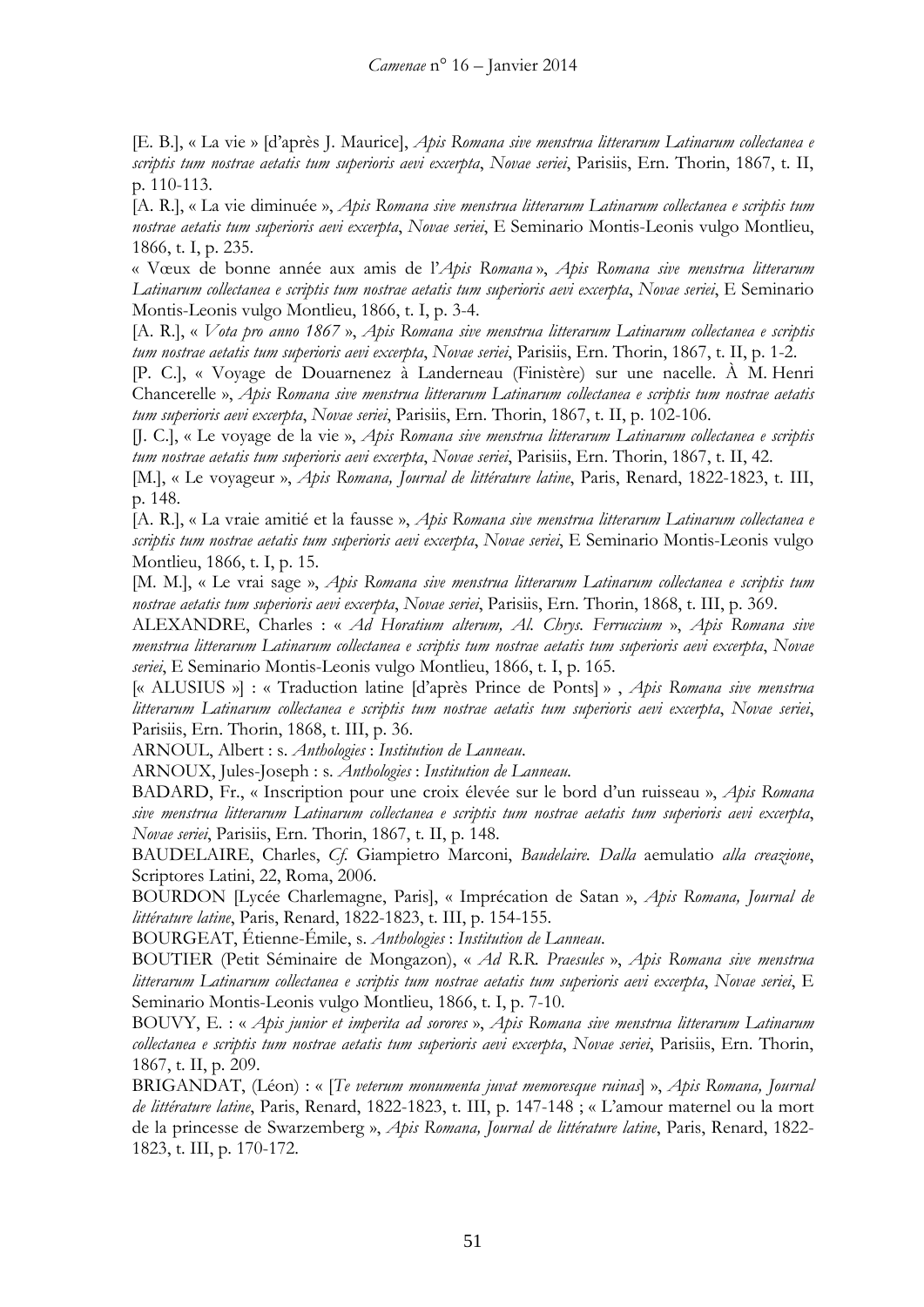BUTHOD, A. : *Quelques vers latins adressés à Sa Grandeur Monseigneur Pagis Évêque de Tarentaise avant son sacre. Suivis de deux Epîtres écrites à l*'*occasion de ces vers*, Moutiers, Imprimerie Cané Soeurs, 1882.

CARDAILHAC : « *Ad excellentissimum episcopum Cordubensem epistola dedicatoria* », *Apis Romana sive menstrua litterarum Latinarum collectanea e scriptis tum nostrae aetatis tum superioris aevi excerpta*, *Novae seriei*, Parisiis, Ern. Thorin, 1868, t. III, p. 291 ; « Archangelus Raphael », *Apis Romana sive menstrua litterarum Latinarum collectanea e scriptis tum nostrae aetatis tum superioris aevi excerpta*, *Novae seriei*, Parisiis, Ern. Thorin, 1868, t. III, p. 291-299.

CASTELLI-HERALDI, L. R., « Le cable transatlantique », *Apis Romana sive menstrua litterarum Latinarum collectanea e scriptis tum nostrae aetatis tum superioris aevi excerpta*, *Novae seriei*, Parisiis, Ern. Thorin, 1867, t. II, p. 72-73.

CHANCERELLE, P. , « Pensées du roi Stanislas », *Apis Romana sive menstrua litterarum Latinarum collectanea e scriptis tum nostrae aetatis tum superioris aevi excerpta*, *Novae seriei*, Parisiis, Ern. Thorin, 1868, t. III, p. 353.

CHAPPUYZI, V.-H., *Ad comitem de Chevigné, jocularium auctorem poematum, quibus titulus: Les contes rémois, quum ex suis ei fabulis unam, latino sermone translatam, mitteret, in Academia Parisiensi professor emeritus*, Chapuyzi, Reims, E. Luton, 1863.

CHIVOT, D., see Jalabert-Sacré, « Bibliographie intermédiaire », p. 267, on his *De inventione sermonis*. The translation of this poem, published in 1830, which is accompanied by notes, does not say a word about the author ; there is no « D. Chivot » in French biographical lexica to be found ; yet, the poem is of an outstanding quality and to me seems to belong to an earlier period. I wonder if the real author of this poem was not Marie-Antoine-François Chivot (1752 -1786), a professor at the Paris Collège de Montaigu, who after all spent his admittedly short life working on languages and their relationships to each other ; to my knowledge, he published at least one excellent Latin poem, which one can read in *Carmina D. Caroli Lebeau, in Collegio olim Grassinaeo Eloquentiae nec non in Regio professoris*, Parisiis, 1782, p. XXI-XXIV. More importantly, Marie-Antoine-François Chivot is indicated as the author of *De inventione sermonis* in Grégoire-d'Essigny, *Histoire de la ville de Roye, Département de la Somme*, Noyon, 1818, p. 393- 399 (p. 395, where an earlier posthumous edition, Paris, 1807, is mentioned) ; on Chivot, see also the short entry by M. Prevost in the *Dictionnaire de biographie française*, Paris, 1959, t. VIII, col. 1173.

CHIVOT, Marie-Antoine-François : s. Chivot, D.

CHOLLET, F., « Paraphrasis [d'après A. Alfrédy] », *Apis Romana sive menstrua litterarum Latinarum collectanea e scriptis tum nostrae aetatis tum superioris aevi excerpta*, *Novae seriei*, Parisiis, Ern. Thorin, 1867, t. II, p. 42.

CLEAUSE, SIDOINE, « Charade », *Apis Romana, Journal de littérature latine*, Paris, Renard, 1822-1823, t. III, p. 156.

CLOUET, baron L.-C., « À M. le directeur de l'Apis Romana », *Apis Romana sive menstrua litterarum Latinarum collectanea e scriptis tum nostrae aetatis tum superioris aevi excerpta*, *Novae seriei*, Parisiis, Ern. Thorin, 1867, t. II, p. 82.

COGNAIN, Ysaac, « À Monsieur Pierre Poisson, sieur de la Bodinière », *Apis Romana sive menstrua litterarum Latinarum collectanea e scriptis tum nostrae aetatis tum superioris aevi excerpta*, *Novae seriei*, Parisiis, Ern. Thorin, 1868, t. III, p. 81.

CORNET, François-Jules : s. *Anthologies* : *Institution de Lanneau.*

DAVELUY, Amédée, « *Quam sit vita nihil* », *Apis Romana, Journal de littérature latine*, Paris, Renard, 1822-1823, t. III, p. 75-77.

DELABARRE, Jean-Victor, « [Si cui forte libet veterum monumenta virorum] », *Apis Romana, Journal de littérature latine*, Paris, Renard, 1822-1823, t. III, p. 145-146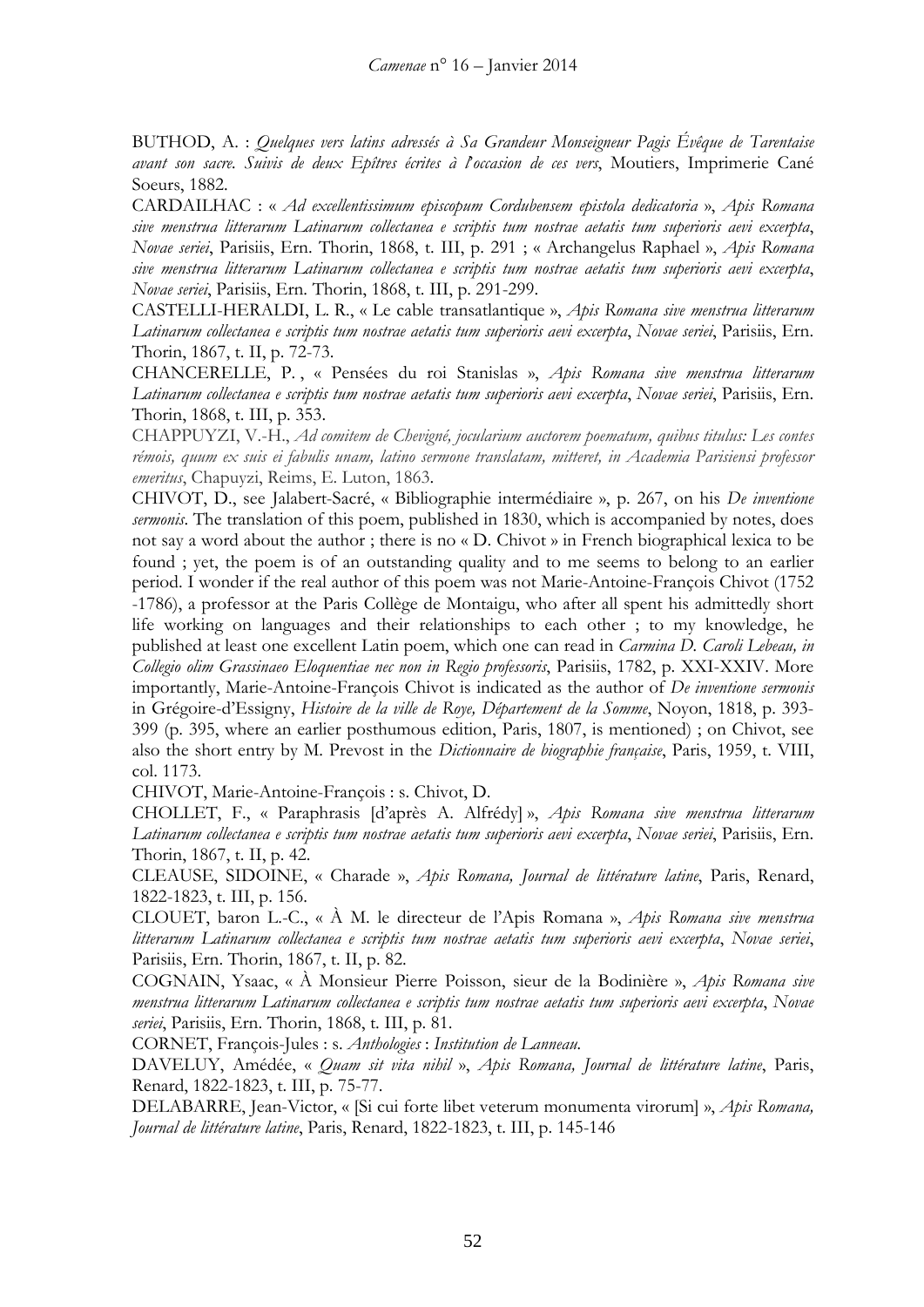DEWAILLY, Gustave, « La jeune captive [d'après A. Chénier], *Apis Romana, Journal de littérature latine*, Paris, Renard, 1822-1823, t. III, p. 80-82.

DIÈRES, Georges, « Parabole de la semence », *Apis Romana sive menstrua litterarum Latinarum collectanea e scriptis tum nostrae aetatis tum superioris aevi excerpta*, *Novae seriei*, E Seminario Montis-Leonis vulgo Montlieu, 1866, t. I, p. 33 ; « Le cheval de Job », *Apis Romana sive menstrua litterarum Latinarum collectanea e scriptis tum nostrae aetatis tum superioris aevi excerpta*, *Novae seriei*, E Seminario Montis-Leonis vulgo Montlieu, 1866, t. I, p. 225 ; « *Formica et cicada* », *Apis Romana sive menstrua litterarum Latinarum collectanea e scriptis tum nostrae aetatis tum superioris aevi excerpta*, *Novae seriei*, E Seminario Montis-Leonis vulgo Montlieu, 1866, t. I, p. 226 ; « Parabole des ouvriers », *Apis Romana sive menstrua litterarum Latinarum collectanea e scriptis tum nostrae aetatis tum superioris aevi excerpta*, *Novae seriei*, E Seminario Montis-Leonis vulgo Montlieu, 1866, t. I, p. 263- 264 ; « *Memorare* », *Apis Romana sive menstrua litterarum Latinarum collectanea e scriptis tum nostrae aetatis tum superioris aevi excerpta*, *Novae seriei*, Parisiis, Ern. Thorin, 1867, t. II, p. 19 ; « Paraphrase du Stabat », *Apis Romana sive menstrua litterarum Latinarum collectanea e scriptis tum nostrae aetatis tum superioris aevi excerpta*, *Novae seriei*, Parisiis, Ern. Thorin, 1867, t. II, 131-132 ; « La Résurrection. I Cor. XV, 51 », *Apis Romana sive menstrua litterarum Latinarum collectanea e scriptis tum nostrae aetatis tum superioris aevi excerpta*, *Novae seriei*, Parisiis, Ern. Thorin, 1867, t. II, p. 132 ; « Psaume 127, *Beati omnes* », *Apis Romana sive menstrua litterarum Latinarum collectanea e scriptis tum nostrae aetatis tum superioris aevi excerpta*, *Novae seriei*, Parisiis, Ern. Thorin, 1867, t. II, p. 263 ; « Merveilleux effets de l'amour divin. Traduction du chap. V de l'*Imit.,* liv. III », *Apis Romana sive menstrua litterarum Latinarum collectanea e scriptis tum nostrae aetatis tum superioris aevi excerpta*, *Novae seriei*, Parisiis, Ern. Thorin, 1868, t. III, p. 39-42 ; « Paraphrase de l'*Inviolata* », *Apis Romana sive menstrua litterarum Latinarum collectanea e scriptis tum nostrae aetatis tum superioris aevi excerpta*, *Novae seriei*, Parisiis, Ern. Thorin, 1868, t. III, p. 73 ; « Psaume 126 : Nisi *Dominus* », *Apis Romana sive menstrua litterarum Latinarum collectanea e scriptis tum nostrae aetatis tum superioris aevi excerpta*, *Novae seriei*, Parisiis, Ern. Thorin, 1868, t. III, p. 73-74 ; « Psaume 125 : *In convertendo* », *Apis Romana sive menstrua litterarum Latinarum collectanea e scriptis tum nostrae aetatis tum superioris aevi excerpta*, *Novae seriei*, Parisiis, Ern. Thorin, 1868, t. III, p. 80.

DIEU, Alfred, LECORNU, Adolphe, « L'eucharistie », *Apis Romana sive menstrua litterarum Latinarum collectanea e scriptis tum nostrae aetatis tum superioris aevi excerpta*, *Novae seriei*, Parisiis, Ern. Thorin, 1867, t. II, p. 70-71.

DOREZ, Paul, « Pygmalion et Galatée », *Apis Romana, Journal de littérature latine*, Paris, Renard, 1822-1823, t. III, p. 102-103.

DUCLOS, Dominique, « Les origines de la ville de Saint-Chamond », *Apis Romana sive menstrua litterarum Latinarum collectanea e scriptis tum nostrae aetatis tum superioris aevi excerpta*, *Novae seriei*, Parisiis, Ern. Thorin, 1867, t. II, p. 134-138.

DUGAS, Iwan, « *Puer Jesus in sinu Joseph dormiens* », *Apis Romana sive menstrua litterarum Latinarum collectanea e scriptis tum nostrae aetatis tum superioris aevi excerpta*, *Novae seriei*, Parisiis, Ern. Thorin, 1867, t. II, p. 75.

EDAN, B., « La gloire. A un poète exilé [d'après Delamartine] », *Apis Romana, Journal de littérature latine*, Paris, Renard, 1822-1823, t. III, p. 56-58.

ÉLIE DE BEAUMONT, C.-A.-Eugène, « Le baromètre », *Apis Romana, Journal de littérature latine*, Paris, Renard, 1822-1823, t. III, p. 5-6 ; « Achille à Agamemnon [d'après Racine] », *Apis Romana, Journal de littérature latine*, Paris, Renard, 1822-1823, t. III, p. 281.

ESTIENNE (Bar-le-Duc), « Martyr », *Apis Romana sive menstrua litterarum Latinarum collectanea e scriptis tum nostrae aetatis tum superioris aevi excerpta*, *Novae seriei*, Parisiis, Ern. Thorin, 1868, t. III, p. 209-211.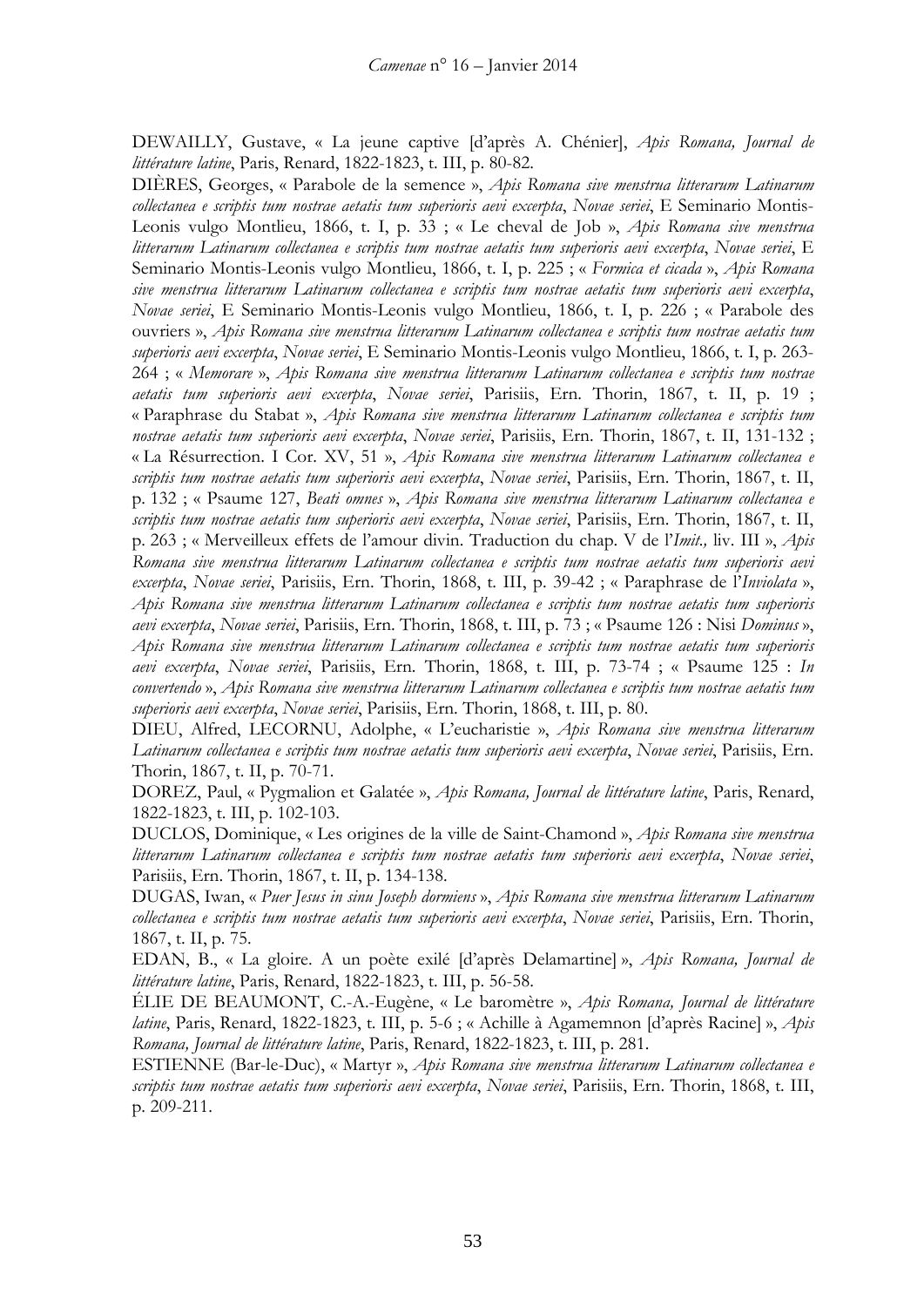FESQ, Francis, « Le génie des tempêtes [d'après La Harpe] », *Apis Romana sive menstrua litterarum Latinarum collectanea e scriptis tum nostrae aetatis tum superioris aevi excerpta*, *Novae seriei*, Parisiis, Ern. Thorin, 1868, t. III, p. 164-166.

FORGERIT, Ixile, « *Ad Catholicos* [d'après E. L. de Blossac] », *Apis Romana sive menstrua litterarum Latinarum collectanea e scriptis tum nostrae aetatis tum superioris aevi excerpta*, *Novae seriei*, E Seminario Montis-Leonis vulgo Montlieu, 1866, t. I, p. 35 ; « *Virgini Deiparae* [d'après Georges Garnier] », *Apis Romana sive menstrua litterarum Latinarum collectanea e scriptis tum nostrae aetatis tum superioris aevi excerpta*, *Novae seriei*, E Seminario Montis-Leonis vulgo Montlieu, 1866, t. I, p. 139. GAYOT, « *Mariae Antoniae, Gallorum reginae, ad sororem Elisabeth ultima verba* », *Apis Romana, Journal de littérature latine*, Paris, Renard, 1822-1823, t. III, p. 26-27.

GÉRARDIN, Henri, « Moïse sauvé des eaux », *Apis Romana sive menstrua litterarum Latinarum collectanea e scriptis tum nostrae aetatis tum superioris aevi excerpta*, *Novae seriei*, Parisiis, Ern. Thorin, 1868, t. III, p. 238.

GÉROMONT, Henri, « *Ecloga. David, pastor et vates, coram aliis pastoribus, orbis originem canit* », *Apis Romana sive menstrua litterarum Latinarum collectanea e scriptis tum nostrae aetatis tum superioris aevi excerpta*, *Novae seriei*, Parisiis, Ern. Thorin, 1867, t. II, p. 197-201.

GIBAULT, Louis, « Le théorème de Thalès », *Apis Romana sive menstrua litterarum Latinarum collectanea e scriptis tum nostrae aetatis tum superioris aevi excerpta*, *Novae seriei*, Parisiis, Ern. Thorin, 1868, t. III, p. 38.

GIBON, A., « Trait du Cymbre qui veut tuer Marius », *Apis Romana, Journal de littérature latine*, Paris, Renard, 1822-1823, t. III, p. 173-174.

GRANCHER, Jean-Claude, « Les vœux d'un célibataire », *Apis Romana, Journal de littérature latine*, Paris, Renard, 1822-1823, t. III, p. 84 ; « Mort d'un ivrogne », *Apis Romana, Journal de littérature latine*, Paris, Renard, 1822-1823, t. III, p. 132.

GROGNIER, E. : s. Prost, E.

HALLEZ, Louis-Joseph, *Chants sacrés du matin et du soir. Essais de poésie française et latine par un peintre français*. L.D.J.H., Tours, Alfred Mame et fils, 1870 (Latin poems on p. 107-245) ; « *Christo regi et sancto Petro* », *Apis Romana sive menstrua litterarum Latinarum collectanea e scriptis tum nostrae aetatis tum superioris aevi excerpta*, *Novae seriei*, Parisiis, Ern. Thorin, 1867, t. II, p. 294-295 ; « *Psalmi eucharistici* », *Apis Romana sive menstrua litterarum Latinarum collectanea e scriptis tum nostrae aetatis tum superioris aevi excerpta*, *Novae seriei*, Parisiis, Ern. Thorin, 1868, t. III, p. 18-19 ; « *Psalmus eucharisticus III. In festo S. Joseph 1867* », *Apis Romana sive menstrua litterarum Latinarum collectanea e scriptis tum nostrae aetatis tum superioris aevi excerpta*, *Novae seriei*, Parisiis, Ern. Thorin, 1868, t. III, p. 72-73 ; « Inscriptions », *Apis Romana sive menstrua litterarum Latinarum collectanea e scriptis tum nostrae aetatis tum superioris aevi excerpta*, *Novae seriei*, Parisiis, Ern. Thorin, 1868, t. III, p. 74-75 ; « Courtes pensées et prières », *Apis Romana sive menstrua litterarum Latinarum collectanea e scriptis tum nostrae aetatis tum superioris aevi excerpta*, *Novae seriei*, Parisiis, Ern. Thorin, 1868, t. III, p. 75-76 ; « *Canticum diurnum* », *Apis Romana sive menstrua litterarum Latinarum collectanea e scriptis tum nostrae aetatis tum superioris aevi excerpta*, *Novae seriei*, Parisiis, Ern. Thorin, 1868, t. III, p. 115- 116 ; « *Christo Domino Salvatori et reparatori* », *Apis Romana sive menstrua litterarum Latinarum collectanea e scriptis tum nostrae aetatis tum superioris aevi excerpta*, *Novae seriei*, Parisiis, Ern. Thorin, 1868, t. III, p. 129 ; « *Coeli terraeque desiderio et amori Christo Domino. Poetae Christiani vota* », *Apis Romana sive menstrua litterarum Latinarum collectanea e scriptis tum nostrae aetatis tum superioris aevi excerpta*, *Novae seriei*, Parisiis, Ern. Thorin, 1868, t. III, p. 143 ; « *Ad Spiritum sanctum* », *Apis Romana sive menstrua litterarum Latinarum collectanea e scriptis tum nostrae aetatis tum superioris aevi excerpta*, *Novae seriei*, Parisiis, Ern. Thorin, 1868, t. III, p. 175-176 ; « *Oratio pro beneplacito Dei perficiendo* », *Apis Romana sive menstrua litterarum Latinarum collectanea e scriptis tum nostrae aetatis tum superioris aevi excerpta*, *Novae seriei*, Parisiis, Ern. Thorin, 1868, t. III, p. 194 ; « *Ex diversis scripturae locis preculae* », *Apis Romana sive menstrua litterarum Latinarum collectanea e scriptis tum nostrae aetatis*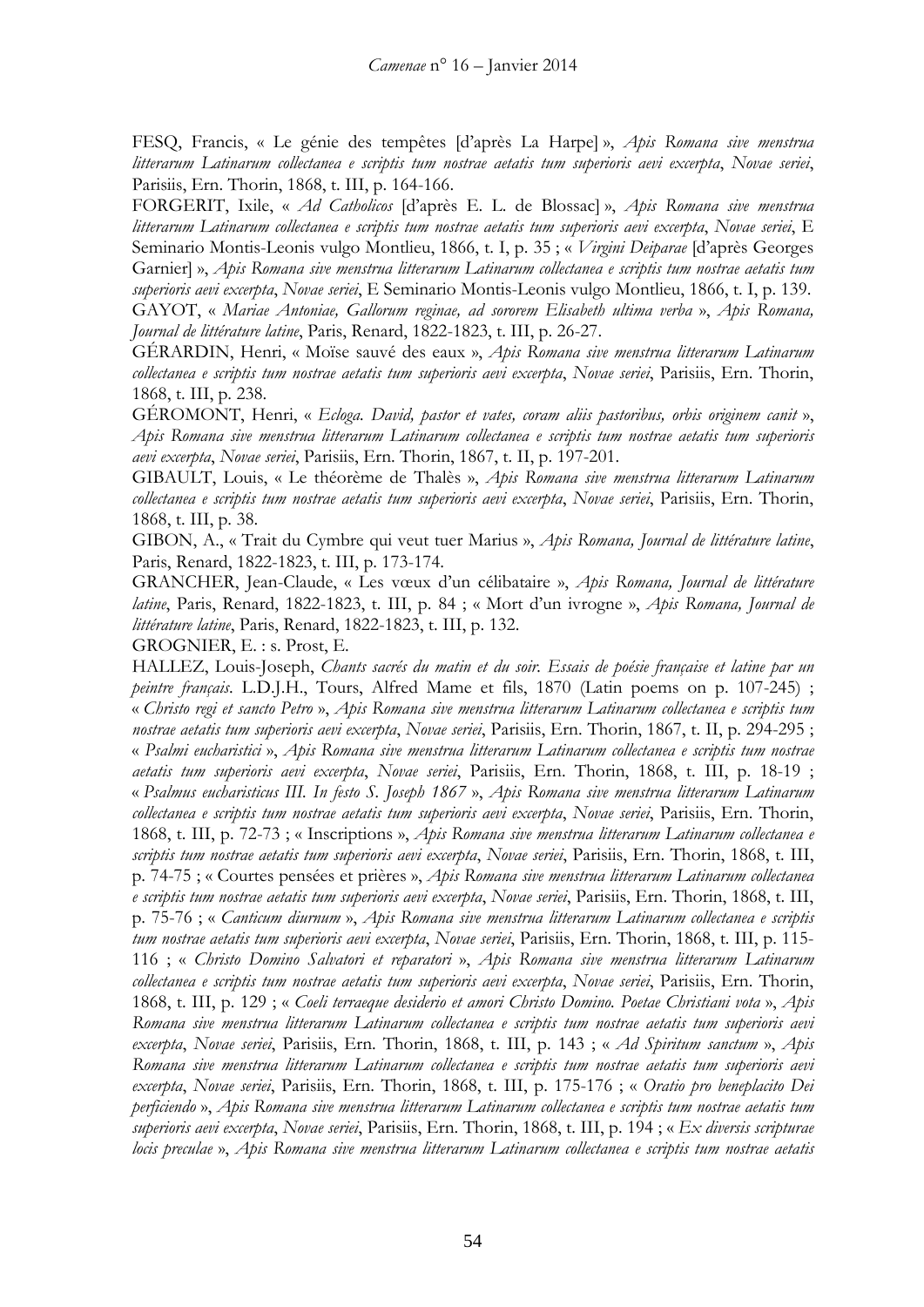*tum superioris aevi excerpta*, *Novae seriei*, Parisiis, Ern. Thorin, 1868, t. III, p. 257 ; « *Invocationes diversae* », *Apis Romana sive menstrua litterarum Latinarum collectanea e scriptis tum nostrae aetatis tum superioris aevi excerpta*, *Novae seriei*, Parisiis, Ern. Thorin, 1868, t. III, p. 328-329 ; « *O Emmanuel, rex et legifer noster* », *Apis Romana sive menstrua litterarum Latinarum collectanea e scriptis tum nostrae aetatis tum superioris aevi excerpta*, *Novae seriei*, Parisiis, Ern. Thorin, 1868, t. III, p. 356-357 ; « *O Adonai, et dux domus Israel* », *Apis Romana sive menstrua litterarum Latinarum collectanea e scriptis tum nostrae aetatis tum superioris aevi excerpta*, *Novae seriei*, Parisiis, Ern. Thorin, 1868, t. III, p. 357-358 ; « *Rure* », *Apis Romana sive menstrua litterarum Latinarum collectanea e scriptis tum nostrae aetatis tum superioris aevi excerpta*, *Novae seriei*, Parisiis, Ern. Thorin, 1868, t. III, p. 358.

JAUFFRET, Adolphe : « *Laternae magicae spectaculum* », *Apis Romana sive menstrua litterarum Latinarum collectanea e scriptis tum nostrae aetatis tum superioris aevi excerpta*, *Novae seriei*, Parisiis, Ern. Thorin, 1868, t. III, p. 42-44 ; « Deux fables de Jauffret », *Apis Romana sive menstrua litterarum Latinarum collectanea e scriptis tum nostrae aetatis tum superioris aevi excerpta*, *Novae seriei*, Parisiis, Ern. Thorin, 1868, t. III, p. 334-339.

JEANGEOT, J.-Cl. : « *Puer et genitrix moriens die natalis Domini* », *Apis Romana sive menstrua litterarum Latinarum collectanea e scriptis tum nostrae aetatis tum superioris aevi excerpta*, *Novae seriei*, Parisiis, Ern. Thorin, 1868, t. III, p. 36-38 ; « Les adieux de Jeanne d'Arc », *Apis Romana sive menstrua litterarum Latinarum collectanea e scriptis tum nostrae aetatis tum superioris aevi excerpta*, *Novae seriei*, Parisiis, Ern. Thorin, 1868, t. III, p. 176-177.

LABOISSIÈRE (Lycée Napoléon, Paris) : « L'amour maternel ou la mort de la princesse de Swarzemberg », *Apis Romana, Journal de littérature latine*, Paris, Renard, 1822-1823, t. III, p. 172- 173.

LALLIER, Louis-Célestin : « Les ruines », *Apis Romana, Journal de littérature latine*, Paris, Renard, 1822-1823, t. III, p. 98-100 ; *cf.* Laurentie, « Homère. – Les vers latins. – L'Abbé Lallier. – M. Duruy. – À quoi bon les humanités », *Apis Romana sive menstrua litterarum Latinarum collectanea e scriptis tum nostrae aetatis tum superioris aevi excerpta*, *Novae seriei*, Parisiis, Ern. Thorin, 1867, t. II, p. 315-320.

LAUZY : « Le serpent à sonnettes et le soldat du Canada », *Apis Romana, Journal de littérature latine*, Paris, Renard, 1822-1823, t. III, p. 27-28.

LÉCLUSE, Fleury de : *La Batrachomyomachie, ou le combat des rats et des grenouilles, en quatre langues, grecque ancienne et moderne, latine et française, publiée par Fl. Lécluse*, Toulouse, imprimerie de Vieusseux, 1829. The translation in Latin verses is Lécluse's, p. 3 : « […] un petit poème grec, que nous avons traduit en vers Latins » ; *Essai d*'*un Télémaque polyglotte ; ou les aventures du fils d*'*Ulysse, publiées en langues française, grecque-moderne, arménienne ; italienne, espagnole, portugaise ; anglaise, allemande, hollandaise ; russe, polonaise, illyrienne : avec une traduction en vers grecs et latins par Fleury Lécluse*, Paris, J.-M. Eberhart, Th. Barrois fils, 1812. *Cf.* p. 13 : « Je me propose, en outre, pour ne pas me borner au rôle d'éditeur, de mettre au jour deux de mes traductions ; l'une dans la langue d'Homère, l'autre dans celle de Virgile ». This is in a fact a prospectus for a work that was never published, as far as I know. It contains (on unnumbered pages) two samples of Lécluse's translation of Fénélon : one is a fragment on *Amphitrite* (38 hexameter lines), to which Lécluse added the corresponding translation of « St.V. », no doubt Stephanus Viel (*cf.* Jalabert-Sacré, « Bibliographie intermédiaire », p. 303), to enable the reader to compare both ; the other is entitled *Telemachus* (15 hexameter lines).

LANGUILLON, Pierre-Eugène, s. *Anthologies* : *Institution de Lanneau.*

LAURENT, Désiré, *In honorem Caroli Francisci Lhomond, cui statua in oppido Calnis aere conlato posita est, anno Domini MDCCCCLX, quarto Kal. Jun.*, Paris, Remquet, 1860. *Cf*. J. Quicherat, *Histoire de Sainte Barbe, Collège, Communauté, Institution*, Paris, 1864, t. III, p. 272.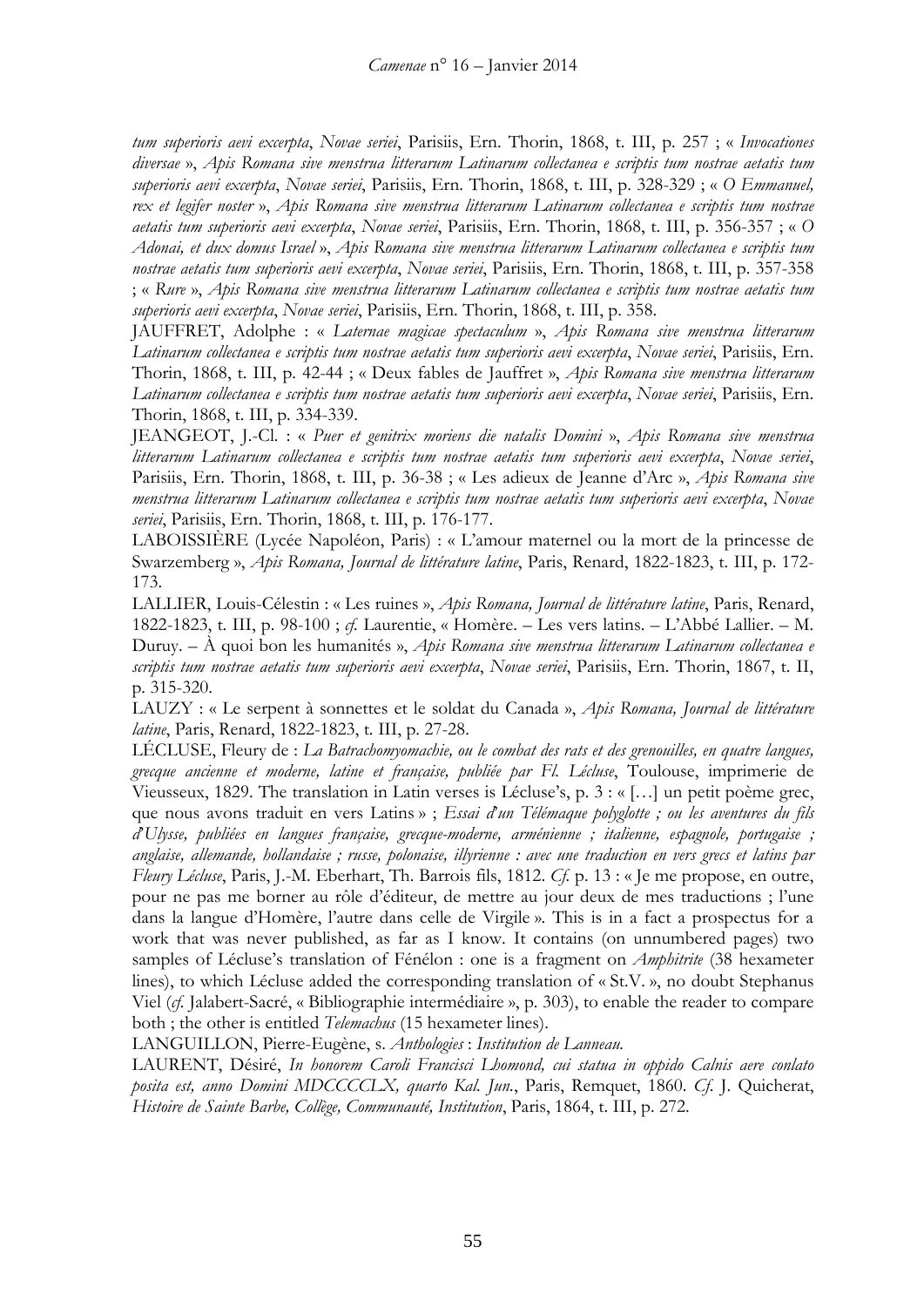LAVALETTE, J. : « L'âne [d'après Delille] », *Apis Romana sive menstrua litterarum Latinarum collectanea e scriptis tum nostrae aetatis tum superioris aevi excerpta*, *Novae seriei*, Parisiis, Ern. Thorin, 1868, t. III, p. 134-135.

LECOUTURIER : « Descente des Français dans le Vésuve », *Apis Romana, Journal de littérature latine*, Paris, Renard, 1822-1823, t. III, p. 217-218.

LECORNU, Adolphe : s. Dieu, Alfred.

LEMOINE, J.-Zach : s. *Anthologies* : *Institution de Lanneau.*

LÉPINE, Alphonse : « Traduction des proverbes chinois », *Apis Romana sive menstrua litterarum Latinarum collectanea e scriptis tum nostrae aetatis tum superioris aevi excerpta*, *Novae seriei*, E Seminario Montis-Leonis vulgo Montlieu, 1866, t. I, p. 255 ; « Maximes », *Apis Romana sive menstrua litterarum Latinarum collectanea e scriptis tum nostrae aetatis tum superioris aevi excerpta*, *Novae seriei*, E Seminario Montis-Leonis vulgo Montlieu, 1866, t. I, p. 199-200 ; « Le lion de l'Atlas [d'après Th. Gautier] », *Apis Romana sive menstrua litterarum Latinarum collectanea e scriptis tum nostrae aetatis tum superioris aevi excerpta*, *Novae seriei*, E Seminario Montis-Leonis vulgo Montlieu, 1866, t. I, p. 292-293 ; « Le géant – gigas [d'après V. Hugo] », *Apis Romana sive menstrua litterarum Latinarum collectanea e scriptis tum nostrae aetatis tum superioris aevi excerpta*, *Novae seriei*, Parisiis, Ern. Thorin, 1867, t. II, p. 8-11 ; « *Arabs ad equum suum* [d'après J. Reboul] », *Apis Romana sive menstrua litterarum Latinarum collectanea e scriptis tum nostrae aetatis tum superioris aevi excerpta*, *Novae seriei*, Parisiis, Ern. Thorin, 1867, t. II, p. 48 ; « Le papillon [d'après Lamartine] », *Apis Romana sive menstrua litterarum Latinarum collectanea e scriptis tum nostrae aetatis tum superioris aevi excerpta*, *Novae seriei*, Parisiis, Ern. Thorin, 1867, t. II, p. 144-145 ; « L'exposition universelle de 1867 », *Apis Romana sive menstrua litterarum Latinarum collectanea e scriptis tum nostrae aetatis tum superioris aevi excerpta*, *Novae seriei*, Parisiis, Ern. Thorin, 1867, t. II, p. 259.

LE VAVASSEUR, Gustave [?] : « *Ad Pium IX* », *Apis Romana sive menstrua litterarum Latinarum collectanea e scriptis tum nostrae aetatis tum superioris aevi excerpta*, *Novae seriei*, Parisiis, Ern. Thorin, 1868, t. III, p. 236-237.

LUCE DE LANCIVAL, Jean-Charles-Julien : « Héroisme du chevalier d'Assas », *Apis Romana, Journal de littérature latine*, Paris, Renard, 1822-1823, t. III, p. 1-3.

[« LUIGI-CARLO »] : « Demande de réabonnement », *Apis Romana sive menstrua litterarum Latinarum collectanea e scriptis tum nostrae aetatis tum superioris aevi excerpta*, *Novae seriei*, Parisiis, Ern. Thorin, 1868, t. III, p. 19.

MARY, Henry : « Autel de Marie [d'après Abbé Forget] », *Apis Romana sive menstrua litterarum Latinarum collectanea e scriptis tum nostrae aetatis tum superioris aevi excerpta*, *Novae seriei*, E Seminario Montis-Leonis vulgo Montlieu, 1866, t. I, p. 197-198.

MONET (« curé de Vesancy ») : « *David, bucolicum carmen* », *Apis Romana sive menstrua litterarum Latinarum collectanea e scriptis tum nostrae aetatis tum superioris aevi excerpta*, *Novae seriei*, Parisiis, Ern. Thorin, 1867, t. II, p. 193-197 ; « *De caritate* [d'après Chervin aîné] », *Apis Romana sive menstrua litterarum Latinarum collectanea e scriptis tum nostrae aetatis tum superioris aevi excerpta*, *Novae seriei*, Parisiis, Ern. Thorin, 1868, t. III, p. 17.

MOREAU, Marcellin : « L'écolier américain [d'après Joseph Alexis Sabbaton] », *Apis Romana sive menstrua litterarum Latinarum collectanea e scriptis tum nostrae aetatis tum superioris aevi excerpta*, *Novae seriei*, Parisiis, Ern. Thorin, 1868, t. III, p. 110-111.

MORIN, J., « Mariae nomen », *Apis Romana sive menstrua litterarum Latinarum collectanea e scriptis tum nostrae aetatis tum superioris aevi excerpta*, *Novae seriei*, Parisiis, Ern. Thorin, 1868, t. III, p. 176. MUSSET , Alfred de, s. Sainte-Beuve.

NAUDET : « Mort de J.-B. Rousseau, [d'après Lefranc de Pompignan] », *Apis Romana, Journal de littérature latine*, Paris, Renard, 1822-1823, t. III, p. 83-84.

PARIS, Albert : « *Ambo anni* », *Apis Romana sive menstrua litterarum Latinarum collectanea e scriptis tum nostrae aetatis tum superioris aevi excerpta*, *Novae seriei*, Parisiis, Ern. Thorin, 1868, t. III, p. 35.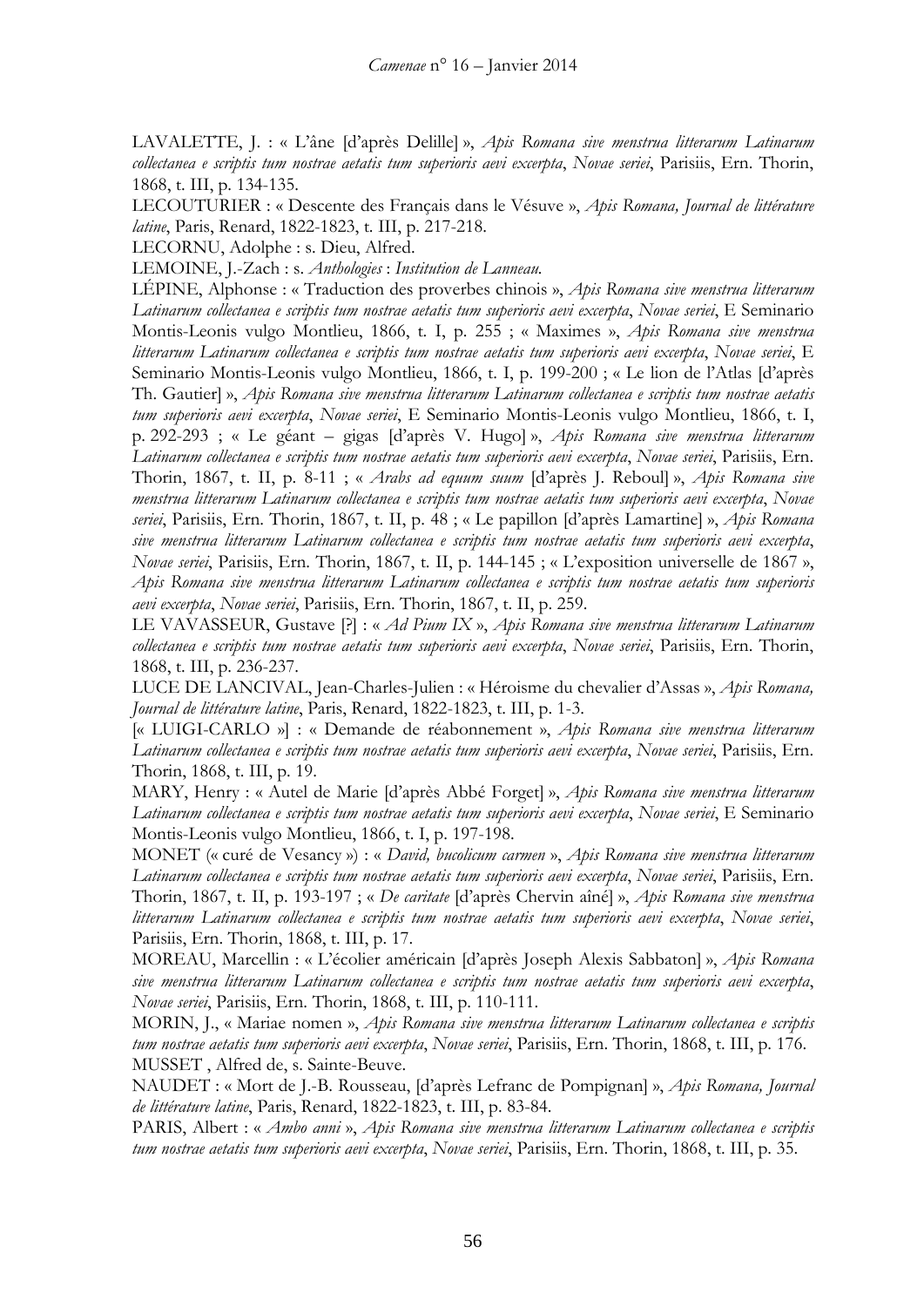PINOY, Émile : « *Campana* », *Apis Romana sive menstrua litterarum Latinarum collectanea e scriptis tum nostrae aetatis tum superioris aevi excerpta*, *Novae seriei*, E Seminario Montis-Leonis vulgo Montlieu, 1866, t. I, p. 268.

PORTE, Edmond : « *Sancti Gregorii Nazianzeni somnium* », *Apis Romana sive menstrua litterarum Latinarum collectanea e scriptis tum nostrae aetatis tum superioris aevi excerpta*, *Novae seriei*, Parisiis, Ern. Thorin, 1867, t. II, p. 101.

PROST, E. – E. GROGNIER : « Les origines du collège de la Seyne-sur-Mer (Var) », *Apis Romana sive menstrua litterarum Latinarum collectanea e scriptis tum nostrae aetatis tum superioris aevi excerpta*, *Novae seriei*, Parisiis, Ern. Thorin, 1868, t. III, p. 117-118.

QUEVAL, (Abbé) : « *Mariae laudes* », *Apis Romana sive menstrua litterarum Latinarum collectanea e scriptis tum nostrae aetatis tum superioris aevi excerpta*, *Novae seriei*, E Seminario Montis-Leonis vulgo Montlieu, 1866, t. I, p. 4-7

RENAULT, L. : « *Oidium Tuckeri* », *Apis Romana sive menstrua litterarum Latinarum collectanea e scriptis tum nostrae aetatis tum superioris aevi excerpta*, *Novae seriei*, E Seminario Montis-Leonis vulgo Montlieu, 1866, t. I, p. 353-354.

RENAUT, Émile, J.-A. Lisle, *Inauguration du petit collège de Sainte-Barbe à Fontenay-aux-Roses, 12 mai 1852*, Paris, Duverger, 1852. Contains a Latin ode by É. Renaut, part of which is quoted in Quicherat, *Histoire*, p. 322-326.

RETTMEYER, Louis [Lycée de Montpellier], « *Rex alnorum* [d'après Goethe] », *Apis Romana sive menstrua litterarum Latinarum collectanea e scriptis tum nostrae aetatis tum superioris aevi excerpta*, *Novae seriei*, E Seminario Montis-Leonis vulgo Montlieu, 1866, t. I, p. 205 ; « Édith au cou de cygnet après la bataille d'Hastings », *Apis Romana sive menstrua litterarum Latinarum collectanea e scriptis tum nostrae aetatis tum superioris aevi excerpta*, *Novae seriei*, E Seminario Montis-Leonis vulgo Montlieu, 1866, t. I, p. 262-263.

RIGAUD, L. T. [Lanquais], « La pipe », *Apis Romana sive menstrua litterarum Latinarum collectanea e scriptis tum nostrae aetatis tum superioris aevi excerpta*, *Novae seriei*, E Seminario Montis-Leonis vulgo Montlieu, 1866, t. I, p. 13-14 ; « Le trompeur trompé », *Apis Romana sive menstrua litterarum Latinarum collectanea e scriptis tum nostrae aetatis tum superioris aevi excerpta*, *Novae seriei*, E Seminario Montis-Leonis vulgo Montlieu, 1866, t. I, p. 45 ; « *In tabacum. Palinodia* », *Apis Romana sive menstrua litterarum Latinarum collectanea e scriptis tum nostrae aetatis tum superioris aevi excerpta*, *Novae seriei*, E Seminario Montis-Leonis vulgo Montlieu, 1866, t. I, p. 141-143 ; « *Ad D. Aloys. Chrys. Ferruccium cuius hortum hoc vere ultimo depopulatae sunt cochleae* », *Apis Romana sive menstrua litterarum Latinarum collectanea e scriptis tum nostrae aetatis tum superioris aevi excerpta*, *Novae seriei*, E Seminario Montis-Leonis vulgo Montlieu, 1866, t. I, p. 258-259 ; « L'idylle [d'après Boileau] », *Apis Romana sive menstrua litterarum Latinarum collectanea e scriptis tum nostrae aetatis tum superioris aevi excerpta*, *Novae seriei*, E Seminario Montis-Leonis vulgo Montlieu, 1866, t. I, p. 325- 326 ; « Ode à M. le vicomte de Gourgues », *Apis Romana sive menstrua litterarum Latinarum collectanea e scriptis tum nostrae aetatis tum superioris aevi excerpta*, *Novae seriei*, E Seminario Montis-Leonis vulgo Montlieu, 1866, t. I, p. 327-329 ; « À un satyrique », *Apis Romana sive menstrua litterarum Latinarum collectanea e scriptis tum nostrae aetatis tum superioris aevi excerpta*, *Novae seriei*, E Seminario Montis-Leonis vulgo Montlieu, 1866, t. I, p. 337 ; « La statue de Voltaire », *Apis Romana sive menstrua litterarum Latinarum collectanea e scriptis tum nostrae aetatis tum superioris aevi excerpta*, *Novae seriei*, Parisiis, Ern. Thorin, 1867, t. II, p. 98 ; « *De charitate* », *Apis Romana sive menstrua litterarum Latinarum collectanea e scriptis tum nostrae aetatis tum superioris aevi excerpta*, *Novae seriei*, Parisiis, Ern. Thorin, 1868, t. III, p. 66-67 ; « Mes adieux aux délicieuses campagnes de Felletin, et à mes condisciples, l'année de ma philosophie », *Apis Romana sive menstrua litterarum Latinarum collectanea e scriptis tum nostrae aetatis tum superioris aevi excerpta*, *Novae seriei*, Parisiis, Ern. Thorin, 1868, t. III, p. 67-68 ; « *Ad meam sororem* », *Apis Romana sive menstrua litterarum Latinarum collectanea e scriptis tum nostrae aetatis tum superioris aevi excerpta*, *Novae seriei*, Parisiis, Ern. Thorin,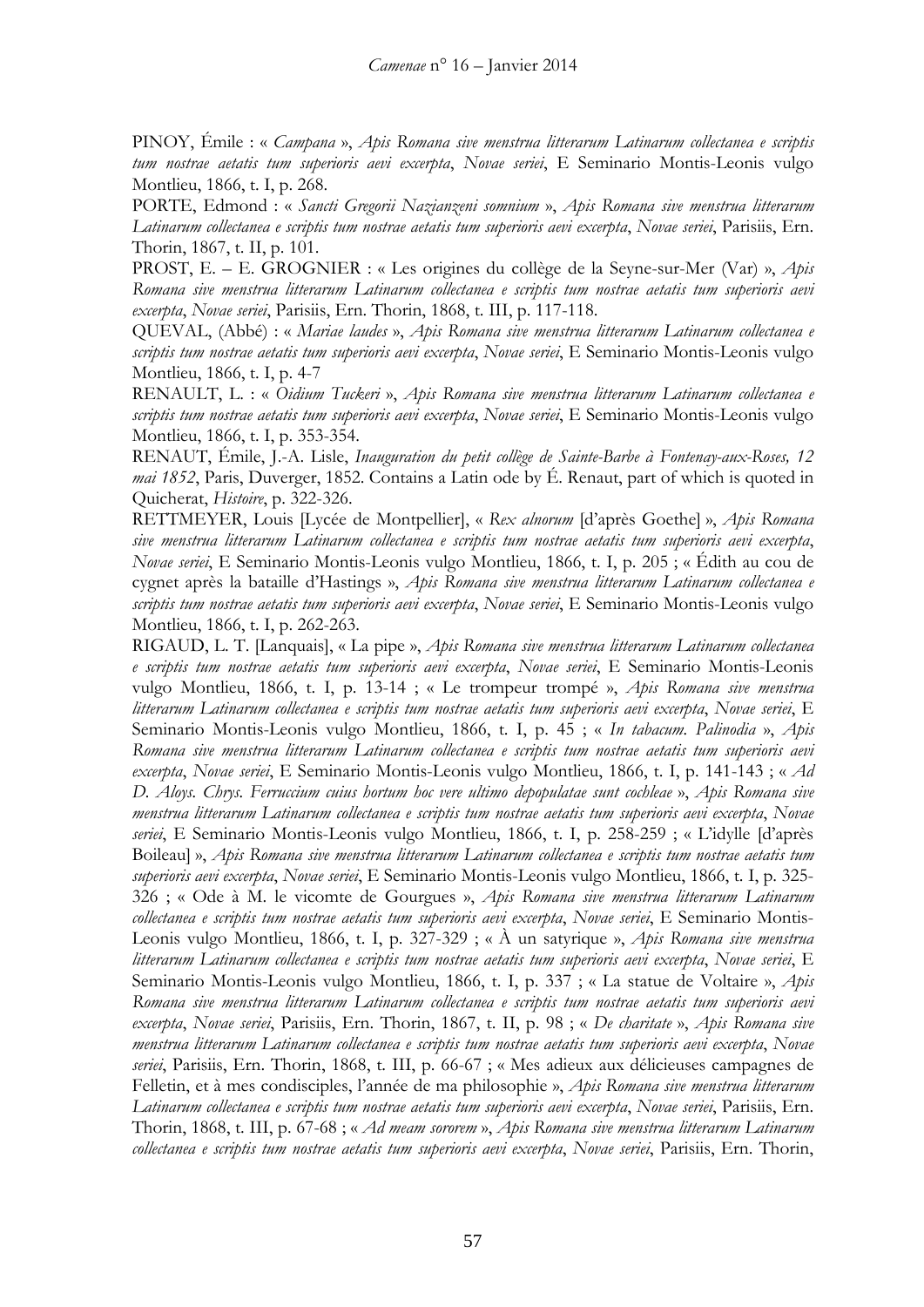1868, t. III, p. 68-69 ; « *Fiunt oratores, nascuntur poetae* », *Apis Romana sive menstrua litterarum Latinarum collectanea e scriptis tum nostrae aetatis tum superioris aevi excerpta*, *Novae seriei*, Parisiis, Ern. Thorin, 1868, t. III, p. 70 ; « *Hortulus* », *Apis Romana sive menstrua litterarum Latinarum collectanea e scriptis tum nostrae aetatis tum superioris aevi excerpta*, *Novae seriei*, Parisiis, Ern. Thorin, 1868, t. III, p. 97-99 ; « L'âne [d'après Delille] », *Apis Romana sive menstrua litterarum Latinarum collectanea e scriptis tum nostrae aetatis tum superioris aevi excerpta*, *Novae seriei*, Parisiis, Ern. Thorin, 1868, t. III, p. 130-133 ; « L'hospitalité » [d'après Béranger] », *Apis Romana sive menstrua litterarum Latinarum collectanea e scriptis tum nostrae aetatis tum superioris aevi excerpta*, *Novae seriei*, Parisiis, Ern. Thorin, 1868, t. III, p. 148 ; « Ainsi que la vertu, le crime a ses degrees (Racine) », *Apis Romana sive menstrua litterarum Latinarum collectanea e scriptis tum nostrae aetatis tum superioris aevi excerpta*, *Novae seriei*, Parisiis, Ern. Thorin, 1868, t. III, p. 214 ; « Aux élèves du Petit Séminaire de Bergerac », *Apis Romana sive menstrua litterarum Latinarum collectanea e scriptis tum nostrae aetatis tum superioris aevi excerpta*, *Novae seriei*, Parisiis, Ern. Thorin, 1868, t. III, p. 258-259 ; « Droit et devoir », *Apis Romana sive menstrua litterarum Latinarum collectanea e scriptis tum nostrae aetatis tum superioris aevi excerpta*, *Novae seriei*, Parisiis, Ern. Thorin, 1868, t. III, p. 284 ; « [*O valeas casumque a te Deus arceat omnem*] », *Apis Romana sive menstrua litterarum Latinarum collectanea e scriptis tum nostrae aetatis tum superioris aevi excerpta*, *Novae seriei*, Parisiis, Ern. Thorin, 1868, t. III, p. 285.

RIGOLAGE, Edouard : « *Lusus poeticus. Ad amicum* », *Apis Romana sive menstrua litterarum Latinarum collectanea e scriptis tum nostrae aetatis tum superioris aevi excerpta*, *Novae seriei*, Parisiis, Ern. Thorin, 1868, t. III, p. 212-213.

ROGER, F. : « Le pleureur », *Apis Romana, Journal de littérature latine*, Paris, Renard, 1822-1823, t. III, p. 84.

ROVILLON [Collège Charlemagne] : « *Ajacis amentia* », *Apis Romana, Journal de littérature latine*, Paris, Renard, 1822-1823, t. III, p. 277-279.

RUBICHON, William : « Les occupations du village pendant l'hiver », *Apis Romana, Journal de littérature latine*, Paris, Renard, 1822-1823, t. III, p. 193-194.

SAINTE-BEUVE, Charles-Augustin, Giampietro Marconi, *Sainte-Beuve e de Musset latini*, Scriptores Latini, 25, Pisa – Roma, 2009 ; Alfonso Traina, « *Me iuvat in prima coluisse Helicona iuventa !* (Note al latino di Sainte-Beuve e di Musset) », *Lexis*, 28, 2010, p. 535-541 ; [« *Qualis in immenso* »], *Apis Romana, Journal de littérature latine*, Paris, Renard, 1822-1823, t. III, p. 3-5[128.](#page-57-0)

SAUVAGE, Alexandre-Napoléon, s. *Anthologies* : *Institution de Lanneau.*

THYERY, M., « Douleur d'un père après la mort de son fils », *Apis Romana, Journal de littérature latine*, Paris, Renard, 1822-1823, t. III, p. 25.

TOUREL, P. : « Son nom [d'après Boucher] », *Apis Romana sive menstrua litterarum Latinarum collectanea e scriptis tum nostrae aetatis tum superioris aevi excerpta*, *Novae seriei*, E Seminario Montis-Leonis vulgo Montlieu, 1866, t. I, p. 199 ; « Mort d'Étéocle et de Polynice [d'après Racine] », *Apis Romana sive menstrua litterarum Latinarum collectanea e scriptis tum nostrae aetatis tum superioris aevi excerpta*, *Novae seriei*, Parisiis, Ern. Thorin, 1868, t. III, p. 103.

VATOUT, Jean, *Carmen in quo juvenis Sanctae-Barbarae alumnus lacessitam patronam defendit* (Paris, 1808). *Cf.* Quicherat, *Histoire*, p. 87-88.

VAYSSIÈRE, G., « Compliment adressé à Mgr. Place à l'occasion de la Confirmation donnée aux élèves du Lycée de Marseille, le 21 juin 1868 », *Apis Romana sive menstrua litterarum Latinarum collectanea e scriptis tum nostrae aetatis tum superioris aevi excerpta*, *Novae seriei*, Parisiis, Ern. Thorin, 1868, t. III, p. 361-363.

VILLEMAIN, Abel, *Carmen. Adolescentes discipuli queruntur suum a Barbatis discipulis invadi Parnassum*, Paris, Fain, 1808. *Cf.* Quicherat, *Histoire*, p. 88-90.

<span id="page-57-0"></span><sup>128</sup> This is the first edition (unknown to Giampietro Marconi) of this poem, thus confirming the date (1822) of its composition ; in this edition, one reads in line 14 *extremis*, whereas the other editions have *externis*.